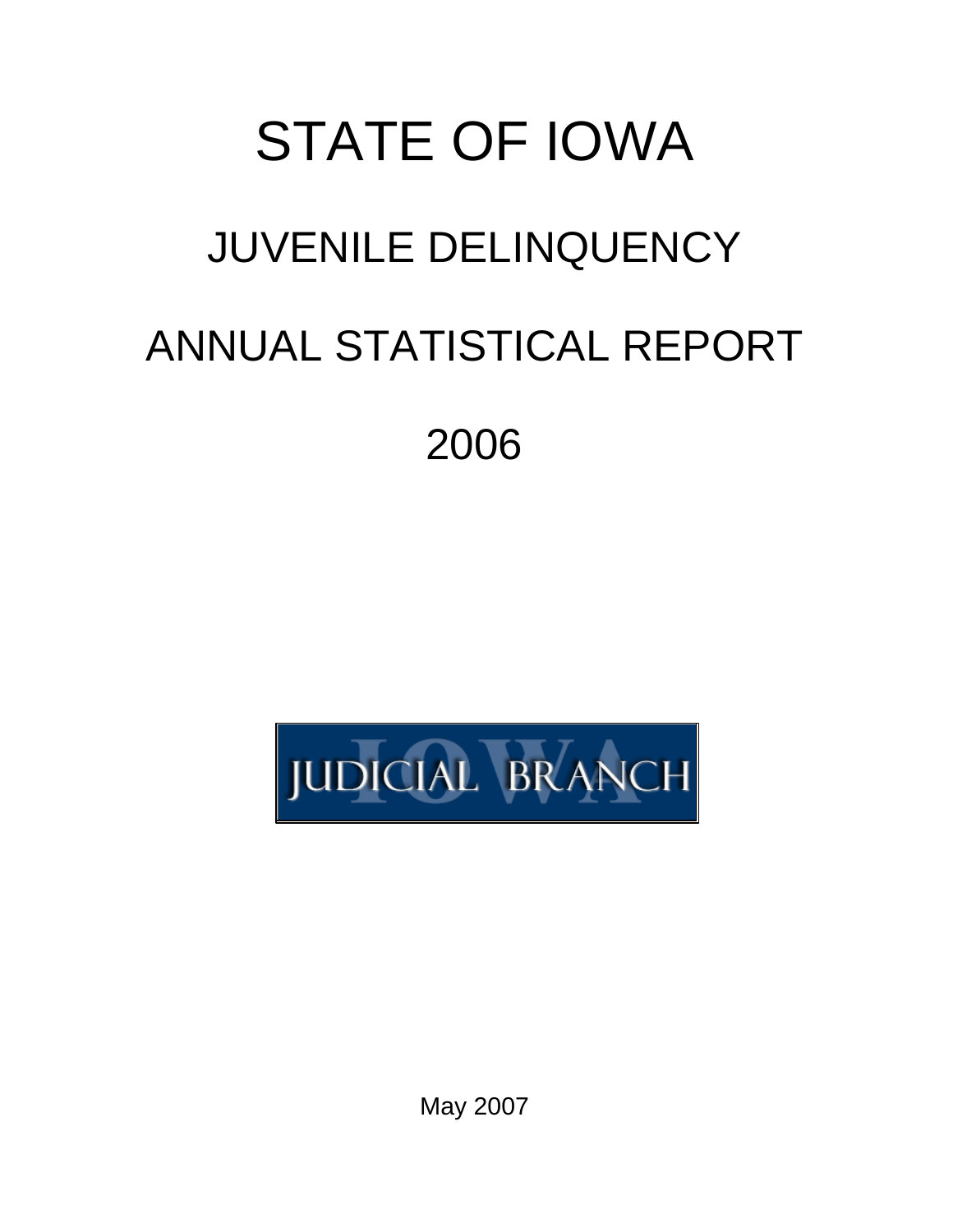# INTRODUCTION

ICIS data is then centralized at the Iowa Justice Data Warehouse (JDW), which is maintained by report is a compilation of information from the eight judicial districts' Juvenile Court Services Offices at key decision points in the Juvenile Justice System. Information contained in the report is entered at every Juvenile Court Office throughout the state by both Juvenile Court Services support staff and Juvenile Court Officers. The data is entered into the Iowa Court Information System (ICIS). The Iowa Juvenile Court Services Offices are issuing their fourth annual statewide report. The the Iowa Division of Criminal and Juvenile Justice Planning (CJJP).

This report would not be possible without the dedication of, and assistance from, all of the above-mentioned people. The eight Chief Juvenile Court Officers would like to take this opportunity to thank their staff for their dedication and their ability to enter accurate information on every youth referred to Juvenile Court Services; the staff at the Iowa Court Information System, without whom this report would not be possible; and CJJP for their maintenance of the Iowa Justice Data Warehouse and their support in preparing this document.

This report can be found in its entirety at the website maintained by CJJP. http://www.state.ja.us/dhr/cjip/jdw/jndex.html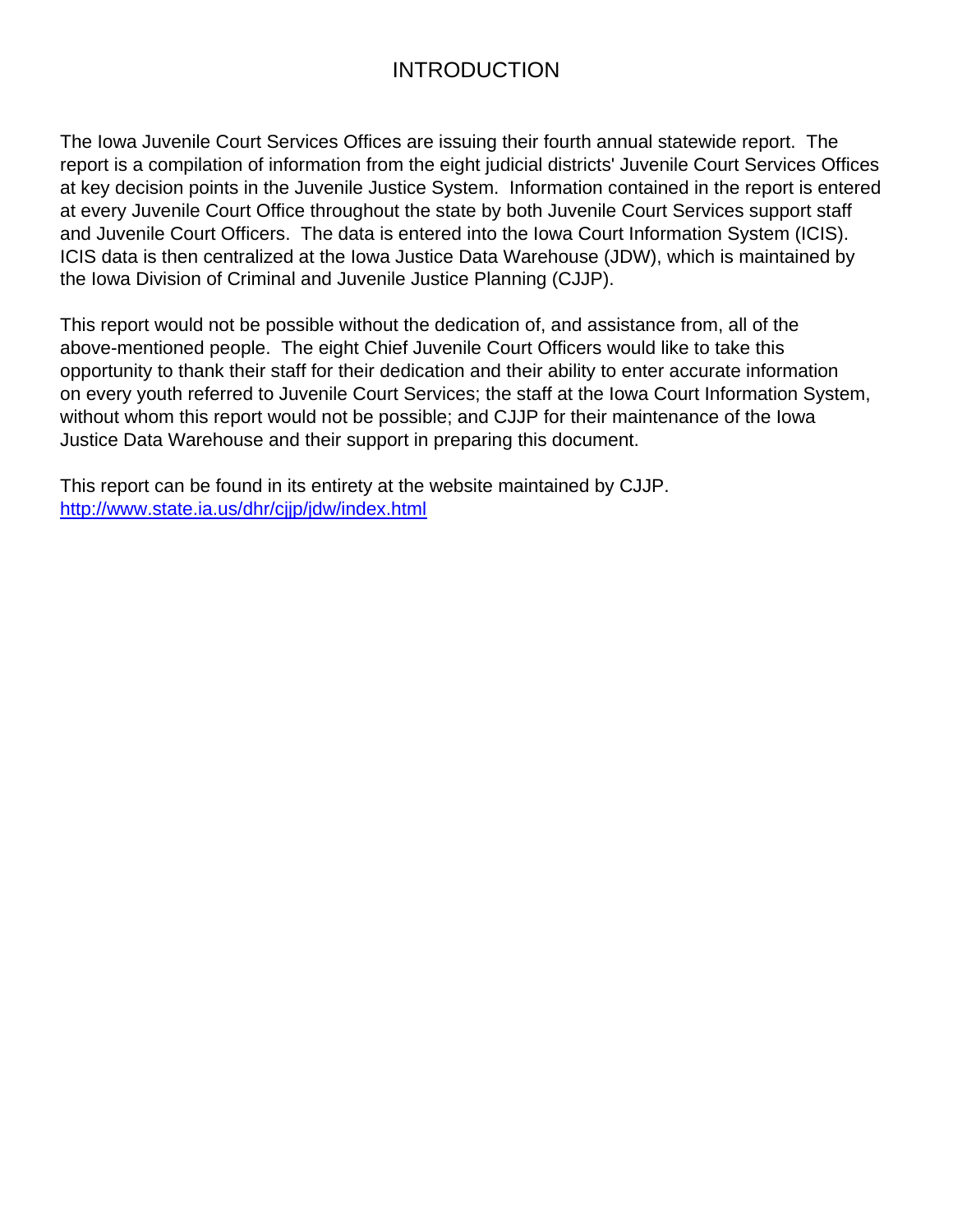# TABLE of CONTENTS

|                  | <b>Complaints by Age Groups</b>                                                                                                                                                                                                                                                                |
|------------------|------------------------------------------------------------------------------------------------------------------------------------------------------------------------------------------------------------------------------------------------------------------------------------------------|
|                  | A complaint is a report of a law violation by a juvenile. One complaint may                                                                                                                                                                                                                    |
|                  | contain one or more charges/allegations.                                                                                                                                                                                                                                                       |
|                  | <b>Recidivism for lowa's Eight Highest Populated Counties</b>                                                                                                                                                                                                                                  |
|                  | The number of juveniles, new to the system in 2004, in lowa's eight highest<br>populated counties, who generated additional complaints after their first<br>complaint in the three-year period of 2004, 2005, and 2006.                                                                        |
|                  | <b>Charges/Allegations by District</b>                                                                                                                                                                                                                                                         |
|                  | A charge/allegation is a description of a law violation on a complaint. There<br>may be one or more charges/allegations on one complaint.                                                                                                                                                      |
|                  | <b>Charge/Allegation Types and Subtypes</b>                                                                                                                                                                                                                                                    |
|                  | Statewide by gender.                                                                                                                                                                                                                                                                           |
|                  | lowa's eight highest populated counties, by gender.                                                                                                                                                                                                                                            |
|                  | <b>Charge/Allegation Classes</b>                                                                                                                                                                                                                                                               |
|                  | The number of allegations/charges by class type, by district and county.                                                                                                                                                                                                                       |
| <b>OUTCOMES:</b> |                                                                                                                                                                                                                                                                                                |
|                  | <b>Informal Adjustment Agreements</b>                                                                                                                                                                                                                                                          |
|                  | The number of informal adjustment agreements entered into in 2006.                                                                                                                                                                                                                             |
|                  | The number of informal adjustment agreements completed in 2006.                                                                                                                                                                                                                                |
|                  | <b>Delinquency Petitions Filed</b>                                                                                                                                                                                                                                                             |
|                  | One petition may contain one or more charges/allegations.                                                                                                                                                                                                                                      |
|                  | <b>Consent Decrees</b>                                                                                                                                                                                                                                                                         |
|                  | The number of juveniles who were given a consent decree.                                                                                                                                                                                                                                       |
|                  | <b>Waivers to Adult Court</b>                                                                                                                                                                                                                                                                  |
|                  | The number of juveniles who were waived to adult court. Some juveniles<br>may have been waived multiple times. These numbers represent every<br>juvenile waived to adult court, but do not include the number of times each<br>was waived.                                                     |
|                  | <b>Adjudications</b>                                                                                                                                                                                                                                                                           |
|                  | The number of juveniles who were adjudicated delinquent. Some juveniles<br>may have been adjudicated multiple times. These numbers represent<br>every juvenile adjudicated, but do not include the number of times each<br>was adjudicated.                                                    |
|                  | <b>Formal Probations</b>                                                                                                                                                                                                                                                                       |
|                  | The number of juveniles who were placed on formal probation. Some<br>juveniles may have been placed on formal probation multiple times. These<br>numbers represent every juvenile placed on formal probation, but do not<br>include the number of formal probations ordered for each juvenile. |
|                  | <b>Community Service and Restitution</b>                                                                                                                                                                                                                                                       |
|                  | The hours of community service performed by juveniles.                                                                                                                                                                                                                                         |
|                  | The monies collected from juveniles and paid out to victims.                                                                                                                                                                                                                                   |
|                  |                                                                                                                                                                                                                                                                                                |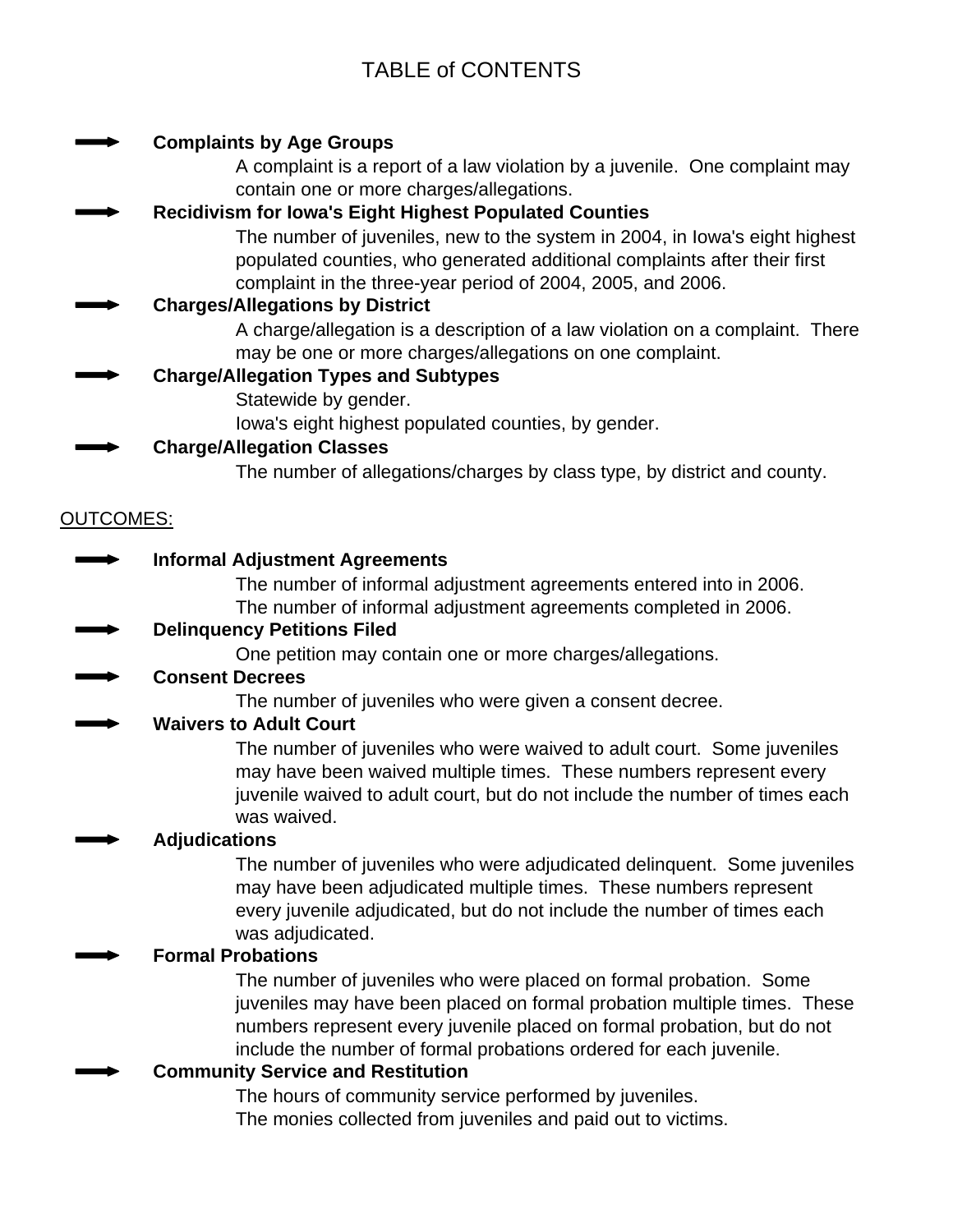#### COMPLAINTS by RACE, GENDER, and AGE GROUP January 1, 2006 - December 31, 2006 Statewide

| <b>RACE</b>             |     | <b>11 AND UNDER</b> |   |       | $12 - 13$ |   |       | $14 - 15$ |    |       | 16-17  |    |    | <b>OTHER</b> | <b>RACE</b>   |
|-------------------------|-----|---------------------|---|-------|-----------|---|-------|-----------|----|-------|--------|----|----|--------------|---------------|
|                         |     | м                   |   |       | ΙVΙ       |   |       | М         |    |       | М      |    |    | М            | <b>TOTALS</b> |
| <b>AFRICAN AMERICAN</b> | 69  | 309                 |   | 268   | 649       |   | 511   | 1,052     |    | 479   | 206. ا |    | 13 | 24           | 4,580         |
| <b>ASIAN</b>            |     | $\overline{ }$      |   | 9     | 14        |   | 22    | 30        |    | 36    | 80     |    | 3  |              | 202           |
| <b>CAUCASIAN</b>        | 133 | 588                 |   | 695   | P.669     |   | 2,293 | 4,433     |    | 3,584 | 8,099  |    | 61 | 193          | 21,751        |
| <b>HISPANIC</b>         | 15  | 61                  |   | 93    | 253       |   | 165   | 476       |    | 138   | 572    |    | 5  | 10           | 1,789         |
| <b>NATIVE AMERICAN</b>  | 4   | 11                  |   | 30    | 47        |   | 33    | 54        |    | 43    | 83     |    |    |              | 307           |
| <b>ORIENTAL</b>         |     |                     |   |       |           |   | 3     |           |    |       | 2      |    |    |              | 8             |
| <b>IOTHER</b>           | 5   | 15                  |   | 31    | 45        |   | 55    | 86        |    | 53    | 112    |    |    | 2            | 405           |
| <b>SOUTHEAST ASIAN</b>  |     |                     |   |       |           |   |       | 6         |    |       |        |    |    |              | $\mathbf{9}$  |
| <b>UNKNOWN</b>          |     |                     | 9 | 3     | 4         | 5 | າ     | 6         | 16 |       | 23     | 16 |    |              | 91            |
| <b>AGE / GENDER</b>     | 226 | 992                 | 9 | 1,130 | 2,683     | 5 | 3,085 | 6,143     | 17 | 4,341 | 10,177 | 19 | 84 | 231          | 29,142        |
| <b>TOTALS</b>           |     | 1,227               |   |       | 3,818     |   |       | 9,245     |    |       | 14,537 |    |    | 315          |               |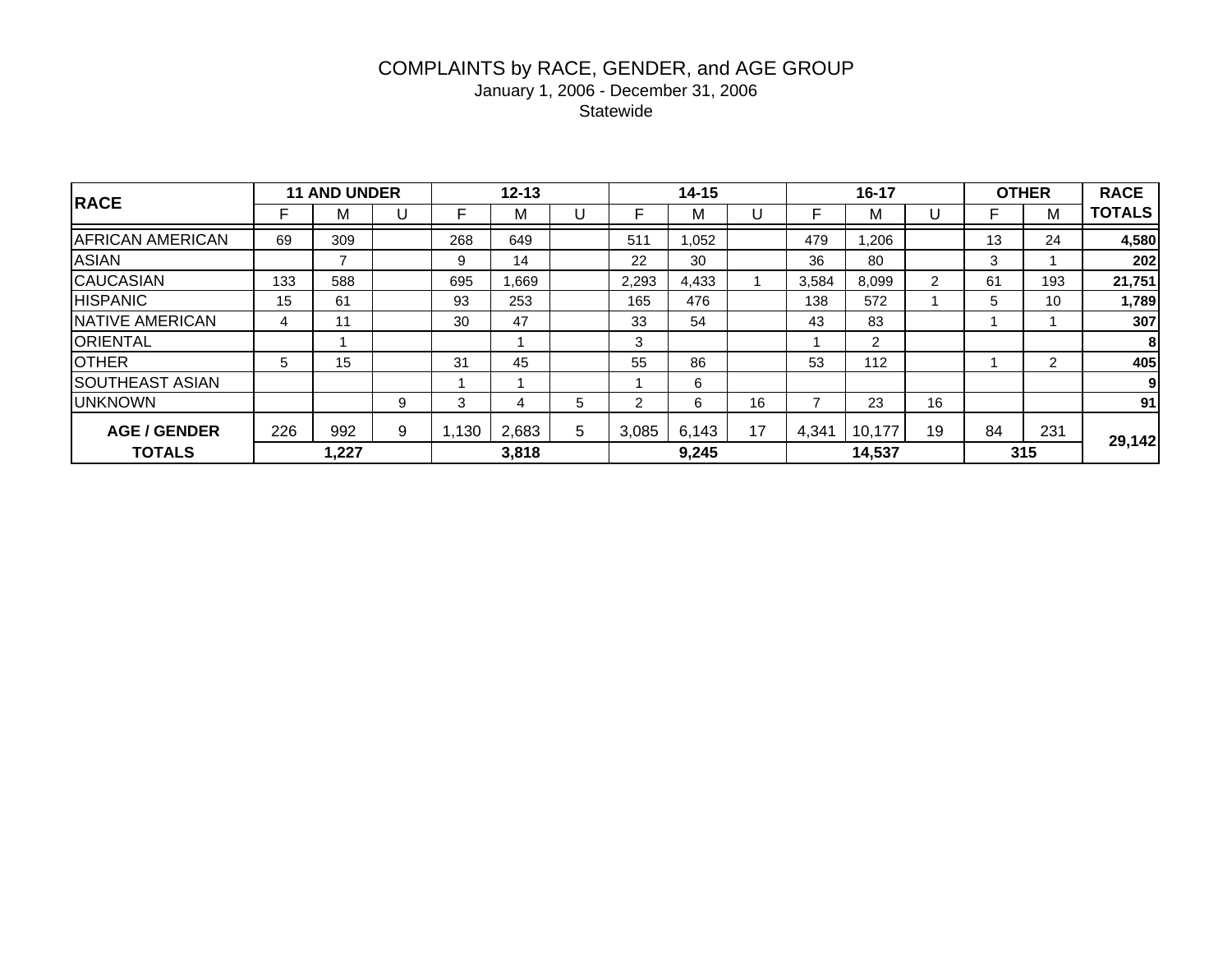#### COMPLAINTS by RACE, GENDER, and AGE GROUP January 1, 2006 - December 31, 2006 Statewide by District

| <b>DISTRICT 1</b>      |    | <b>11 AND UNDER</b> |     | $12 - 13$ |     | $14 - 15$ |     | $16 - 17$ |   |   | <b>OTHER</b> | <b>RACE</b>   |
|------------------------|----|---------------------|-----|-----------|-----|-----------|-----|-----------|---|---|--------------|---------------|
|                        |    | М                   |     | М         |     | М         | Е   | М         | U | F | M            | <b>TOTALS</b> |
| IAFRICAN AMERICAN      | 23 | 76                  | 60  | 176       | 108 | 196       | 74  | 219       |   |   | 2            | 935           |
| <b>ASIAN</b>           |    |                     |     |           |     | 2         |     | 3         |   |   |              |               |
| <b>CAUCASIAN</b>       | 27 | 106                 | 96  | 173       | 271 | 592       | 483 | 1,021     |   |   | 24           | 2,800         |
| <b>IHISPANIC</b>       | 2  | 5                   |     | 11        |     | 14        | 3   | 37        |   |   |              | 74            |
| <b>NATIVE AMERICAN</b> |    |                     |     |           |     |           | 2   |           |   |   |              | 4             |
| <b>ORIENTAL</b>        |    |                     |     |           |     |           |     |           |   |   |              |               |
| <b>OTHER</b>           |    |                     |     | 2         | 5   | 11        | 2   | 9         |   |   |              | 32            |
| <b>UNKNOWN</b>         |    |                     |     |           |     |           |     |           |   |   |              |               |
| <b>AGE GROUP /</b>     | 52 | 188                 | 158 | 363       | 385 | 815       | 566 | 1,290     |   | 8 | 28           | 3,854         |
| <b>GENDER TOTALS</b>   |    | 240                 |     | 521       |     | 1,200     |     | 1,857     |   |   | 36           |               |

| <b>DISTRICT 2</b>       |    | <b>11 AND UNDER</b> |     | $12 - 13$ |     | $14 - 15$ |               | $16 - 17$ |   | <b>OTHER</b> | <b>RACE</b>   |
|-------------------------|----|---------------------|-----|-----------|-----|-----------|---------------|-----------|---|--------------|---------------|
|                         |    | М                   | F   | M         | F   | М         | F             | М         | F | м            | <b>TOTALS</b> |
| IAFRICAN AMERICAN       | 6  | 29                  | 14  | 42        | 31  | 46        | 22            | 48        |   |              | 240           |
| <b>ASIAN</b>            |    | 2                   |     |           | 2   | 4         | 4             | 12        |   |              | 24            |
| <b>CAUCASIAN</b>        | 25 | 98                  | 94  | 247       | 334 | 628       | 551           | 1.128     | 7 | 28           | 3,140         |
| <b>HISPANIC</b>         |    | 11                  | 13  | 22        | 12  | 51        | 9             | 60        |   |              | 179           |
| <b>INATIVE AMERICAN</b> |    |                     |     |           |     |           |               | 2         |   |              | 4             |
| <b>ORIENTAL</b>         |    |                     |     |           |     |           |               |           |   |              |               |
| <b>OTHER</b>            |    |                     |     | 6         | 2   |           | $\mathcal{P}$ | 7         |   |              | 25            |
| <b>SOUTHEAST ASIAN</b>  |    |                     |     |           |     | 6         |               |           |   |              | 8             |
| <b>AGE GROUP /</b>      | 32 | 140                 | 123 | 318       | 382 | 742       | 589           | 1.257     | 8 | 30           |               |
| <b>GENDER TOTALS</b>    |    | 172                 |     | 441       |     | 1.124     |               | 1.846     |   | 38           | 3,621         |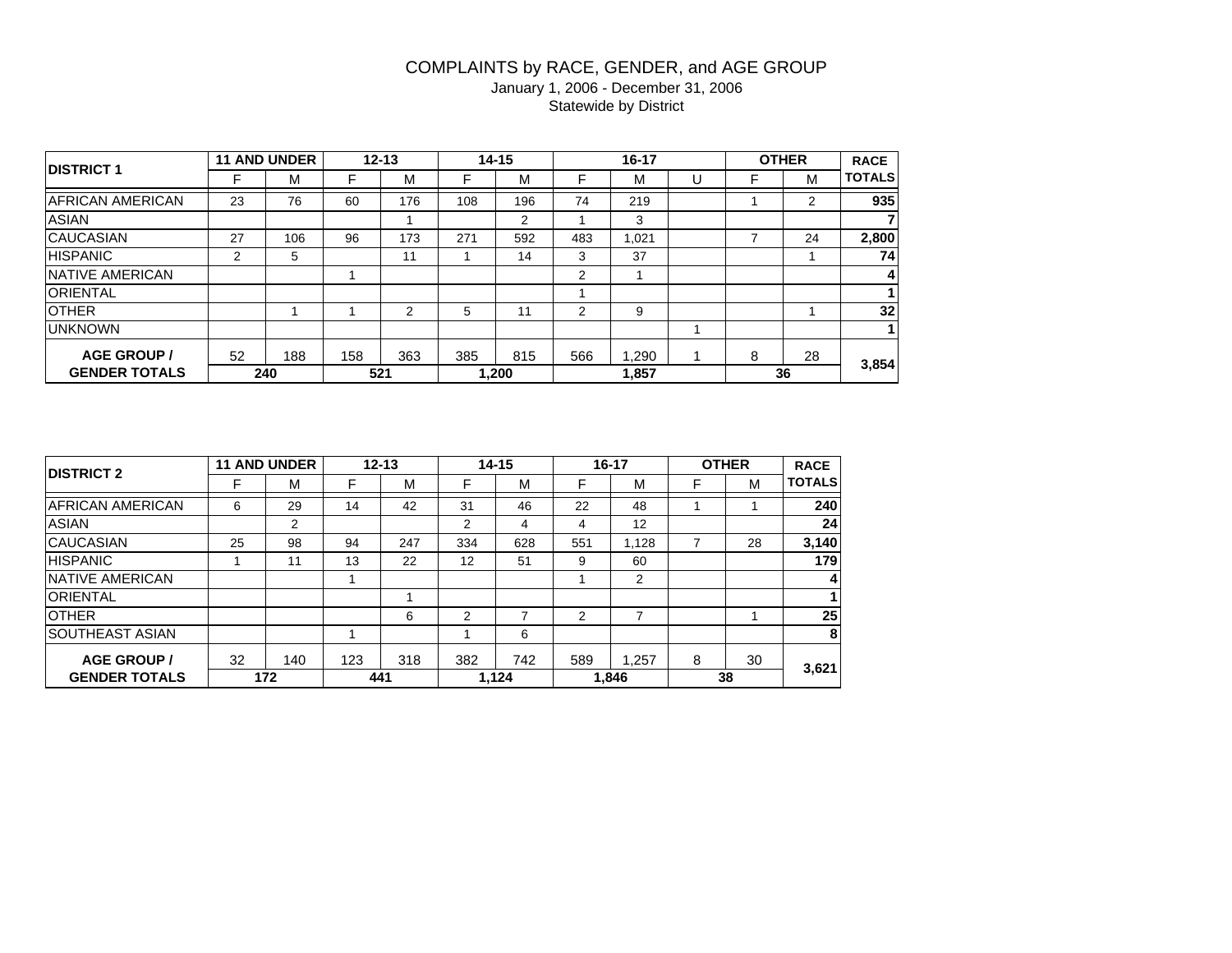#### COMPLAINTS by RACE, GENDER, and AGE GROUP January 1, 2006 - December 31, 2006 Statewide by District

| <b>DISTRICT 3</b>       |    | <b>11 AND UNDER</b> |   |     | $12 - 13$ |   |     | $14 - 15$ |   |     | $16 - 17$      |   |    | <b>OTHER</b> | <b>RACE</b>   |
|-------------------------|----|---------------------|---|-----|-----------|---|-----|-----------|---|-----|----------------|---|----|--------------|---------------|
|                         |    | М                   | U |     | М         |   |     | м         | U |     | м              | U |    | M            | <b>TOTALS</b> |
| <b>AFRICAN AMERICAN</b> |    | 8                   |   | 12  | 47        |   | 25  | 73        |   | 31  | 66             |   |    | 3            | 265           |
| <b>ASIAN</b>            |    | 5                   |   | 5   | 6         |   | 6   | 3         |   | 12  | 30             |   |    |              | 68            |
| <b>CAUCASIAN</b>        | 23 | 82                  |   | 99  | 249       |   | 273 | 501       |   | 407 | 995            |   | 11 | 39           | 2,679         |
| <b>HISPANIC</b>         |    | 25                  |   | 41  | 109       |   | 64  | 178       |   | 46  | 159            |   | 3  | 3            | 635           |
| <b>NATIVE AMERICAN</b>  | 4  | 11                  |   | 26  | 47        |   | 21  | 43        |   | 32  | 58             |   |    |              | 244           |
| <b>ORIENTAL</b>         |    |                     |   |     |           |   |     |           |   |     |                |   |    |              |               |
| <b>OTHER</b>            |    | 2                   |   |     | 2         |   |     | 2         |   |     | $\overline{2}$ |   |    |              | 9             |
| <b>UNKNOWN</b>          |    |                     | 9 | 3   | 3         | ົ | ⌒   | 5         | 8 | 3   | 20             | 5 |    |              | 60            |
| <b>AGE GROUP /</b>      | 34 | 134                 | 9 | 186 | 463       | ⌒ | 391 | 805       | 8 | 532 | ,330           | 5 | 15 | 47           | 3,961         |
| <b>GENDER TOTALS</b>    |    | 177                 |   |     | 651       |   |     | 1,204     |   |     | 1,867          |   |    | 62           |               |

| <b>DISTRICT 4</b>       |    | <b>11 AND UNDER</b> |    | $12 - 13$ |     | $14 - 15$ |     | $16 - 17$ |   | <b>OTHER</b> | <b>RACE</b>     |
|-------------------------|----|---------------------|----|-----------|-----|-----------|-----|-----------|---|--------------|-----------------|
|                         |    | м                   |    | М         |     | м         | F   | М         |   | м            | <b>TOTALS</b>   |
| <b>AFRICAN AMERICAN</b> |    |                     |    | 2         |     | 12        | 4   | 17        |   |              | 38 <sup>1</sup> |
| <b>ASIAN</b>            |    |                     |    |           |     |           |     | 4         |   |              |                 |
| <b>CAUCASIAN</b>        | 8  | 42                  | 43 | 138       | 185 | 375       | 270 | 656       | 4 | 13           | 1,734           |
| <b>HISPANIC</b>         |    |                     | ົ  | 5         |     | 19        | 3   | 22        |   |              | 58 <sup>1</sup> |
| <b>INATIVE AMERICAN</b> |    |                     |    |           | 3   |           |     |           |   |              | 4               |
| <b>SOUTHEAST ASIAN</b>  |    |                     |    |           |     |           |     |           |   |              |                 |
| <b>AGE GROUP /</b>      | 8  | 43                  | 46 | 147       | 197 | 407       | 278 | 699       | 4 | 13           | 1,842           |
| <b>GENDER TOTALS</b>    | 51 |                     |    | 193       |     | 604       |     | 977       |   | 17           |                 |

| <b>IDISTRICT 5</b>      |    | <b>11 AND UNDER</b> |     | $12 - 13$ |   |     | $14 - 15$ |   |     | $16 - 17$ |    |    | <b>OTHER</b> | <b>RACE</b>     |
|-------------------------|----|---------------------|-----|-----------|---|-----|-----------|---|-----|-----------|----|----|--------------|-----------------|
|                         |    | м                   |     | М         | U |     | м         |   |     | М         |    |    | м            | <b>TOTALS</b>   |
| IAFRICAN AMERICAN       | 20 | 37                  | 70  | 113       |   | 142 | 210       |   | 123 | 268       |    | 6  | 2            | 991             |
| <b>ASIAN</b>            |    |                     |     | 6         |   | 8   | 17        |   | 9   | 24        |    | 2  |              | 67              |
| <b>CAUCASIAN</b>        | 16 | 89                  | 135 | 322       |   | 425 | 975       |   | 650 | .533      |    | 12 | 22           | 4,179           |
| <b>HISPANIC</b>         | ົ  |                     | 22  | 55        |   | 38  | 88        |   | 25  | 101       |    |    |              | 339             |
| <b>INATIVE AMERICAN</b> |    |                     |     |           |   |     |           |   |     |           |    |    |              | $\mathbf{2}$    |
| <b>IOTHER</b>           |    |                     | 23  | 24        |   | 33  | 33        |   | 16  | 39        |    |    |              | 172             |
| Iunknown                |    |                     |     |           | 3 |     |           | 8 | 4   | 3         | 10 |    |              | 30 <sub>l</sub> |
| <b>AGE GROUP /</b>      | 39 | 136                 | 251 | 521       | 3 | 647 | .324      | 8 | 827 | .969      | 10 | 20 | 25           | 5,780           |
| <b>GENDER TOTALS</b>    |    | 175                 |     | 775       |   |     | 1.979     |   |     | 2,806     |    |    | 45           |                 |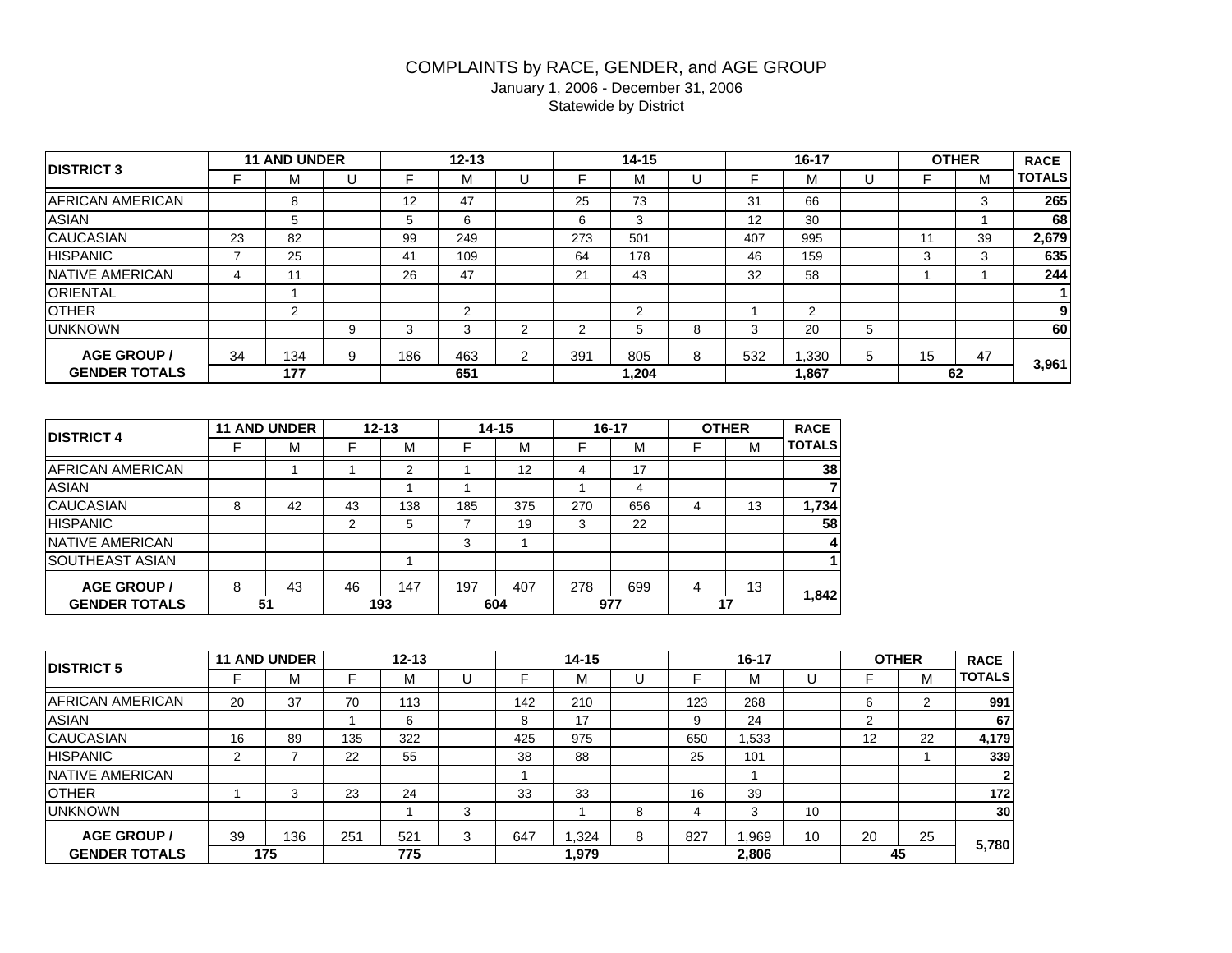#### COMPLAINTS by RACE, GENDER, and AGE GROUP January 1, 2006 - December 31, 2006 Statewide by District

| <b>DISTRICT 6</b>       |    | <b>11 AND UNDER</b> |     | $12 - 13$ |     | $14 - 15$ |                | $16 - 17$ |    | <b>OTHER</b> | <b>RACE</b>   |
|-------------------------|----|---------------------|-----|-----------|-----|-----------|----------------|-----------|----|--------------|---------------|
|                         |    | м                   |     | M         | F   | М         | F              | М         | F  | м            | <b>TOTALS</b> |
| IAFRICAN AMERICAN       | 9  | 51                  | 56  | 121       | 86  | 185       | 84             | 184       | 3  | 3            | 782           |
| <b>ASIAN</b>            |    |                     |     |           |     | 2         | $\overline{2}$ | 2         |    |              |               |
| <b>CAUCASIAN</b>        | 6  | 52                  | 68  | 151       | 231 | 394       | 394            | 830       | 8  | 17           | 2,151         |
| <b>HISPANIC</b>         |    | 2                   | 3   | 19        | 11  | 20        | 9              | 20        |    |              | 84            |
| <b>INATIVE AMERICAN</b> |    |                     | 2   |           | 8   |           |                | 14        |    |              | 38            |
| <b>ORIENTAL</b>         |    |                     |     |           | 3   |           |                | 2         |    |              | 5             |
| <b>OTHER</b>            | 2  | 4                   | 4   | 2         | 6   | 15        | 12             | 25        |    |              | 70            |
| <b>AGE GROUP /</b>      | 17 | 109                 | 133 | 293       | 346 | 623       | 508            | 1.077     | 11 | 20           |               |
| <b>GENDER TOTALS</b>    |    | 126                 |     | 426       |     | 969       |                | 1,585     |    | 31           | 3,137         |

| <b>IDISTRICT 7</b>       |    | <b>11 AND UNDER</b> |     | $12 - 13$ |     | $14 - 15$ |     | 16-17 |    | <b>OTHER</b> | <b>RACE</b>     |
|--------------------------|----|---------------------|-----|-----------|-----|-----------|-----|-------|----|--------------|-----------------|
|                          |    | M                   |     | M         |     | М         |     | M     |    | M            | <b>TOTALS</b>   |
| <b>IAFRICAN AMERICAN</b> |    | 86                  | 33  | 108       | 99  | 274       | 118 | 338   | っ  | 10           | 1,075           |
| <b>ASIAN</b>             |    |                     | 3   |           |     | 2         | 4   | 2     |    |              | 13 <sup>1</sup> |
| <b>CAUCASIAN</b>         | 10 | 44                  | 72  | 173       | 344 | 516       | 466 | .068  | 6  | 21           | 2,720           |
| <b>HISPANIC</b>          |    |                     | 6   | 14        | 22  | 67        | 26  | 107   |    | 3            | 254             |
| <b>INATIVE AMERICAN</b>  |    |                     |     |           |     | 3         |     | 6     |    |              | 10              |
| <b>OTHER</b>             | 2  | 5                   | 3   | 9         | 9   | 15        | 19  | 27    |    |              | 90              |
| <b>AGE GROUP /</b>       | 20 | 142                 | 117 | 304       | 475 | 877       | 634 | .548  | 11 | 34           | 4,162           |
| <b>GENDER TOTALS</b>     |    | 162                 |     | 421       |     | 1.352     |     | 2,182 |    | 45           |                 |

| <b>DISTRICT 8</b>        |    | <b>11 AND UNDER</b> |     | $12 - 13$ |     | $14 - 15$ |     | $16 - 17$ |   | <b>OTHER</b> | <b>RACE</b>   |
|--------------------------|----|---------------------|-----|-----------|-----|-----------|-----|-----------|---|--------------|---------------|
|                          | F  | М                   |     | M         | F   | M         |     | М         |   | М            | <b>TOTALS</b> |
| <b>IAFRICAN AMERICAN</b> | 4  | 21                  | 22  | 40        | 19  | 56        | 23  | 66        |   | 3            | 254           |
| <b>ASIAN</b>             |    |                     |     |           | 3   |           | 3   | 3         |   |              | 9             |
| <b>CAUCASIAN</b>         | 18 | 75                  | 88  | 216       | 230 | 453       | 363 | 870       | 6 | 29           | 2,348         |
| <b>HISPANIC</b>          | 2  | 4                   | 6   | 18        | 10  | 39        | 18  | 66        |   | າ            | 166           |
| <b>INATIVE AMERICAN</b>  |    |                     |     |           |     |           |     |           |   |              |               |
| <b>OTHER</b>             |    |                     |     |           |     | 3         |     | 3         |   |              |               |
| <b>AGE GROUP /</b>       | 24 | 100                 | 116 | 274       | 262 | 551       | 408 | 1.009     |   | 34           | 2,785         |
| <b>GENDER TOTALS</b>     |    | 124                 |     | 390       |     | 813       |     | 1,417     |   | 41           |               |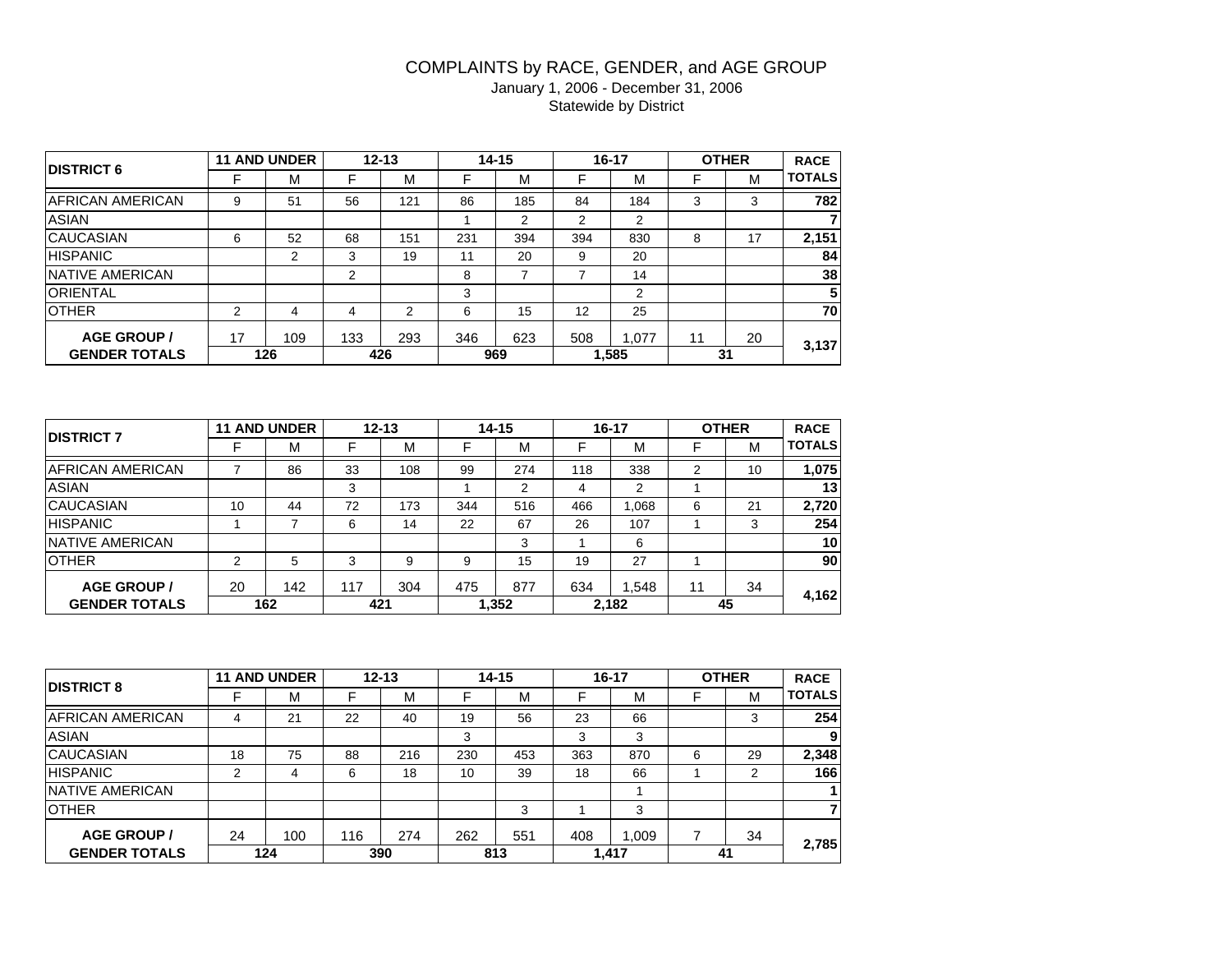## DELINQUENCY RECIDIVISM

#### January 1, 2004 - December 31, 2006 Cases Initiated in 2004 Iowa's Eight Highest Populated Counties

| <b>EIGHT HIGHEST</b><br><b>IPOPULATED</b><br><b>COUNTIES</b> | <b>Juveniles New</b><br>to the System in<br>2004 | # Of Complaints<br>Generated | Juveniles with<br>No Subsequent<br><b>Complaints</b> | Juveniles with 1<br><b>Subsequent</b><br>Complaint | <b>Juveniles with 2</b><br><b>Subsequent</b><br><b>Complaints</b> | Juveniles with<br><b>Complaints</b> | % Of Chronic<br>3+ Subsequent Reoffenders (3+)<br>Complaints) | % Of All<br><b>Reoffenders</b> | % Of Those<br>who Did NOT<br><b>Reoffend</b> |
|--------------------------------------------------------------|--------------------------------------------------|------------------------------|------------------------------------------------------|----------------------------------------------------|-------------------------------------------------------------------|-------------------------------------|---------------------------------------------------------------|--------------------------------|----------------------------------------------|
| <b>POLK</b>                                                  | 1,702                                            | 3,015                        | 1,046                                                | 342                                                | 149                                                               | 164                                 | 9.6%                                                          | 38.5 %                         | 61.5 %                                       |
| <b>LINN</b>                                                  | 804                                              | 1,422                        | 500                                                  | 163                                                | 71                                                                | 70                                  | 8.7%                                                          | 37.8%                          | 62.2%                                        |
| <b>ISCOTT</b>                                                | 1,170                                            | 2,423                        | 696                                                  | 208                                                | 106                                                               | 160                                 | 13.7 %                                                        | 40.5%                          | 59.5 %                                       |
| <b>BLACK HAWK</b>                                            | 508                                              | 881                          | 339                                                  | 87                                                 | 31                                                                | 51                                  | 10.0%                                                         | 33.3 %                         | 66.7%                                        |
| <b>JOHNSON</b>                                               | 460                                              | 730                          | 327                                                  | 68                                                 | 32                                                                | 33                                  | 7.2%                                                          | 28.9%                          | 71.1 %                                       |
| <b>WOODBURY</b>                                              | 938                                              | 1,722                        | 586                                                  | 166                                                | 81                                                                | 102                                 | 10.9 %                                                        | 37.2 %                         | 62.5 %                                       |
| <b>IDUBUQUE</b>                                              | 515                                              | 978                          | 328                                                  | 83                                                 | 43                                                                | 61                                  | 11.8%                                                         | 36.3%                          | 63.7 %                                       |
| <b>IPOTTAWATTAMIE</b>                                        | 516                                              | 791                          | 356                                                  | 100<br>31                                          |                                                                   | 29                                  | 5.6%                                                          | 31.0%                          | 69.0%                                        |
| <b>DIST TOTALS</b>                                           | 6,613                                            | 11,962                       | 4,178                                                | 1,217                                              | 544                                                               | 670                                 | 10.1%                                                         | 36.8%                          | 63.2 %                                       |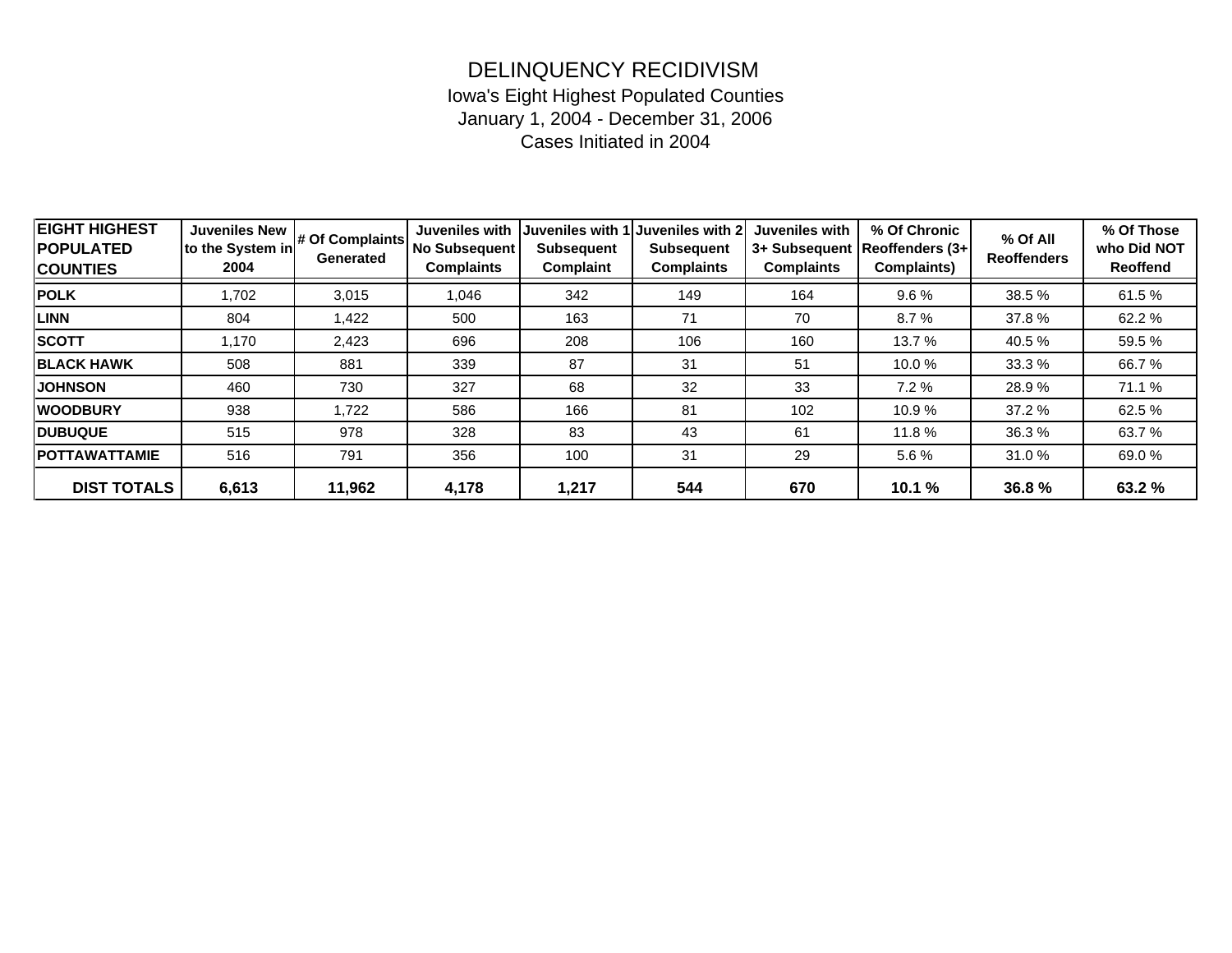| <b>CHARGE DESCRIPTION</b>                                     |                | <b>District 1</b> |                | <b>District 2</b> |                | <b>District 3</b> |                |                | <b>District 4</b> |                | <b>District 5</b>       |                |                | District 6     |                | <b>District 7</b> |                | District 8     | <b>CHARGE</b>           |
|---------------------------------------------------------------|----------------|-------------------|----------------|-------------------|----------------|-------------------|----------------|----------------|-------------------|----------------|-------------------------|----------------|----------------|----------------|----------------|-------------------|----------------|----------------|-------------------------|
|                                                               | F              | м                 | F.             | М                 | F.             | М                 | U              | F              | м                 | F.             | М                       | U              | F.             | M              | F.             | М                 | F.             | M              | <b>TOTALS</b>           |
| 911 NON-EMERGENCY CALL (SMMS)                                 |                | 2                 |                |                   | $\overline{2}$ |                   |                |                |                   |                | $\mathbf{3}$            |                |                |                | 3              | $\overline{1}$    |                | $\mathbf{3}$   | 14                      |
| ACCESS AFTER FACT - FELONY - 1978 (AGMS)                      |                |                   |                | $\mathbf{1}$      |                |                   |                |                |                   |                |                         |                |                |                |                |                   |                |                |                         |
| ACCESS AFTER FACT - MISDEMEANOR - 1978 (SMMS)                 |                |                   |                |                   |                |                   |                |                |                   |                | $\overline{1}$          |                |                |                |                |                   |                |                |                         |
| ACCESSORY TO FELONY (AGMS)                                    | $\overline{1}$ | $\overline{1}$    | $\overline{2}$ | $\overline{1}$    |                |                   |                |                |                   |                | $\overline{\mathbf{1}}$ |                |                |                |                | $\mathbf{1}$      |                | $\overline{4}$ | 11                      |
| ACCESSORY TO MISDEMEANOR (SMMS)                               |                | 3                 | $\overline{1}$ |                   |                | 2                 |                |                | $\overline{1}$    |                |                         |                |                |                |                |                   |                |                | $\overline{7}$          |
| ADMINISTER HARMFUL SUBSTANCE - 1978 (FELD)                    |                |                   |                |                   |                |                   |                |                |                   |                | $\overline{1}$          |                |                |                |                |                   |                |                |                         |
| AIDING & ABETTING OTHERS -                                    |                |                   |                |                   | $\overline{1}$ | $\overline{1}$    |                |                |                   |                |                         |                |                |                |                |                   |                |                |                         |
| ALCOHOL BEVERAGES - PENALTIES (SMMS)                          |                |                   |                | $\mathbf{1}$      |                |                   |                |                |                   |                |                         |                |                |                |                |                   |                |                |                         |
| <b>ANIMAL ABUSE (AGMS)</b>                                    |                | $\overline{1}$    |                |                   |                |                   |                |                |                   |                |                         |                | $\mathbf{1}$   |                |                | $\mathbf{1}$      |                | $\mathbf{1}$   |                         |
| ANIMAL NEGLECT - DEATH OR INJURY (SRMS)                       |                |                   |                |                   |                |                   |                |                |                   |                |                         |                |                |                |                | $\overline{1}$    |                |                |                         |
| ANIMAL NEGLECT (SMMS)                                         |                |                   |                |                   |                |                   |                |                |                   |                | $\overline{1}$          |                |                |                |                | $\overline{1}$    |                |                | $\overline{2}$          |
| ANIMAL TORTURE - 1ST OFFENSE (AGMS)                           |                |                   |                |                   | $\overline{1}$ |                   |                |                |                   |                |                         |                |                |                |                |                   |                |                |                         |
| ARSON 1ST DEGREE - 1978 (FELB)                                |                | 2                 |                | 3                 |                | $\overline{1}$    |                | $\overline{1}$ | $\overline{1}$    |                | 5                       |                | $\overline{1}$ | 2              |                | 2                 | 3              | $\overline{2}$ | 23                      |
| ARSON 2ND DEGREE (FELC)                                       |                | 9                 |                | $\overline{4}$    |                |                   |                |                | $\overline{1}$    | 2              | $\overline{7}$          |                |                | 13             | $\overline{1}$ | 9                 |                | 5              | 52                      |
| ARSON 3RD DEGREE (AGMS)                                       | $\overline{2}$ | 5                 |                | $\mathbf{1}$      |                |                   |                |                |                   |                | $\overline{4}$          |                | 2              | $\overline{7}$ |                | $\overline{4}$    |                |                | 25                      |
| ARSON 3RD DEGREE (FELD)                                       |                |                   |                |                   |                |                   |                | 2              | $\overline{1}$    |                |                         |                |                |                |                |                   |                |                | $\overline{\mathbf{3}}$ |
| ASSAULT - PENETRATION GENITALIA / ANUS WITH OBJECT (FELC)     |                |                   | $\overline{1}$ |                   |                | $\overline{1}$    |                |                |                   |                |                         |                |                |                |                |                   |                |                | $\overline{2}$          |
| ASSAULT - VIOL OF INDIVIDUAL RIGHTS (SRMS)                    |                |                   | 11             | 17                |                | $\overline{1}$    |                |                |                   |                | $\overline{2}$          |                |                | 3              | $\overline{1}$ | 3                 |                | $\mathbf{1}$   | 39                      |
| <b>ASSAULT (SMMS)</b>                                         | 126            | 348               | 110            | 278               | 111            | 313               | 10             | 38             | 52                | 195            | 431                     | 3              | 100            | 252            | 129            | 255               | 80             | 185            | 3,016                   |
| ASSAULT CAUSING INJURY - PEACE OFFICERS/OTHERS (AGMS)         | 10             | $\overline{2}$    | $\mathbf{3}$   | 12                |                | $\overline{2}$    |                | $\overline{1}$ |                   | 10             | 8                       |                | 24             | 18             | $\overline{2}$ | $\overline{4}$    | $\mathbf{1}$   | $\overline{4}$ | 101                     |
| ASSAULT CAUSING INJURY - VIOL OF INDIV RIGHTS (AGMS)          |                |                   | $\overline{2}$ | $\overline{4}$    |                |                   |                |                |                   |                |                         |                |                |                |                | $\overline{4}$    |                |                | 10                      |
| ASSAULT CAUSING SERIOUS INJURY (FELD)                         |                | $\overline{1}$    |                | 5                 |                |                   |                |                | $\overline{2}$    | 3              | 5                       |                | $\overline{1}$ | $\overline{1}$ | 3              | $\overline{2}$    |                |                | 23                      |
| ASSAULT DURING FELONY - 0001                                  |                |                   |                |                   | $\overline{1}$ |                   |                |                |                   |                |                         |                |                |                |                |                   |                |                |                         |
| ASSAULT ON PEACE OFFICERS & OTHERS (SRMS)                     | 12             | 14                | 9              | 13                | 3              | $\overline{7}$    |                | 2              | $\overline{1}$    | 18             | 19                      |                | 12             | 19             | 13             | 19                |                | 6              | 167                     |
| ASSAULT TO COMMIT SEX ABUSE/INJURY - 1983 (FELD)              |                |                   |                |                   |                |                   |                |                |                   |                |                         |                |                |                |                |                   |                | $\mathbf{1}$   |                         |
| ASSAULT TO COMMIT SEX ABUSE/NO INJURY - 1983 (AGMS)           |                | 8                 |                | 5                 | 2              | $\overline{4}$    |                | 2              | $\overline{7}$    |                | 15                      |                |                | $\overline{4}$ |                | 3                 |                | 6              | 56                      |
| ASSAULT TO COMMIT SEX ABUSE/SERIOUS INJURY - 1983 (FELC)      |                |                   |                | $\overline{1}$    |                |                   |                |                |                   |                | $\overline{1}$          |                |                | $\overline{1}$ |                | $\overline{1}$    |                |                |                         |
| ASSAULT W/INTENT OF INJURY - 1978 (AGMS)                      | 8              | 20                | $\overline{4}$ | 21                | 9              | 40                |                | 8              | 12                | $\overline{4}$ | 14                      |                | 3              | 9              | 5              | $\overline{4}$    | $\mathbf{1}$   | 16             | 178                     |
| ASSAULT W/INTENT OF INJURY - PEACE OFFICER/OTHERS (FELD)      |                | 2                 |                | 5                 |                | 5                 |                |                |                   |                | $\overline{2}$          |                | $\overline{1}$ | $\mathbf{1}$   |                | $\mathbf{1}$      |                |                | 17                      |
| ASSAULT W/INTENT OF INJURY - VIOL OF INDIV RIGHTS (FELD)      |                |                   |                | $\mathbf{1}$      |                |                   |                |                |                   |                | $\overline{2}$          |                |                | $\overline{1}$ |                |                   |                |                |                         |
| ASSAULT W/O INTENT OF INJURY - 1978 (SRMS)                    | 36             | 132               | 14             | 60                | 22             | 135               | $\overline{1}$ | 31             | 54                | 99             | 214                     |                | 49             | 148            | 72             | 136               | 24             | 77             | 1,304                   |
| ASSAULT WHILE PARTICIPATING IN FELONY - 1978 (FELC)           | $\overline{1}$ |                   |                | $\mathbf{1}$      |                |                   |                |                |                   |                |                         |                |                |                |                | 5                 |                |                | 7                       |
| ASSAULT WHILE PARTICIPATING IN FELONY - 1978 (FELD)           |                |                   |                | 3                 |                |                   |                |                | 3                 |                |                         |                |                |                |                | $\overline{1}$    |                |                | $\overline{7}$          |
| ASSAULT WITH A WEAPON - 1989 (AGMS)                           | 6              | 19                | $\mathbf{1}$   | 15                | $\overline{1}$ | 18                | 2              | 5              | 26                | 19             | 59                      |                | $\overline{4}$ | 22             | 8              | 49                | 5              | 19             | 278                     |
| ASSAULT WITH A WEAPON - VIOL OF INDIV RIGHTS (FELD)           |                |                   |                |                   |                | $\overline{1}$    |                |                |                   |                | $\overline{4}$          |                |                | 2              |                | $\overline{2}$    |                |                | 9                       |
| ASSAULT WITH WEAPON - PEACE OFFICERS / OTHERS (FELD)          |                | $\overline{1}$    |                |                   |                | $\overline{1}$    |                |                |                   |                | $\overline{1}$          |                |                | $\mathbf{1}$   |                | $\mathbf{1}$      |                | $\mathbf{1}$   | $\overline{7}$          |
| ATTEMPTED BURGLARY 2ND DEGREE - 1983 (FELD)                   |                | $\overline{4}$    |                | $\overline{1}$    |                |                   |                |                |                   |                | 3                       |                |                |                |                | 2                 |                | $\mathbf{1}$   | 11                      |
| ATTEMPTED BURGLARY 3RD - UNOCCUPIED VEH - 2ND OR SUBSQ (AGMS) |                |                   |                | $\overline{1}$    |                |                   |                |                |                   |                |                         |                |                |                |                |                   |                |                | $\vert$ 1               |
| ATTEMPTED BURGLARY 3RD DEGREE - UNOCCUPIED VEHICLE (SRMS)     |                | 10                | 2              | $\overline{2}$    |                | $\overline{2}$    |                |                |                   | 3              | 16                      |                |                | $\overline{4}$ |                | 5                 |                | $\overline{2}$ | 46                      |
| ATTEMPTED BURGLARY 3RD DEGREE (AGMS)                          |                | 16                |                | 8                 |                | $\overline{1}$    |                | $\overline{1}$ | 9                 | $\mathbf{1}$   | 20                      | $\overline{1}$ |                | $\overline{4}$ |                | 6                 |                | 6              | 73                      |
| <b>ATTEMPTED MURDER (FELB)</b>                                |                |                   |                |                   |                |                   |                | $\overline{1}$ | $\overline{2}$    |                |                         |                |                |                |                | $\overline{2}$    |                |                | 5                       |
| <b>BESTIALITY (AGMS)</b>                                      |                |                   |                | $\mathbf{1}$      |                |                   |                |                |                   |                |                         |                |                |                |                |                   |                |                |                         |
| BOOTLEGGING BY PERSON UNDER LEGAL AGE (SMMS)                  |                |                   |                |                   |                |                   |                |                |                   |                |                         |                |                |                |                |                   |                | $\mathbf{1}$   |                         |
| BURGLARY 1ST DEGREE - 1983 (FELB)                             |                |                   | $\mathbf{1}$   | $\overline{2}$    | $\overline{1}$ | 2                 |                | 2              |                   |                | 2                       |                |                |                |                | 3                 |                |                | 13                      |
| BURGLARY 2ND DEGREE - 1983 (FELC)                             | $\overline{2}$ | 30                | $\overline{1}$ | 10                | $\overline{1}$ | 20                |                |                | 3                 | $\overline{1}$ | 19                      |                | 2              | 19             | $\overline{1}$ | 33                | $\overline{2}$ | 6              | 150                     |
|                                                               |                |                   |                |                   |                |                   |                |                |                   |                |                         |                |                |                |                |                   |                |                |                         |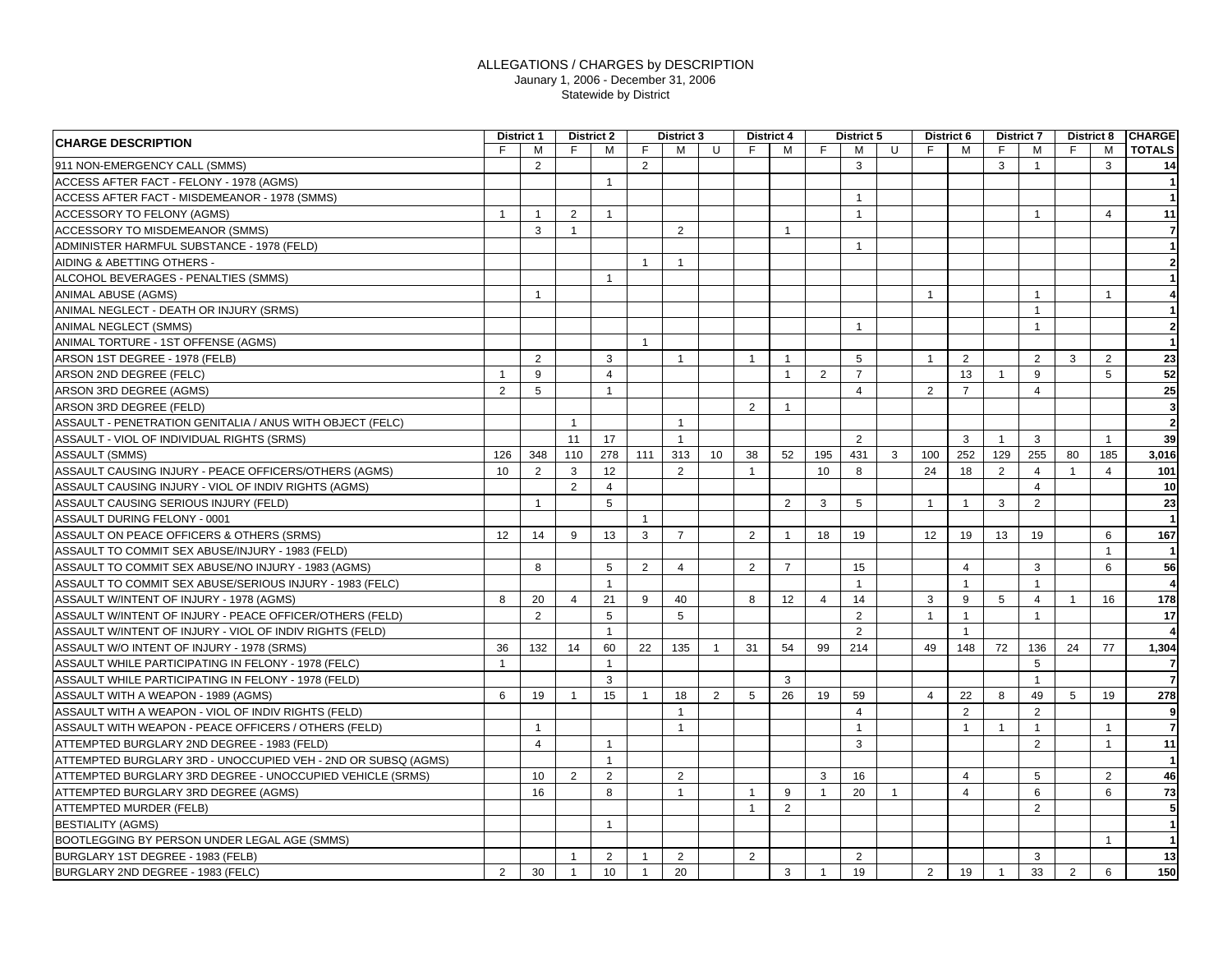| <b>CHARGE DESCRIPTION</b>                                          |                | <b>District 1</b> | <b>District 2</b> |                |                | <b>District 3</b>       |                |                | <b>District 4</b> |                | District 5     |                |                | District 6     |                | <b>District 7</b> |                | District 8     | <b>CHARGE</b>           |
|--------------------------------------------------------------------|----------------|-------------------|-------------------|----------------|----------------|-------------------------|----------------|----------------|-------------------|----------------|----------------|----------------|----------------|----------------|----------------|-------------------|----------------|----------------|-------------------------|
|                                                                    | F              | м                 | F.                | M              | F.             | м                       | U              | F.             | M                 | F.             | M              | U              | F.             | M              | F.             | м                 | F              | M              | <b>TOTALS</b>           |
| BURGLARY 3RD DEGREE - UNOCCUPIED VEHICLE - 2ND OR SUBSQ OFF (FELD) | $\overline{7}$ | $\overline{7}$    |                   |                |                | 29                      |                |                | $\overline{2}$    |                |                |                | $\overline{1}$ |                |                | 36                |                |                | 82                      |
| BURGLARY 3RD DEGREE - UNOCCUPIED VEHICLE (AGMS)                    | 24             | 183               | $\overline{1}$    | 94             |                | 79                      |                | $\mathbf{1}$   | 82                | 9              | 179            |                | 5              | 42             | 10             | 90                | 11             | 91             | 901                     |
| BURGLARY 3RD DEGREE (FELD)                                         | 20             | 183               | 16                | 189            | 5              | 192                     |                | 5              | 98                | 19             | 227            | $\overline{7}$ | 10             | 122            | $\overline{4}$ | 160               | 8              | 116            | 1,381                   |
| <b>BURGLARY DEFINED</b>                                            |                |                   |                   |                |                | 5                       |                |                |                   |                |                |                |                |                |                |                   |                |                | 5                       |
| CARRYING CONCEALED WEAPONS - 0001                                  |                |                   | $\overline{1}$    | $\overline{4}$ |                | $\overline{1}$          |                |                |                   |                | $\overline{1}$ |                |                | 2              |                | $\overline{1}$    |                |                | 10                      |
| CARRYING WEAPONS - 1978 (AGMS)                                     | $\overline{2}$ | 11                |                   | $\overline{4}$ |                | 6                       |                |                | 6                 | 2              | 26             |                | $\overline{1}$ | 9              |                | 26                |                | 12             | 105                     |
| CARRYING WEAPONS - 1989 (SRMS)                                     |                | $\overline{1}$    |                   | $\overline{2}$ |                | $\overline{2}$          |                | $\overline{1}$ | 5                 |                | 5              |                | 2              | 6              |                | 5                 |                |                | 29                      |
| CARRYING WEAPONS ON SCHOOL GROUNDS (FELD)                          |                | $\overline{4}$    |                   |                |                | $\overline{1}$          |                |                | $\overline{4}$    |                | 6              |                |                |                |                | 5                 |                | 5              | 25                      |
| CHILD ENDANGERMENT - BODILY INJURY (FELD)                          |                |                   |                   |                |                |                         |                |                | $\overline{1}$    |                | $\overline{1}$ |                |                |                |                |                   |                |                | $\overline{2}$          |
| CHILD ENDANGERMENT - DEATH (FELB)                                  |                |                   |                   |                |                |                         |                |                |                   |                |                |                |                |                |                | $\mathbf{1}$      |                |                |                         |
| CHILD ENDANGERMENT - NO INJURY - 1985 (AGMS)                       |                |                   |                   |                |                |                         |                |                |                   | $\mathbf{1}$   |                |                |                |                |                |                   |                |                | $\overline{\mathbf{1}}$ |
| COMPULSORY EDUCATION VIOLATION - 1ST OFFENSE (SMMS)                |                |                   | $\mathbf{1}$      |                |                |                         |                | $\mathcal{P}$  | $\overline{1}$    |                |                |                | 6              | $\mathbf{1}$   |                |                   |                |                | 11                      |
| CONCEALED KNIFE USED IN A CRIME (AGMS)                             |                |                   |                   | $\mathbf{1}$   |                |                         |                |                |                   |                |                |                |                |                |                |                   |                |                |                         |
| <b>CONSPIRACY</b>                                                  |                | $\overline{4}$    |                   |                | $\overline{1}$ | 9                       |                |                | 3                 | 2              | $\overline{4}$ |                |                |                |                | 5                 | $\overline{1}$ | $\overline{7}$ | 37                      |
| CONSPIRACY TO COMMIT FELONY (PROPERTY) - 1978 (FELD)               |                |                   |                   |                |                |                         |                |                |                   |                |                |                |                |                |                | 8                 |                | $\overline{4}$ | 13                      |
| CONSPIRACY TO COMMIT FORCIBLE FELONY - 1978 (FELC)                 |                |                   |                   |                |                |                         |                |                |                   |                |                |                |                |                |                |                   |                | 3              | $\overline{\mathbf{3}}$ |
| CONSUMPTION / INTOXICATION - 1978 (SMMS)                           | 31             | 82                | 28                | 55             | 28             | 72                      | $\overline{2}$ | $\mathcal{R}$  | 12                | 48             | 101            | 3              | 23             | 59             | 25             | 50                | 22             | 44             | 688                     |
| CONSUMPTION / INTOXICATION 2ND OFFENSE (SRMS)                      | $\overline{1}$ |                   |                   | $\overline{1}$ |                |                         |                |                | $\overline{1}$    | $\overline{1}$ | $\overline{2}$ |                | $\overline{1}$ |                |                | $\mathcal{P}$     |                | 3              | 12                      |
| CONSUMPTION / INTOXICATION 3RD OR SUBSEQUENT OFFENSE (AGMS)        | $\mathbf{1}$   | $\overline{1}$    |                   |                |                |                         |                |                |                   |                |                |                |                |                |                |                   |                | $\mathbf{1}$   |                         |
| CONSUMPTION OF ALCOHOL IN A PUBLIC PLACE (SMMS)                    | $\overline{2}$ |                   | 95                | 72             | $\overline{4}$ | $\overline{4}$          |                | $\overline{1}$ | 14                | 5              | 4              |                | 3              | 9              |                | 8                 | 3              | 3              | 228                     |
| CONTEMPT - VIOLATION OF DOMESTIC ABUSE NO CONTACT ORDER (SMMS)     |                |                   |                   |                | $\overline{1}$ |                         |                |                |                   |                |                |                |                |                |                | $\overline{1}$    |                |                | $\overline{2}$          |
| CONTEMPT - VIOLATION OF NO CONTACT OR PROTECTIVE ORDER             | $\mathbf{1}$   |                   |                   |                |                |                         |                |                |                   |                |                |                |                |                |                | 2                 |                |                | $\overline{\mathbf{3}}$ |
| CONTEST ANIMAL - OWN/OPERATE VENUE (FELD)                          |                |                   |                   | $\overline{1}$ |                |                         |                |                |                   |                |                |                |                |                |                |                   |                |                |                         |
| CONTEST ANIMAL - SPECTATOR (AGMS)                                  |                |                   |                   | $\overline{1}$ |                |                         |                |                |                   |                |                |                |                |                |                |                   |                |                |                         |
| CONTRIBUTING TO DELINQUENCY OF A MINOR - 1993 (SMMS)               |                |                   | 2                 |                | $\mathbf{1}$   |                         |                |                |                   |                |                |                |                |                |                |                   |                |                |                         |
| CONTROLLED SUBSTANCE VIOLATION (AGMS)                              | $\overline{1}$ | 9                 | $\mathbf{1}$      | 3              | 2              | 3                       |                |                |                   | 2              | 5              |                | $\mathbf{1}$   | 5              |                | $\overline{2}$    | 3              | $\overline{2}$ | 39                      |
| <b>CONTROLLED SUBSTANCE VIOLATION (FELB)</b>                       |                | $\overline{1}$    |                   | 5              |                |                         |                |                | $\overline{1}$    |                | $\overline{1}$ |                |                | 2              |                |                   |                | $\mathbf{1}$   | 11                      |
| CONTROLLED SUBSTANCE VIOLATION (FELB)                              |                | 3                 |                   | $\mathbf{1}$   |                | $\overline{1}$          |                |                | $\overline{1}$    | $\overline{4}$ | $\overline{2}$ |                |                |                |                | 3                 |                |                | 15                      |
| CONTROLLED SUBSTANCE VIOLATION (FELC)                              | $\overline{1}$ | 14                | $\overline{2}$    | $\mathbf{1}$   | $\overline{1}$ | $\overline{\mathbf{1}}$ |                | $\overline{1}$ | 11                | $\overline{2}$ | 11             |                | $\overline{1}$ | $\overline{4}$ | 3              | 13                | 2              | 2              | 70                      |
| CONTROLLED SUBSTANCE VIOLATION (FELD)                              | $\overline{2}$ | 9                 |                   | 2              | $\overline{1}$ | 8                       |                | $\overline{1}$ | 6                 | $\overline{2}$ | 31             |                | 2              | $\overline{7}$ | $\overline{1}$ | 22                | $\overline{1}$ | $\overline{7}$ | 102                     |
| CONTROLLED SUBSTANCE/DELIVER/ACCOMMODATION (SRMS)                  |                | 5                 | $\mathbf{1}$      | $\overline{7}$ |                | $\overline{1}$          |                |                |                   |                | 5              |                |                | $\mathbf{1}$   |                |                   | 2              | $\mathbf{1}$   | 23                      |
| CRIMINAL GANG PARTICIPATION - 1991 (FELD)                          |                |                   | $\mathbf{1}$      |                |                | 9                       |                |                | $\overline{4}$    |                | $\overline{1}$ |                |                |                |                | 5                 |                |                | 20                      |
| CRIMINAL MISCHIEF 1ST DEGREE - 1978 (FELC)                         |                | 11                |                   | $\overline{2}$ | $\overline{1}$ | 2                       |                |                | 14                | $\overline{1}$ |                |                | $\overline{1}$ | $\overline{4}$ |                | 6                 |                | $\overline{4}$ | 46                      |
| CRIMINAL MISCHIEF 2ND DEGREE - 1978 (FELD)                         | $\overline{7}$ | 41                | 9                 | 60             | 9              | 64                      | $\mathbf{1}$   | 3              | 44                | 10             | 91             |                | 3              | 35             | $\overline{7}$ | 57                |                | 25             | 466                     |
| CRIMINAL MISCHIEF 3RD DEGREE - 1978 (AGMS)                         | 8              | 38                | $\overline{4}$    | 47             | 6              | 32                      | $\overline{1}$ | 6              | 38                | 9              | 52             | $\overline{1}$ | 3              | 20             | 5              | 35                | $\overline{4}$ | 21             | 330                     |
| CRIMINAL MISCHIEF 4TH DEGREE (SRMS)                                | 6              | 59                | 9                 | 62             | 8              | 74                      | $\mathbf{1}$   | 3              | 54                | 11             | 96             | $\overline{1}$ | 11             | 53             | 11             | 104               | 12             | 62             | 637                     |
| CRIMINAL MISCHIEF 5TH DEGREE (SMMS)                                | 49             | 202               | 41                | 342            | 63             | 316                     | 2              | 14             | 80                | 63             | 304            | 2              | 29             | 136            | 43             | 167               | 29             | 128            | 2,010                   |
| DELIVER METH TO A MINOR - 1ST OFFENSE                              |                | $\overline{1}$    |                   | $\overline{1}$ |                |                         |                |                |                   |                |                |                |                |                |                |                   |                |                |                         |
| DELIVERY ETC-IMITATION CONTROLLED SUBSTANCE (AGMS)                 |                |                   |                   |                |                |                         |                |                | $\overline{1}$    |                |                |                |                |                |                |                   |                |                |                         |
| DEPOSITING OR THROWING LITTER                                      |                |                   |                   |                |                |                         |                |                |                   |                | $\overline{1}$ |                |                |                |                |                   |                |                |                         |
| DISARMING A PEACE OFFICER (FELD)                                   | $\overline{1}$ |                   |                   |                |                |                         |                |                |                   |                |                |                |                |                |                |                   |                |                |                         |
| DISCARDING OF SOLID WASTE                                          |                |                   |                   |                |                |                         |                |                |                   |                |                |                |                |                |                |                   |                |                |                         |
| DISORDERLY CONDUCT - ABUSIVE EPITHETS/THREAT GESTURE (SMMS)        | 3              | 24                | 6                 | 27             | 12             | 22                      |                | 9              | 11                | 2              | 22             |                | $\overline{2}$ | 3              | 18             | 67                | 9              | $\overline{7}$ | 244                     |
| DISORDERLY CONDUCT - DISRESPECT OF THE AMERICAN FLAG (SMMS)        |                |                   |                   |                | $\overline{1}$ |                         |                |                |                   |                |                |                |                |                |                |                   |                |                |                         |
| DISORDERLY CONDUCT - DISTURB LAWFUL ASSEMBLY OR MTG (SMMS)         |                | $\overline{1}$    |                   | $\overline{4}$ | $\overline{2}$ | 2                       |                |                |                   | 12             | 44             |                |                | $\overline{1}$ |                | $\overline{1}$    |                | $\overline{2}$ | 69                      |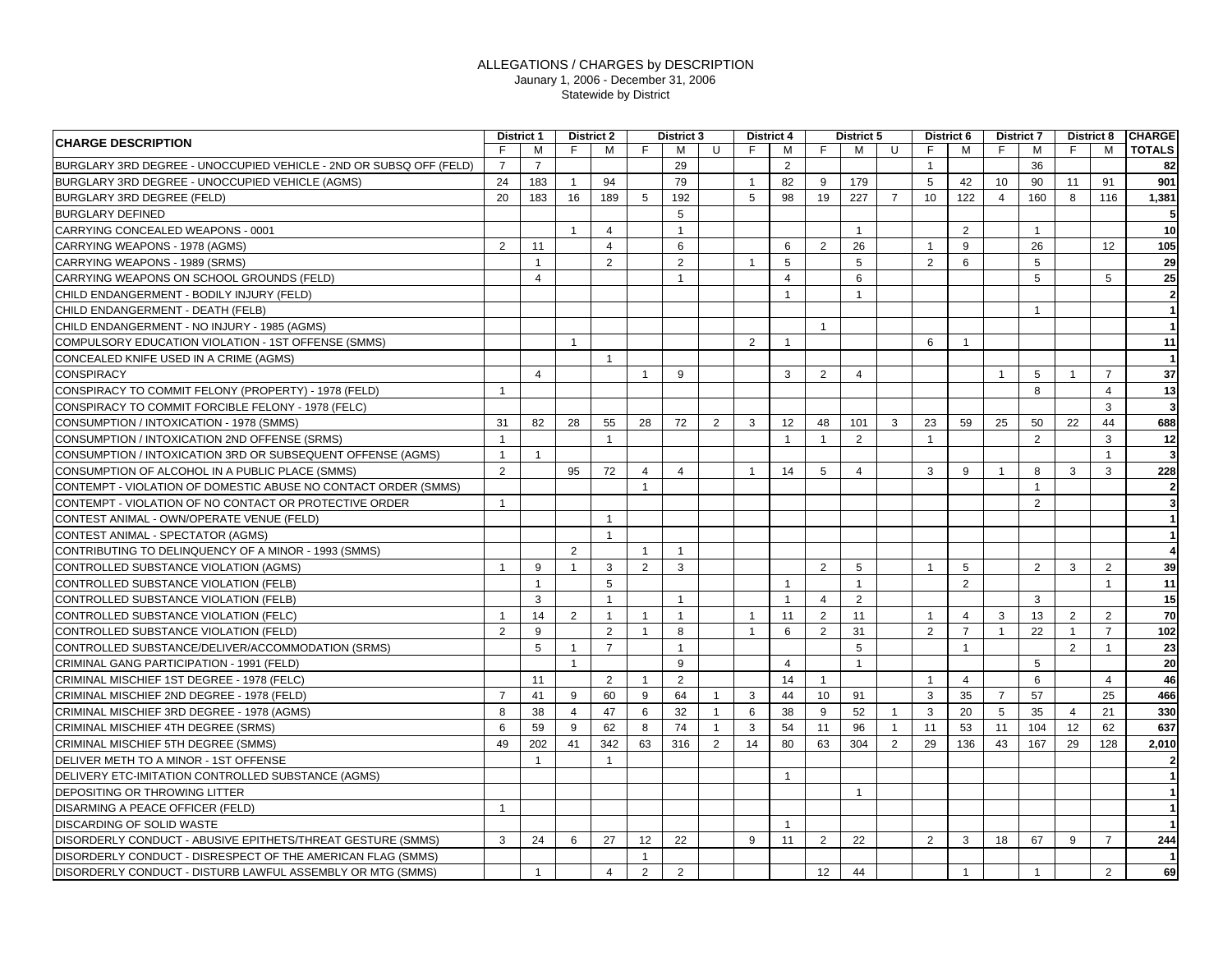| М<br>М<br>F<br>M<br>U<br>M<br>F<br>М<br>U<br>M<br>M<br><b>TOTALS</b><br>F.<br>F.<br>F.<br>F.<br>F.<br>М<br>F.<br>$\overline{4}$<br>2<br>3<br>2<br>$\overline{1}$<br>$\overline{1}$<br>$\mathbf{1}$<br>$\mathbf{1}$<br>$\mathbf{1}$<br>134<br>330<br>310<br>128<br>232<br>113<br>260<br>3<br>10<br>64<br>200<br>2<br>100<br>152<br>78<br>192<br>59<br>163<br>24<br>39<br>15<br>39<br>18<br>59<br>116<br>3<br>5<br>5<br>20<br>$\overline{4}$<br>15<br>11<br>$\mathbf{1}$<br>3<br>9<br>$\overline{2}$<br>3<br>$\overline{1}$<br>$\overline{1}$<br>$\overline{4}$<br>$\overline{1}$<br>$\overline{1}$<br>$\overline{1}$<br>2<br>3<br>3<br>2<br>6<br>$\overline{2}$<br>2<br>5<br>$\overline{2}$<br>$\overline{4}$<br>3<br>$\overline{1}$<br>$\overline{4}$<br>$\overline{4}$<br>8<br>$\overline{1}$<br>$\overline{1}$<br>$\overline{1}$<br>$\mathbf{1}$<br>3<br>$\mathbf{1}$<br>$\overline{1}$<br>3<br>$\overline{1}$<br>3<br>3<br>2<br>$\overline{4}$<br>2<br>$\overline{4}$<br>$\overline{2}$<br>$\overline{1}$<br>6<br>$\overline{1}$<br>$\overline{1}$<br>$\mathbf{1}$<br>$\overline{1}$<br>$\overline{1}$<br>$\overline{1}$<br>$\overline{1}$<br>$\overline{1}$<br>$\overline{1}$<br>$\mathbf{1}$<br>2<br>3<br>$\overline{7}$<br>$\overline{7}$<br>3<br>12<br>6<br>$\overline{1}$<br>$\mathbf{1}$<br>$\overline{1}$<br>-1<br>$5^{\circ}$<br>$\overline{7}$<br>5<br>DRIVING WHILE LICENSE DENIED OR REVOKED (SRMS)<br>6<br>2<br>2<br>2<br>3<br>$\overline{2}$<br>$\overline{7}$<br>$\mathbf{1}$<br>2<br>$\overline{7}$<br>3<br>$\overline{2}$<br>$\mathbf{1}$<br>$\mathbf{1}$<br>$\mathbf{1}$<br>$\overline{1}$<br>$\mathbf{1}$<br>$\mathbf{1}$<br>$\mathbf{1}$<br>$\mathbf{1}$<br>$\overline{1}$<br>$\mathbf{1}$<br>$\overline{2}$<br>3<br>$\overline{2}$<br>3<br>$\overline{4}$<br>$\mathbf{1}$<br>$\overline{1}$<br>3<br>2<br>$\overline{2}$<br>2<br>3<br>$\overline{4}$<br>$\mathbf{1}$<br>$\overline{1}$<br>$\mathbf{1}$<br>$5\overline{5}$<br>$\overline{4}$<br>6<br>6<br>$\overline{1}$<br>$\overline{1}$<br>11<br>13<br>$\overline{4}$<br>$\overline{1}$<br>$\mathbf{1}$<br>$\overline{2}$<br>$\overline{2}$<br>5<br>$\overline{2}$<br>3<br>$\overline{1}$<br>$\overline{4}$<br>$\overline{1}$<br>$\overline{1}$<br>$\mathbf{1}$<br>$\mathbf{1}$<br>$\mathbf{1}$<br>2<br>$\mathbf{1}$<br>$\mathbf{1}$<br>$\overline{1}$<br>$\overline{2}$<br>3<br>$\overline{2}$<br>$\overline{1}$<br>$\overline{1}$<br>$\overline{1}$<br>$\mathbf{1}$<br>$\overline{\mathbf{1}}$<br>$\mathbf{1}$<br>2<br>$\overline{1}$<br>$\mathbf{1}$<br>$\mathbf{1}$<br>2<br>6<br>2<br>11<br>3<br>3<br>20<br>$\overline{1}$<br>$\overline{2}$<br>$\overline{1}$<br>3<br>$\overline{1}$<br>3<br>5<br>12<br>2<br>$\overline{4}$<br>20<br>$\overline{2}$<br>$\overline{1}$<br>$\overline{1}$<br>$\mathbf 1$<br>$\overline{4}$<br>5<br>3<br>$\overline{1}$<br>$\mathbf{1}$<br>FALSE INFO OF INDICTABLE OFFENSE TO LAW ENFORCEMENT (SRMS)<br>$\overline{1}$<br>$\mathbf{1}$<br>$\overline{1}$<br>$\overline{7}$<br>3<br>$\overline{7}$<br>9<br>6<br>6<br>$\mathbf{1}$<br>$\mathbf{1}$<br>$\overline{1}$<br>$\overline{1}$<br>2<br>$\overline{2}$<br>$\overline{4}$<br>$\overline{1}$<br>$\overline{1}$<br>$\overline{4}$<br>2<br>16<br>10<br>2<br>$\overline{2}$<br>3<br>$\overline{7}$<br>3<br>10<br>3<br>$\overline{4}$<br>3<br>$\overline{4}$<br>$\mathbf{1}$<br>3<br>2<br>$\overline{1}$<br>$\overline{4}$<br>$\overline{1}$<br>$\overline{1}$<br>$\mathbf{1}$<br>$\overline{4}$<br>$\mathbf{1}$<br>$\overline{1}$<br>$\overline{1}$<br>$\overline{\mathbf{1}}$<br>6<br>15<br>12<br>5<br>$\overline{4}$<br>$\overline{4}$<br>$\overline{4}$<br>$\overline{1}$<br>$\overline{1}$<br>FORGERY - 1987 (AGMS)<br>3<br>$\overline{2}$<br>$\overline{4}$<br>$\overline{1}$<br>$\overline{1}$<br>$\overline{1}$ | <b>CHARGE DESCRIPTION</b>                                             | <b>District 1</b> | <b>District 2</b> |  | <b>District 3</b> | <b>District 4</b> |  | <b>District 5</b> |  | District 6 | <b>District 7</b> |  | <b>CHARGE</b><br><b>District 8</b> |  |
|-----------------------------------------------------------------------------------------------------------------------------------------------------------------------------------------------------------------------------------------------------------------------------------------------------------------------------------------------------------------------------------------------------------------------------------------------------------------------------------------------------------------------------------------------------------------------------------------------------------------------------------------------------------------------------------------------------------------------------------------------------------------------------------------------------------------------------------------------------------------------------------------------------------------------------------------------------------------------------------------------------------------------------------------------------------------------------------------------------------------------------------------------------------------------------------------------------------------------------------------------------------------------------------------------------------------------------------------------------------------------------------------------------------------------------------------------------------------------------------------------------------------------------------------------------------------------------------------------------------------------------------------------------------------------------------------------------------------------------------------------------------------------------------------------------------------------------------------------------------------------------------------------------------------------------------------------------------------------------------------------------------------------------------------------------------------------------------------------------------------------------------------------------------------------------------------------------------------------------------------------------------------------------------------------------------------------------------------------------------------------------------------------------------------------------------------------------------------------------------------------------------------------------------------------------------------------------------------------------------------------------------------------------------------------------------------------------------------------------------------------------------------------------------------------------------------------------------------------------------------------------------------------------------------------------------------------------------------------------------------------------------------------------------------------------------------------------------------------------------------------------------------------------------------------------------------------------------------------------------------------------------------------------------------------------------------------------------------------------------------------------------------------------------------------------------------------------------------------------------------------------------------------------------------------------------------------------------------------------------------------------------------------------------------------------------------------------------------------------------------------------------------------------------|-----------------------------------------------------------------------|-------------------|-------------------|--|-------------------|-------------------|--|-------------------|--|------------|-------------------|--|------------------------------------|--|
| 16<br>2,530<br>386<br>11<br>$\mathbf{3}$<br>$\overline{1}$<br>$\overline{2}$<br>51<br>11<br>28<br>$\overline{2}$<br>$\overline{\mathbf{3}}$<br>$\mathbf{3}$<br>$\overline{1}$<br>$\overline{2}$<br>42<br>44<br>19<br>$\overline{\mathbf{3}}$<br>16<br>19<br>53<br>24<br>$\overline{2}$<br>$\mathbf{3}$<br>13<br>$\overline{4}$<br>$\overline{1}$<br>55<br>$\mathbf{3}$<br>43<br>$\mathbf{2}$<br>$\overline{1}$<br>14<br>42<br>11<br>74<br>18<br>$\overline{2}$<br>$\vert$ 1<br>52<br>12                                                                                                                                                                                                                                                                                                                                                                                                                                                                                                                                                                                                                                                                                                                                                                                                                                                                                                                                                                                                                                                                                                                                                                                                                                                                                                                                                                                                                                                                                                                                                                                                                                                                                                                                                                                                                                                                                                                                                                                                                                                                                                                                                                                                                                                                                                                                                                                                                                                                                                                                                                                                                                                                                                                                                                                                                                                                                                                                                                                                                                                                                                                                                                                                                                                                                           |                                                                       |                   |                   |  |                   |                   |  |                   |  |            |                   |  |                                    |  |
|                                                                                                                                                                                                                                                                                                                                                                                                                                                                                                                                                                                                                                                                                                                                                                                                                                                                                                                                                                                                                                                                                                                                                                                                                                                                                                                                                                                                                                                                                                                                                                                                                                                                                                                                                                                                                                                                                                                                                                                                                                                                                                                                                                                                                                                                                                                                                                                                                                                                                                                                                                                                                                                                                                                                                                                                                                                                                                                                                                                                                                                                                                                                                                                                                                                                                                                                                                                                                                                                                                                                                                                                                                                                                                                                                                                   | DISORDERLY CONDUCT - FALSE REP FIRE, EPIDEMIC, CATASTROPHE (SMMS)     |                   |                   |  |                   |                   |  |                   |  |            |                   |  |                                    |  |
|                                                                                                                                                                                                                                                                                                                                                                                                                                                                                                                                                                                                                                                                                                                                                                                                                                                                                                                                                                                                                                                                                                                                                                                                                                                                                                                                                                                                                                                                                                                                                                                                                                                                                                                                                                                                                                                                                                                                                                                                                                                                                                                                                                                                                                                                                                                                                                                                                                                                                                                                                                                                                                                                                                                                                                                                                                                                                                                                                                                                                                                                                                                                                                                                                                                                                                                                                                                                                                                                                                                                                                                                                                                                                                                                                                                   | DISORDERLY CONDUCT - FIGHTING OR VIOLENT BEHAVIOR (SMMS)              |                   |                   |  |                   |                   |  |                   |  |            |                   |  |                                    |  |
|                                                                                                                                                                                                                                                                                                                                                                                                                                                                                                                                                                                                                                                                                                                                                                                                                                                                                                                                                                                                                                                                                                                                                                                                                                                                                                                                                                                                                                                                                                                                                                                                                                                                                                                                                                                                                                                                                                                                                                                                                                                                                                                                                                                                                                                                                                                                                                                                                                                                                                                                                                                                                                                                                                                                                                                                                                                                                                                                                                                                                                                                                                                                                                                                                                                                                                                                                                                                                                                                                                                                                                                                                                                                                                                                                                                   | DISORDERLY CONDUCT - LOUD AND RAUCOUS NOISE (SMMS)                    |                   |                   |  |                   |                   |  |                   |  |            |                   |  |                                    |  |
|                                                                                                                                                                                                                                                                                                                                                                                                                                                                                                                                                                                                                                                                                                                                                                                                                                                                                                                                                                                                                                                                                                                                                                                                                                                                                                                                                                                                                                                                                                                                                                                                                                                                                                                                                                                                                                                                                                                                                                                                                                                                                                                                                                                                                                                                                                                                                                                                                                                                                                                                                                                                                                                                                                                                                                                                                                                                                                                                                                                                                                                                                                                                                                                                                                                                                                                                                                                                                                                                                                                                                                                                                                                                                                                                                                                   | DISORDERLY CONDUCT - OBSTRUCTING A PUBLIC WAY (SMMS)                  |                   |                   |  |                   |                   |  |                   |  |            |                   |  |                                    |  |
|                                                                                                                                                                                                                                                                                                                                                                                                                                                                                                                                                                                                                                                                                                                                                                                                                                                                                                                                                                                                                                                                                                                                                                                                                                                                                                                                                                                                                                                                                                                                                                                                                                                                                                                                                                                                                                                                                                                                                                                                                                                                                                                                                                                                                                                                                                                                                                                                                                                                                                                                                                                                                                                                                                                                                                                                                                                                                                                                                                                                                                                                                                                                                                                                                                                                                                                                                                                                                                                                                                                                                                                                                                                                                                                                                                                   | DISSEMINATION / EXHIBITION OF OBSCENE MATERIAL TO MINOR - 1978 (SRMS) |                   |                   |  |                   |                   |  |                   |  |            |                   |  |                                    |  |
|                                                                                                                                                                                                                                                                                                                                                                                                                                                                                                                                                                                                                                                                                                                                                                                                                                                                                                                                                                                                                                                                                                                                                                                                                                                                                                                                                                                                                                                                                                                                                                                                                                                                                                                                                                                                                                                                                                                                                                                                                                                                                                                                                                                                                                                                                                                                                                                                                                                                                                                                                                                                                                                                                                                                                                                                                                                                                                                                                                                                                                                                                                                                                                                                                                                                                                                                                                                                                                                                                                                                                                                                                                                                                                                                                                                   | <b>DISTRIBUTING DRUG NEAR A SCHOOL (FELB)</b>                         |                   |                   |  |                   |                   |  |                   |  |            |                   |  |                                    |  |
|                                                                                                                                                                                                                                                                                                                                                                                                                                                                                                                                                                                                                                                                                                                                                                                                                                                                                                                                                                                                                                                                                                                                                                                                                                                                                                                                                                                                                                                                                                                                                                                                                                                                                                                                                                                                                                                                                                                                                                                                                                                                                                                                                                                                                                                                                                                                                                                                                                                                                                                                                                                                                                                                                                                                                                                                                                                                                                                                                                                                                                                                                                                                                                                                                                                                                                                                                                                                                                                                                                                                                                                                                                                                                                                                                                                   | DISTRIBUTING DRUG TO MINOR (AGMS)                                     |                   |                   |  |                   |                   |  |                   |  |            |                   |  |                                    |  |
|                                                                                                                                                                                                                                                                                                                                                                                                                                                                                                                                                                                                                                                                                                                                                                                                                                                                                                                                                                                                                                                                                                                                                                                                                                                                                                                                                                                                                                                                                                                                                                                                                                                                                                                                                                                                                                                                                                                                                                                                                                                                                                                                                                                                                                                                                                                                                                                                                                                                                                                                                                                                                                                                                                                                                                                                                                                                                                                                                                                                                                                                                                                                                                                                                                                                                                                                                                                                                                                                                                                                                                                                                                                                                                                                                                                   | DOMESTIC ABUSE ASSAULT (SMMS)                                         |                   |                   |  |                   |                   |  |                   |  |            |                   |  |                                    |  |
|                                                                                                                                                                                                                                                                                                                                                                                                                                                                                                                                                                                                                                                                                                                                                                                                                                                                                                                                                                                                                                                                                                                                                                                                                                                                                                                                                                                                                                                                                                                                                                                                                                                                                                                                                                                                                                                                                                                                                                                                                                                                                                                                                                                                                                                                                                                                                                                                                                                                                                                                                                                                                                                                                                                                                                                                                                                                                                                                                                                                                                                                                                                                                                                                                                                                                                                                                                                                                                                                                                                                                                                                                                                                                                                                                                                   | DOMESTIC ABUSE ASSAULT W/INTENT OR DISPLAYS A WEAPON (AGMS)           |                   |                   |  |                   |                   |  |                   |  |            |                   |  |                                    |  |
|                                                                                                                                                                                                                                                                                                                                                                                                                                                                                                                                                                                                                                                                                                                                                                                                                                                                                                                                                                                                                                                                                                                                                                                                                                                                                                                                                                                                                                                                                                                                                                                                                                                                                                                                                                                                                                                                                                                                                                                                                                                                                                                                                                                                                                                                                                                                                                                                                                                                                                                                                                                                                                                                                                                                                                                                                                                                                                                                                                                                                                                                                                                                                                                                                                                                                                                                                                                                                                                                                                                                                                                                                                                                                                                                                                                   | DOMESTIC ABUSE ASSAULT WITHOUT INTENT CAUSING INJURY (SRMS)           |                   |                   |  |                   |                   |  |                   |  |            |                   |  |                                    |  |
|                                                                                                                                                                                                                                                                                                                                                                                                                                                                                                                                                                                                                                                                                                                                                                                                                                                                                                                                                                                                                                                                                                                                                                                                                                                                                                                                                                                                                                                                                                                                                                                                                                                                                                                                                                                                                                                                                                                                                                                                                                                                                                                                                                                                                                                                                                                                                                                                                                                                                                                                                                                                                                                                                                                                                                                                                                                                                                                                                                                                                                                                                                                                                                                                                                                                                                                                                                                                                                                                                                                                                                                                                                                                                                                                                                                   | DOMESTIC ASSAULT, REF. 708.2(1) - 1985 (SMMS)                         |                   |                   |  |                   |                   |  |                   |  |            |                   |  |                                    |  |
|                                                                                                                                                                                                                                                                                                                                                                                                                                                                                                                                                                                                                                                                                                                                                                                                                                                                                                                                                                                                                                                                                                                                                                                                                                                                                                                                                                                                                                                                                                                                                                                                                                                                                                                                                                                                                                                                                                                                                                                                                                                                                                                                                                                                                                                                                                                                                                                                                                                                                                                                                                                                                                                                                                                                                                                                                                                                                                                                                                                                                                                                                                                                                                                                                                                                                                                                                                                                                                                                                                                                                                                                                                                                                                                                                                                   | DOMESTIC ASSAULT, REF. 708.2(1) - 1989 (AGMS)                         |                   |                   |  |                   |                   |  |                   |  |            |                   |  |                                    |  |
|                                                                                                                                                                                                                                                                                                                                                                                                                                                                                                                                                                                                                                                                                                                                                                                                                                                                                                                                                                                                                                                                                                                                                                                                                                                                                                                                                                                                                                                                                                                                                                                                                                                                                                                                                                                                                                                                                                                                                                                                                                                                                                                                                                                                                                                                                                                                                                                                                                                                                                                                                                                                                                                                                                                                                                                                                                                                                                                                                                                                                                                                                                                                                                                                                                                                                                                                                                                                                                                                                                                                                                                                                                                                                                                                                                                   | DOMESTIC ASSAULT, REF. 708.2(2) - 1989 (SRMS)                         |                   |                   |  |                   |                   |  |                   |  |            |                   |  |                                    |  |
|                                                                                                                                                                                                                                                                                                                                                                                                                                                                                                                                                                                                                                                                                                                                                                                                                                                                                                                                                                                                                                                                                                                                                                                                                                                                                                                                                                                                                                                                                                                                                                                                                                                                                                                                                                                                                                                                                                                                                                                                                                                                                                                                                                                                                                                                                                                                                                                                                                                                                                                                                                                                                                                                                                                                                                                                                                                                                                                                                                                                                                                                                                                                                                                                                                                                                                                                                                                                                                                                                                                                                                                                                                                                                                                                                                                   | DOMESTIC ASSAULT, REF. 708.2(3) - 1989 (AGMS)                         |                   |                   |  |                   |                   |  |                   |  |            |                   |  |                                    |  |
|                                                                                                                                                                                                                                                                                                                                                                                                                                                                                                                                                                                                                                                                                                                                                                                                                                                                                                                                                                                                                                                                                                                                                                                                                                                                                                                                                                                                                                                                                                                                                                                                                                                                                                                                                                                                                                                                                                                                                                                                                                                                                                                                                                                                                                                                                                                                                                                                                                                                                                                                                                                                                                                                                                                                                                                                                                                                                                                                                                                                                                                                                                                                                                                                                                                                                                                                                                                                                                                                                                                                                                                                                                                                                                                                                                                   | DOMESTIC ASSAULT, REF. 708.2(4) - 1989 (FELC)                         |                   |                   |  |                   |                   |  |                   |  |            |                   |  |                                    |  |
|                                                                                                                                                                                                                                                                                                                                                                                                                                                                                                                                                                                                                                                                                                                                                                                                                                                                                                                                                                                                                                                                                                                                                                                                                                                                                                                                                                                                                                                                                                                                                                                                                                                                                                                                                                                                                                                                                                                                                                                                                                                                                                                                                                                                                                                                                                                                                                                                                                                                                                                                                                                                                                                                                                                                                                                                                                                                                                                                                                                                                                                                                                                                                                                                                                                                                                                                                                                                                                                                                                                                                                                                                                                                                                                                                                                   | DRIVING COMMERCIAL MOTOR VEHICLE WHILE DISQUALIFIED (SRMS)            |                   |                   |  |                   |                   |  |                   |  |            |                   |  |                                    |  |
|                                                                                                                                                                                                                                                                                                                                                                                                                                                                                                                                                                                                                                                                                                                                                                                                                                                                                                                                                                                                                                                                                                                                                                                                                                                                                                                                                                                                                                                                                                                                                                                                                                                                                                                                                                                                                                                                                                                                                                                                                                                                                                                                                                                                                                                                                                                                                                                                                                                                                                                                                                                                                                                                                                                                                                                                                                                                                                                                                                                                                                                                                                                                                                                                                                                                                                                                                                                                                                                                                                                                                                                                                                                                                                                                                                                   | DRIVING WHILE BARRED - HABITUAL OFFENDER - 1978 (AGMS)                |                   |                   |  |                   |                   |  |                   |  |            |                   |  |                                    |  |
|                                                                                                                                                                                                                                                                                                                                                                                                                                                                                                                                                                                                                                                                                                                                                                                                                                                                                                                                                                                                                                                                                                                                                                                                                                                                                                                                                                                                                                                                                                                                                                                                                                                                                                                                                                                                                                                                                                                                                                                                                                                                                                                                                                                                                                                                                                                                                                                                                                                                                                                                                                                                                                                                                                                                                                                                                                                                                                                                                                                                                                                                                                                                                                                                                                                                                                                                                                                                                                                                                                                                                                                                                                                                                                                                                                                   |                                                                       |                   |                   |  |                   |                   |  |                   |  |            |                   |  |                                    |  |
|                                                                                                                                                                                                                                                                                                                                                                                                                                                                                                                                                                                                                                                                                                                                                                                                                                                                                                                                                                                                                                                                                                                                                                                                                                                                                                                                                                                                                                                                                                                                                                                                                                                                                                                                                                                                                                                                                                                                                                                                                                                                                                                                                                                                                                                                                                                                                                                                                                                                                                                                                                                                                                                                                                                                                                                                                                                                                                                                                                                                                                                                                                                                                                                                                                                                                                                                                                                                                                                                                                                                                                                                                                                                                                                                                                                   | DRIVING WHILE LICENSE DENIED, SUSPENDED, CANCELLED OR REVOKED         |                   |                   |  |                   |                   |  |                   |  |            |                   |  |                                    |  |
|                                                                                                                                                                                                                                                                                                                                                                                                                                                                                                                                                                                                                                                                                                                                                                                                                                                                                                                                                                                                                                                                                                                                                                                                                                                                                                                                                                                                                                                                                                                                                                                                                                                                                                                                                                                                                                                                                                                                                                                                                                                                                                                                                                                                                                                                                                                                                                                                                                                                                                                                                                                                                                                                                                                                                                                                                                                                                                                                                                                                                                                                                                                                                                                                                                                                                                                                                                                                                                                                                                                                                                                                                                                                                                                                                                                   | DRIVING WHILE LICENSE SUSPENDED OR REVOKED (SRMS)                     |                   |                   |  |                   |                   |  |                   |  |            |                   |  |                                    |  |
|                                                                                                                                                                                                                                                                                                                                                                                                                                                                                                                                                                                                                                                                                                                                                                                                                                                                                                                                                                                                                                                                                                                                                                                                                                                                                                                                                                                                                                                                                                                                                                                                                                                                                                                                                                                                                                                                                                                                                                                                                                                                                                                                                                                                                                                                                                                                                                                                                                                                                                                                                                                                                                                                                                                                                                                                                                                                                                                                                                                                                                                                                                                                                                                                                                                                                                                                                                                                                                                                                                                                                                                                                                                                                                                                                                                   | <b>ELUDING (AGMS)</b>                                                 |                   |                   |  |                   |                   |  |                   |  |            |                   |  |                                    |  |
|                                                                                                                                                                                                                                                                                                                                                                                                                                                                                                                                                                                                                                                                                                                                                                                                                                                                                                                                                                                                                                                                                                                                                                                                                                                                                                                                                                                                                                                                                                                                                                                                                                                                                                                                                                                                                                                                                                                                                                                                                                                                                                                                                                                                                                                                                                                                                                                                                                                                                                                                                                                                                                                                                                                                                                                                                                                                                                                                                                                                                                                                                                                                                                                                                                                                                                                                                                                                                                                                                                                                                                                                                                                                                                                                                                                   | ELUDING (FELD)                                                        |                   |                   |  |                   |                   |  |                   |  |            |                   |  |                                    |  |
|                                                                                                                                                                                                                                                                                                                                                                                                                                                                                                                                                                                                                                                                                                                                                                                                                                                                                                                                                                                                                                                                                                                                                                                                                                                                                                                                                                                                                                                                                                                                                                                                                                                                                                                                                                                                                                                                                                                                                                                                                                                                                                                                                                                                                                                                                                                                                                                                                                                                                                                                                                                                                                                                                                                                                                                                                                                                                                                                                                                                                                                                                                                                                                                                                                                                                                                                                                                                                                                                                                                                                                                                                                                                                                                                                                                   | ELUDING (SRMS)                                                        |                   |                   |  |                   |                   |  |                   |  |            |                   |  |                                    |  |
|                                                                                                                                                                                                                                                                                                                                                                                                                                                                                                                                                                                                                                                                                                                                                                                                                                                                                                                                                                                                                                                                                                                                                                                                                                                                                                                                                                                                                                                                                                                                                                                                                                                                                                                                                                                                                                                                                                                                                                                                                                                                                                                                                                                                                                                                                                                                                                                                                                                                                                                                                                                                                                                                                                                                                                                                                                                                                                                                                                                                                                                                                                                                                                                                                                                                                                                                                                                                                                                                                                                                                                                                                                                                                                                                                                                   | <b>ENDANGERMENT / NO INJURY (AGMS)</b>                                |                   |                   |  |                   |                   |  |                   |  |            |                   |  |                                    |  |
|                                                                                                                                                                                                                                                                                                                                                                                                                                                                                                                                                                                                                                                                                                                                                                                                                                                                                                                                                                                                                                                                                                                                                                                                                                                                                                                                                                                                                                                                                                                                                                                                                                                                                                                                                                                                                                                                                                                                                                                                                                                                                                                                                                                                                                                                                                                                                                                                                                                                                                                                                                                                                                                                                                                                                                                                                                                                                                                                                                                                                                                                                                                                                                                                                                                                                                                                                                                                                                                                                                                                                                                                                                                                                                                                                                                   | ESCAPE - VOLUNTARY ABSENCE - 1978 (SRMS)                              |                   |                   |  |                   |                   |  |                   |  |            |                   |  |                                    |  |
|                                                                                                                                                                                                                                                                                                                                                                                                                                                                                                                                                                                                                                                                                                                                                                                                                                                                                                                                                                                                                                                                                                                                                                                                                                                                                                                                                                                                                                                                                                                                                                                                                                                                                                                                                                                                                                                                                                                                                                                                                                                                                                                                                                                                                                                                                                                                                                                                                                                                                                                                                                                                                                                                                                                                                                                                                                                                                                                                                                                                                                                                                                                                                                                                                                                                                                                                                                                                                                                                                                                                                                                                                                                                                                                                                                                   | <b>ESCAPE OF FELON - 1978 (FELD)</b>                                  |                   |                   |  |                   |                   |  |                   |  |            |                   |  |                                    |  |
|                                                                                                                                                                                                                                                                                                                                                                                                                                                                                                                                                                                                                                                                                                                                                                                                                                                                                                                                                                                                                                                                                                                                                                                                                                                                                                                                                                                                                                                                                                                                                                                                                                                                                                                                                                                                                                                                                                                                                                                                                                                                                                                                                                                                                                                                                                                                                                                                                                                                                                                                                                                                                                                                                                                                                                                                                                                                                                                                                                                                                                                                                                                                                                                                                                                                                                                                                                                                                                                                                                                                                                                                                                                                                                                                                                                   | ESCAPE OF MISDEMEANANT - 1978 (SRMS)                                  |                   |                   |  |                   |                   |  |                   |  |            |                   |  |                                    |  |
|                                                                                                                                                                                                                                                                                                                                                                                                                                                                                                                                                                                                                                                                                                                                                                                                                                                                                                                                                                                                                                                                                                                                                                                                                                                                                                                                                                                                                                                                                                                                                                                                                                                                                                                                                                                                                                                                                                                                                                                                                                                                                                                                                                                                                                                                                                                                                                                                                                                                                                                                                                                                                                                                                                                                                                                                                                                                                                                                                                                                                                                                                                                                                                                                                                                                                                                                                                                                                                                                                                                                                                                                                                                                                                                                                                                   | EXTORTION - 1978 (FELD)                                               |                   |                   |  |                   |                   |  |                   |  |            |                   |  |                                    |  |
|                                                                                                                                                                                                                                                                                                                                                                                                                                                                                                                                                                                                                                                                                                                                                                                                                                                                                                                                                                                                                                                                                                                                                                                                                                                                                                                                                                                                                                                                                                                                                                                                                                                                                                                                                                                                                                                                                                                                                                                                                                                                                                                                                                                                                                                                                                                                                                                                                                                                                                                                                                                                                                                                                                                                                                                                                                                                                                                                                                                                                                                                                                                                                                                                                                                                                                                                                                                                                                                                                                                                                                                                                                                                                                                                                                                   | <b>FAIL TO MAINTAIN CONTROL</b>                                       |                   |                   |  |                   |                   |  |                   |  |            |                   |  |                                    |  |
|                                                                                                                                                                                                                                                                                                                                                                                                                                                                                                                                                                                                                                                                                                                                                                                                                                                                                                                                                                                                                                                                                                                                                                                                                                                                                                                                                                                                                                                                                                                                                                                                                                                                                                                                                                                                                                                                                                                                                                                                                                                                                                                                                                                                                                                                                                                                                                                                                                                                                                                                                                                                                                                                                                                                                                                                                                                                                                                                                                                                                                                                                                                                                                                                                                                                                                                                                                                                                                                                                                                                                                                                                                                                                                                                                                                   | FAILURE TO AFFIX TAX STAMP - 1993 (FELD)                              |                   |                   |  |                   |                   |  |                   |  |            |                   |  |                                    |  |
|                                                                                                                                                                                                                                                                                                                                                                                                                                                                                                                                                                                                                                                                                                                                                                                                                                                                                                                                                                                                                                                                                                                                                                                                                                                                                                                                                                                                                                                                                                                                                                                                                                                                                                                                                                                                                                                                                                                                                                                                                                                                                                                                                                                                                                                                                                                                                                                                                                                                                                                                                                                                                                                                                                                                                                                                                                                                                                                                                                                                                                                                                                                                                                                                                                                                                                                                                                                                                                                                                                                                                                                                                                                                                                                                                                                   | <b>FAILURE TO APPEAR (SMMS)</b>                                       |                   |                   |  |                   |                   |  |                   |  |            |                   |  |                                    |  |
|                                                                                                                                                                                                                                                                                                                                                                                                                                                                                                                                                                                                                                                                                                                                                                                                                                                                                                                                                                                                                                                                                                                                                                                                                                                                                                                                                                                                                                                                                                                                                                                                                                                                                                                                                                                                                                                                                                                                                                                                                                                                                                                                                                                                                                                                                                                                                                                                                                                                                                                                                                                                                                                                                                                                                                                                                                                                                                                                                                                                                                                                                                                                                                                                                                                                                                                                                                                                                                                                                                                                                                                                                                                                                                                                                                                   | FAILURE TO DISPURSE - 1978 (SMMS)                                     |                   |                   |  |                   |                   |  |                   |  |            |                   |  |                                    |  |
|                                                                                                                                                                                                                                                                                                                                                                                                                                                                                                                                                                                                                                                                                                                                                                                                                                                                                                                                                                                                                                                                                                                                                                                                                                                                                                                                                                                                                                                                                                                                                                                                                                                                                                                                                                                                                                                                                                                                                                                                                                                                                                                                                                                                                                                                                                                                                                                                                                                                                                                                                                                                                                                                                                                                                                                                                                                                                                                                                                                                                                                                                                                                                                                                                                                                                                                                                                                                                                                                                                                                                                                                                                                                                                                                                                                   | FAILURE TO HAVE VALID LICENSE / PERMIT WHILE OPER MOTOR VEHICLE       |                   |                   |  |                   |                   |  |                   |  |            |                   |  |                                    |  |
|                                                                                                                                                                                                                                                                                                                                                                                                                                                                                                                                                                                                                                                                                                                                                                                                                                                                                                                                                                                                                                                                                                                                                                                                                                                                                                                                                                                                                                                                                                                                                                                                                                                                                                                                                                                                                                                                                                                                                                                                                                                                                                                                                                                                                                                                                                                                                                                                                                                                                                                                                                                                                                                                                                                                                                                                                                                                                                                                                                                                                                                                                                                                                                                                                                                                                                                                                                                                                                                                                                                                                                                                                                                                                                                                                                                   | FAILURE TO REPORT CONTRABAND IN CORR. FACILITY (AGMS)                 |                   |                   |  |                   |                   |  |                   |  |            |                   |  |                                    |  |
|                                                                                                                                                                                                                                                                                                                                                                                                                                                                                                                                                                                                                                                                                                                                                                                                                                                                                                                                                                                                                                                                                                                                                                                                                                                                                                                                                                                                                                                                                                                                                                                                                                                                                                                                                                                                                                                                                                                                                                                                                                                                                                                                                                                                                                                                                                                                                                                                                                                                                                                                                                                                                                                                                                                                                                                                                                                                                                                                                                                                                                                                                                                                                                                                                                                                                                                                                                                                                                                                                                                                                                                                                                                                                                                                                                                   | FALSE EVIDENCE OF LEGAL AGE (SMMS)                                    |                   |                   |  |                   |                   |  |                   |  |            |                   |  |                                    |  |
|                                                                                                                                                                                                                                                                                                                                                                                                                                                                                                                                                                                                                                                                                                                                                                                                                                                                                                                                                                                                                                                                                                                                                                                                                                                                                                                                                                                                                                                                                                                                                                                                                                                                                                                                                                                                                                                                                                                                                                                                                                                                                                                                                                                                                                                                                                                                                                                                                                                                                                                                                                                                                                                                                                                                                                                                                                                                                                                                                                                                                                                                                                                                                                                                                                                                                                                                                                                                                                                                                                                                                                                                                                                                                                                                                                                   | FALSE IMPRISONMENT - 1978 (SRMS)                                      |                   |                   |  |                   |                   |  |                   |  |            |                   |  |                                    |  |
|                                                                                                                                                                                                                                                                                                                                                                                                                                                                                                                                                                                                                                                                                                                                                                                                                                                                                                                                                                                                                                                                                                                                                                                                                                                                                                                                                                                                                                                                                                                                                                                                                                                                                                                                                                                                                                                                                                                                                                                                                                                                                                                                                                                                                                                                                                                                                                                                                                                                                                                                                                                                                                                                                                                                                                                                                                                                                                                                                                                                                                                                                                                                                                                                                                                                                                                                                                                                                                                                                                                                                                                                                                                                                                                                                                                   |                                                                       |                   |                   |  |                   |                   |  |                   |  |            |                   |  |                                    |  |
|                                                                                                                                                                                                                                                                                                                                                                                                                                                                                                                                                                                                                                                                                                                                                                                                                                                                                                                                                                                                                                                                                                                                                                                                                                                                                                                                                                                                                                                                                                                                                                                                                                                                                                                                                                                                                                                                                                                                                                                                                                                                                                                                                                                                                                                                                                                                                                                                                                                                                                                                                                                                                                                                                                                                                                                                                                                                                                                                                                                                                                                                                                                                                                                                                                                                                                                                                                                                                                                                                                                                                                                                                                                                                                                                                                                   | FALSE INFO TO LAW ENFORCEMENT OFFICER (SMMS)                          |                   |                   |  |                   |                   |  |                   |  |            |                   |  |                                    |  |
|                                                                                                                                                                                                                                                                                                                                                                                                                                                                                                                                                                                                                                                                                                                                                                                                                                                                                                                                                                                                                                                                                                                                                                                                                                                                                                                                                                                                                                                                                                                                                                                                                                                                                                                                                                                                                                                                                                                                                                                                                                                                                                                                                                                                                                                                                                                                                                                                                                                                                                                                                                                                                                                                                                                                                                                                                                                                                                                                                                                                                                                                                                                                                                                                                                                                                                                                                                                                                                                                                                                                                                                                                                                                                                                                                                                   | FALSE REPORT OF INDICTABLE CRIME TO LAW ENFORCEMENT (SRMS)            |                   |                   |  |                   |                   |  |                   |  |            |                   |  |                                    |  |
|                                                                                                                                                                                                                                                                                                                                                                                                                                                                                                                                                                                                                                                                                                                                                                                                                                                                                                                                                                                                                                                                                                                                                                                                                                                                                                                                                                                                                                                                                                                                                                                                                                                                                                                                                                                                                                                                                                                                                                                                                                                                                                                                                                                                                                                                                                                                                                                                                                                                                                                                                                                                                                                                                                                                                                                                                                                                                                                                                                                                                                                                                                                                                                                                                                                                                                                                                                                                                                                                                                                                                                                                                                                                                                                                                                                   | FALSE REPORT TO LAW ENFORCEMENT AUTHORITIES (SMMS)                    |                   |                   |  |                   |                   |  |                   |  |            |                   |  |                                    |  |
|                                                                                                                                                                                                                                                                                                                                                                                                                                                                                                                                                                                                                                                                                                                                                                                                                                                                                                                                                                                                                                                                                                                                                                                                                                                                                                                                                                                                                                                                                                                                                                                                                                                                                                                                                                                                                                                                                                                                                                                                                                                                                                                                                                                                                                                                                                                                                                                                                                                                                                                                                                                                                                                                                                                                                                                                                                                                                                                                                                                                                                                                                                                                                                                                                                                                                                                                                                                                                                                                                                                                                                                                                                                                                                                                                                                   | <b>FALSE REPORTS (FELD)</b>                                           |                   |                   |  |                   |                   |  |                   |  |            |                   |  |                                    |  |
|                                                                                                                                                                                                                                                                                                                                                                                                                                                                                                                                                                                                                                                                                                                                                                                                                                                                                                                                                                                                                                                                                                                                                                                                                                                                                                                                                                                                                                                                                                                                                                                                                                                                                                                                                                                                                                                                                                                                                                                                                                                                                                                                                                                                                                                                                                                                                                                                                                                                                                                                                                                                                                                                                                                                                                                                                                                                                                                                                                                                                                                                                                                                                                                                                                                                                                                                                                                                                                                                                                                                                                                                                                                                                                                                                                                   | FALSE USE OF FINANCIAL INSTRUMENT 1ST DEG - 1983 (FELD)               |                   |                   |  |                   |                   |  |                   |  |            |                   |  |                                    |  |
|                                                                                                                                                                                                                                                                                                                                                                                                                                                                                                                                                                                                                                                                                                                                                                                                                                                                                                                                                                                                                                                                                                                                                                                                                                                                                                                                                                                                                                                                                                                                                                                                                                                                                                                                                                                                                                                                                                                                                                                                                                                                                                                                                                                                                                                                                                                                                                                                                                                                                                                                                                                                                                                                                                                                                                                                                                                                                                                                                                                                                                                                                                                                                                                                                                                                                                                                                                                                                                                                                                                                                                                                                                                                                                                                                                                   | FIRE MARSHALL BURN BAN (SMMS)                                         |                   |                   |  |                   |                   |  |                   |  |            |                   |  |                                    |  |
|                                                                                                                                                                                                                                                                                                                                                                                                                                                                                                                                                                                                                                                                                                                                                                                                                                                                                                                                                                                                                                                                                                                                                                                                                                                                                                                                                                                                                                                                                                                                                                                                                                                                                                                                                                                                                                                                                                                                                                                                                                                                                                                                                                                                                                                                                                                                                                                                                                                                                                                                                                                                                                                                                                                                                                                                                                                                                                                                                                                                                                                                                                                                                                                                                                                                                                                                                                                                                                                                                                                                                                                                                                                                                                                                                                                   | FIREWORKS - SELL. EXPOSES FOR SALE OR USE (SRMS)                      |                   |                   |  |                   |                   |  |                   |  |            |                   |  |                                    |  |
|                                                                                                                                                                                                                                                                                                                                                                                                                                                                                                                                                                                                                                                                                                                                                                                                                                                                                                                                                                                                                                                                                                                                                                                                                                                                                                                                                                                                                                                                                                                                                                                                                                                                                                                                                                                                                                                                                                                                                                                                                                                                                                                                                                                                                                                                                                                                                                                                                                                                                                                                                                                                                                                                                                                                                                                                                                                                                                                                                                                                                                                                                                                                                                                                                                                                                                                                                                                                                                                                                                                                                                                                                                                                                                                                                                                   |                                                                       |                   |                   |  |                   |                   |  |                   |  |            |                   |  |                                    |  |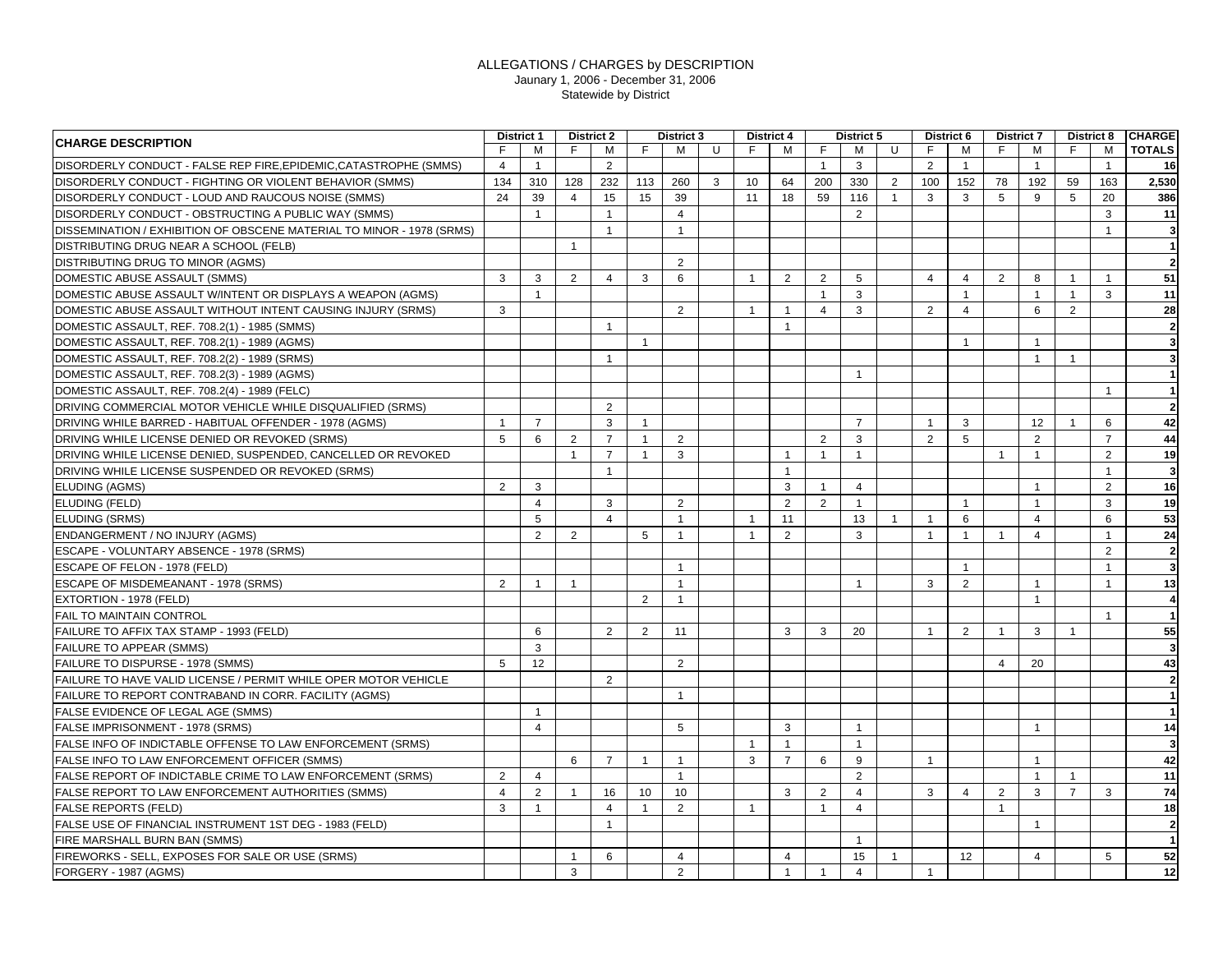| М<br>М<br>U<br>М<br>U<br>M<br>M<br><b>TOTALS</b><br>F<br>м<br>F.<br>F<br>F<br>м<br>F.<br>F.<br>F.<br>М<br>F.<br>FORGERY - 1987 (FELD)<br>$\overline{2}$<br>3<br>$5^{\circ}$<br>6<br>33<br>$5^{\circ}$<br>2<br>$\overline{1}$<br>13<br>6<br>$\overline{4}$<br>$\overline{2}$<br>$\overline{4}$<br>8<br>$\mathbf{1}$<br>95<br>$\vert$ 1<br>$\overline{1}$<br>$\overline{2}$<br>$\overline{1}$<br>$\overline{1}$<br>$\overline{2}$<br>2<br>3<br>$\mathbf{1}$<br>2<br>$\overline{1}$<br>$\overline{7}$<br>$\overline{2}$<br>13<br>$\overline{1}$<br>$\overline{7}$<br>$\overline{1}$<br>$\overline{1}$<br>$\overline{1}$<br>$\overline{1}$<br>$\mathbf{1}$<br>$\overline{1}$<br>$\mathbf{1}$<br>14<br>5<br>2<br>2<br>$\overline{1}$<br>$\overline{1}$<br>$\overline{1}$<br>$\overline{2}$<br>39<br>3<br>$\overline{4}$<br>3<br>18<br>5<br>$\overline{1}$<br>$\overline{4}$<br>$\overline{1}$<br>3<br>12<br>21<br>147<br>HARASSMENT 1ST DEG - 1989 (AGMS)<br>16<br>8<br>$\overline{7}$<br>$\overline{7}$<br>5<br>6<br>12<br>2<br>$\overline{4}$<br>6<br>34<br>2<br>$\mathbf{1}$<br>$\overline{1}$<br>5<br>5<br>$\overline{7}$<br>3<br>2<br>$\overline{4}$<br>5<br>6<br>12<br>3<br>5<br>5<br>65<br>$\overline{1}$<br>$\mathbf{1}$<br>$\overline{1}$<br>8<br>77<br>13<br>$\overline{7}$<br>$\overline{7}$<br>12<br>307<br>30<br>33<br>31<br>5<br>18<br>19<br>2<br>5<br>16<br>24<br>5<br>16<br>$\overline{7}$<br>15<br>13<br>10<br>10<br>8<br>2<br>$\overline{4}$<br>10 <sup>1</sup><br>20<br>3<br>139<br>6<br>3<br>$\overline{7}$<br>$\overline{1}$<br>$\overline{2}$<br>2<br>$\mathbf{1}$<br>6<br>$\overline{2}$<br>$\overline{2}$<br>10<br>2<br>$\overline{2}$<br>20<br>2<br>22<br>163<br>30<br>34<br>39<br>$\overline{1}$<br>$\mathbf{1}$<br>3<br>$\overline{1}$<br>$\overline{1}$<br>$\overline{1}$<br>$\mathbf{1}$<br>$\overline{1}$<br>$\overline{1}$<br>$\overline{2}$<br>13<br>$\overline{7}$<br>2<br>$\overline{1}$<br>-1<br>$\overline{1}$<br>$\mathbf{1}$<br>$\overline{1}$<br>3<br>$\overline{1}$<br>$\overline{1}$<br>$\overline{2}$<br>$\mathbf{1}$<br>-1<br>$\overline{1}$<br>16<br>15<br>2<br>$\overline{4}$<br>9<br>-1<br>$\overline{1}$<br>$\mathbf{1}$<br>$\overline{7}$<br>$5\overline{5}$<br>5<br>$\overline{7}$<br>8<br>3<br>2<br>37<br>$\overline{2}$<br>$\overline{1}$<br>$\overline{1}$<br>$\overline{1}$<br>$\overline{1}$<br>13<br>$\overline{7}$<br>42<br>2<br>3<br>$\overline{7}$<br>5<br>$\overline{1}$<br>$\mathbf{1}$<br>-1<br>-1<br>$\mathbf{1}$<br>$\overline{2}$<br>$\overline{1}$<br>$\overline{1}$<br>$\overline{1}$<br>$\overline{1}$<br>$\overline{1}$<br>181<br>33<br>95<br>17<br>13<br>36<br>109<br>190<br>121<br>55<br>162<br>64<br>1,282<br>64<br>62<br>$\overline{1}$<br>60<br>19<br>$\overline{1}$<br>12<br>$\overline{1}$<br>$\overline{1}$<br>9<br>$\mathbf{1}$<br>$\overline{2}$<br>5<br>21<br>$\mathbf{3}$<br>11<br>54<br>$\overline{7}$<br>11<br>$\overline{2}$<br>2<br>$\overline{2}$<br>3<br><b>JCS - COURTESY</b><br>$\overline{1}$<br>8<br>$\overline{1}$<br>2<br>-5<br>$\overline{1}$<br>5<br>$\overline{4}$<br>5<br>19<br>$\overline{1}$<br>$\overline{1}$<br>$\overline{1}$<br>2<br>$\overline{1}$<br>3<br>$\mathbf{1}$<br>$\overline{4}$<br>20<br>JUVENILE DELINQUENCY (GENERAL)<br>9<br>11<br>2<br>$\overline{7}$<br>5<br>2<br>10<br>5<br>107<br>6<br>$\overline{7}$<br>11<br>17<br>$\overline{4}$<br>13<br>16<br>$\mathbf{1}$<br>-1<br>$\overline{1}$<br>$\overline{1}$<br>$\overline{\mathbf{3}}$<br>2<br>$\overline{1}$ | <b>CHARGE DESCRIPTION</b>                                        | <b>District 1</b> | <b>District 2</b> | <b>District 3</b> |  | <b>District 4</b> | <b>District 5</b> |  | District 6 | <b>District 7</b> | <b>District 8</b> | <b>CHARGE</b> |
|--------------------------------------------------------------------------------------------------------------------------------------------------------------------------------------------------------------------------------------------------------------------------------------------------------------------------------------------------------------------------------------------------------------------------------------------------------------------------------------------------------------------------------------------------------------------------------------------------------------------------------------------------------------------------------------------------------------------------------------------------------------------------------------------------------------------------------------------------------------------------------------------------------------------------------------------------------------------------------------------------------------------------------------------------------------------------------------------------------------------------------------------------------------------------------------------------------------------------------------------------------------------------------------------------------------------------------------------------------------------------------------------------------------------------------------------------------------------------------------------------------------------------------------------------------------------------------------------------------------------------------------------------------------------------------------------------------------------------------------------------------------------------------------------------------------------------------------------------------------------------------------------------------------------------------------------------------------------------------------------------------------------------------------------------------------------------------------------------------------------------------------------------------------------------------------------------------------------------------------------------------------------------------------------------------------------------------------------------------------------------------------------------------------------------------------------------------------------------------------------------------------------------------------------------------------------------------------------------------------------------------------------------------------------------------------------------------------------------------------------------------------------------------------------------------------------------------------------------------------------------------------------------------------------------------------------------------------------------------------------------------------------------------------------------------------------------------------------------------------------------------------------------------------------------------------------------------------------------------------------------------------------------------------------------------------------------------------------------------------------------------------------------------------------------------------------------------------------------------|------------------------------------------------------------------|-------------------|-------------------|-------------------|--|-------------------|-------------------|--|------------|-------------------|-------------------|---------------|
|                                                                                                                                                                                                                                                                                                                                                                                                                                                                                                                                                                                                                                                                                                                                                                                                                                                                                                                                                                                                                                                                                                                                                                                                                                                                                                                                                                                                                                                                                                                                                                                                                                                                                                                                                                                                                                                                                                                                                                                                                                                                                                                                                                                                                                                                                                                                                                                                                                                                                                                                                                                                                                                                                                                                                                                                                                                                                                                                                                                                                                                                                                                                                                                                                                                                                                                                                                                                                                                                                |                                                                  |                   |                   |                   |  |                   |                   |  |            |                   |                   |               |
|                                                                                                                                                                                                                                                                                                                                                                                                                                                                                                                                                                                                                                                                                                                                                                                                                                                                                                                                                                                                                                                                                                                                                                                                                                                                                                                                                                                                                                                                                                                                                                                                                                                                                                                                                                                                                                                                                                                                                                                                                                                                                                                                                                                                                                                                                                                                                                                                                                                                                                                                                                                                                                                                                                                                                                                                                                                                                                                                                                                                                                                                                                                                                                                                                                                                                                                                                                                                                                                                                |                                                                  |                   |                   |                   |  |                   |                   |  |            |                   |                   |               |
|                                                                                                                                                                                                                                                                                                                                                                                                                                                                                                                                                                                                                                                                                                                                                                                                                                                                                                                                                                                                                                                                                                                                                                                                                                                                                                                                                                                                                                                                                                                                                                                                                                                                                                                                                                                                                                                                                                                                                                                                                                                                                                                                                                                                                                                                                                                                                                                                                                                                                                                                                                                                                                                                                                                                                                                                                                                                                                                                                                                                                                                                                                                                                                                                                                                                                                                                                                                                                                                                                | FRAUDULENT PRACTICE 5TH DEGREE - 1978 (SMMS)                     |                   |                   |                   |  |                   |                   |  |            |                   |                   |               |
|                                                                                                                                                                                                                                                                                                                                                                                                                                                                                                                                                                                                                                                                                                                                                                                                                                                                                                                                                                                                                                                                                                                                                                                                                                                                                                                                                                                                                                                                                                                                                                                                                                                                                                                                                                                                                                                                                                                                                                                                                                                                                                                                                                                                                                                                                                                                                                                                                                                                                                                                                                                                                                                                                                                                                                                                                                                                                                                                                                                                                                                                                                                                                                                                                                                                                                                                                                                                                                                                                | FURNISH CONTROLLED SUBSTANCE / INTOXICANTS TO INMATE (FELD)      |                   |                   |                   |  |                   |                   |  |            |                   |                   |               |
|                                                                                                                                                                                                                                                                                                                                                                                                                                                                                                                                                                                                                                                                                                                                                                                                                                                                                                                                                                                                                                                                                                                                                                                                                                                                                                                                                                                                                                                                                                                                                                                                                                                                                                                                                                                                                                                                                                                                                                                                                                                                                                                                                                                                                                                                                                                                                                                                                                                                                                                                                                                                                                                                                                                                                                                                                                                                                                                                                                                                                                                                                                                                                                                                                                                                                                                                                                                                                                                                                | <b>GANG RECRUITMENT (FELC)</b>                                   |                   |                   |                   |  |                   |                   |  |            |                   |                   |               |
|                                                                                                                                                                                                                                                                                                                                                                                                                                                                                                                                                                                                                                                                                                                                                                                                                                                                                                                                                                                                                                                                                                                                                                                                                                                                                                                                                                                                                                                                                                                                                                                                                                                                                                                                                                                                                                                                                                                                                                                                                                                                                                                                                                                                                                                                                                                                                                                                                                                                                                                                                                                                                                                                                                                                                                                                                                                                                                                                                                                                                                                                                                                                                                                                                                                                                                                                                                                                                                                                                | GATHERING FOR USE OF DRUGS (FELD)                                |                   |                   |                   |  |                   |                   |  |            |                   |                   |               |
|                                                                                                                                                                                                                                                                                                                                                                                                                                                                                                                                                                                                                                                                                                                                                                                                                                                                                                                                                                                                                                                                                                                                                                                                                                                                                                                                                                                                                                                                                                                                                                                                                                                                                                                                                                                                                                                                                                                                                                                                                                                                                                                                                                                                                                                                                                                                                                                                                                                                                                                                                                                                                                                                                                                                                                                                                                                                                                                                                                                                                                                                                                                                                                                                                                                                                                                                                                                                                                                                                | GATHERING FOR USE OF MARIJUANA (SRMS)                            |                   |                   |                   |  |                   |                   |  |            |                   |                   |               |
|                                                                                                                                                                                                                                                                                                                                                                                                                                                                                                                                                                                                                                                                                                                                                                                                                                                                                                                                                                                                                                                                                                                                                                                                                                                                                                                                                                                                                                                                                                                                                                                                                                                                                                                                                                                                                                                                                                                                                                                                                                                                                                                                                                                                                                                                                                                                                                                                                                                                                                                                                                                                                                                                                                                                                                                                                                                                                                                                                                                                                                                                                                                                                                                                                                                                                                                                                                                                                                                                                | GOING ARMED / KNIFE BLADE > 8" - 1989 (AGMS)                     |                   |                   |                   |  |                   |                   |  |            |                   |                   |               |
|                                                                                                                                                                                                                                                                                                                                                                                                                                                                                                                                                                                                                                                                                                                                                                                                                                                                                                                                                                                                                                                                                                                                                                                                                                                                                                                                                                                                                                                                                                                                                                                                                                                                                                                                                                                                                                                                                                                                                                                                                                                                                                                                                                                                                                                                                                                                                                                                                                                                                                                                                                                                                                                                                                                                                                                                                                                                                                                                                                                                                                                                                                                                                                                                                                                                                                                                                                                                                                                                                | GOING ARMED / KNIFE BLADE 5" TO 8" - 1989 (SRMS)                 |                   |                   |                   |  |                   |                   |  |            |                   |                   |               |
|                                                                                                                                                                                                                                                                                                                                                                                                                                                                                                                                                                                                                                                                                                                                                                                                                                                                                                                                                                                                                                                                                                                                                                                                                                                                                                                                                                                                                                                                                                                                                                                                                                                                                                                                                                                                                                                                                                                                                                                                                                                                                                                                                                                                                                                                                                                                                                                                                                                                                                                                                                                                                                                                                                                                                                                                                                                                                                                                                                                                                                                                                                                                                                                                                                                                                                                                                                                                                                                                                | GOING ARMED WITH INTENT - 1978 (FELD)                            |                   |                   |                   |  |                   |                   |  |            |                   |                   |               |
|                                                                                                                                                                                                                                                                                                                                                                                                                                                                                                                                                                                                                                                                                                                                                                                                                                                                                                                                                                                                                                                                                                                                                                                                                                                                                                                                                                                                                                                                                                                                                                                                                                                                                                                                                                                                                                                                                                                                                                                                                                                                                                                                                                                                                                                                                                                                                                                                                                                                                                                                                                                                                                                                                                                                                                                                                                                                                                                                                                                                                                                                                                                                                                                                                                                                                                                                                                                                                                                                                |                                                                  |                   |                   |                   |  |                   |                   |  |            |                   |                   |               |
|                                                                                                                                                                                                                                                                                                                                                                                                                                                                                                                                                                                                                                                                                                                                                                                                                                                                                                                                                                                                                                                                                                                                                                                                                                                                                                                                                                                                                                                                                                                                                                                                                                                                                                                                                                                                                                                                                                                                                                                                                                                                                                                                                                                                                                                                                                                                                                                                                                                                                                                                                                                                                                                                                                                                                                                                                                                                                                                                                                                                                                                                                                                                                                                                                                                                                                                                                                                                                                                                                | HARASSMENT 2ND DEG - 1989 (SRMS)                                 |                   |                   |                   |  |                   |                   |  |            |                   |                   |               |
|                                                                                                                                                                                                                                                                                                                                                                                                                                                                                                                                                                                                                                                                                                                                                                                                                                                                                                                                                                                                                                                                                                                                                                                                                                                                                                                                                                                                                                                                                                                                                                                                                                                                                                                                                                                                                                                                                                                                                                                                                                                                                                                                                                                                                                                                                                                                                                                                                                                                                                                                                                                                                                                                                                                                                                                                                                                                                                                                                                                                                                                                                                                                                                                                                                                                                                                                                                                                                                                                                | HARASSMENT 3RD DEG - 1989 (SMMS)                                 |                   |                   |                   |  |                   |                   |  |            |                   |                   |               |
|                                                                                                                                                                                                                                                                                                                                                                                                                                                                                                                                                                                                                                                                                                                                                                                                                                                                                                                                                                                                                                                                                                                                                                                                                                                                                                                                                                                                                                                                                                                                                                                                                                                                                                                                                                                                                                                                                                                                                                                                                                                                                                                                                                                                                                                                                                                                                                                                                                                                                                                                                                                                                                                                                                                                                                                                                                                                                                                                                                                                                                                                                                                                                                                                                                                                                                                                                                                                                                                                                | HARASSMENT BY COMMUNICATION (SMMS)                               |                   |                   |                   |  |                   |                   |  |            |                   |                   |               |
|                                                                                                                                                                                                                                                                                                                                                                                                                                                                                                                                                                                                                                                                                                                                                                                                                                                                                                                                                                                                                                                                                                                                                                                                                                                                                                                                                                                                                                                                                                                                                                                                                                                                                                                                                                                                                                                                                                                                                                                                                                                                                                                                                                                                                                                                                                                                                                                                                                                                                                                                                                                                                                                                                                                                                                                                                                                                                                                                                                                                                                                                                                                                                                                                                                                                                                                                                                                                                                                                                | HARASSMENT BY FALSE REPORT (SMMS)                                |                   |                   |                   |  |                   |                   |  |            |                   |                   |               |
|                                                                                                                                                                                                                                                                                                                                                                                                                                                                                                                                                                                                                                                                                                                                                                                                                                                                                                                                                                                                                                                                                                                                                                                                                                                                                                                                                                                                                                                                                                                                                                                                                                                                                                                                                                                                                                                                                                                                                                                                                                                                                                                                                                                                                                                                                                                                                                                                                                                                                                                                                                                                                                                                                                                                                                                                                                                                                                                                                                                                                                                                                                                                                                                                                                                                                                                                                                                                                                                                                | HARASSMENT BY SIMULATED EXPLOSIVE DEVICE (SMMS)                  |                   |                   |                   |  |                   |                   |  |            |                   |                   |               |
|                                                                                                                                                                                                                                                                                                                                                                                                                                                                                                                                                                                                                                                                                                                                                                                                                                                                                                                                                                                                                                                                                                                                                                                                                                                                                                                                                                                                                                                                                                                                                                                                                                                                                                                                                                                                                                                                                                                                                                                                                                                                                                                                                                                                                                                                                                                                                                                                                                                                                                                                                                                                                                                                                                                                                                                                                                                                                                                                                                                                                                                                                                                                                                                                                                                                                                                                                                                                                                                                                | HARASSMENT OF PUBLIC OFFICER / EMPLOYEE - 1978 (SMMS)            |                   |                   |                   |  |                   |                   |  |            |                   |                   |               |
|                                                                                                                                                                                                                                                                                                                                                                                                                                                                                                                                                                                                                                                                                                                                                                                                                                                                                                                                                                                                                                                                                                                                                                                                                                                                                                                                                                                                                                                                                                                                                                                                                                                                                                                                                                                                                                                                                                                                                                                                                                                                                                                                                                                                                                                                                                                                                                                                                                                                                                                                                                                                                                                                                                                                                                                                                                                                                                                                                                                                                                                                                                                                                                                                                                                                                                                                                                                                                                                                                | HARBORING A RUNAWAY - 1985 (AGMS)                                |                   |                   |                   |  |                   |                   |  |            |                   |                   |               |
|                                                                                                                                                                                                                                                                                                                                                                                                                                                                                                                                                                                                                                                                                                                                                                                                                                                                                                                                                                                                                                                                                                                                                                                                                                                                                                                                                                                                                                                                                                                                                                                                                                                                                                                                                                                                                                                                                                                                                                                                                                                                                                                                                                                                                                                                                                                                                                                                                                                                                                                                                                                                                                                                                                                                                                                                                                                                                                                                                                                                                                                                                                                                                                                                                                                                                                                                                                                                                                                                                | <b>HAZING (SMMS)</b>                                             |                   |                   |                   |  |                   |                   |  |            |                   |                   |               |
|                                                                                                                                                                                                                                                                                                                                                                                                                                                                                                                                                                                                                                                                                                                                                                                                                                                                                                                                                                                                                                                                                                                                                                                                                                                                                                                                                                                                                                                                                                                                                                                                                                                                                                                                                                                                                                                                                                                                                                                                                                                                                                                                                                                                                                                                                                                                                                                                                                                                                                                                                                                                                                                                                                                                                                                                                                                                                                                                                                                                                                                                                                                                                                                                                                                                                                                                                                                                                                                                                | HIT & RUN / DEATH - 1978 (AGMS)                                  |                   |                   |                   |  |                   |                   |  |            |                   |                   |               |
|                                                                                                                                                                                                                                                                                                                                                                                                                                                                                                                                                                                                                                                                                                                                                                                                                                                                                                                                                                                                                                                                                                                                                                                                                                                                                                                                                                                                                                                                                                                                                                                                                                                                                                                                                                                                                                                                                                                                                                                                                                                                                                                                                                                                                                                                                                                                                                                                                                                                                                                                                                                                                                                                                                                                                                                                                                                                                                                                                                                                                                                                                                                                                                                                                                                                                                                                                                                                                                                                                | <b>IDENTITY THEFT (AGMS)</b>                                     |                   |                   |                   |  |                   |                   |  |            |                   |                   |               |
|                                                                                                                                                                                                                                                                                                                                                                                                                                                                                                                                                                                                                                                                                                                                                                                                                                                                                                                                                                                                                                                                                                                                                                                                                                                                                                                                                                                                                                                                                                                                                                                                                                                                                                                                                                                                                                                                                                                                                                                                                                                                                                                                                                                                                                                                                                                                                                                                                                                                                                                                                                                                                                                                                                                                                                                                                                                                                                                                                                                                                                                                                                                                                                                                                                                                                                                                                                                                                                                                                | <b>IDENTITY THEFT (FELD)</b>                                     |                   |                   |                   |  |                   |                   |  |            |                   |                   |               |
|                                                                                                                                                                                                                                                                                                                                                                                                                                                                                                                                                                                                                                                                                                                                                                                                                                                                                                                                                                                                                                                                                                                                                                                                                                                                                                                                                                                                                                                                                                                                                                                                                                                                                                                                                                                                                                                                                                                                                                                                                                                                                                                                                                                                                                                                                                                                                                                                                                                                                                                                                                                                                                                                                                                                                                                                                                                                                                                                                                                                                                                                                                                                                                                                                                                                                                                                                                                                                                                                                | ILLEGAL DUMPING OF REFUSE (SMMS)                                 |                   |                   |                   |  |                   |                   |  |            |                   |                   |               |
|                                                                                                                                                                                                                                                                                                                                                                                                                                                                                                                                                                                                                                                                                                                                                                                                                                                                                                                                                                                                                                                                                                                                                                                                                                                                                                                                                                                                                                                                                                                                                                                                                                                                                                                                                                                                                                                                                                                                                                                                                                                                                                                                                                                                                                                                                                                                                                                                                                                                                                                                                                                                                                                                                                                                                                                                                                                                                                                                                                                                                                                                                                                                                                                                                                                                                                                                                                                                                                                                                | IMPERSONATING PUBLIC OFFICIAL - 1978 (AGMS)                      |                   |                   |                   |  |                   |                   |  |            |                   |                   |               |
|                                                                                                                                                                                                                                                                                                                                                                                                                                                                                                                                                                                                                                                                                                                                                                                                                                                                                                                                                                                                                                                                                                                                                                                                                                                                                                                                                                                                                                                                                                                                                                                                                                                                                                                                                                                                                                                                                                                                                                                                                                                                                                                                                                                                                                                                                                                                                                                                                                                                                                                                                                                                                                                                                                                                                                                                                                                                                                                                                                                                                                                                                                                                                                                                                                                                                                                                                                                                                                                                                | IMPROPER DISPENSING OF PRESCRIPTION DRUGS W/O LICENSE (SMMS)     |                   |                   |                   |  |                   |                   |  |            |                   |                   |               |
|                                                                                                                                                                                                                                                                                                                                                                                                                                                                                                                                                                                                                                                                                                                                                                                                                                                                                                                                                                                                                                                                                                                                                                                                                                                                                                                                                                                                                                                                                                                                                                                                                                                                                                                                                                                                                                                                                                                                                                                                                                                                                                                                                                                                                                                                                                                                                                                                                                                                                                                                                                                                                                                                                                                                                                                                                                                                                                                                                                                                                                                                                                                                                                                                                                                                                                                                                                                                                                                                                | <b>IMPROPER USE OF FIREARMS (SMMS)</b>                           |                   |                   |                   |  |                   |                   |  |            |                   |                   |               |
|                                                                                                                                                                                                                                                                                                                                                                                                                                                                                                                                                                                                                                                                                                                                                                                                                                                                                                                                                                                                                                                                                                                                                                                                                                                                                                                                                                                                                                                                                                                                                                                                                                                                                                                                                                                                                                                                                                                                                                                                                                                                                                                                                                                                                                                                                                                                                                                                                                                                                                                                                                                                                                                                                                                                                                                                                                                                                                                                                                                                                                                                                                                                                                                                                                                                                                                                                                                                                                                                                | <b>INCEST - 1978 (FELD)</b>                                      |                   |                   |                   |  |                   |                   |  |            |                   |                   |               |
|                                                                                                                                                                                                                                                                                                                                                                                                                                                                                                                                                                                                                                                                                                                                                                                                                                                                                                                                                                                                                                                                                                                                                                                                                                                                                                                                                                                                                                                                                                                                                                                                                                                                                                                                                                                                                                                                                                                                                                                                                                                                                                                                                                                                                                                                                                                                                                                                                                                                                                                                                                                                                                                                                                                                                                                                                                                                                                                                                                                                                                                                                                                                                                                                                                                                                                                                                                                                                                                                                | INDECENT CONTACT WITH A CHILD - 1983 (AGMS)                      |                   |                   |                   |  |                   |                   |  |            |                   |                   |               |
|                                                                                                                                                                                                                                                                                                                                                                                                                                                                                                                                                                                                                                                                                                                                                                                                                                                                                                                                                                                                                                                                                                                                                                                                                                                                                                                                                                                                                                                                                                                                                                                                                                                                                                                                                                                                                                                                                                                                                                                                                                                                                                                                                                                                                                                                                                                                                                                                                                                                                                                                                                                                                                                                                                                                                                                                                                                                                                                                                                                                                                                                                                                                                                                                                                                                                                                                                                                                                                                                                | INDECENT EXPOSURE - 1978 (SRMS)                                  |                   |                   |                   |  |                   |                   |  |            |                   |                   |               |
|                                                                                                                                                                                                                                                                                                                                                                                                                                                                                                                                                                                                                                                                                                                                                                                                                                                                                                                                                                                                                                                                                                                                                                                                                                                                                                                                                                                                                                                                                                                                                                                                                                                                                                                                                                                                                                                                                                                                                                                                                                                                                                                                                                                                                                                                                                                                                                                                                                                                                                                                                                                                                                                                                                                                                                                                                                                                                                                                                                                                                                                                                                                                                                                                                                                                                                                                                                                                                                                                                | INFORMATION AND AID - LEAVING SCENE OF ACCIDENT                  |                   |                   |                   |  |                   |                   |  |            |                   |                   |               |
|                                                                                                                                                                                                                                                                                                                                                                                                                                                                                                                                                                                                                                                                                                                                                                                                                                                                                                                                                                                                                                                                                                                                                                                                                                                                                                                                                                                                                                                                                                                                                                                                                                                                                                                                                                                                                                                                                                                                                                                                                                                                                                                                                                                                                                                                                                                                                                                                                                                                                                                                                                                                                                                                                                                                                                                                                                                                                                                                                                                                                                                                                                                                                                                                                                                                                                                                                                                                                                                                                | INJURY TO ANIMALS - 1978 (AGMS)                                  |                   |                   |                   |  |                   |                   |  |            |                   |                   |               |
|                                                                                                                                                                                                                                                                                                                                                                                                                                                                                                                                                                                                                                                                                                                                                                                                                                                                                                                                                                                                                                                                                                                                                                                                                                                                                                                                                                                                                                                                                                                                                                                                                                                                                                                                                                                                                                                                                                                                                                                                                                                                                                                                                                                                                                                                                                                                                                                                                                                                                                                                                                                                                                                                                                                                                                                                                                                                                                                                                                                                                                                                                                                                                                                                                                                                                                                                                                                                                                                                                | INTENT TO CAUSE PAIN OR INJURY (SMMS)                            |                   |                   |                   |  |                   |                   |  |            |                   |                   |               |
|                                                                                                                                                                                                                                                                                                                                                                                                                                                                                                                                                                                                                                                                                                                                                                                                                                                                                                                                                                                                                                                                                                                                                                                                                                                                                                                                                                                                                                                                                                                                                                                                                                                                                                                                                                                                                                                                                                                                                                                                                                                                                                                                                                                                                                                                                                                                                                                                                                                                                                                                                                                                                                                                                                                                                                                                                                                                                                                                                                                                                                                                                                                                                                                                                                                                                                                                                                                                                                                                                | INTERFERENCE W/OFFICIAL ACTS - BODILY INJURY (AGMS)              |                   |                   |                   |  |                   |                   |  |            |                   |                   |               |
|                                                                                                                                                                                                                                                                                                                                                                                                                                                                                                                                                                                                                                                                                                                                                                                                                                                                                                                                                                                                                                                                                                                                                                                                                                                                                                                                                                                                                                                                                                                                                                                                                                                                                                                                                                                                                                                                                                                                                                                                                                                                                                                                                                                                                                                                                                                                                                                                                                                                                                                                                                                                                                                                                                                                                                                                                                                                                                                                                                                                                                                                                                                                                                                                                                                                                                                                                                                                                                                                                | INTERFERENCE W/OFFICIAL ACTS - DANGEROUS WEAPON / FIREARM (FELD) |                   |                   |                   |  |                   |                   |  |            |                   |                   |               |
|                                                                                                                                                                                                                                                                                                                                                                                                                                                                                                                                                                                                                                                                                                                                                                                                                                                                                                                                                                                                                                                                                                                                                                                                                                                                                                                                                                                                                                                                                                                                                                                                                                                                                                                                                                                                                                                                                                                                                                                                                                                                                                                                                                                                                                                                                                                                                                                                                                                                                                                                                                                                                                                                                                                                                                                                                                                                                                                                                                                                                                                                                                                                                                                                                                                                                                                                                                                                                                                                                | INTERFERENCE W/OFFICIAL ACTS - SERIOUS INJURY (FELD)             |                   |                   |                   |  |                   |                   |  |            |                   |                   |               |
|                                                                                                                                                                                                                                                                                                                                                                                                                                                                                                                                                                                                                                                                                                                                                                                                                                                                                                                                                                                                                                                                                                                                                                                                                                                                                                                                                                                                                                                                                                                                                                                                                                                                                                                                                                                                                                                                                                                                                                                                                                                                                                                                                                                                                                                                                                                                                                                                                                                                                                                                                                                                                                                                                                                                                                                                                                                                                                                                                                                                                                                                                                                                                                                                                                                                                                                                                                                                                                                                                | INTERFERENCE W/OFFICIAL ACTS - W/INJURY - 1978 (SRMS)            |                   |                   |                   |  |                   |                   |  |            |                   |                   |               |
|                                                                                                                                                                                                                                                                                                                                                                                                                                                                                                                                                                                                                                                                                                                                                                                                                                                                                                                                                                                                                                                                                                                                                                                                                                                                                                                                                                                                                                                                                                                                                                                                                                                                                                                                                                                                                                                                                                                                                                                                                                                                                                                                                                                                                                                                                                                                                                                                                                                                                                                                                                                                                                                                                                                                                                                                                                                                                                                                                                                                                                                                                                                                                                                                                                                                                                                                                                                                                                                                                | INTERFERENCE W/OFFICIAL ACTS (SMMS)                              |                   |                   |                   |  |                   |                   |  |            |                   |                   |               |
|                                                                                                                                                                                                                                                                                                                                                                                                                                                                                                                                                                                                                                                                                                                                                                                                                                                                                                                                                                                                                                                                                                                                                                                                                                                                                                                                                                                                                                                                                                                                                                                                                                                                                                                                                                                                                                                                                                                                                                                                                                                                                                                                                                                                                                                                                                                                                                                                                                                                                                                                                                                                                                                                                                                                                                                                                                                                                                                                                                                                                                                                                                                                                                                                                                                                                                                                                                                                                                                                                | INTERFERENCE WITH DEVICES, SIGNS, OR SIGNALS                     |                   |                   |                   |  |                   |                   |  |            |                   |                   |               |
|                                                                                                                                                                                                                                                                                                                                                                                                                                                                                                                                                                                                                                                                                                                                                                                                                                                                                                                                                                                                                                                                                                                                                                                                                                                                                                                                                                                                                                                                                                                                                                                                                                                                                                                                                                                                                                                                                                                                                                                                                                                                                                                                                                                                                                                                                                                                                                                                                                                                                                                                                                                                                                                                                                                                                                                                                                                                                                                                                                                                                                                                                                                                                                                                                                                                                                                                                                                                                                                                                | INTIMIDATION W/DANGEROUS WEAPON-INJURE/PROVOKE FEAR/ANGER (FELC) |                   |                   |                   |  |                   |                   |  |            |                   |                   |               |
|                                                                                                                                                                                                                                                                                                                                                                                                                                                                                                                                                                                                                                                                                                                                                                                                                                                                                                                                                                                                                                                                                                                                                                                                                                                                                                                                                                                                                                                                                                                                                                                                                                                                                                                                                                                                                                                                                                                                                                                                                                                                                                                                                                                                                                                                                                                                                                                                                                                                                                                                                                                                                                                                                                                                                                                                                                                                                                                                                                                                                                                                                                                                                                                                                                                                                                                                                                                                                                                                                | INTIMIDATION WITH A DANGEROUS WEAPON (FELD)                      |                   |                   |                   |  |                   |                   |  |            |                   |                   |               |
|                                                                                                                                                                                                                                                                                                                                                                                                                                                                                                                                                                                                                                                                                                                                                                                                                                                                                                                                                                                                                                                                                                                                                                                                                                                                                                                                                                                                                                                                                                                                                                                                                                                                                                                                                                                                                                                                                                                                                                                                                                                                                                                                                                                                                                                                                                                                                                                                                                                                                                                                                                                                                                                                                                                                                                                                                                                                                                                                                                                                                                                                                                                                                                                                                                                                                                                                                                                                                                                                                |                                                                  |                   |                   |                   |  |                   |                   |  |            |                   |                   |               |
|                                                                                                                                                                                                                                                                                                                                                                                                                                                                                                                                                                                                                                                                                                                                                                                                                                                                                                                                                                                                                                                                                                                                                                                                                                                                                                                                                                                                                                                                                                                                                                                                                                                                                                                                                                                                                                                                                                                                                                                                                                                                                                                                                                                                                                                                                                                                                                                                                                                                                                                                                                                                                                                                                                                                                                                                                                                                                                                                                                                                                                                                                                                                                                                                                                                                                                                                                                                                                                                                                | <b>JCS - TRANSFER OF VENUE</b>                                   |                   |                   |                   |  |                   |                   |  |            |                   |                   |               |
|                                                                                                                                                                                                                                                                                                                                                                                                                                                                                                                                                                                                                                                                                                                                                                                                                                                                                                                                                                                                                                                                                                                                                                                                                                                                                                                                                                                                                                                                                                                                                                                                                                                                                                                                                                                                                                                                                                                                                                                                                                                                                                                                                                                                                                                                                                                                                                                                                                                                                                                                                                                                                                                                                                                                                                                                                                                                                                                                                                                                                                                                                                                                                                                                                                                                                                                                                                                                                                                                                |                                                                  |                   |                   |                   |  |                   |                   |  |            |                   |                   |               |
|                                                                                                                                                                                                                                                                                                                                                                                                                                                                                                                                                                                                                                                                                                                                                                                                                                                                                                                                                                                                                                                                                                                                                                                                                                                                                                                                                                                                                                                                                                                                                                                                                                                                                                                                                                                                                                                                                                                                                                                                                                                                                                                                                                                                                                                                                                                                                                                                                                                                                                                                                                                                                                                                                                                                                                                                                                                                                                                                                                                                                                                                                                                                                                                                                                                                                                                                                                                                                                                                                | JUVENILE INTERSTATE COMPACTS                                     |                   |                   |                   |  |                   |                   |  |            |                   |                   |               |
|                                                                                                                                                                                                                                                                                                                                                                                                                                                                                                                                                                                                                                                                                                                                                                                                                                                                                                                                                                                                                                                                                                                                                                                                                                                                                                                                                                                                                                                                                                                                                                                                                                                                                                                                                                                                                                                                                                                                                                                                                                                                                                                                                                                                                                                                                                                                                                                                                                                                                                                                                                                                                                                                                                                                                                                                                                                                                                                                                                                                                                                                                                                                                                                                                                                                                                                                                                                                                                                                                | KIDNAPPING 2ND DEGREE - 1978 (FELB)                              |                   |                   |                   |  |                   |                   |  |            |                   |                   |               |
|                                                                                                                                                                                                                                                                                                                                                                                                                                                                                                                                                                                                                                                                                                                                                                                                                                                                                                                                                                                                                                                                                                                                                                                                                                                                                                                                                                                                                                                                                                                                                                                                                                                                                                                                                                                                                                                                                                                                                                                                                                                                                                                                                                                                                                                                                                                                                                                                                                                                                                                                                                                                                                                                                                                                                                                                                                                                                                                                                                                                                                                                                                                                                                                                                                                                                                                                                                                                                                                                                | LASCIVIOUS ACTS W/CHILD - FONDLE OR TOUCH (FELC)                 |                   |                   |                   |  |                   |                   |  |            |                   |                   |               |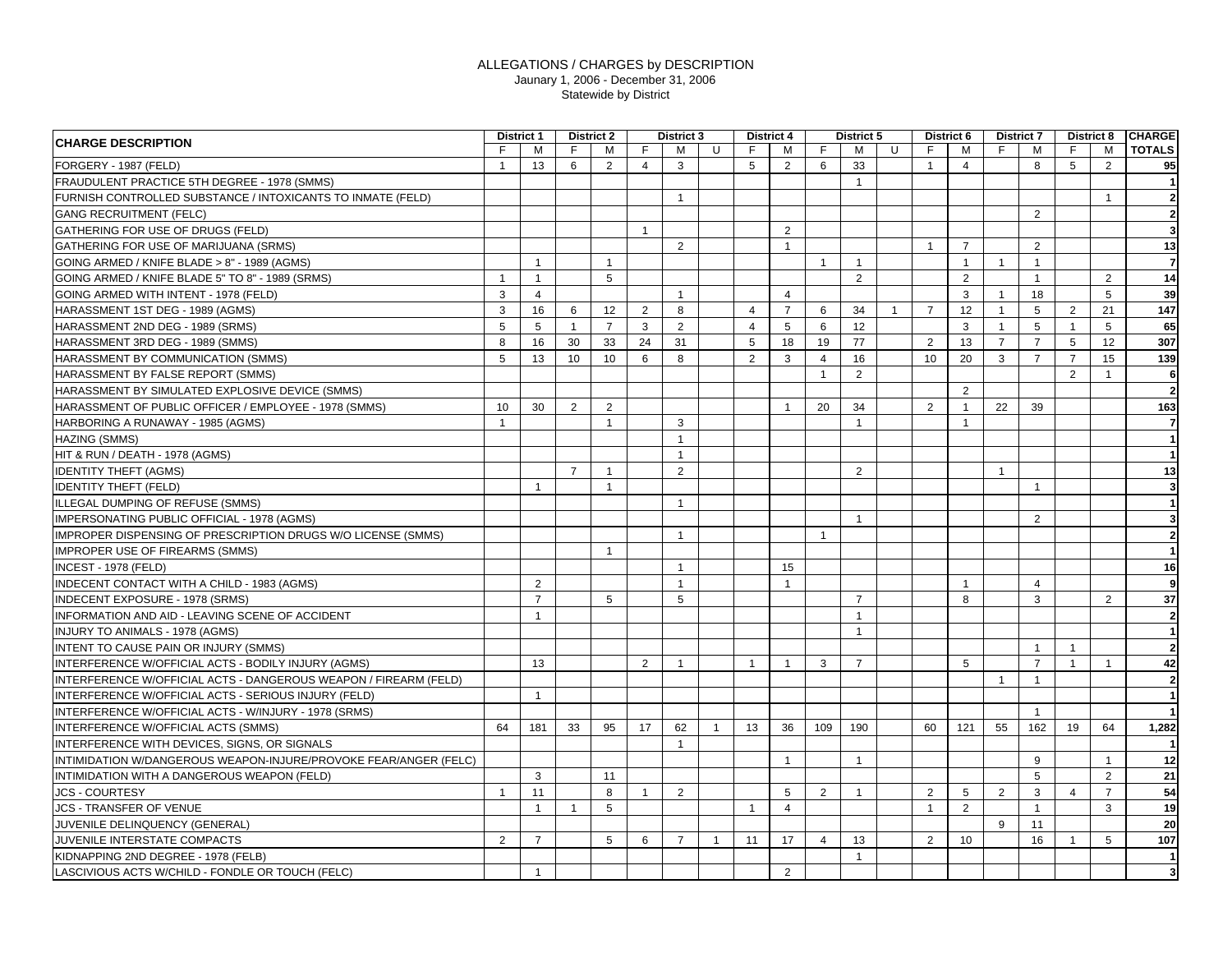| <b>CHARGE DESCRIPTION</b><br>F<br>M<br>U<br>E<br>M<br>F.<br>F<br>M<br><b>TOTALS</b><br>F.<br>м<br>F.<br>м<br>M<br>F.<br>U<br>F<br>M<br>м<br>LASCIVIOUS ACTS W/CHILD - INFLICT PAIN OR DISCOMFORT (FELD)<br>$\mathbf{1}$<br>LASCIVIOUS ACTS W/CHILD - SOLICITATION (FELD)<br>$\overline{1}$<br>$\overline{2}$<br>LEAVE SCENE OF INJURY ACCIDENT (SRMS)<br>$\mathbf{1}$<br>3<br>16<br>$\overline{4}$<br>$\overline{1}$<br>$\overline{1}$<br>$\overline{1}$<br>2<br>$\overline{1}$<br>LIQUOR ON PREMISES OF CLASS B PERMIT (SRMS)<br>$\overline{1}$<br><b>LITTERING (SMMS)</b><br>2<br>2<br>3<br>$\overline{1}$<br>$\overline{1}$<br>LOTTERY - FRAUD / COERCION / TAMPERING (FELD)<br>$\overline{1}$<br>$\overline{1}$<br>LOTTERY TICKET - THEFT OR FORGERY (FELD)<br>$\overline{1}$<br>2<br>MAKING PISTOL, REVOLVER OR AMMUNITION AVAIL TO PERSON < 21 (SRMS)<br>$\mathbf{1}$<br>$\overline{2}$<br>MALICIOUS PROSECUTION - 1985 (SRMS)<br>3<br>$\overline{2}$<br>$\mathbf{1}$<br>$\overline{1}$<br>$\overline{1}$<br>$\overline{1}$<br>11<br>MANNER OF CONVEYANCE (ASSEMBLED, UNLOADED GUN)<br>$\mathbf{1}$<br>MANNER OF CONVEYANCE (LOADED GUN)<br>2<br>2<br>MINOR USING TOBACCO 1ST OFFENSE<br>$\overline{1}$<br>MISUSE OF LICENSE OR ID CARD TO ACQUIRE ALCOHOL<br>$\overline{1}$<br>MURDER 1ST DEGREE - 1978 (FELA)<br>OBSTRUCTION OF EMERGENCY COMMUNICATIONS (SMMS)<br>3<br>2<br>5<br>5<br>$\overline{2}$<br>3<br>5<br>29<br>3<br>OBSTRUCTION OF WATERCOURSE / INJURING LEVEE (SRMS)<br>$\overline{1}$<br>$\overline{1}$<br>$\overline{\mathbf{3}}$<br>ONGOING CRIMINAL CONDUCT - UNLAWFUL ACTIVITY (FELB)<br>3<br>$\overline{5}$<br>OPEN CONTAINER - DRIVER<br>2<br>$\overline{1}$<br>$\overline{1}$<br>$\overline{1}$<br>$5\phantom{.0}$<br>28<br>327<br>OPERATE VEHICLE NO CONSENT - 1978 (AGMS)<br>19<br>51<br>15<br>24<br>16<br>24<br>19<br>21<br>33<br>14<br>15<br>12<br>24<br>$\overline{7}$<br>21<br>60<br>31<br>32<br>432<br>OPERATE VEHICLE WHILE INTOXICATED (OWI) / 1ST OFF (SRMS)<br>33<br>19<br>13<br>41<br>20<br>47<br>3<br>13<br>8<br>34<br>42<br>$\overline{4}$<br>11<br>3<br>OPERATE VEHICLE WHILE INTOXICATED (OWI) / 2ND OFF (AGMS)<br>$\mathbf{1}$<br>3<br>$\mathbf{1}$<br>12<br>$\mathbf{1}$<br>$\overline{1}$<br>$\overline{1}$<br>$\overline{1}$<br>OPERATE WHILE UNDER INFLUENCE / 1ST OFF - 1978 (SRMS)<br>$\overline{7}$<br>$\overline{4}$<br>3<br>42<br>$\mathbf{1}$<br>6<br>$\overline{1}$<br>17<br>$\overline{1}$<br>$\overline{1}$<br>$\mathbf{1}$<br>$\overline{2}$<br>$\overline{2}$<br>OPERATE WHILE UNDER INFLUENCE / 3RD OFF - 1978 (FELD)<br>OPERATING VEHICLE / LICENSE SUSPENDED (FINANCIAL) - 1978 (SMMS)<br>3<br>OPERERATE TATTOO PARLOR W/O PERMIT (SRMS)<br>OTHER VIOLATIONS CHAPTER 321A (SRMS)<br>$\overline{1}$<br>$\mathbf{1}$<br>$\mathbf{1}$<br>PERJURY - 1978 (FELD)<br>$\overline{1}$<br>PERSON <21 SUPPLYING ALCOHOL TO PERSON UNDER LEGAL AGE (SMMS)<br>3<br>10<br>$\overline{1}$<br>2<br>$\mathbf{1}$<br>$\overline{1}$<br>$\overline{1}$<br>$\overline{1}$<br>POSS CONT SUBS, KEEP OR PERMIT USE IN STRUCTURE OR VEH (AGMS)<br>$\overline{1}$<br>15<br>POSS OF A CONTROLLED SUBSTANCE - 2ND OFFENSE (AGMS)<br>2<br>$\overline{1}$<br>6<br>3<br>$\overline{2}$<br>$\overline{1}$<br>$\overline{1}$ |
|--------------------------------------------------------------------------------------------------------------------------------------------------------------------------------------------------------------------------------------------------------------------------------------------------------------------------------------------------------------------------------------------------------------------------------------------------------------------------------------------------------------------------------------------------------------------------------------------------------------------------------------------------------------------------------------------------------------------------------------------------------------------------------------------------------------------------------------------------------------------------------------------------------------------------------------------------------------------------------------------------------------------------------------------------------------------------------------------------------------------------------------------------------------------------------------------------------------------------------------------------------------------------------------------------------------------------------------------------------------------------------------------------------------------------------------------------------------------------------------------------------------------------------------------------------------------------------------------------------------------------------------------------------------------------------------------------------------------------------------------------------------------------------------------------------------------------------------------------------------------------------------------------------------------------------------------------------------------------------------------------------------------------------------------------------------------------------------------------------------------------------------------------------------------------------------------------------------------------------------------------------------------------------------------------------------------------------------------------------------------------------------------------------------------------------------------------------------------------------------------------------------------------------------------------------------------------------------------------------------------------------------------------------------------------------------------------------------------------------------------------------------------------------------------------------------------------------------------------------------------------------------------------------------------------------------------------------------------------------------------------------------------------------------------------------------------------------------------------------------------------------------------------------------------------------------------------------------------------------------------------------------|
|                                                                                                                                                                                                                                                                                                                                                                                                                                                                                                                                                                                                                                                                                                                                                                                                                                                                                                                                                                                                                                                                                                                                                                                                                                                                                                                                                                                                                                                                                                                                                                                                                                                                                                                                                                                                                                                                                                                                                                                                                                                                                                                                                                                                                                                                                                                                                                                                                                                                                                                                                                                                                                                                                                                                                                                                                                                                                                                                                                                                                                                                                                                                                                                                                                                              |
|                                                                                                                                                                                                                                                                                                                                                                                                                                                                                                                                                                                                                                                                                                                                                                                                                                                                                                                                                                                                                                                                                                                                                                                                                                                                                                                                                                                                                                                                                                                                                                                                                                                                                                                                                                                                                                                                                                                                                                                                                                                                                                                                                                                                                                                                                                                                                                                                                                                                                                                                                                                                                                                                                                                                                                                                                                                                                                                                                                                                                                                                                                                                                                                                                                                              |
|                                                                                                                                                                                                                                                                                                                                                                                                                                                                                                                                                                                                                                                                                                                                                                                                                                                                                                                                                                                                                                                                                                                                                                                                                                                                                                                                                                                                                                                                                                                                                                                                                                                                                                                                                                                                                                                                                                                                                                                                                                                                                                                                                                                                                                                                                                                                                                                                                                                                                                                                                                                                                                                                                                                                                                                                                                                                                                                                                                                                                                                                                                                                                                                                                                                              |
|                                                                                                                                                                                                                                                                                                                                                                                                                                                                                                                                                                                                                                                                                                                                                                                                                                                                                                                                                                                                                                                                                                                                                                                                                                                                                                                                                                                                                                                                                                                                                                                                                                                                                                                                                                                                                                                                                                                                                                                                                                                                                                                                                                                                                                                                                                                                                                                                                                                                                                                                                                                                                                                                                                                                                                                                                                                                                                                                                                                                                                                                                                                                                                                                                                                              |
|                                                                                                                                                                                                                                                                                                                                                                                                                                                                                                                                                                                                                                                                                                                                                                                                                                                                                                                                                                                                                                                                                                                                                                                                                                                                                                                                                                                                                                                                                                                                                                                                                                                                                                                                                                                                                                                                                                                                                                                                                                                                                                                                                                                                                                                                                                                                                                                                                                                                                                                                                                                                                                                                                                                                                                                                                                                                                                                                                                                                                                                                                                                                                                                                                                                              |
|                                                                                                                                                                                                                                                                                                                                                                                                                                                                                                                                                                                                                                                                                                                                                                                                                                                                                                                                                                                                                                                                                                                                                                                                                                                                                                                                                                                                                                                                                                                                                                                                                                                                                                                                                                                                                                                                                                                                                                                                                                                                                                                                                                                                                                                                                                                                                                                                                                                                                                                                                                                                                                                                                                                                                                                                                                                                                                                                                                                                                                                                                                                                                                                                                                                              |
|                                                                                                                                                                                                                                                                                                                                                                                                                                                                                                                                                                                                                                                                                                                                                                                                                                                                                                                                                                                                                                                                                                                                                                                                                                                                                                                                                                                                                                                                                                                                                                                                                                                                                                                                                                                                                                                                                                                                                                                                                                                                                                                                                                                                                                                                                                                                                                                                                                                                                                                                                                                                                                                                                                                                                                                                                                                                                                                                                                                                                                                                                                                                                                                                                                                              |
|                                                                                                                                                                                                                                                                                                                                                                                                                                                                                                                                                                                                                                                                                                                                                                                                                                                                                                                                                                                                                                                                                                                                                                                                                                                                                                                                                                                                                                                                                                                                                                                                                                                                                                                                                                                                                                                                                                                                                                                                                                                                                                                                                                                                                                                                                                                                                                                                                                                                                                                                                                                                                                                                                                                                                                                                                                                                                                                                                                                                                                                                                                                                                                                                                                                              |
|                                                                                                                                                                                                                                                                                                                                                                                                                                                                                                                                                                                                                                                                                                                                                                                                                                                                                                                                                                                                                                                                                                                                                                                                                                                                                                                                                                                                                                                                                                                                                                                                                                                                                                                                                                                                                                                                                                                                                                                                                                                                                                                                                                                                                                                                                                                                                                                                                                                                                                                                                                                                                                                                                                                                                                                                                                                                                                                                                                                                                                                                                                                                                                                                                                                              |
|                                                                                                                                                                                                                                                                                                                                                                                                                                                                                                                                                                                                                                                                                                                                                                                                                                                                                                                                                                                                                                                                                                                                                                                                                                                                                                                                                                                                                                                                                                                                                                                                                                                                                                                                                                                                                                                                                                                                                                                                                                                                                                                                                                                                                                                                                                                                                                                                                                                                                                                                                                                                                                                                                                                                                                                                                                                                                                                                                                                                                                                                                                                                                                                                                                                              |
|                                                                                                                                                                                                                                                                                                                                                                                                                                                                                                                                                                                                                                                                                                                                                                                                                                                                                                                                                                                                                                                                                                                                                                                                                                                                                                                                                                                                                                                                                                                                                                                                                                                                                                                                                                                                                                                                                                                                                                                                                                                                                                                                                                                                                                                                                                                                                                                                                                                                                                                                                                                                                                                                                                                                                                                                                                                                                                                                                                                                                                                                                                                                                                                                                                                              |
|                                                                                                                                                                                                                                                                                                                                                                                                                                                                                                                                                                                                                                                                                                                                                                                                                                                                                                                                                                                                                                                                                                                                                                                                                                                                                                                                                                                                                                                                                                                                                                                                                                                                                                                                                                                                                                                                                                                                                                                                                                                                                                                                                                                                                                                                                                                                                                                                                                                                                                                                                                                                                                                                                                                                                                                                                                                                                                                                                                                                                                                                                                                                                                                                                                                              |
|                                                                                                                                                                                                                                                                                                                                                                                                                                                                                                                                                                                                                                                                                                                                                                                                                                                                                                                                                                                                                                                                                                                                                                                                                                                                                                                                                                                                                                                                                                                                                                                                                                                                                                                                                                                                                                                                                                                                                                                                                                                                                                                                                                                                                                                                                                                                                                                                                                                                                                                                                                                                                                                                                                                                                                                                                                                                                                                                                                                                                                                                                                                                                                                                                                                              |
|                                                                                                                                                                                                                                                                                                                                                                                                                                                                                                                                                                                                                                                                                                                                                                                                                                                                                                                                                                                                                                                                                                                                                                                                                                                                                                                                                                                                                                                                                                                                                                                                                                                                                                                                                                                                                                                                                                                                                                                                                                                                                                                                                                                                                                                                                                                                                                                                                                                                                                                                                                                                                                                                                                                                                                                                                                                                                                                                                                                                                                                                                                                                                                                                                                                              |
|                                                                                                                                                                                                                                                                                                                                                                                                                                                                                                                                                                                                                                                                                                                                                                                                                                                                                                                                                                                                                                                                                                                                                                                                                                                                                                                                                                                                                                                                                                                                                                                                                                                                                                                                                                                                                                                                                                                                                                                                                                                                                                                                                                                                                                                                                                                                                                                                                                                                                                                                                                                                                                                                                                                                                                                                                                                                                                                                                                                                                                                                                                                                                                                                                                                              |
|                                                                                                                                                                                                                                                                                                                                                                                                                                                                                                                                                                                                                                                                                                                                                                                                                                                                                                                                                                                                                                                                                                                                                                                                                                                                                                                                                                                                                                                                                                                                                                                                                                                                                                                                                                                                                                                                                                                                                                                                                                                                                                                                                                                                                                                                                                                                                                                                                                                                                                                                                                                                                                                                                                                                                                                                                                                                                                                                                                                                                                                                                                                                                                                                                                                              |
|                                                                                                                                                                                                                                                                                                                                                                                                                                                                                                                                                                                                                                                                                                                                                                                                                                                                                                                                                                                                                                                                                                                                                                                                                                                                                                                                                                                                                                                                                                                                                                                                                                                                                                                                                                                                                                                                                                                                                                                                                                                                                                                                                                                                                                                                                                                                                                                                                                                                                                                                                                                                                                                                                                                                                                                                                                                                                                                                                                                                                                                                                                                                                                                                                                                              |
|                                                                                                                                                                                                                                                                                                                                                                                                                                                                                                                                                                                                                                                                                                                                                                                                                                                                                                                                                                                                                                                                                                                                                                                                                                                                                                                                                                                                                                                                                                                                                                                                                                                                                                                                                                                                                                                                                                                                                                                                                                                                                                                                                                                                                                                                                                                                                                                                                                                                                                                                                                                                                                                                                                                                                                                                                                                                                                                                                                                                                                                                                                                                                                                                                                                              |
|                                                                                                                                                                                                                                                                                                                                                                                                                                                                                                                                                                                                                                                                                                                                                                                                                                                                                                                                                                                                                                                                                                                                                                                                                                                                                                                                                                                                                                                                                                                                                                                                                                                                                                                                                                                                                                                                                                                                                                                                                                                                                                                                                                                                                                                                                                                                                                                                                                                                                                                                                                                                                                                                                                                                                                                                                                                                                                                                                                                                                                                                                                                                                                                                                                                              |
|                                                                                                                                                                                                                                                                                                                                                                                                                                                                                                                                                                                                                                                                                                                                                                                                                                                                                                                                                                                                                                                                                                                                                                                                                                                                                                                                                                                                                                                                                                                                                                                                                                                                                                                                                                                                                                                                                                                                                                                                                                                                                                                                                                                                                                                                                                                                                                                                                                                                                                                                                                                                                                                                                                                                                                                                                                                                                                                                                                                                                                                                                                                                                                                                                                                              |
|                                                                                                                                                                                                                                                                                                                                                                                                                                                                                                                                                                                                                                                                                                                                                                                                                                                                                                                                                                                                                                                                                                                                                                                                                                                                                                                                                                                                                                                                                                                                                                                                                                                                                                                                                                                                                                                                                                                                                                                                                                                                                                                                                                                                                                                                                                                                                                                                                                                                                                                                                                                                                                                                                                                                                                                                                                                                                                                                                                                                                                                                                                                                                                                                                                                              |
|                                                                                                                                                                                                                                                                                                                                                                                                                                                                                                                                                                                                                                                                                                                                                                                                                                                                                                                                                                                                                                                                                                                                                                                                                                                                                                                                                                                                                                                                                                                                                                                                                                                                                                                                                                                                                                                                                                                                                                                                                                                                                                                                                                                                                                                                                                                                                                                                                                                                                                                                                                                                                                                                                                                                                                                                                                                                                                                                                                                                                                                                                                                                                                                                                                                              |
|                                                                                                                                                                                                                                                                                                                                                                                                                                                                                                                                                                                                                                                                                                                                                                                                                                                                                                                                                                                                                                                                                                                                                                                                                                                                                                                                                                                                                                                                                                                                                                                                                                                                                                                                                                                                                                                                                                                                                                                                                                                                                                                                                                                                                                                                                                                                                                                                                                                                                                                                                                                                                                                                                                                                                                                                                                                                                                                                                                                                                                                                                                                                                                                                                                                              |
|                                                                                                                                                                                                                                                                                                                                                                                                                                                                                                                                                                                                                                                                                                                                                                                                                                                                                                                                                                                                                                                                                                                                                                                                                                                                                                                                                                                                                                                                                                                                                                                                                                                                                                                                                                                                                                                                                                                                                                                                                                                                                                                                                                                                                                                                                                                                                                                                                                                                                                                                                                                                                                                                                                                                                                                                                                                                                                                                                                                                                                                                                                                                                                                                                                                              |
|                                                                                                                                                                                                                                                                                                                                                                                                                                                                                                                                                                                                                                                                                                                                                                                                                                                                                                                                                                                                                                                                                                                                                                                                                                                                                                                                                                                                                                                                                                                                                                                                                                                                                                                                                                                                                                                                                                                                                                                                                                                                                                                                                                                                                                                                                                                                                                                                                                                                                                                                                                                                                                                                                                                                                                                                                                                                                                                                                                                                                                                                                                                                                                                                                                                              |
|                                                                                                                                                                                                                                                                                                                                                                                                                                                                                                                                                                                                                                                                                                                                                                                                                                                                                                                                                                                                                                                                                                                                                                                                                                                                                                                                                                                                                                                                                                                                                                                                                                                                                                                                                                                                                                                                                                                                                                                                                                                                                                                                                                                                                                                                                                                                                                                                                                                                                                                                                                                                                                                                                                                                                                                                                                                                                                                                                                                                                                                                                                                                                                                                                                                              |
|                                                                                                                                                                                                                                                                                                                                                                                                                                                                                                                                                                                                                                                                                                                                                                                                                                                                                                                                                                                                                                                                                                                                                                                                                                                                                                                                                                                                                                                                                                                                                                                                                                                                                                                                                                                                                                                                                                                                                                                                                                                                                                                                                                                                                                                                                                                                                                                                                                                                                                                                                                                                                                                                                                                                                                                                                                                                                                                                                                                                                                                                                                                                                                                                                                                              |
|                                                                                                                                                                                                                                                                                                                                                                                                                                                                                                                                                                                                                                                                                                                                                                                                                                                                                                                                                                                                                                                                                                                                                                                                                                                                                                                                                                                                                                                                                                                                                                                                                                                                                                                                                                                                                                                                                                                                                                                                                                                                                                                                                                                                                                                                                                                                                                                                                                                                                                                                                                                                                                                                                                                                                                                                                                                                                                                                                                                                                                                                                                                                                                                                                                                              |
|                                                                                                                                                                                                                                                                                                                                                                                                                                                                                                                                                                                                                                                                                                                                                                                                                                                                                                                                                                                                                                                                                                                                                                                                                                                                                                                                                                                                                                                                                                                                                                                                                                                                                                                                                                                                                                                                                                                                                                                                                                                                                                                                                                                                                                                                                                                                                                                                                                                                                                                                                                                                                                                                                                                                                                                                                                                                                                                                                                                                                                                                                                                                                                                                                                                              |
|                                                                                                                                                                                                                                                                                                                                                                                                                                                                                                                                                                                                                                                                                                                                                                                                                                                                                                                                                                                                                                                                                                                                                                                                                                                                                                                                                                                                                                                                                                                                                                                                                                                                                                                                                                                                                                                                                                                                                                                                                                                                                                                                                                                                                                                                                                                                                                                                                                                                                                                                                                                                                                                                                                                                                                                                                                                                                                                                                                                                                                                                                                                                                                                                                                                              |
|                                                                                                                                                                                                                                                                                                                                                                                                                                                                                                                                                                                                                                                                                                                                                                                                                                                                                                                                                                                                                                                                                                                                                                                                                                                                                                                                                                                                                                                                                                                                                                                                                                                                                                                                                                                                                                                                                                                                                                                                                                                                                                                                                                                                                                                                                                                                                                                                                                                                                                                                                                                                                                                                                                                                                                                                                                                                                                                                                                                                                                                                                                                                                                                                                                                              |
| POSS OF A CONTROLLED SUBSTANCE - 3RD OR SUBSQ OFF (FELD)                                                                                                                                                                                                                                                                                                                                                                                                                                                                                                                                                                                                                                                                                                                                                                                                                                                                                                                                                                                                                                                                                                                                                                                                                                                                                                                                                                                                                                                                                                                                                                                                                                                                                                                                                                                                                                                                                                                                                                                                                                                                                                                                                                                                                                                                                                                                                                                                                                                                                                                                                                                                                                                                                                                                                                                                                                                                                                                                                                                                                                                                                                                                                                                                     |
| POSS OF A CONTROLLED SUBSTANCE - MARIJUANA (SRMS)<br>2<br>20<br>76<br>43<br>125<br>59<br>498<br>28<br>6<br>23<br>$\overline{4}$<br>6<br>24<br>32<br>3<br>34<br>13                                                                                                                                                                                                                                                                                                                                                                                                                                                                                                                                                                                                                                                                                                                                                                                                                                                                                                                                                                                                                                                                                                                                                                                                                                                                                                                                                                                                                                                                                                                                                                                                                                                                                                                                                                                                                                                                                                                                                                                                                                                                                                                                                                                                                                                                                                                                                                                                                                                                                                                                                                                                                                                                                                                                                                                                                                                                                                                                                                                                                                                                                            |
| $\overline{2}$<br>5<br>$\overline{2}$<br>65<br>POSS OF A CONTROLLED SUBSTANCE - MARIJUANA 2ND OFF(SRMS)<br>9<br>$\overline{1}$<br>$\overline{1}$<br>11<br>2<br>14<br>$\overline{1}$<br>17                                                                                                                                                                                                                                                                                                                                                                                                                                                                                                                                                                                                                                                                                                                                                                                                                                                                                                                                                                                                                                                                                                                                                                                                                                                                                                                                                                                                                                                                                                                                                                                                                                                                                                                                                                                                                                                                                                                                                                                                                                                                                                                                                                                                                                                                                                                                                                                                                                                                                                                                                                                                                                                                                                                                                                                                                                                                                                                                                                                                                                                                    |
| $\overline{2}$<br>$\mathfrak{p}$<br>19<br>POSS OF A CONTROLLED SUBSTANCE - NO VALID PRESCRIPTION (SRMS)<br>2<br>2<br>$\overline{4}$<br>$\mathbf{1}$<br>$\mathcal{P}$<br>$\overline{1}$<br>2<br>$\mathbf{1}$                                                                                                                                                                                                                                                                                                                                                                                                                                                                                                                                                                                                                                                                                                                                                                                                                                                                                                                                                                                                                                                                                                                                                                                                                                                                                                                                                                                                                                                                                                                                                                                                                                                                                                                                                                                                                                                                                                                                                                                                                                                                                                                                                                                                                                                                                                                                                                                                                                                                                                                                                                                                                                                                                                                                                                                                                                                                                                                                                                                                                                                  |
| 43<br>POSS OF A CONTROLLED SUBSTANCE (SRMS)<br>37<br>115<br>22<br>38<br>128<br>$\overline{2}$<br>15<br>43<br>94<br>294<br>10<br>35<br>40<br>187<br>15<br>53<br>1,172<br>$\mathbf{1}$                                                                                                                                                                                                                                                                                                                                                                                                                                                                                                                                                                                                                                                                                                                                                                                                                                                                                                                                                                                                                                                                                                                                                                                                                                                                                                                                                                                                                                                                                                                                                                                                                                                                                                                                                                                                                                                                                                                                                                                                                                                                                                                                                                                                                                                                                                                                                                                                                                                                                                                                                                                                                                                                                                                                                                                                                                                                                                                                                                                                                                                                         |
| POSS OF A CONTROLLED SUBSTANCE PRECURSOR (FELD)<br>$\overline{1}$                                                                                                                                                                                                                                                                                                                                                                                                                                                                                                                                                                                                                                                                                                                                                                                                                                                                                                                                                                                                                                                                                                                                                                                                                                                                                                                                                                                                                                                                                                                                                                                                                                                                                                                                                                                                                                                                                                                                                                                                                                                                                                                                                                                                                                                                                                                                                                                                                                                                                                                                                                                                                                                                                                                                                                                                                                                                                                                                                                                                                                                                                                                                                                                            |
| 2<br>$\overline{2}$<br>POSS OF A CONTROLLED SUBSTANCE-MARIJUANA-3RD OR SUBSQ (AGMS)<br>$\overline{1}$<br>$\mathbf{1}$<br>6                                                                                                                                                                                                                                                                                                                                                                                                                                                                                                                                                                                                                                                                                                                                                                                                                                                                                                                                                                                                                                                                                                                                                                                                                                                                                                                                                                                                                                                                                                                                                                                                                                                                                                                                                                                                                                                                                                                                                                                                                                                                                                                                                                                                                                                                                                                                                                                                                                                                                                                                                                                                                                                                                                                                                                                                                                                                                                                                                                                                                                                                                                                                   |
| 2<br>POSS OF ALCOHOL AT SCHOOL RELATED FUNCTION (SMMS)<br>$\overline{1}$<br>$\overline{\mathbf{3}}$                                                                                                                                                                                                                                                                                                                                                                                                                                                                                                                                                                                                                                                                                                                                                                                                                                                                                                                                                                                                                                                                                                                                                                                                                                                                                                                                                                                                                                                                                                                                                                                                                                                                                                                                                                                                                                                                                                                                                                                                                                                                                                                                                                                                                                                                                                                                                                                                                                                                                                                                                                                                                                                                                                                                                                                                                                                                                                                                                                                                                                                                                                                                                          |
| $\overline{5}$<br>POSS OF ALCOHOL ON PUBLIC SCHOOL PROPERTY (SMMS)<br>$\overline{1}$<br>2<br>$\overline{1}$<br>$\overline{1}$                                                                                                                                                                                                                                                                                                                                                                                                                                                                                                                                                                                                                                                                                                                                                                                                                                                                                                                                                                                                                                                                                                                                                                                                                                                                                                                                                                                                                                                                                                                                                                                                                                                                                                                                                                                                                                                                                                                                                                                                                                                                                                                                                                                                                                                                                                                                                                                                                                                                                                                                                                                                                                                                                                                                                                                                                                                                                                                                                                                                                                                                                                                                |
| POSS OF ALCOHOL UNDER AGE - 1ST OFFENSE<br>225<br>281<br>229<br>201<br>291<br>214<br>194<br>3,919<br>250<br>314<br>328<br>$\overline{4}$<br>144<br>225<br>2<br>151<br>340<br>181<br>345                                                                                                                                                                                                                                                                                                                                                                                                                                                                                                                                                                                                                                                                                                                                                                                                                                                                                                                                                                                                                                                                                                                                                                                                                                                                                                                                                                                                                                                                                                                                                                                                                                                                                                                                                                                                                                                                                                                                                                                                                                                                                                                                                                                                                                                                                                                                                                                                                                                                                                                                                                                                                                                                                                                                                                                                                                                                                                                                                                                                                                                                      |
| 51<br>47<br>13<br>24<br>9<br>10<br>33<br>13<br>5<br>13<br>31<br>47<br>8<br>22<br>354<br>POSS OF ALCOHOL UNDER AGE - 2ND OFFENSE (SMMS)<br>$\mathbf{1}$<br>16<br>11                                                                                                                                                                                                                                                                                                                                                                                                                                                                                                                                                                                                                                                                                                                                                                                                                                                                                                                                                                                                                                                                                                                                                                                                                                                                                                                                                                                                                                                                                                                                                                                                                                                                                                                                                                                                                                                                                                                                                                                                                                                                                                                                                                                                                                                                                                                                                                                                                                                                                                                                                                                                                                                                                                                                                                                                                                                                                                                                                                                                                                                                                           |
| $\overline{7}$<br>$\overline{3}$<br>5<br>5<br>$\overline{4}$<br>3<br>9<br>$\overline{7}$<br>2<br>8<br>71<br>6<br>$\overline{4}$<br>$\overline{4}$<br>$\overline{4}$<br>POSS OF ALCOHOL UNDER AGE - 3RD OR SUBSEQ OFF (SMMS)                                                                                                                                                                                                                                                                                                                                                                                                                                                                                                                                                                                                                                                                                                                                                                                                                                                                                                                                                                                                                                                                                                                                                                                                                                                                                                                                                                                                                                                                                                                                                                                                                                                                                                                                                                                                                                                                                                                                                                                                                                                                                                                                                                                                                                                                                                                                                                                                                                                                                                                                                                                                                                                                                                                                                                                                                                                                                                                                                                                                                                  |
| $\overline{7}$<br>75<br>12<br>20<br>2<br>3<br>POSS OF BURGLAR'S TOOLS - 1983 (AGMS)<br>12<br>$\overline{1}$<br>18                                                                                                                                                                                                                                                                                                                                                                                                                                                                                                                                                                                                                                                                                                                                                                                                                                                                                                                                                                                                                                                                                                                                                                                                                                                                                                                                                                                                                                                                                                                                                                                                                                                                                                                                                                                                                                                                                                                                                                                                                                                                                                                                                                                                                                                                                                                                                                                                                                                                                                                                                                                                                                                                                                                                                                                                                                                                                                                                                                                                                                                                                                                                            |
| $5\overline{)}$<br>$\overline{5}$<br>16<br>$\overline{4}$<br>POSS OF BURGLARY TOOLS - 1978 (FELC)<br>$\mathbf{1}$<br>$\mathbf{1}$                                                                                                                                                                                                                                                                                                                                                                                                                                                                                                                                                                                                                                                                                                                                                                                                                                                                                                                                                                                                                                                                                                                                                                                                                                                                                                                                                                                                                                                                                                                                                                                                                                                                                                                                                                                                                                                                                                                                                                                                                                                                                                                                                                                                                                                                                                                                                                                                                                                                                                                                                                                                                                                                                                                                                                                                                                                                                                                                                                                                                                                                                                                            |
| 17<br>99<br>58<br>POSS OF DRUG PARAPHERNALIA (SMMS)<br>87<br>26<br>33<br>2<br>22<br>90<br>240<br>20<br>93<br>18<br>146<br>59<br>1,129<br>102<br>17                                                                                                                                                                                                                                                                                                                                                                                                                                                                                                                                                                                                                                                                                                                                                                                                                                                                                                                                                                                                                                                                                                                                                                                                                                                                                                                                                                                                                                                                                                                                                                                                                                                                                                                                                                                                                                                                                                                                                                                                                                                                                                                                                                                                                                                                                                                                                                                                                                                                                                                                                                                                                                                                                                                                                                                                                                                                                                                                                                                                                                                                                                           |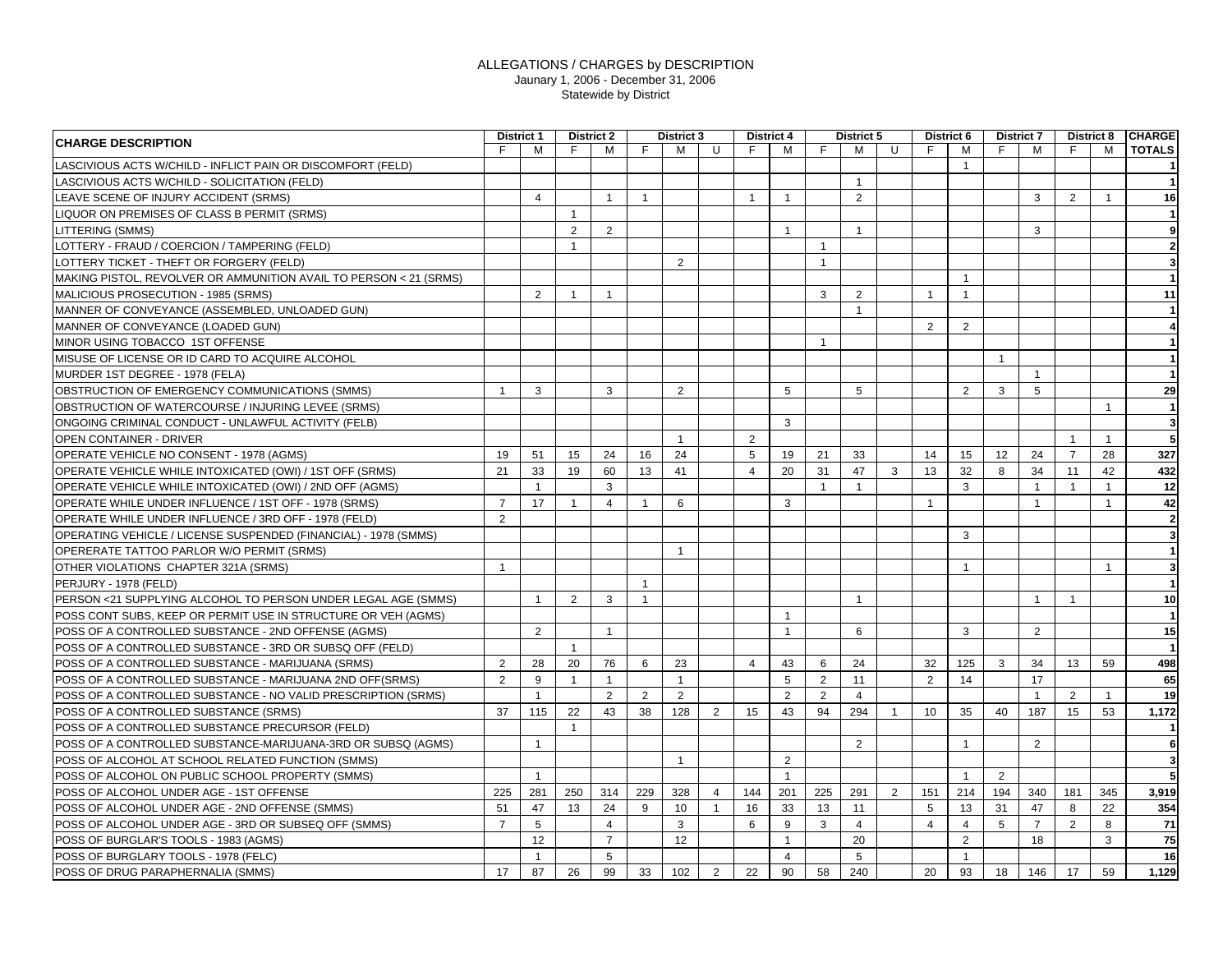| <b>CHARGE DESCRIPTION</b><br>F.<br>F<br>M<br>F.<br>U<br>F<br>F<br>M<br>F.<br>M<br><b>TOTALS</b><br>м<br>м<br>м<br>U<br>F.<br>М<br>F.<br>M<br>POSS OF EXPLOSIVES (FELC)<br>2<br>3<br>3<br>2<br>$\overline{1}$<br>POSS OF FICTITIOUS LICENSE, CARD OR FORM (SRMS)<br>$\mathbf{1}$<br>$\overline{1}$<br>POSS OF STOLEN PROPERTY - 1985 (AGMS)<br>$\overline{1}$<br>$\overline{1}$<br>$\overline{1}$<br>2<br>3<br>3<br>POSS OF STOLEN PROPERTY - 1985 (FELC)<br>$\overline{1}$<br>POSS OF STOLEN PROPERTY - 1985 (FELD)<br>3<br>$\mathbf{1}$<br>$\overline{4}$<br>$\overline{4}$<br>$\mathbf{1}$<br>3<br>3<br>$\overline{2}$<br>POSS OF STOLEN PROPERTY - 1985 (SRMS)<br>3<br>2<br>$\overline{1}$<br>$\overline{1}$<br>POSS OF STOLEN PROPERTY (SMMS)<br>2<br>3<br>2<br>9<br>$\overline{4}$<br>$\mathbf{1}$<br>POSS ON CERTAIN PROPERTY - PENALTY ENHANCED<br>$\overline{2}$<br>3<br>3<br>$\overline{1}$<br>$\overline{1}$<br>$\mathbf{1}$<br>$\overline{1}$<br>3<br>PRESCRIPTION DRUG CONT SUB SEE 204.401 - 1989 (FELC)<br>$\mathbf{1}$<br>PRESCRIPTION DRUG VIOL (C.S.), 204.401(1B) - 1989 (FELD)<br>$\overline{2}$<br>2<br>PRESCRIPTION DRUG VIOL / 1ST OFF - 1989 (SRMS)<br>2<br>$\overline{1}$<br>$\overline{1}$<br>$\mathbf{1}$<br>$\overline{1}$<br>$\overline{1}$<br>PRESCRIPTION DRUG VIOL / 2ND OFF - 1989 (AGMS)<br>$\mathbf{1}$<br>PRESCRIPTION DRUG VIOL / TO MINORS - 1989 (FELC)<br>$\overline{1}$<br>2<br>PREVENT APPREHENSION / OBSTRUCT PROSECUTION - 1978 (AGMS)<br>3<br>$\overline{1}$<br>$\overline{1}$<br>$\overline{1}$<br>PROHIBITED ACT BY REGISTRANT (AGMS)<br>2<br>$\overline{1}$<br>$\overline{1}$<br>PROHIBITED ACTS - PRECSRIPTION DRUG - 1ST OFFENSE (SRMS)<br>2<br>$\overline{1}$<br>$\overline{1}$<br>2<br>$\overline{1}$<br>$\overline{1}$<br>$\overline{1}$<br>$\overline{1}$<br>PROHIBITED ACTS - PRESCRIPTION DRUG - 3RD OFFENSE (FELC)<br>$\overline{1}$<br>PROHIBITED OPEN BURNING (SMMS)<br>$\mathbf{1}$ |
|------------------------------------------------------------------------------------------------------------------------------------------------------------------------------------------------------------------------------------------------------------------------------------------------------------------------------------------------------------------------------------------------------------------------------------------------------------------------------------------------------------------------------------------------------------------------------------------------------------------------------------------------------------------------------------------------------------------------------------------------------------------------------------------------------------------------------------------------------------------------------------------------------------------------------------------------------------------------------------------------------------------------------------------------------------------------------------------------------------------------------------------------------------------------------------------------------------------------------------------------------------------------------------------------------------------------------------------------------------------------------------------------------------------------------------------------------------------------------------------------------------------------------------------------------------------------------------------------------------------------------------------------------------------------------------------------------------------------------------------------------------------------------------------------------------------------------------------------------------------------------------------------------------------------------------------------|
| 11<br>$\overline{2}$<br>$\mathbf{3}$<br>9<br>13<br>15<br>21<br>15<br>$\mathbf{1}$<br>$\overline{4}$<br>$\overline{7}$<br>10                                                                                                                                                                                                                                                                                                                                                                                                                                                                                                                                                                                                                                                                                                                                                                                                                                                                                                                                                                                                                                                                                                                                                                                                                                                                                                                                                                                                                                                                                                                                                                                                                                                                                                                                                                                                                    |
|                                                                                                                                                                                                                                                                                                                                                                                                                                                                                                                                                                                                                                                                                                                                                                                                                                                                                                                                                                                                                                                                                                                                                                                                                                                                                                                                                                                                                                                                                                                                                                                                                                                                                                                                                                                                                                                                                                                                                |
|                                                                                                                                                                                                                                                                                                                                                                                                                                                                                                                                                                                                                                                                                                                                                                                                                                                                                                                                                                                                                                                                                                                                                                                                                                                                                                                                                                                                                                                                                                                                                                                                                                                                                                                                                                                                                                                                                                                                                |
|                                                                                                                                                                                                                                                                                                                                                                                                                                                                                                                                                                                                                                                                                                                                                                                                                                                                                                                                                                                                                                                                                                                                                                                                                                                                                                                                                                                                                                                                                                                                                                                                                                                                                                                                                                                                                                                                                                                                                |
|                                                                                                                                                                                                                                                                                                                                                                                                                                                                                                                                                                                                                                                                                                                                                                                                                                                                                                                                                                                                                                                                                                                                                                                                                                                                                                                                                                                                                                                                                                                                                                                                                                                                                                                                                                                                                                                                                                                                                |
|                                                                                                                                                                                                                                                                                                                                                                                                                                                                                                                                                                                                                                                                                                                                                                                                                                                                                                                                                                                                                                                                                                                                                                                                                                                                                                                                                                                                                                                                                                                                                                                                                                                                                                                                                                                                                                                                                                                                                |
|                                                                                                                                                                                                                                                                                                                                                                                                                                                                                                                                                                                                                                                                                                                                                                                                                                                                                                                                                                                                                                                                                                                                                                                                                                                                                                                                                                                                                                                                                                                                                                                                                                                                                                                                                                                                                                                                                                                                                |
|                                                                                                                                                                                                                                                                                                                                                                                                                                                                                                                                                                                                                                                                                                                                                                                                                                                                                                                                                                                                                                                                                                                                                                                                                                                                                                                                                                                                                                                                                                                                                                                                                                                                                                                                                                                                                                                                                                                                                |
|                                                                                                                                                                                                                                                                                                                                                                                                                                                                                                                                                                                                                                                                                                                                                                                                                                                                                                                                                                                                                                                                                                                                                                                                                                                                                                                                                                                                                                                                                                                                                                                                                                                                                                                                                                                                                                                                                                                                                |
|                                                                                                                                                                                                                                                                                                                                                                                                                                                                                                                                                                                                                                                                                                                                                                                                                                                                                                                                                                                                                                                                                                                                                                                                                                                                                                                                                                                                                                                                                                                                                                                                                                                                                                                                                                                                                                                                                                                                                |
|                                                                                                                                                                                                                                                                                                                                                                                                                                                                                                                                                                                                                                                                                                                                                                                                                                                                                                                                                                                                                                                                                                                                                                                                                                                                                                                                                                                                                                                                                                                                                                                                                                                                                                                                                                                                                                                                                                                                                |
|                                                                                                                                                                                                                                                                                                                                                                                                                                                                                                                                                                                                                                                                                                                                                                                                                                                                                                                                                                                                                                                                                                                                                                                                                                                                                                                                                                                                                                                                                                                                                                                                                                                                                                                                                                                                                                                                                                                                                |
|                                                                                                                                                                                                                                                                                                                                                                                                                                                                                                                                                                                                                                                                                                                                                                                                                                                                                                                                                                                                                                                                                                                                                                                                                                                                                                                                                                                                                                                                                                                                                                                                                                                                                                                                                                                                                                                                                                                                                |
|                                                                                                                                                                                                                                                                                                                                                                                                                                                                                                                                                                                                                                                                                                                                                                                                                                                                                                                                                                                                                                                                                                                                                                                                                                                                                                                                                                                                                                                                                                                                                                                                                                                                                                                                                                                                                                                                                                                                                |
|                                                                                                                                                                                                                                                                                                                                                                                                                                                                                                                                                                                                                                                                                                                                                                                                                                                                                                                                                                                                                                                                                                                                                                                                                                                                                                                                                                                                                                                                                                                                                                                                                                                                                                                                                                                                                                                                                                                                                |
|                                                                                                                                                                                                                                                                                                                                                                                                                                                                                                                                                                                                                                                                                                                                                                                                                                                                                                                                                                                                                                                                                                                                                                                                                                                                                                                                                                                                                                                                                                                                                                                                                                                                                                                                                                                                                                                                                                                                                |
|                                                                                                                                                                                                                                                                                                                                                                                                                                                                                                                                                                                                                                                                                                                                                                                                                                                                                                                                                                                                                                                                                                                                                                                                                                                                                                                                                                                                                                                                                                                                                                                                                                                                                                                                                                                                                                                                                                                                                |
|                                                                                                                                                                                                                                                                                                                                                                                                                                                                                                                                                                                                                                                                                                                                                                                                                                                                                                                                                                                                                                                                                                                                                                                                                                                                                                                                                                                                                                                                                                                                                                                                                                                                                                                                                                                                                                                                                                                                                |
|                                                                                                                                                                                                                                                                                                                                                                                                                                                                                                                                                                                                                                                                                                                                                                                                                                                                                                                                                                                                                                                                                                                                                                                                                                                                                                                                                                                                                                                                                                                                                                                                                                                                                                                                                                                                                                                                                                                                                |
| <b>PROSTITUTION - 1978 (AGMS)</b><br>$\overline{1}$<br>$\overline{1}$                                                                                                                                                                                                                                                                                                                                                                                                                                                                                                                                                                                                                                                                                                                                                                                                                                                                                                                                                                                                                                                                                                                                                                                                                                                                                                                                                                                                                                                                                                                                                                                                                                                                                                                                                                                                                                                                          |
| PROVIDING TOBACCO TO A MINOR (SMMS)<br>$\overline{1}$                                                                                                                                                                                                                                                                                                                                                                                                                                                                                                                                                                                                                                                                                                                                                                                                                                                                                                                                                                                                                                                                                                                                                                                                                                                                                                                                                                                                                                                                                                                                                                                                                                                                                                                                                                                                                                                                                          |
| RECEIVE, TRANSPORT, POSSESS FIREARMS AS A FELON - 1990 (FELD)<br>$\overline{1}$<br>$\overline{1}$<br>$\overline{1}$<br>$\mathbf{3}$                                                                                                                                                                                                                                                                                                                                                                                                                                                                                                                                                                                                                                                                                                                                                                                                                                                                                                                                                                                                                                                                                                                                                                                                                                                                                                                                                                                                                                                                                                                                                                                                                                                                                                                                                                                                            |
| 2<br><b>RECKLESS DRIVING</b><br>$\overline{1}$<br>$\overline{a}$<br>$\mathbf{1}$                                                                                                                                                                                                                                                                                                                                                                                                                                                                                                                                                                                                                                                                                                                                                                                                                                                                                                                                                                                                                                                                                                                                                                                                                                                                                                                                                                                                                                                                                                                                                                                                                                                                                                                                                                                                                                                               |
| RECKLESS USE FIRE / EXPLOSIVES (SRMS)<br>3<br>15<br>225<br>16<br>3<br>30<br>$\mathbf{1}$<br>$\overline{1}$<br>15<br>10<br>55<br>6<br>17<br>21<br>31<br>$\overline{1}$                                                                                                                                                                                                                                                                                                                                                                                                                                                                                                                                                                                                                                                                                                                                                                                                                                                                                                                                                                                                                                                                                                                                                                                                                                                                                                                                                                                                                                                                                                                                                                                                                                                                                                                                                                          |
| RECKLESS USE OF A FIREARM (SMMS)<br>$\overline{2}$<br>3<br>3<br>$\overline{4}$<br>12                                                                                                                                                                                                                                                                                                                                                                                                                                                                                                                                                                                                                                                                                                                                                                                                                                                                                                                                                                                                                                                                                                                                                                                                                                                                                                                                                                                                                                                                                                                                                                                                                                                                                                                                                                                                                                                           |
| RECKLESS USE OF A FIREARM WITH PROPERTY DAMAGE (AGMS)<br>$\overline{2}$<br>$\overline{1}$<br>$\mathbf{1}$                                                                                                                                                                                                                                                                                                                                                                                                                                                                                                                                                                                                                                                                                                                                                                                                                                                                                                                                                                                                                                                                                                                                                                                                                                                                                                                                                                                                                                                                                                                                                                                                                                                                                                                                                                                                                                      |
| RECKLESS USE OF A FIREARM WITH SERIOUS INJURY (FELC)<br>$\overline{2}$<br>$\overline{1}$<br>$\overline{4}$<br>$\overline{1}$                                                                                                                                                                                                                                                                                                                                                                                                                                                                                                                                                                                                                                                                                                                                                                                                                                                                                                                                                                                                                                                                                                                                                                                                                                                                                                                                                                                                                                                                                                                                                                                                                                                                                                                                                                                                                   |
| REFUSE TO ASSIST OFFICER - 1989 (SMMS)<br>$\overline{1}$<br>$\overline{1}$                                                                                                                                                                                                                                                                                                                                                                                                                                                                                                                                                                                                                                                                                                                                                                                                                                                                                                                                                                                                                                                                                                                                                                                                                                                                                                                                                                                                                                                                                                                                                                                                                                                                                                                                                                                                                                                                     |
| REMOVAL OF THEFT DETECTION DEVICE < \$200 (SMMS)<br>2<br>3 <sup>1</sup><br>$\overline{1}$                                                                                                                                                                                                                                                                                                                                                                                                                                                                                                                                                                                                                                                                                                                                                                                                                                                                                                                                                                                                                                                                                                                                                                                                                                                                                                                                                                                                                                                                                                                                                                                                                                                                                                                                                                                                                                                      |
| REPORTING ACCIDENT - PERSONAL INJURY, DEATH<br>$\overline{1}$<br>$\vert$ 1                                                                                                                                                                                                                                                                                                                                                                                                                                                                                                                                                                                                                                                                                                                                                                                                                                                                                                                                                                                                                                                                                                                                                                                                                                                                                                                                                                                                                                                                                                                                                                                                                                                                                                                                                                                                                                                                     |
| $\overline{7}$<br>24<br><b>RESISTING ARREST (SMMS)</b><br>2<br>$\overline{4}$<br>6<br>3<br>$\overline{1}$<br>$\overline{1}$                                                                                                                                                                                                                                                                                                                                                                                                                                                                                                                                                                                                                                                                                                                                                                                                                                                                                                                                                                                                                                                                                                                                                                                                                                                                                                                                                                                                                                                                                                                                                                                                                                                                                                                                                                                                                    |
| $\overline{7}$<br>$\overline{2}$<br>37<br>RIOT - 1978 (AGMS)<br>$\overline{1}$<br>16<br>11                                                                                                                                                                                                                                                                                                                                                                                                                                                                                                                                                                                                                                                                                                                                                                                                                                                                                                                                                                                                                                                                                                                                                                                                                                                                                                                                                                                                                                                                                                                                                                                                                                                                                                                                                                                                                                                     |
| 25<br>ROBBERY 1ST DEGREE - 1978 (FELB)<br>2<br>3<br>12<br>2<br>3<br>3                                                                                                                                                                                                                                                                                                                                                                                                                                                                                                                                                                                                                                                                                                                                                                                                                                                                                                                                                                                                                                                                                                                                                                                                                                                                                                                                                                                                                                                                                                                                                                                                                                                                                                                                                                                                                                                                          |
| 51<br>ROBBERY 2ND DEGREE - 1978 (FELC)<br>$\overline{2}$<br>5<br>$\overline{2}$<br>8<br>$\overline{1}$<br>8<br>$\overline{1}$<br>11<br>11<br>$\overline{1}$<br>$\mathbf{1}$                                                                                                                                                                                                                                                                                                                                                                                                                                                                                                                                                                                                                                                                                                                                                                                                                                                                                                                                                                                                                                                                                                                                                                                                                                                                                                                                                                                                                                                                                                                                                                                                                                                                                                                                                                    |
| SERIOUS INJURY BY VEHICLE - 1997 (FELD)<br>$\overline{2}$<br>3<br>$6\phantom{.}6$<br>$\overline{1}$                                                                                                                                                                                                                                                                                                                                                                                                                                                                                                                                                                                                                                                                                                                                                                                                                                                                                                                                                                                                                                                                                                                                                                                                                                                                                                                                                                                                                                                                                                                                                                                                                                                                                                                                                                                                                                            |
| SEXUAL ABUSE 2ND DEGREE - 1978 (FELB)<br>150<br>13<br>15<br>22<br>24<br>3<br>15<br>15<br>26<br>17                                                                                                                                                                                                                                                                                                                                                                                                                                                                                                                                                                                                                                                                                                                                                                                                                                                                                                                                                                                                                                                                                                                                                                                                                                                                                                                                                                                                                                                                                                                                                                                                                                                                                                                                                                                                                                              |
| SEXUAL ABUSE 3RD DEGREE - 1978 (FELC)<br>$\overline{1}$<br>-11                                                                                                                                                                                                                                                                                                                                                                                                                                                                                                                                                                                                                                                                                                                                                                                                                                                                                                                                                                                                                                                                                                                                                                                                                                                                                                                                                                                                                                                                                                                                                                                                                                                                                                                                                                                                                                                                                 |
| SEXUAL ABUSE 3RD DEGREE - DEFT < 20 (FELC)<br>2<br>$\overline{4}$<br>$\overline{1}$<br>$\overline{1}$                                                                                                                                                                                                                                                                                                                                                                                                                                                                                                                                                                                                                                                                                                                                                                                                                                                                                                                                                                                                                                                                                                                                                                                                                                                                                                                                                                                                                                                                                                                                                                                                                                                                                                                                                                                                                                          |
| $\overline{7}$<br>5<br>SEXUAL ABUSE 3RD DEGREE (FELC)<br>8<br>15<br>6<br>6<br>77<br>$\overline{1}$<br>11<br>$\overline{1}$<br>16<br>$\overline{1}$                                                                                                                                                                                                                                                                                                                                                                                                                                                                                                                                                                                                                                                                                                                                                                                                                                                                                                                                                                                                                                                                                                                                                                                                                                                                                                                                                                                                                                                                                                                                                                                                                                                                                                                                                                                             |
| SEXUAL EXPLOITATION OF CHILDREN - 1983 (FELC)<br>$\mathbf{1}$<br>$\overline{1}$                                                                                                                                                                                                                                                                                                                                                                                                                                                                                                                                                                                                                                                                                                                                                                                                                                                                                                                                                                                                                                                                                                                                                                                                                                                                                                                                                                                                                                                                                                                                                                                                                                                                                                                                                                                                                                                                |
| SEXUAL EXPLOITATION OF CHILDREN - 1985 (FELD)<br>$\overline{2}$<br>$\overline{1}$<br>$\overline{1}$<br>$\mathbf{1}$<br>6<br>$\mathbf{1}$                                                                                                                                                                                                                                                                                                                                                                                                                                                                                                                                                                                                                                                                                                                                                                                                                                                                                                                                                                                                                                                                                                                                                                                                                                                                                                                                                                                                                                                                                                                                                                                                                                                                                                                                                                                                       |
| SHOOTING RIFLE OVER WATER, HIGHWAY OR RR -<br>$\overline{1}$<br>$\mathbf{1}$<br>$\overline{2}$                                                                                                                                                                                                                                                                                                                                                                                                                                                                                                                                                                                                                                                                                                                                                                                                                                                                                                                                                                                                                                                                                                                                                                                                                                                                                                                                                                                                                                                                                                                                                                                                                                                                                                                                                                                                                                                 |
| SIMULATED EXPLOSIVE VIOLATION (SRMS)<br>$\overline{1}$                                                                                                                                                                                                                                                                                                                                                                                                                                                                                                                                                                                                                                                                                                                                                                                                                                                                                                                                                                                                                                                                                                                                                                                                                                                                                                                                                                                                                                                                                                                                                                                                                                                                                                                                                                                                                                                                                         |
| SOLICITATION TO COMMIT AGGRAVATED MISDEMEANOR - 1978 (AGMS)<br>$\overline{1}$                                                                                                                                                                                                                                                                                                                                                                                                                                                                                                                                                                                                                                                                                                                                                                                                                                                                                                                                                                                                                                                                                                                                                                                                                                                                                                                                                                                                                                                                                                                                                                                                                                                                                                                                                                                                                                                                  |
| SOLICITATION TO COMMIT FELONY - 1978 (FELD)<br>$\overline{1}$                                                                                                                                                                                                                                                                                                                                                                                                                                                                                                                                                                                                                                                                                                                                                                                                                                                                                                                                                                                                                                                                                                                                                                                                                                                                                                                                                                                                                                                                                                                                                                                                                                                                                                                                                                                                                                                                                  |
| STALKING - 1ST OFFENSE (AGMS)<br>$\overline{1}$<br>$\overline{1}$<br>$\overline{2}$                                                                                                                                                                                                                                                                                                                                                                                                                                                                                                                                                                                                                                                                                                                                                                                                                                                                                                                                                                                                                                                                                                                                                                                                                                                                                                                                                                                                                                                                                                                                                                                                                                                                                                                                                                                                                                                            |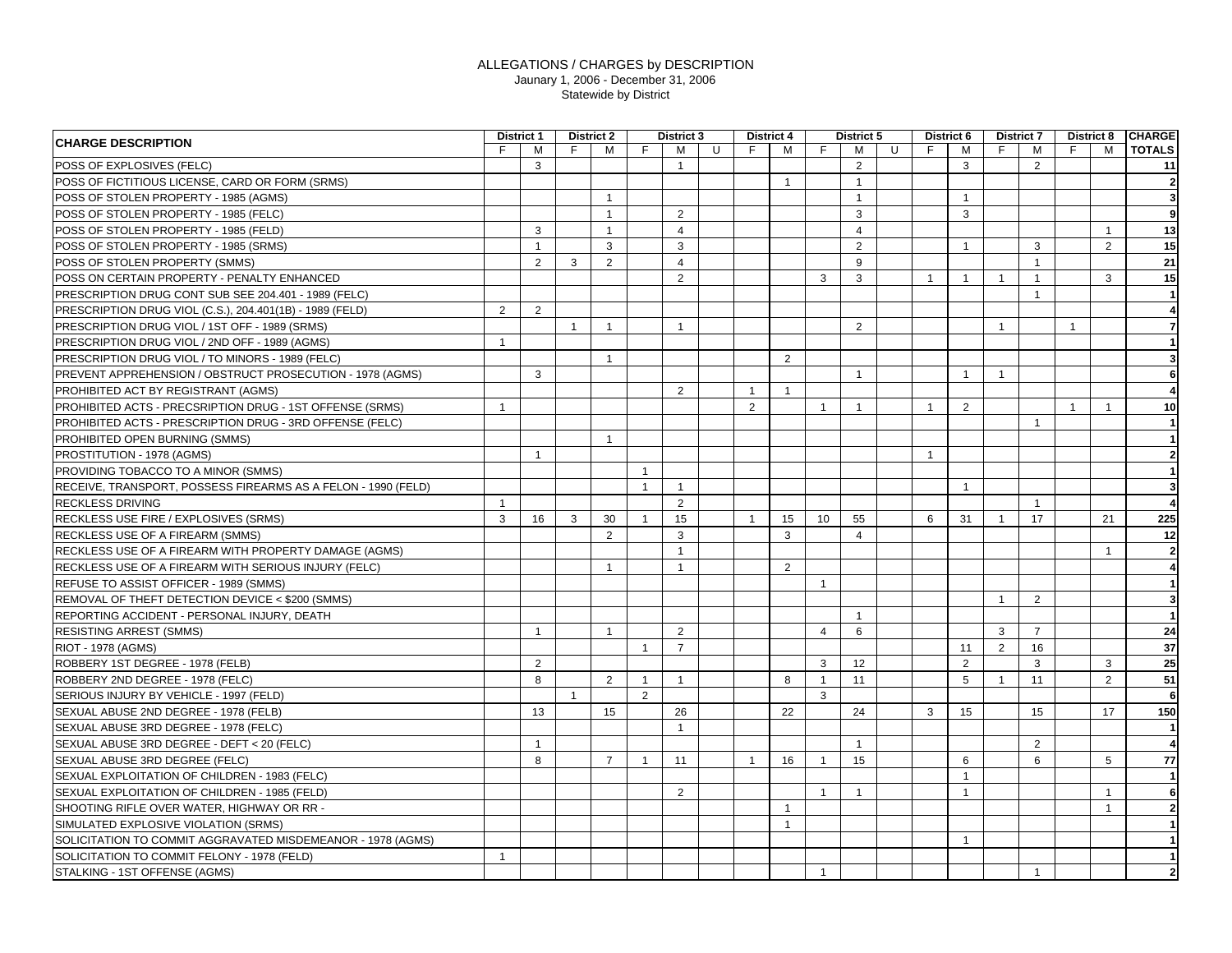| <b>CHARGE DESCRIPTION</b>                                                |                | <b>District 1</b> | <b>District 2</b> |                |                 | <b>District 3</b>       |                 |                | <b>District 4</b> |                             | <b>District 5</b> |                |                | District 6     | <b>District 7</b>          |                | <b>District 8</b>       |                | <b>CHARGE</b>  |
|--------------------------------------------------------------------------|----------------|-------------------|-------------------|----------------|-----------------|-------------------------|-----------------|----------------|-------------------|-----------------------------|-------------------|----------------|----------------|----------------|----------------------------|----------------|-------------------------|----------------|----------------|
|                                                                          | F.             | M                 | F.                | M              | F.              | М                       | U               | E              | М                 | E                           | M                 | U              | E              | M              | F                          | M              | E                       | M              | <b>TOTALS</b>  |
| STALKING - 2ND OFFENSE AND OTHERS (FELD)                                 |                |                   |                   | $\mathbf{1}$   |                 |                         |                 |                |                   |                             |                   |                |                |                |                            |                |                         |                |                |
| SUPPLY ALCOHOL TO PERSON UNDER AGE - EMPLOYEE                            |                |                   |                   |                |                 | $\overline{1}$          |                 |                |                   | $\overline{4}$              | $\overline{1}$    |                |                |                | $\overline{1}$             |                |                         |                | $\overline{7}$ |
| SUPPLY ALCOHOL TO PERSON UNDER AGE - LIC / PERMITEE                      |                |                   | $\overline{2}$    |                |                 |                         |                 |                |                   |                             |                   |                |                |                |                            |                |                         |                |                |
| SUPPLY ALCOHOL TO PERSON UNDER AGE - SERIOUS INJURY (AGMS)               |                |                   |                   |                |                 | $\overline{1}$          |                 |                |                   |                             |                   |                |                |                |                            |                |                         |                |                |
| SUPPLY ALCOHOL TO PERSON UNDER AGE (SRMS)                                |                |                   |                   |                |                 |                         |                 |                |                   |                             | $\overline{1}$    |                |                | 2              | $\mathbf{1}$               |                | $\overline{\mathbf{1}}$ | 3              | 8              |
| TAMPERING WITH A MOTOR VEHICLE - 1989                                    |                |                   |                   | $\overline{1}$ | $\overline{1}$  | $\overline{1}$          |                 |                |                   |                             | $\overline{4}$    |                | $\overline{1}$ | 2              |                            |                | 2                       | $\mathbf{1}$   | 13             |
| TAMPERING WITH RECORDS - 1987 (AGMS)                                     |                | $\overline{1}$    |                   | $\overline{2}$ |                 |                         |                 |                |                   |                             |                   |                | $\mathbf{1}$   |                |                            |                |                         |                |                |
| TAMPERING WITH WITNESS OR JUROR - 1978 (AGMS)                            |                |                   |                   |                |                 | $\overline{4}$          |                 |                |                   |                             | $\overline{1}$    |                |                | $\overline{1}$ | $\overline{2}$             | 9              |                         | $\overline{1}$ | 18             |
| TAXABLE SUBSTANCE - COUNTERFEIT STAMP (FELD)                             |                |                   |                   |                |                 |                         |                 |                |                   |                             |                   |                |                |                |                            | $\overline{1}$ |                         |                | $\overline{1}$ |
| TAXABLE SUBSTANCE - POSSESS OR DISTRIBUTE W/O TAX STAMP (FELD)           |                |                   |                   |                |                 | $\overline{1}$          |                 |                |                   |                             | 3                 |                |                |                | $\overline{1}$             | 3              |                         |                | 8              |
| TAXABLE SUBSTANCE - USED OR EXPIRED TAX STAMP (FELD)                     |                |                   |                   |                |                 |                         |                 |                |                   |                             |                   |                |                |                |                            | $\mathbf{1}$   |                         |                |                |
| TERRORISM - 1978 (FELD)                                                  |                |                   |                   |                |                 | $\overline{1}$          |                 |                |                   |                             |                   |                |                |                |                            |                |                         |                |                |
| TERRORISM (FELB)                                                         | $\overline{1}$ |                   |                   |                |                 |                         |                 |                |                   |                             | $\overline{1}$    |                |                |                |                            |                |                         |                | $\overline{2}$ |
| THEFT - FINANCIAL INSTRUMENT (SMMS)                                      |                |                   | 5                 | $\mathbf{1}$   |                 |                         |                 |                |                   |                             |                   |                |                |                |                            |                |                         |                | 6              |
| THEFT 1ST DEGREE - 1978 (FELC)                                           |                | 2                 | $\overline{1}$    | 6              | $\overline{2}$  | 2                       |                 |                | 5                 | 2                           | 13                |                |                | $\overline{4}$ |                            | 15             |                         | $\overline{4}$ | 56             |
| THEFT 2ND DEGREE - 1978 (FELD)                                           | 5              | 54                | 9                 | 39             | $\overline{7}$  | 40                      |                 | 10             | 33                | 20                          | 85                |                | 17             | 38             | 20                         | 75             | 13                      | 55             | 520            |
| THEFT 3RD DEGREE - 1978 (AGMS)                                           | 5              | 15                | 3                 | 25             | $5\overline{5}$ | 15                      |                 | $\overline{4}$ | 6                 | 14                          | 22                |                | 18             | 23             | 14                         | 14             | 5                       | 18             | 206            |
| THEFT 4TH DEGREE - 1978 (SRMS)                                           | 31             | 62                | 24                | 53             | 17              | 37                      |                 | $\overline{4}$ | 22                | 56                          | 83                |                | 42             | 55             | 68                         | 72             | 16                      | 45             | 687            |
| THEFT 5TH DEGREE - 1978 (SMMS)                                           | 219            | 337               | 223               | 351            | 223             | 330                     | $5\overline{5}$ | 118            | 217               | 484                         | 534               | $\mathbf{1}$   | 281            | 280            | 396                        | 405            | 162                     | 254            | 4,820          |
| THEFT BY DECEPTION (SRMS)                                                |                |                   |                   |                |                 |                         |                 |                |                   |                             |                   |                |                | $\overline{1}$ |                            |                |                         |                | -1             |
| THREAT OF TERRORISM (FELD)                                               |                |                   |                   | $\overline{1}$ |                 |                         |                 |                | $\overline{1}$    | $\overline{1}$              | $\overline{4}$    |                |                |                |                            | 3              |                         | $\overline{1}$ | 11             |
| THREATS (FELD)                                                           | $\overline{1}$ | $\overline{4}$    |                   | $\overline{1}$ |                 | $\overline{4}$          |                 |                |                   | $\overline{2}$              | 6                 |                |                |                |                            | $\overline{1}$ |                         | 3              | 22             |
| TRAFFICKING IN STOLEN WEAPONS (FELC)                                     |                |                   |                   |                |                 |                         |                 |                |                   |                             |                   |                |                |                |                            | $\overline{1}$ |                         | $\overline{1}$ | $\overline{2}$ |
| TRAFFICKING IN STOLEN WEAPONS (FELD)                                     |                |                   |                   |                |                 | 3                       |                 |                |                   |                             |                   |                |                | $\overline{1}$ |                            |                |                         |                |                |
| TRESPASS - < 200 (SMMS)                                                  | 35             | 114               | 24                | 131            | 30              | 130                     | 3               | 21             | 65                | 49                          | 186               | $\overline{4}$ | 16             | 81             | 35                         | 136            | 26                      | 75             | 1,161          |
| TRESPASS - HATE CRIME INJURY/DAMAGE > 100 (AGMS)                         |                |                   |                   |                |                 |                         |                 |                | $\overline{1}$    |                             |                   |                |                |                |                            |                |                         |                | -1             |
| TRESPASS - INJURY/DAMAGE > 200 (SRMS)                                    | $\overline{1}$ | 8                 |                   | $\overline{7}$ |                 |                         |                 | 2              | 12                | $\overline{1}$              | $\overline{7}$    |                | $\mathbf{1}$   | 6              |                            | 3              |                         | 5              | 53             |
| UNAUTHORIZED POSSESSION OF OFFENSIVE WEAPONS - 1978 (FELD)               |                |                   |                   |                |                 | 3                       |                 |                | $\overline{2}$    |                             | 2                 |                | $\mathbf{1}$   |                |                            |                |                         |                | 8              |
| UNAUTHORIZED USE OF CREDIT CARD < \$1,000 (AGMS)                         | 3              | $\overline{4}$    | $\overline{7}$    | $\overline{4}$ | 3               | 2                       |                 |                | $\overline{2}$    | $\mathbf{1}$                | 5                 |                | 6              | 3              | 6                          | 8              | $\overline{2}$          |                | 56             |
| UNAUTHORIZED USE OF CREDIT CARD < \$10,000 (FELD)                        |                |                   | $\overline{1}$    |                | $\overline{1}$  |                         |                 |                |                   |                             |                   |                |                |                |                            |                |                         |                | $\overline{2}$ |
| UNAUTHORIZED USE OF CREDIT CARD > \$10,000 (FELC)                        |                |                   |                   |                |                 |                         |                 |                |                   |                             |                   |                |                |                |                            | $\overline{1}$ |                         |                | $\mathbf{1}$   |
| UNLAWFUL ASSEMBLY - 1978 (SMMS)                                          |                |                   |                   |                |                 | $\overline{1}$          |                 |                |                   | $\overline{4}$              | 14                |                |                |                | 5                          | $\overline{4}$ |                         |                | 28             |
| UNLAWFUL POSSESSION OF PRESCRIPTION DRUG (SRMS)                          | 5              | 3                 | $\overline{2}$    | 9              | $\overline{1}$  | 3                       |                 | $\overline{4}$ | 3                 | 3                           | 8                 |                | $\overline{4}$ | $\overline{4}$ |                            | 10             | 3                       | $\overline{1}$ | 63             |
| UNLAWFUL POSSESSION OF TRAFFIC CONTROL DEVICE                            |                |                   |                   |                |                 | $\overline{4}$          |                 |                |                   |                             |                   |                |                |                |                            |                |                         |                |                |
| UNLAWFUL TATTOO FOR MINOR (SRMS)                                         |                |                   |                   |                |                 | $\overline{1}$          |                 |                |                   |                             |                   |                |                |                |                            |                |                         | $\overline{1}$ | $\overline{2}$ |
| VIOLATION OF INDIVIDUAL RIGHTS - HATE CRIME - 1993 (FELD)                |                |                   |                   |                |                 | $\overline{1}$          |                 |                |                   |                             |                   |                |                |                |                            |                |                         |                |                |
| VIOLATION OF NO CONTACT OR PROTECTIVE ORDER (SMMS)                       |                |                   |                   |                |                 |                         |                 | $\overline{1}$ |                   |                             |                   |                |                | 2              |                            | $\overline{1}$ |                         |                | 6              |
| VIOLATION OF NO CONTACT ORDER (AGMS)                                     |                |                   |                   |                |                 | $\overline{\mathbf{1}}$ |                 |                |                   |                             |                   |                |                |                |                            |                |                         |                | $\mathbf{1}$   |
| VIOLATION OF SCHOOL ATTENDANCE REG - 1985 (SMMS)                         |                |                   |                   |                |                 |                         |                 | 6              | $\overline{4}$    |                             |                   |                | 2              | 3              |                            |                |                         |                | 15             |
| WILLFUL DISTURBANCE - 1978 (SRMS)                                        |                |                   |                   |                |                 |                         |                 |                |                   |                             | 3                 |                |                | 3              |                            |                |                         |                | 6              |
| WILLFUL INJURY - CAUSING BODILY INJURY (FELD)                            |                | 9                 | $\overline{1}$    | 2              | $\overline{1}$  | 3                       |                 |                | $\overline{2}$    |                             | 3                 |                |                | 3              | $\overline{1}$             | $\overline{4}$ | $\overline{1}$          | $\overline{4}$ | 34             |
| WILLFUL INJURY - CAUSING SERIOUS INJURY (FELC)                           |                | $\mathbf{1}$      | -1                | $\overline{1}$ |                 |                         |                 |                |                   | -1                          | $\overline{4}$    |                |                | 3              | $\overline{1}$             | $\overline{4}$ |                         |                | 16             |
| <b>LOCAL ORDINANCES</b>                                                  | 24             | 55                | $\overline{4}$    | 28             | 131             | 237                     | 3               | 20             | 29                | 16                          | 71                |                | 17             | 45             | $\overline{1}$             | $\overline{1}$ | 75                      | 168            | 925            |
| DISTRICT / GENDER TOTALS   1,400   3,703   1,319   3,401   1,303   3,609 |                |                   |                   |                |                 |                         | 45              |                |                   | 634   1,887   2,177   5,303 |                   |                |                |                | 35 1.193 2.689 1.447 3.781 |                | 919                     | 2,605          | 37,450         |
|                                                                          |                |                   |                   |                |                 |                         |                 |                |                   |                             |                   |                |                |                |                            |                |                         |                |                |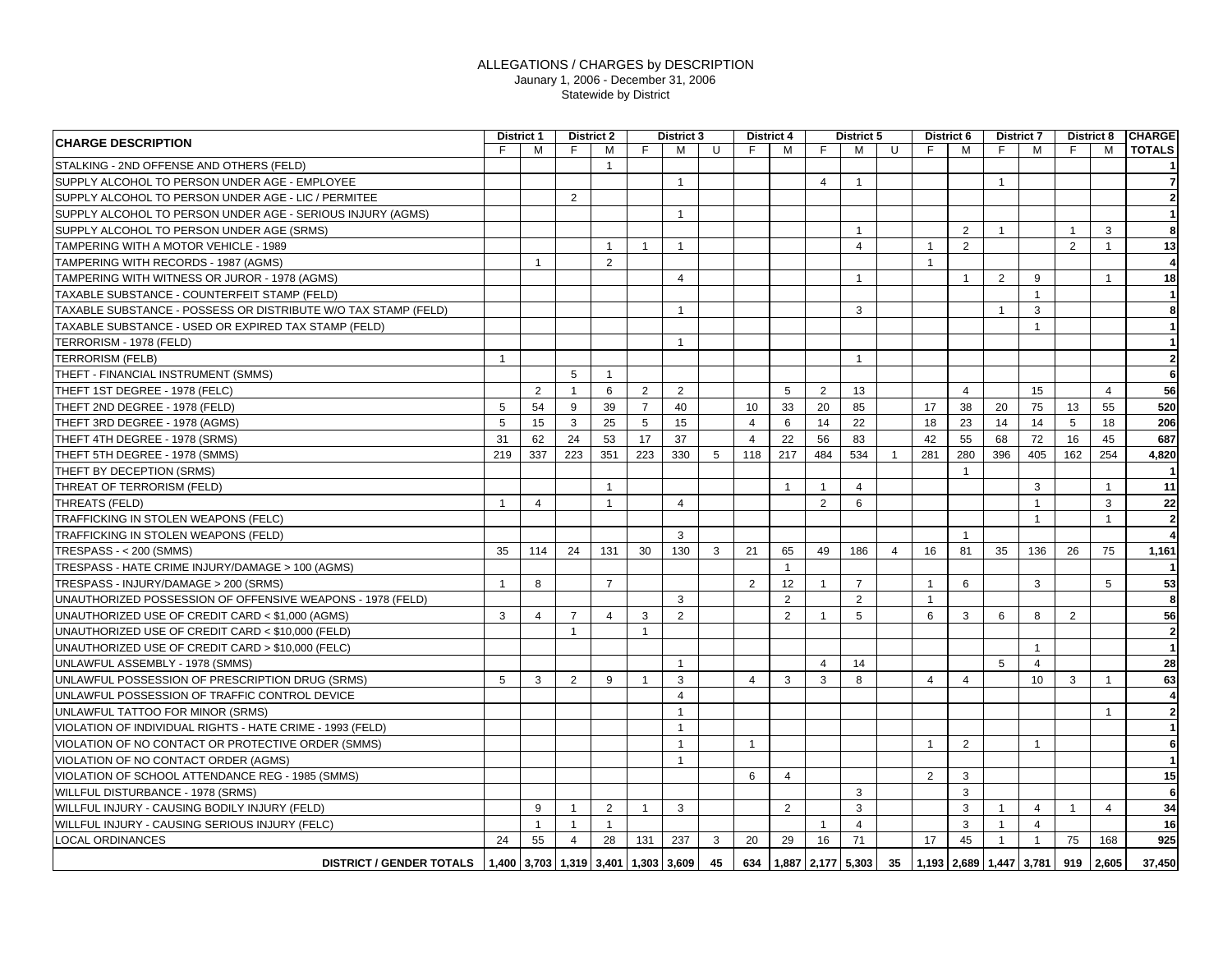# ALLEGATION TYPES and SUBTYPES January 1, 2006 - December 31, 2006

**Statewide** 

| <b>Allegation Type</b> | <b>Allegation Subtype</b>   | E              | <u>M</u> | <u>ប</u>       | <u>Totals</u>    |
|------------------------|-----------------------------|----------------|----------|----------------|------------------|
|                        | DRUG POSSESSION             | 605            | 2,358    | 6              | 2,969            |
|                        | <b>DRUG TRAFFICKING</b>     | 43             | 215      |                | 258              |
| DRUG                   | <b>OTHER DRUG</b>           | 28             | 112      |                | 140              |
|                        | <b>Drug Totals:</b>         | 676            | 2,685    | 6              | 3,367            |
|                        | <b>ANIMALS</b>              | 2              | 10       |                | 12               |
|                        | <b>HEALTH/MEDICAL</b>       |                | 3        |                | $\mathbf{3}$     |
| OTHER                  | <b>OTHER COURT</b>          | 50             | 149      | $\overline{2}$ | 201              |
|                        | <b>OTHER CRIMINAL</b>       | $\overline{7}$ | 57       |                | 64               |
|                        | <b>OTHER GOVT</b>           | 17             | $9\,$    |                | 26               |
|                        | <b>Other Totals:</b>        | 76             | 228      | $\overline{2}$ | 306              |
|                        | <b>ARSON</b>                | 43             | 319      |                | 362              |
|                        | <b>BURGLARY</b>             | 175            | 2,567    | 9              | 2,751            |
|                        | <b>FORGERY/FRAUD</b>        | 75             | 120      |                | 195              |
|                        | <b>OTHER PROPERTY</b>       | 243            | 980      | $\overline{7}$ | 1,230            |
|                        | <b>STOLEN PROP</b>          | 3              | 58       |                | 61               |
| PROPERT                | <b>THEFT</b>                | 2,652          | 3,966    | 6              | 6,624            |
|                        | <b>VANDALISM</b>            | 498            | 2,986    | 9              | 3,493            |
|                        |                             |                |          |                |                  |
|                        | <b>Property Totals:</b>     | 3,689          | 10,996   | 31             | 14,716           |
|                        | <b>ALCOHOL</b>              | 2,117          | 3,195    | 12             | 5,324            |
|                        | <b>FLIGHT/ESCAPE</b>        | 6              | 15       |                | 21               |
|                        | <b>NATURAL RESOURCES</b>    | 4              | 14       |                | 18               |
|                        | <b>OTHER PUB ORDER</b>      | 1,569          | 3,536    | 9              | 5,114            |
|                        | <b>OWI</b>                  | 134            | 351      | 3              | 488              |
|                        | PROST/PIMP                  | 1              | 1        |                | $\boldsymbol{2}$ |
|                        | <b>TOBACCO</b>              | $\overline{2}$ |          |                | $\boldsymbol{2}$ |
|                        | <b>TRAFFIC</b>              | 38             | 216      | 1              | 255              |
| PUBLIC ORDER           | <b>WEAPONS</b>              | 14             | 208      |                | 222              |
|                        | <b>Public Order Totals:</b> | 3,885          | 7,536    | 25             | 11,446           |
|                        | <b>ASSAULT</b>              | 1,753          | 4,413    | 18             | 6,184            |
|                        | <b>KIDNAP</b>               | 1              | 21       |                | 22               |
|                        | MURDER/MANSL.               | 1              | 5        |                | $6\phantom{1}6$  |
|                        | <b>OTHER VIOLENT</b>        | 7              | 42       |                | 49               |
|                        | <b>ROBBERY</b>              | 6              | 70       |                | 76               |
| <b>VIOLENT</b>         | <b>SEX</b>                  | 11             | 356      |                | 367              |

**Note: These numbers do not include local ordinance offenses.**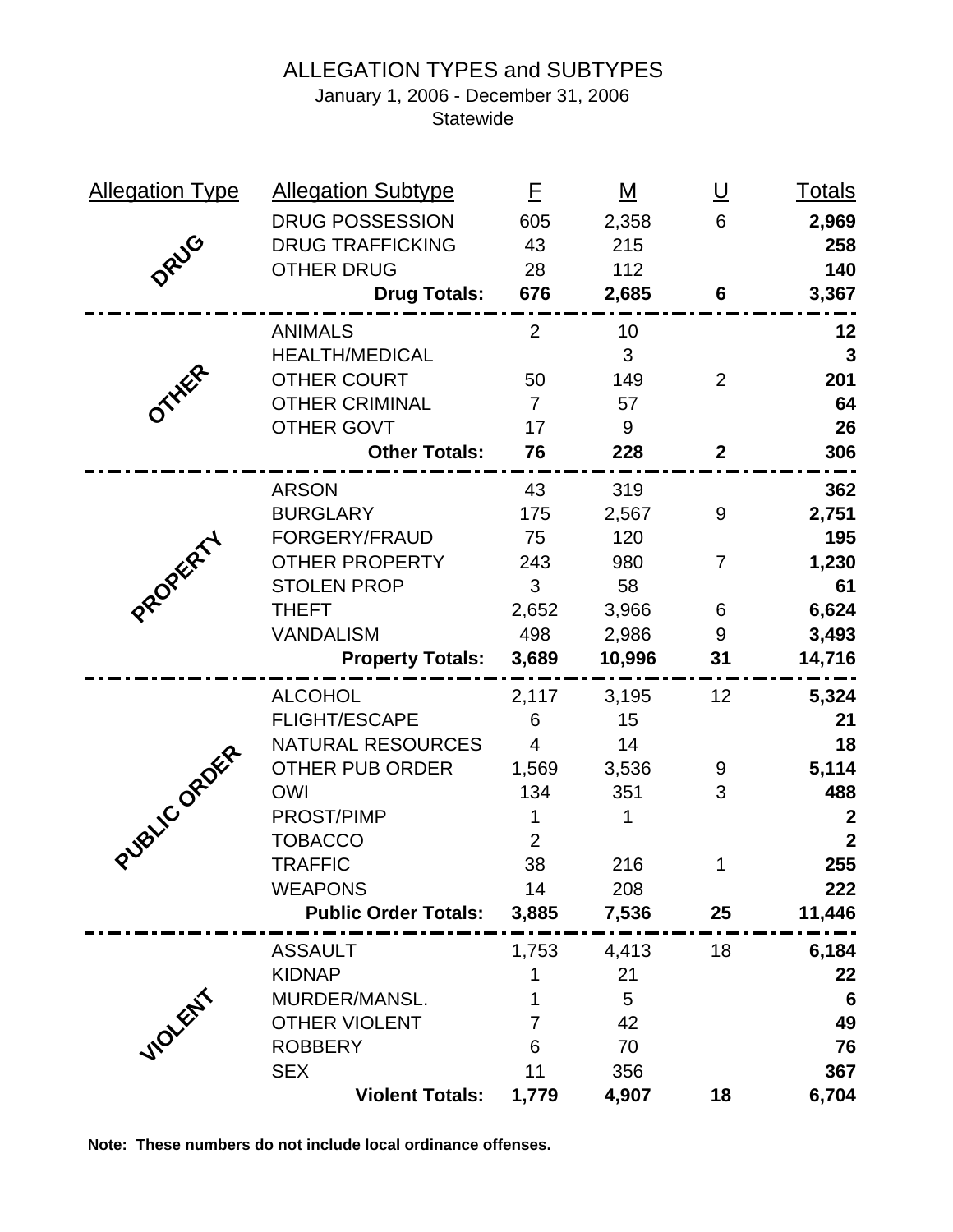#### ALLEGATION TYPES and SUBTYPES January 1, 2006 - December 31, 2006 Iowa's Eight Highest Populated Counties

|                  | <b>ALLEGATION TYPE &amp; SUBTYPE</b>      |                         | <b>POLK</b>    |                                | <b>LINN</b>          |                | <b>SCOTT</b>           |                                           | <b>BLACK HAWK</b> |                              | <b>JOHNSON</b> |                     | <b>WOODBURY</b>                |                 |                                | <b>DUBUQUE</b>            |                | <b>POTTAWATTAMIE</b>                             | <b>TOTALS</b>  |
|------------------|-------------------------------------------|-------------------------|----------------|--------------------------------|----------------------|----------------|------------------------|-------------------------------------------|-------------------|------------------------------|----------------|---------------------|--------------------------------|-----------------|--------------------------------|---------------------------|----------------|--------------------------------------------------|----------------|
|                  |                                           | F.                      | м              | E                              | M                    | F              | M                      | F                                         | M                 | F.                           | M              | F                   | M                              | U               | E                              | M                         | F.             | M                                                |                |
|                  | DRUG POSSESSION                           | 113                     | 412            | 38                             | 131                  | 43             | 258                    | 29                                        | 101               | 18                           | 66             | 48                  | 127                            | $\overline{4}$  | 14                             | 100                       | 28             | 106                                              | 641            |
| DRUG             | <b>DRUG TRAFFICKING</b><br>OTHER DRUG     | 9<br>5                  | 42<br>23       | $\mathbf{1}$<br>$\overline{1}$ | 11<br>6              | 3<br>2         | 31<br>8                | $\overline{1}$<br>$\overline{2}$          | 22<br>10          | $\mathbf{1}$<br>$\mathbf{1}$ | 5<br>2         | 2<br>$\overline{2}$ | 9<br>11                        |                 | $\mathbf{1}$<br>$\overline{1}$ | 6<br>$\mathbf{1}$         | $\overline{2}$ | 14<br>2                                          | 61<br>34       |
|                  | <b>Drug Totals:</b>                       | 127                     | 477            | 40                             | 148                  | 48             | 297                    | 32                                        | 133               | 20                           | 73             | 52                  | 147                            | 4               | 16                             | 107                       | 30             | 122                                              | 736            |
|                  | <b>ANIMALS</b>                            |                         |                |                                |                      |                |                        |                                           |                   | $\mathbf{1}$                 |                | $\mathbf{1}$        |                                |                 |                                |                           |                |                                                  | $\mathbf{2}$   |
|                  | OTHER COURT                               | 6                       | 13             | $\overline{2}$                 | 8                    |                | 15                     |                                           | 10                | $\mathbf{1}$                 | 6              | $\overline{7}$      | 5                              |                 | 2                              | 3                         | $\overline{7}$ | 8                                                | 49             |
| OTHER            | <b>OTHER CRIMINAL</b><br>OTHER GOVT       |                         |                | $\overline{4}$                 | $\mathbf{1}$<br>3    |                | 12                     |                                           |                   |                              | $\mathbf{1}$   | $\overline{1}$      | 14                             |                 |                                |                           | 8              | $\overline{\mathbf{A}}$<br>$\boldsymbol{\Delta}$ | 19<br>13       |
|                  | <b>Other Totals:</b>                      | 6                       | 13             | 6                              | 12                   | $\mathbf{2}$   | 27                     | $\bf{0}$                                  | 10                | $\mathbf{2}$                 | $\overline{7}$ | 9                   | 19                             | $\mathbf 0$     | $\mathbf{2}$                   | 3                         | 15             | 16                                               | 83             |
|                  | ARSON                                     | 13                      | 57             | 5                              | 35                   | $\overline{2}$ | 24                     | $\overline{1}$                            | 6                 | $\overline{2}$               | 11             |                     | 17                             |                 | $\overline{1}$                 | 19                        | 3              | 11                                               | 71             |
|                  | <b>BURGLARY</b>                           | 28                      | 359            | 8                              | 91                   | 6              | 234                    | 13                                        | 158               | $\overline{4}$               | 39             | $\overline{2}$      | 109                            |                 | 34                             | 133                       | 5              | 90                                               | 587            |
| <b>PROPERTYL</b> | FORGERY/FRAUD                             | 6                       | 28             | 6                              | $\mathbf{1}$         | 4              | 16                     | 4                                         | $\overline{4}$    | 3                            | 3              | $\overline{4}$      | 5                              |                 |                                | 11                        |                | 3                                                | 37             |
|                  | OTHER PROPERTY                            | 33                      | 98             | 6                              | 25                   | 22             | 103                    | 12                                        | 38                | 5                            | 47             | 17                  | 67                             | 2               | 13                             | 40                        | 21             | 57                                               | 319            |
|                  | <b>STOLEN PROP</b>                        |                         | 17             |                                | 3                    |                |                        |                                           |                   |                              | $\overline{2}$ |                     | 2                              |                 |                                | $\overline{2}$            |                |                                                  | 6              |
|                  | <b>THEFT</b>                              | 464                     | 521            | 222                            | 223                  | 368            | 406                    | 144                                       | 175               | 113                          | 114            | 181                 | 256                            | 4               | 93                             | 142                       | 90             | 195                                              | 1,507          |
|                  | <b>VANDALISM</b>                          | 64                      | 327            | 29                             | 146                  | 43             | 258                    | 38                                        | 147               | 9                            | 43             | 58                  | 232                            | $\overline{4}$  | 13                             | 96                        | 14             | 145                                              | 799            |
|                  | <b>Property Totals:</b>                   | 608                     | 1.407          | 276                            | 524                  | 445            | 1,041                  | 212                                       | 528               | 136                          | 259            | 262                 | 688                            | 10              | 154                            | 443                       | 133            | 501                                              | 3,326          |
|                  | <b>ALCOHOL</b>                            | 133                     | 180            | 46                             | 107                  | 137            | 215                    | 52                                        | 75                | 82                           | 93             | 74                  | 137                            | 3               | 133                            | 166                       | 89             | 123                                              | 1,027          |
|                  | <b>FLIGHT/ESCAPE</b><br>NATURAL RESOURCES |                         | 2              | $\mathbf{1}$                   | 3                    |                | $\overline{2}$         | $\overline{2}$                            | $\mathbf{1}$      | $\mathbf{1}$                 | $\overline{2}$ |                     | $\mathbf{1}$<br>$\overline{1}$ |                 |                                |                           |                | $\mathbf{1}$                                     | 4<br>5         |
|                  | OTHER PUB ORD                             | 339                     | 611            | 103                            | 188                  | 138            | 360                    | 156                                       | 314               | 53                           | 77             | 110                 | 299                            | 4               | 67                             | 245                       | 31             | 106                                              | 1,462          |
| ORDER            | OTHER PUB ORDER<br>OWI                    | 8                       | 12             | $\mathbf{1}$<br>$\overline{7}$ | $\overline{2}$<br>10 | 4              | $\boldsymbol{2}$<br>13 | $\overline{\mathbf{1}}$<br>$\overline{2}$ | 12                | 6                            | 18             | 6                   | $\mathbf{1}$<br>17             |                 | 12                             | 19                        | 2              | 11                                               | 2<br>105       |
|                  | PROST/PIMP                                |                         |                |                                |                      |                |                        |                                           |                   |                              |                |                     |                                |                 |                                |                           |                |                                                  | $\overline{1}$ |
|                  | <b>TOBACCO</b>                            | $\overline{\mathbf{1}}$ |                |                                |                      |                |                        |                                           |                   |                              |                |                     |                                |                 |                                |                           |                |                                                  | $\mathbf{0}$   |
| PUBLIC           | <b>TRAFFIC</b><br><b>WEAPONS</b>          | 3<br>3                  | 24<br>42       | $\mathbf{1}$                   | 8<br>12              | -1             | 17<br>34               | 3<br>2                                    | 11<br>13          | 3<br>$\overline{2}$          | 8<br>9         | 3                   | 10<br>10                       |                 | 5<br>$\overline{\mathbf{1}}$   | 6<br>$\blacktriangleleft$ | -1             | 14<br>14                                         | 64<br>53       |
|                  | <b>Public Order Totals:</b>               | 487                     | 871            | 160                            | 330                  | 280            | 643                    | 218                                       | 427               | 147                          | 207            | 193                 | 476                            | $\overline{7}$  | 218                            | 437                       | 124            | 269                                              | 2,723          |
|                  | <b>ASSAULT</b>                            | 291                     | 691            | 113                            | 360                  | 170            | 435                    | 116                                       | 246               | 38                           | 89             | 120                 | 399                            | 10 <sup>°</sup> | 78                             | 270                       | 63             | 130                                              | 3,619          |
|                  | <b>KIDNAP</b>                             |                         | $\overline{1}$ |                                | $\mathbf{1}$         |                | $\mathbf{1}$           |                                           | $\overline{a}$    |                              |                |                     |                                |                 | $\overline{1}$                 |                           |                | 2                                                | 11             |
|                  | MURDER/MANSL.<br><b>OTHER VIOLENT</b>     |                         |                |                                |                      | 2              | 3<br>18                |                                           |                   |                              |                |                     |                                |                 |                                |                           |                | 2                                                | 5              |
| VOLENT           | <b>ROBBERY</b>                            | 4                       | 23             |                                | $\overline{2}$       |                | 12                     |                                           | 10                |                              | 11<br>4        | 4<br>-1             | 9                              |                 |                                |                           |                | 8                                                | 45<br>65       |
|                  | <b>SEX</b>                                | $\overline{2}$          | 42             | 2                              | 17                   |                | 19                     |                                           | 14                | $\mathbf{1}$                 | 6              | $\mathbf{1}$        | 31                             |                 |                                | 10                        |                | 58                                               | 204            |
|                  | <b>Violent Totals:</b>                    | 297                     | 757            | 115                            | 380                  | 172            | 488                    | 116                                       | 274               | 39                           | 110            | 126                 | 441                            | 10              | 79                             | 280                       | 65             | 200                                              | 3,949          |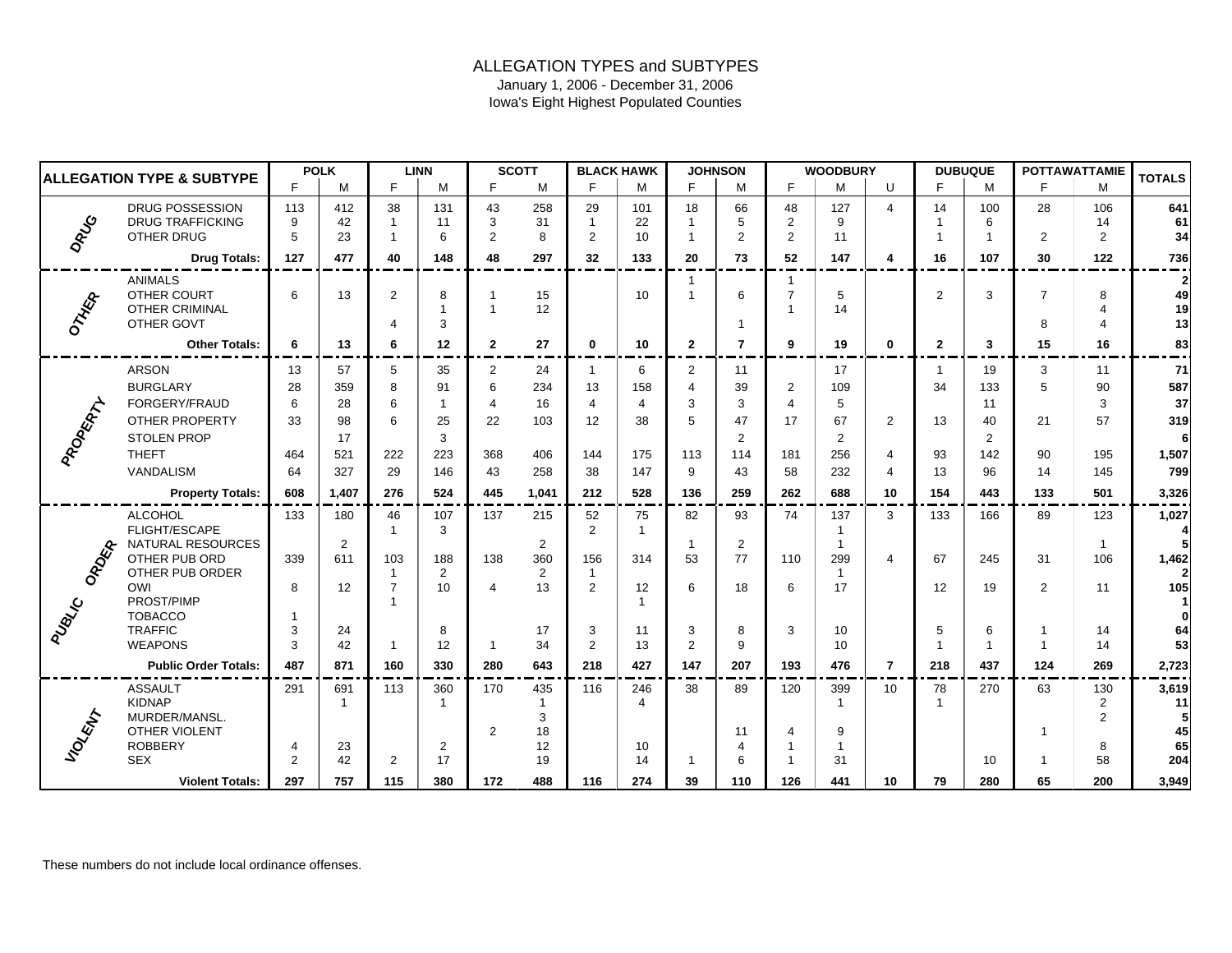| <b>DISTRICT 1</b>   | <b>CLASS B</b><br><b>FELONY</b> | <b>CLASS C</b><br><b>FELONY</b> | <b>CLASS D</b><br><b>FELONY</b> | <b>AGGRAVATED</b> | <b>SERIOUS</b> | <b>SIMPLE</b><br>MISDEMEANOR MISDEMEANOR MISDEMEANOR | <b>OTHER</b><br><b>CLASSES</b> | <b>TOTALS</b> |
|---------------------|---------------------------------|---------------------------------|---------------------------------|-------------------|----------------|------------------------------------------------------|--------------------------------|---------------|
| <b>ALLAMAKEE</b>    |                                 |                                 | 19                              | 28                | 27             | 58                                                   | 32                             | 164           |
| <b>BLACK HAWK</b>   | 11                              | 36                              | 166                             | 205               | 310            | 1,133                                                | 108                            | 1,969         |
| <b>BUCHANAN</b>     | 2                               | 3                               | 19                              | 8                 | 24             | 99                                                   | 46                             | 201           |
| <b>CHICKASAW</b>    | $\overline{2}$                  |                                 | 3                               | 16                | 12             | 47                                                   | 11                             | 92            |
| <b>CLAYTON</b>      |                                 | 6                               | 11                              | 31                | 12             | 59                                                   | 28                             | 148           |
| <b>IDELAWARE</b>    |                                 | 14                              | 45                              | 13                | 32             | 110                                                  | 41                             | 255           |
| <b>DUBUQUE</b>      | 4                               | 34                              | 122                             | 188               | 249            | 989                                                  | 230                            | 1,816         |
| <b>FAYETTE</b>      | $\overline{2}$                  |                                 | 17                              | 41                | 37             | 76                                                   | 43                             | 216           |
| <b>GRUNDY</b>       |                                 |                                 | 5                               | 6                 | 11             | 32                                                   | 17                             | 71            |
| <b>HOWARD</b>       |                                 |                                 | 9                               | 10                | 18             | 61                                                   | 25                             | 123           |
| <b>WINNESHIEK</b>   |                                 |                                 | 14                              | 5                 | 5              | 28                                                   | 21                             | 73            |
| <b>CLASS TOTALS</b> | 22                              | 94                              | 430                             | 551               | 737            | 2,692                                                | 602                            | 5,128         |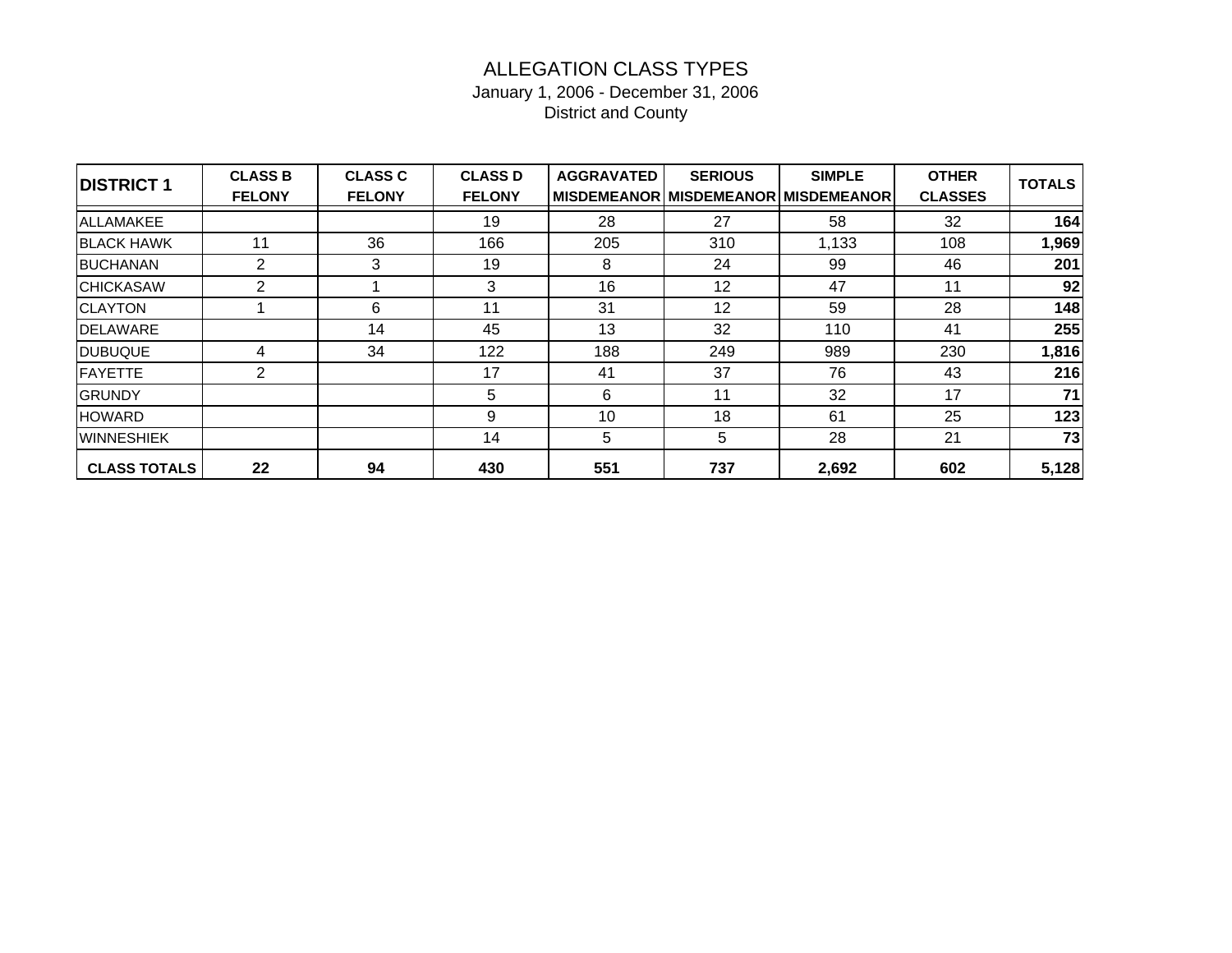|                     | <b>CLASS B</b> | <b>CLASS C</b> | <b>CLASS D</b> | <b>AGGRAVATED</b> | <b>SERIOUS</b> | <b>SIMPLE</b>                       | <b>OTHER</b>   | <b>TOTALS</b> |
|---------------------|----------------|----------------|----------------|-------------------|----------------|-------------------------------------|----------------|---------------|
| <b>DISTRICT 2</b>   | <b>FELONY</b>  | <b>FELONY</b>  | <b>FELONY</b>  |                   |                | MISDEMEANOR MISDEMEANOR MISDEMEANOR | <b>CLASSES</b> |               |
| <b>BOONE</b>        |                | 3              | 17             | 15                | 32             | 92                                  | 45             | 204           |
| <b>BREMER</b>       | $\overline{2}$ |                | 25             | 9                 | 35             | 85                                  | 27             | 183           |
| <b>BUTLER</b>       | 1              |                | 5              | 3                 | $\overline{7}$ | 28                                  | 16             | 60            |
| <b>CALHOUN</b>      | 1              | $\mathbf{1}$   | 6              | 3                 | 10             | 44                                  | 13             | 78            |
| <b>CARROLL</b>      | 3              |                | 9              | 10                | 25             | 64                                  | 40             | 151           |
| <b>CERRO GORDO</b>  | 3              | 6              | 41             | 38                | 107            | 524                                 | 46             | 765           |
| <b>FLOYD</b>        | 5              | 3              | 24             | 6                 | 20             | 151                                 | 29             | 238           |
| <b>FRANKLIN</b>     | 1              | 3              | 6              | 4                 | 14             | 55                                  | 13             | 96            |
| <b>GREENE</b>       |                |                | 5              | $\overline{2}$    | 15             | 133                                 | 25             | 180           |
| <b>HAMILTON</b>     |                |                | 14             | 8                 | 19             | 111                                 | 35             | 187           |
| <b>HANCOCK</b>      |                | 1              | 15             | 14                | 27             | 44                                  | 19             | 120           |
| <b>HARDIN</b>       |                | $\mathbf{1}$   | 16             | 21                | 25             | 78                                  | 28             | 169           |
| <b>HUMBOLDT</b>     |                |                | 4              | 11                | 15             | 40                                  | 11             | 81            |
| <b>MARSHALL</b>     | $\overline{7}$ | 9              | 52             | 53                | 66             | 299                                 | 39             | 525           |
| <b>MITCHELL</b>     |                | 3              | 12             | 9                 | 14             | 55                                  | 25             | 118           |
| <b>POCAHONTAS</b>   |                |                | 11             | $\overline{7}$    | 11             | 35                                  | 26             | 90            |
| <b>SAC</b>          | 1              | $\overline{2}$ | 6              |                   | 12             | 35                                  | 29             | 85            |
| <b>STORY</b>        | 3              | 9              | 42             | 37                | 88             | 345                                 | 72             | 596           |
| <b>WEBSTER</b>      | 1              | 4              | 40             | 35                | 58             | 282                                 | 44             | 464           |
| <b>WINNEBAGO</b>    |                | 1              | 15             | 1                 | 12             | 19                                  | 15             | 63            |
| <b>WORTH</b>        |                | $\overline{2}$ | 6              | 5                 | 6              | 36                                  | 4              | 59            |
| <b>WRIGHT</b>       |                | 1              | 15             | 77                | 17             | 98                                  | 18             | 226           |
| <b>CLASS TOTALS</b> | 28             | 49             | 386            | 368               | 635            | 2,653                               | 619            | 4,738         |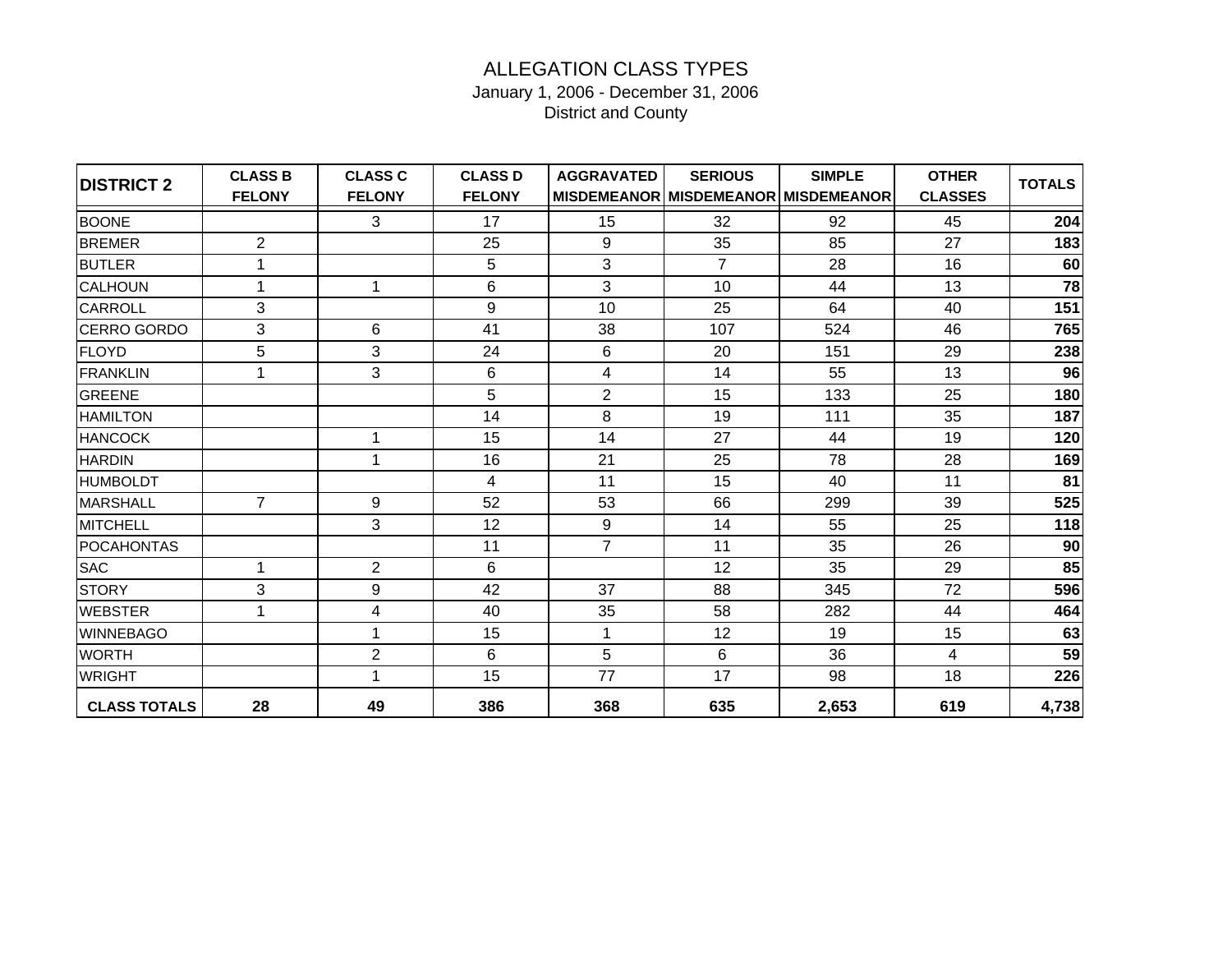| <b>DISTRICT 3</b>   | <b>CLASS B</b><br><b>FELONY</b> | <b>CLASS C</b><br><b>FELONY</b> | <b>CLASS D</b><br><b>FELONY</b> | <b>AGGRAVATED</b> | <b>SERIOUS</b> | <b>SIMPLE</b><br>MISDEMEANOR   MISDEMEANOR   MISDEMEANOR | <b>OTHER</b><br><b>CLASSES</b> | <b>TOTALS</b> |
|---------------------|---------------------------------|---------------------------------|---------------------------------|-------------------|----------------|----------------------------------------------------------|--------------------------------|---------------|
| <b>BUENA VISTA</b>  |                                 |                                 | 33                              | 22                | 44             | 260                                                      | 54                             | 414           |
| <b>ICHEROKEE</b>    |                                 | 10                              | 4                               | 8                 | 21             | 73                                                       | 21                             | 137           |
| <b>CLAY</b>         |                                 |                                 | $\overline{7}$                  | $\overline{7}$    | 27             | 111                                                      | 41                             | 193           |
| <b>CRAWFORD</b>     |                                 | $\overline{2}$                  | 13                              | 12                | 28             | 56                                                       | 42                             | 153           |
| <b>DICKINSON</b>    |                                 |                                 | 67                              | 15                | 12             | 54                                                       | 25                             | 173           |
| <b>EMMET</b>        | $\overline{2}$                  |                                 | 6                               | 9                 | 16             | 55                                                       | 23                             | 111           |
| <b>IDA</b>          |                                 |                                 | 8                               | $\overline{2}$    | 4              | 19                                                       | 21                             | 54            |
| <b>KOSSUTH</b>      | $\overline{2}$                  | 5                               | 8                               | 3                 | 25             | 23                                                       | 38                             | 104           |
| <b>LYON</b>         | 5                               | $\overline{7}$                  | 10                              | 4                 | 16             | 21                                                       | 23                             | 86            |
| <b>MONONA</b>       |                                 | $\overline{2}$                  | 13                              | $\overline{7}$    | 8              | 38                                                       | 18                             | 86            |
| <b>OBRIEN</b>       | $\overline{2}$                  | 1                               | 53                              | 24                | 13             | 57                                                       | 20                             | 170           |
| <b>OSCEOLA</b>      |                                 |                                 | 13                              | 3                 | 8              | 42                                                       | 21                             | 87            |
| <b>PALO ALTO</b>    |                                 |                                 | 1                               | 4                 | 6              | 14                                                       | 26                             | 51            |
| PLYMOUTH            |                                 |                                 | 38                              | 15                | 38             | 92                                                       | 57                             | 242           |
| <b>SAC</b>          |                                 |                                 | $\overline{2}$                  |                   | 5              |                                                          | $\mathbf{0}$                   |               |
| <b>SIOUX</b>        |                                 |                                 | 16                              | 9                 | 9              | 52                                                       | 39                             | 125           |
| <b>WOODBURY</b>     | 19                              | 20                              | 148                             | 199               | 353            | 1,876                                                    | 198                            | 2,813         |
| <b>CLASS TOTALS</b> | 31                              | 49                              | 440                             | 343               | 633            | 2,843                                                    | 667                            | 5,006         |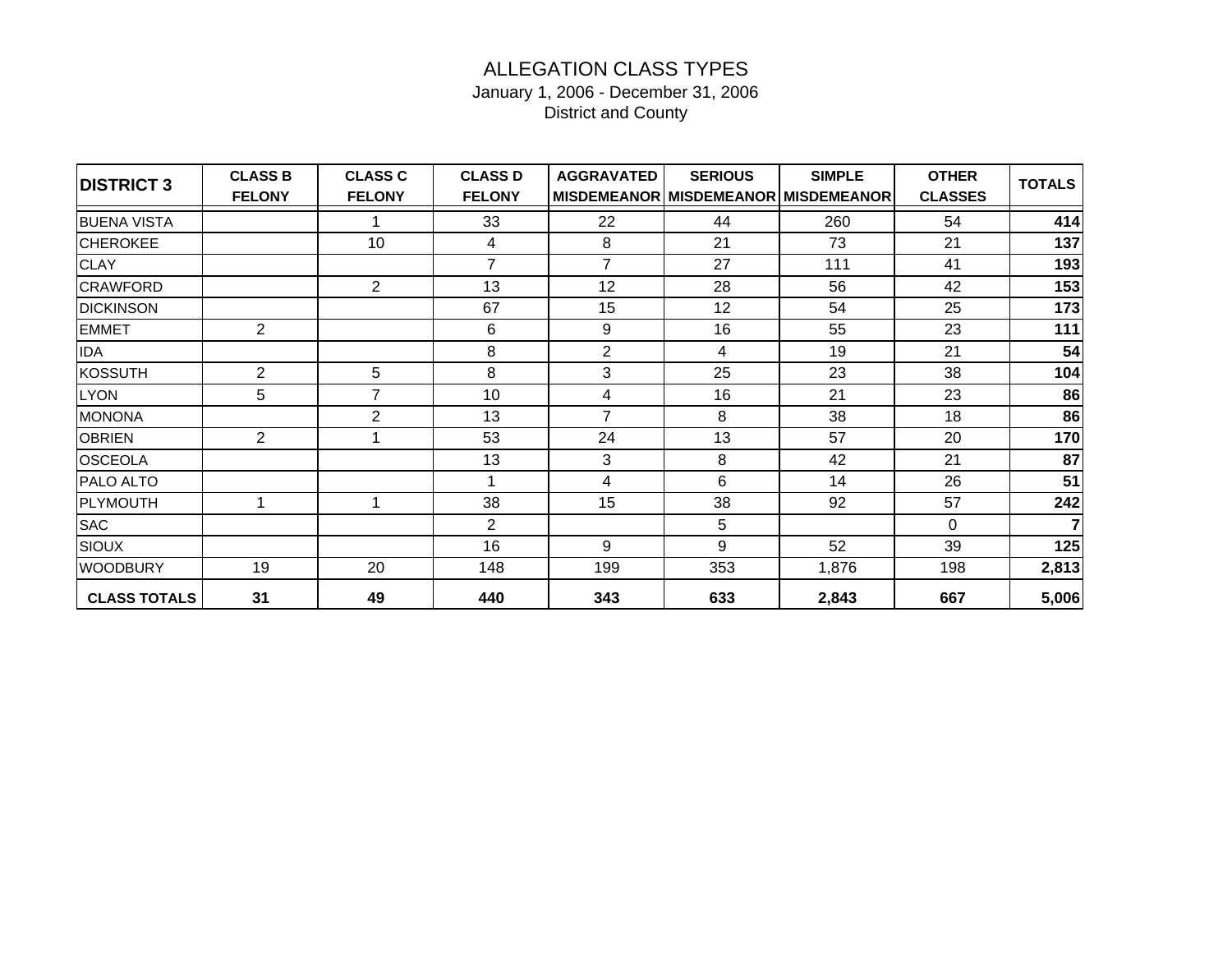| <b>DISTRICT 4</b>      | <b>CLASS B</b><br><b>FELONY</b> | <b>CLASS C</b><br><b>FELONY</b> | <b>CLASS D</b><br><b>FELONY</b> | <b>AGGRAVATED</b> | <b>SERIOUS</b> | <b>SIMPLE</b><br>MISDEMEANOR   MISDEMEANOR   MISDEMEANOR | <b>OTHER</b><br><b>CLASSES</b> | <b>TOTALS</b> |
|------------------------|---------------------------------|---------------------------------|---------------------------------|-------------------|----------------|----------------------------------------------------------|--------------------------------|---------------|
| <b>AUDUBON</b>         |                                 |                                 | 17                              |                   | 9              | 12                                                       | 17                             | 62            |
| CASS                   |                                 |                                 | 18                              | 12                | 18             | 55                                                       | 30                             | 134           |
| <b>IFREMONT</b>        | 3                               |                                 | 6                               |                   | 10             | 19                                                       | 15                             | 56            |
| <b>HARRISON</b>        |                                 | 4                               | 9                               | 9                 | 19             | 60                                                       | 26                             | 127           |
| <b>MILLS</b>           |                                 | 3                               | 13                              | 9                 | 13             | 35                                                       | 26                             | 100           |
| <b>IMONTGOMERY</b>     |                                 | 4                               | 16                              | 6                 | 19             | 87                                                       | 34                             | 166           |
| <b>PAGE</b>            |                                 |                                 | 22                              | 15                | 28             | 60                                                       | 11                             | 137           |
| <b>IPOTTAWATTAMIEI</b> | 26                              | 55                              | 135                             | 154               | 247            | 713                                                      | 189                            | 1,519         |
| <b>SHELBY</b>          | 3                               | 3                               | 23                              | 55                | 27             | 59                                                       | 52                             | 222           |
| <b>CLASS TOTALS</b>    | 34                              | 71                              | 259                             | 269               | 390            | 1,100                                                    | 400                            | 2,523         |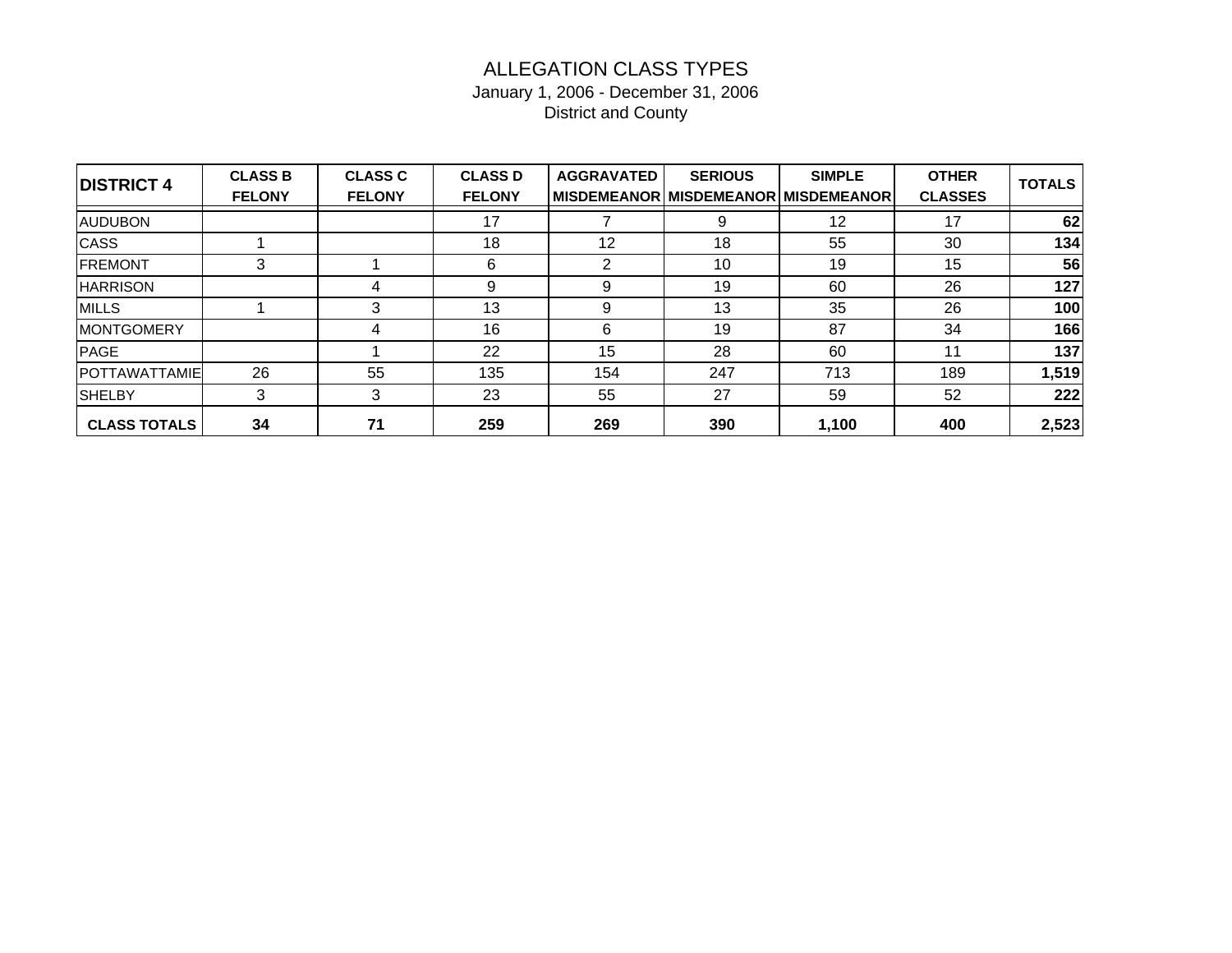| <b>DISTRICT 5</b>   | <b>CLASS B</b><br><b>FELONY</b> | <b>CLASS C</b><br><b>FELONY</b> | <b>CLASS D</b><br><b>FELONY</b> | <b>AGGRAVATED</b> | <b>SERIOUS</b> | <b>SIMPLE</b><br>MISDEMEANOR MISDEMEANOR MISDEMEANOR | <b>OTHER</b><br><b>CLASSES</b> | <b>TOTALS</b> |
|---------------------|---------------------------------|---------------------------------|---------------------------------|-------------------|----------------|------------------------------------------------------|--------------------------------|---------------|
| <b>ADAIR</b>        |                                 |                                 | 3                               |                   | 10             | 34                                                   | 7                              | 55            |
| <b>ADAMS</b>        |                                 |                                 | 13                              | $\overline{2}$    | 6              | 9                                                    | 20                             | 50            |
| <b>CLARKE</b>       |                                 |                                 | 14                              | 11                | 20             | 59                                                   | 27                             | 132           |
| <b>DALLAS</b>       | $\overline{2}$                  | 6                               | 48                              | 26                | 80             | 262                                                  | 55                             | 479           |
| <b>DECATUR</b>      |                                 |                                 | 9                               |                   | 5              | 36                                                   | 4                              | 56            |
| <b>GUTHRIE</b>      |                                 |                                 | 20                              | 6                 | 5              | 33                                                   | 12                             | 76            |
| <b>JASPER</b>       | 4                               | 7                               | 65                              | 25                | 67             | 134                                                  | 57                             | 359           |
| <b>LUCAS</b>        |                                 |                                 | $\overline{7}$                  | 8                 | 10             | 74                                                   | 25                             | 125           |
| <b>MADISON</b>      |                                 |                                 | 14                              | 14                | 21             | 79                                                   | 24                             | 152           |
| <b>MARION</b>       | 3                               |                                 | 24                              | 12                | 59             | 125                                                  | 34                             | 258           |
| <b>POLK</b>         | 45                              | 83                              | 361                             | 511               | 903            | 3,005                                                | 224                            | 5,132         |
| <b>RINGGOLD</b>     |                                 |                                 | 5                               | $\overline{2}$    |                | 10                                                   | 6                              | 24            |
| <b>TAYLOR</b>       |                                 |                                 | 6                               | 8                 | 8              | 17                                                   | 9                              | 49            |
| <b>UNION</b>        |                                 |                                 | 4                               |                   | 27             | 48                                                   | 19                             | 100           |
| <b>WARREN</b>       |                                 |                                 | 29                              | 24                | 85             | 258                                                  | 40                             | 438           |
| <b>WAYNE</b>        |                                 |                                 | 3                               | 2                 | $\overline{2}$ | 24                                                   | $\overline{7}$                 | 39            |
| <b>CLASS TOTALS</b> | 55                              | 104                             | 625                             | 654               | 1,309          | 4,207                                                | 570                            | 7,524         |

| <b>DISTRICT 6</b>   | <b>CLASS B</b><br><b>FELONY</b> | <b>CLASS C</b><br><b>FELONY</b> | <b>CLASS D</b><br><b>FELONY</b> | <b>AGGRAVATED</b> | <b>SERIOUS</b> | <b>SIMPLE</b><br>MISDEMEANOR MISDEMEANOR MISDEMEANOR | <b>OTHER</b><br><b>CLASSES</b> | <b>TOTALS</b> |
|---------------------|---------------------------------|---------------------------------|---------------------------------|-------------------|----------------|------------------------------------------------------|--------------------------------|---------------|
| <b>BENTON</b>       |                                 | 10                              | 35                              | 23                | 56             | 127                                                  | 44                             | 298           |
| <b>IOWA</b>         |                                 |                                 | 16                              | 12                | 24             | 37                                                   | 19                             | 109           |
| <b>JOHNSON</b>      |                                 |                                 | 54                              | 89                | 201            | 504                                                  | 158                            | 1,022         |
| <b>JONES</b>        |                                 |                                 | 21                              |                   | 23             | 98                                                   | 20                             | 172           |
| <b>LINN</b>         |                                 | 43                              | 120                             | 146               | 430            | 1,166                                                | 115                            | 2,031         |
| <b>TAMA</b>         |                                 |                                 | 18                              | 50                | 48             | 84                                                   | 47                             | 254           |
| <b>CLASS TOTALS</b> | 25                              | 70                              | 264                             | 326               | 782            | 2,016                                                | 403                            | 3,886         |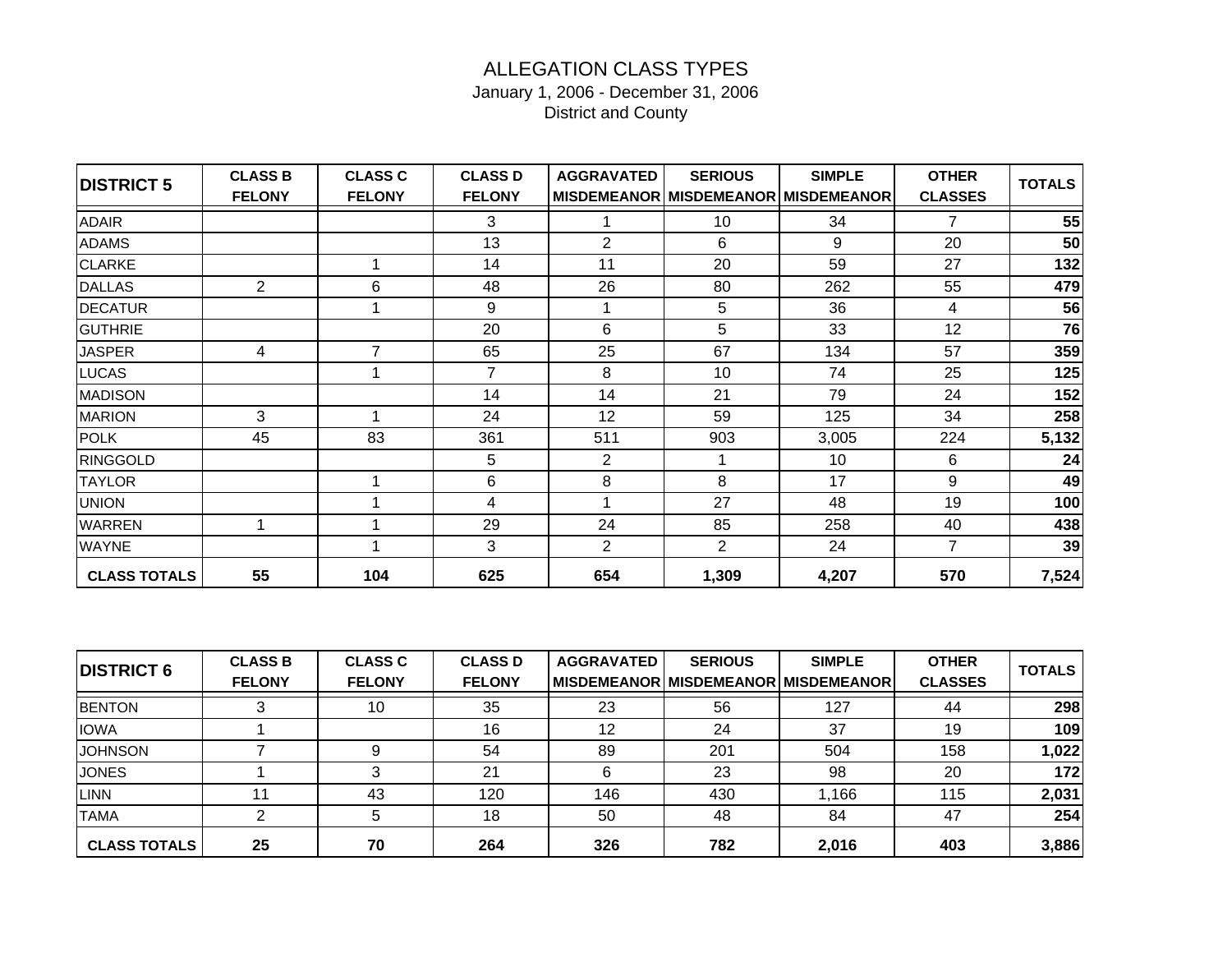| <b>DISTRICT 7</b>   | <b>CLASS A</b><br><b>FELONY</b> | <b>CLASS B</b><br><b>FELONY</b> | <b>CLASS C</b><br><b>FELONY</b> | <b>CLASS D</b><br><b>FELONY</b> | <b>AGGRAVATED</b> | <b>SERIOUS</b><br>MISDEMEANOR MISDEMEANOR MISDEMEANOR CLASSES | <b>SIMPLE</b> | <b>OTHER</b> | <b>TOTALS</b> |
|---------------------|---------------------------------|---------------------------------|---------------------------------|---------------------------------|-------------------|---------------------------------------------------------------|---------------|--------------|---------------|
| <b>CEDAR</b>        |                                 |                                 |                                 |                                 | 10                | 15                                                            | 49            | 38           | 116           |
| <b>CLINTON</b>      |                                 |                                 | 25                              | 66                              | 72                | 142                                                           | 496           | 111          | 914           |
| <b>IDUBUQUE</b>     |                                 |                                 |                                 |                                 |                   |                                                               |               |              | 11            |
| <b>JACKSON</b>      |                                 |                                 |                                 | 17                              | 20                | 13                                                            | 85            | 33           | 170           |
| <b>JONES</b>        |                                 |                                 |                                 |                                 |                   |                                                               |               |              | $\mathbf{2}$  |
| <b>IMUSCATINE</b>   |                                 |                                 | 10                              | 50                              | 40                | 99                                                            | 264           | 131          | 597           |
| <b>ISCOTT</b>       |                                 | 22                              | 93                              | 336                             | 291               | 638                                                           | 1,780         | 283          | 3,444         |
| <b>CLASS TOTALS</b> |                                 | 29                              | 129                             | 473                             | 433               | 908                                                           | 2,674         | 597          | 5,244         |

| <b>DISTRICT 8</b>   | <b>CLASS B</b><br><b>FELONY</b> | <b>CLASS C</b><br><b>FELONY</b> | <b>CLASS D</b><br><b>FELONY</b> | <b>AGGRAVATED</b> | <b>SERIOUS</b> | <b>SIMPLE</b><br>MISDEMEANOR MISDEMEANOR MISDEMEANOR | <b>OTHER</b><br><b>CLASSES</b> | <b>TOTALS</b> |
|---------------------|---------------------------------|---------------------------------|---------------------------------|-------------------|----------------|------------------------------------------------------|--------------------------------|---------------|
| <b>APPANOOSE</b>    | 3                               |                                 | 13                              | 8                 | 19             | 78                                                   | 33                             | 155           |
| <b>DAVIS</b>        |                                 |                                 | 3                               | 3                 | 5              | 26                                                   | 9                              | 46            |
| <b>DES MOINES</b>   | 4                               | 9                               | 26                              | 36                | 94             | 533                                                  | 91                             | 793           |
| <b>HENRY</b>        | 4                               |                                 | 15                              | 44                | 39             | 62                                                   | 73                             | 238           |
| <b>JEFFERSON</b>    |                                 |                                 | 6                               | 5                 | 10             | 42                                                   | 28                             | 91            |
| <b>KEOKUK</b>       |                                 |                                 | 3                               | 6                 | 14             | 21                                                   | 21                             | 67            |
| <b>LEE NORTH</b>    |                                 | 3                               | 24                              | 41                | 29             | 138                                                  | 35                             | 271           |
| <b>I</b> LEE SOUTH  | $\overline{2}$                  | 11                              | 18                              | 22                | 51             | 125                                                  | 32                             | 261           |
| <b>LOUISA</b>       |                                 |                                 | 39                              | 27                | 36             | 97                                                   | 54                             | 253           |
| <b>MAHASKA</b>      | 3                               | 3                               | 29                              | 41                | 68             | 138                                                  | 36                             | 318           |
| <b>MONROE</b>       |                                 |                                 | 6                               | 6                 | 10             | 27                                                   | 17                             | 67            |
| <b>POWESHIEK</b>    |                                 |                                 | 44                              | 14                | 34             | 49                                                   | 12                             | 155           |
| <b>VAN BUREN</b>    |                                 |                                 | 3                               | 11                | 6              | 22                                                   | 22                             | 64            |
| <b>WAPELLO</b>      | 6                               | 6                               | 33                              | 36                | 86             | 373                                                  | 75                             | 615           |
| <b>WASHINGTON</b>   | 2                               |                                 | 9                               | 14                | 25             | 60                                                   | 37                             | 148           |
| <b>CLASS TOTALS</b> | 27                              | 38                              | 271                             | 314               | 526            | 1,791                                                | 575                            | 3,542         |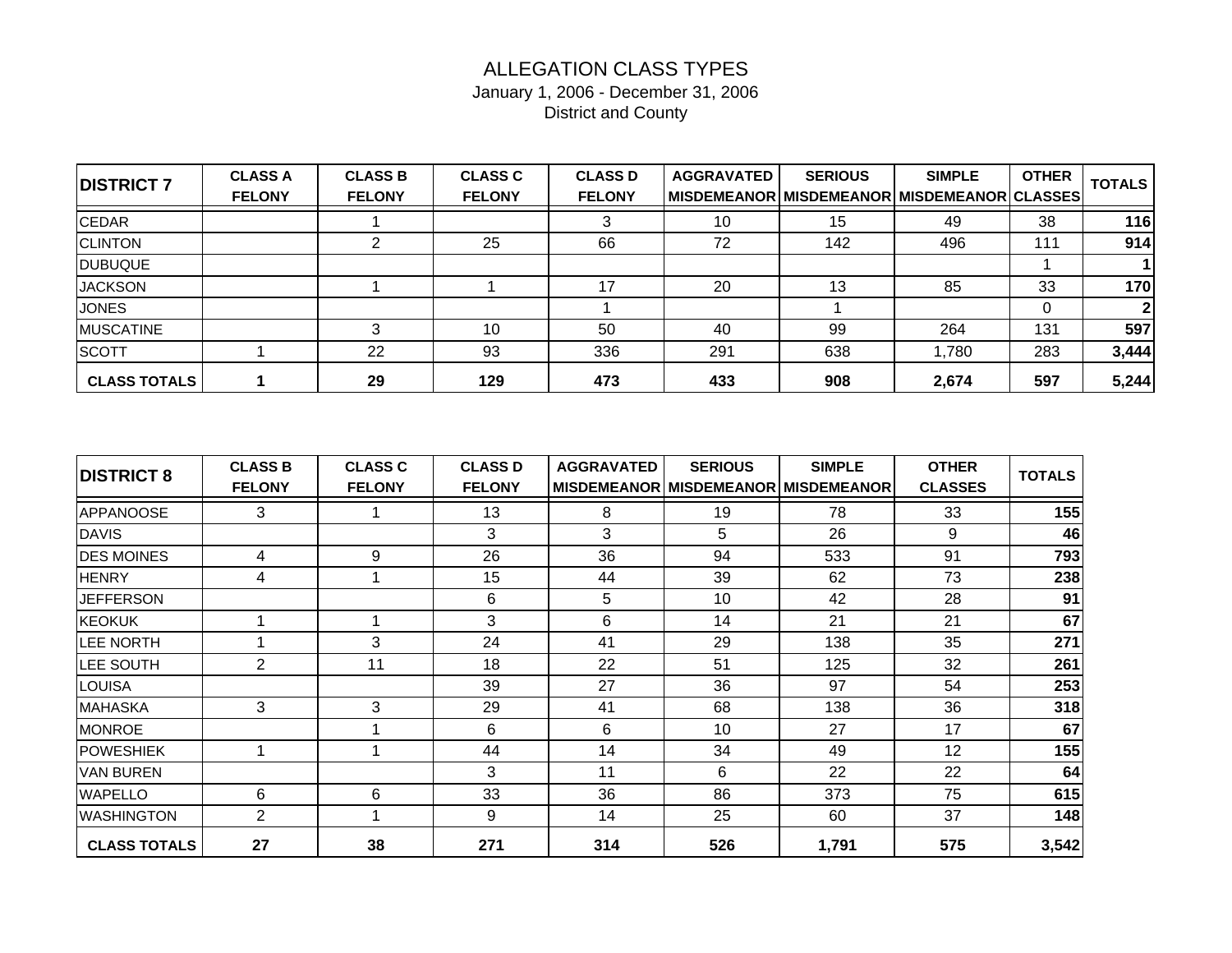## INFORMAL ADJUSTMENT AGREEMENTS ENTERED INTO January 1, 2006 - December 31, 2006 **Statewide**

| <b>RACE</b>             | F     | M     | U  | <b>RACE</b><br><b>TOTALS</b> |
|-------------------------|-------|-------|----|------------------------------|
| <b>AFRICAN AMERICAN</b> | 475   | 639   |    | 1,114                        |
| <b>ASIAN</b>            | 37    | 56    |    | 93                           |
| <b>CAUCASIAN</b>        | 3,199 | 5,147 |    | 8,346                        |
| <b>HISPANIC</b>         | 177   | 405   |    | 582                          |
| <b>NATIVE AMERICAN</b>  | 23    | 20    |    | 43                           |
| <b>ORIENTAL</b>         |       |       |    |                              |
| <b>OTHER</b>            | 70    | 70    |    | 140                          |
| SOUTHEAST ASIAN         |       |       |    |                              |
| <b>UNKNOWN</b>          | 3     | 13    | 22 | 38                           |
| <b>GENDER TOTALS</b>    | 3,984 | 6,352 | 22 | 10,358                       |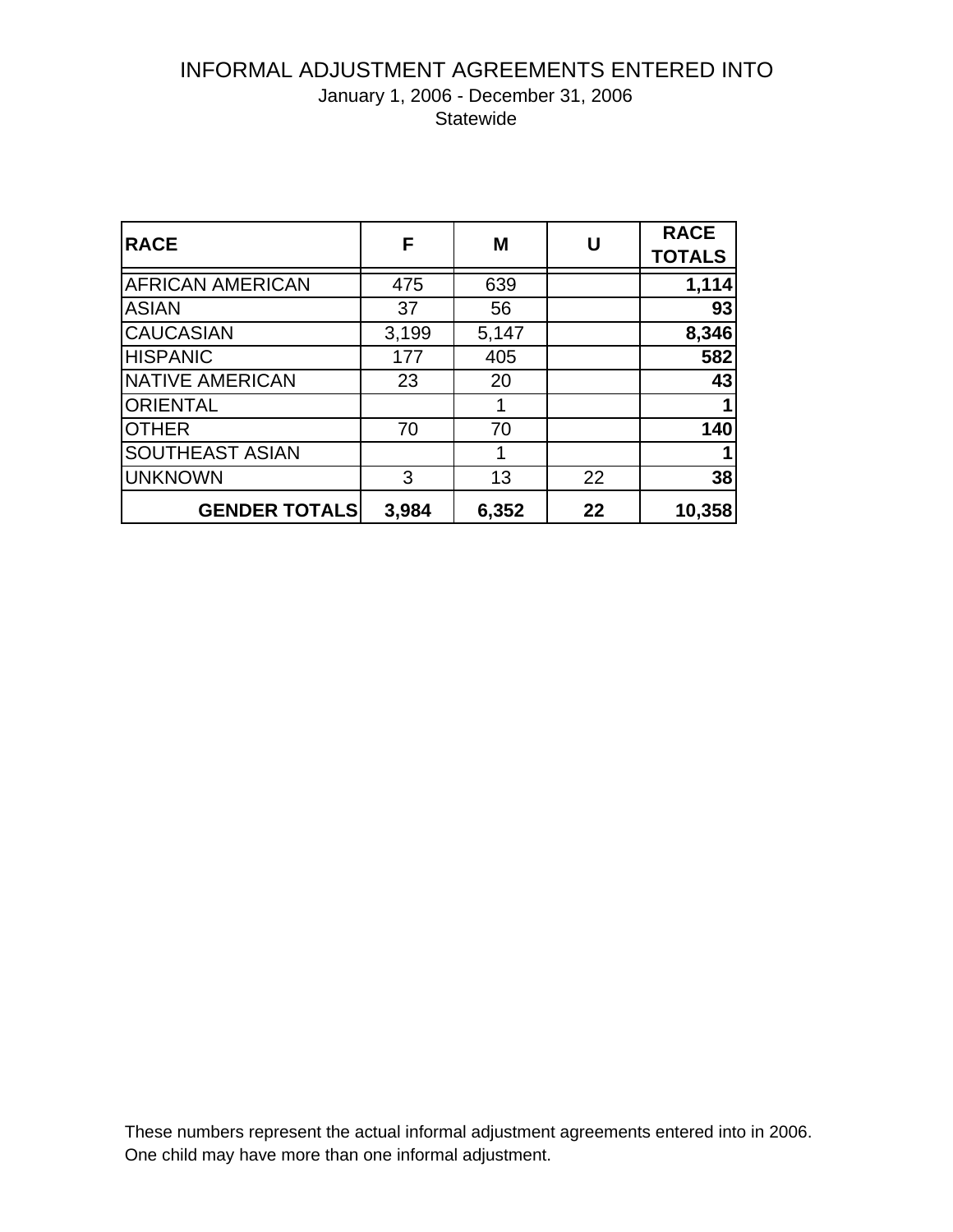|                          |                | <b>AFRICAN AMER</b> |                | <b>ASIAN</b>   |     | <b>CAUCASIAN</b> |                | <b>HISPANIC</b> |              | <b>NATIVE AMER</b> |                         | <b>OTHER</b>            | <b>UNK</b>   | <b>COUNTY</b>  |              |                 |
|--------------------------|----------------|---------------------|----------------|----------------|-----|------------------|----------------|-----------------|--------------|--------------------|-------------------------|-------------------------|--------------|----------------|--------------|-----------------|
| <b>DISTRICT 1</b>        | F              | M                   | F.             | м              | F   | M                | F.             | M               | F            | M                  | F.                      | M                       | $\mathbf{U}$ | <b>TOTALS</b>  |              |                 |
| <b>ALLAMAKEE</b>         |                |                     |                |                | 14  | 20               |                | 6               |              |                    |                         |                         |              | 40             |              |                 |
| <b>BLACK HAWK</b>        | 87             | 108                 | $\mathbf{1}$   |                | 138 | 231              | 3              | 9               | $\mathbf{1}$ |                    | 3                       | $\overline{1}$          |              | 582            |              |                 |
| <b>BUCHANAN</b>          |                |                     |                |                | 15  | 59               |                | $\mathbf{1}$    |              | $\mathbf{1}$       |                         |                         |              | 76             |              |                 |
| <b>CHICKASAW</b>         |                |                     |                |                | 5   | 20               |                | $\mathbf{1}$    |              |                    |                         |                         |              | 26             |              |                 |
| <b>CLAYTON</b>           |                |                     |                |                | 16  | 17               |                | $\overline{2}$  |              |                    |                         |                         | $\mathbf{1}$ | 36             |              |                 |
| <b>DELAWARE</b>          |                |                     |                |                | 16  | 40               |                | $\mathbf{1}$    |              |                    |                         |                         |              | 57             |              |                 |
| <b>DUBUQUE</b>           | 14             | 20                  |                |                | 156 | 217              |                | 2               |              |                    | $\mathbf{1}$            | 3                       |              | 413            |              |                 |
| <b>FAYETTE</b>           |                | $\mathbf{1}$        |                | $\overline{1}$ | 22  | 36               |                | $\mathbf{1}$    |              |                    |                         |                         |              | 61             |              |                 |
| <b>GRUNDY</b>            |                |                     |                |                | 11  | 23               |                | $\mathbf{1}$    |              |                    |                         |                         |              | 35             |              |                 |
| <b>HOWARD</b>            |                |                     |                |                | 26  | 25               |                |                 |              |                    |                         |                         |              | 51             |              |                 |
| <b>WINNESHIEK</b>        |                |                     |                | $\overline{1}$ | 14  | 19               |                |                 |              |                    |                         |                         |              | 34             |              |                 |
| <b>RACE / GENDER TOT</b> | 101            | 129                 | $\mathbf{1}$   | $\overline{2}$ | 433 | 707              | $\mathbf{3}$   | 24              | $\mathbf{1}$ | $\mathbf{1}$       | $\overline{\mathbf{4}}$ | $\overline{\mathbf{4}}$ | $\mathbf{1}$ | 1,411          |              |                 |
|                          |                |                     |                |                |     |                  |                |                 |              |                    |                         |                         |              |                |              |                 |
|                          |                | <b>AFRICAN AMER</b> |                | <b>ASIAN</b>   |     | <b>CAUCASIAN</b> |                | <b>HISPANIC</b> |              | <b>NATIVE AMER</b> |                         | <b>ORIENTAL</b>         |              | <b>OTHER</b>   | <b>UNK</b>   | <b>COUNTY</b>   |
| <b>DISTRICT 2</b>        | F              | м                   | F.             | M              | F   | M                | F              | M               | F            | M                  | F                       | M                       | F            | M              | U            | <b>TOTALS</b>   |
| <b>BOONE</b>             | 3              |                     |                |                | 30  | 37               |                |                 |              |                    |                         |                         |              |                |              | 70              |
| <b>BREMER</b>            |                |                     |                |                | 24  | 33               |                |                 |              |                    |                         |                         |              |                |              | 57              |
| <b>BUTLER</b>            |                |                     |                |                | 5   | 10               |                |                 |              |                    |                         |                         |              |                |              | 15              |
| <b>CALHOUN</b>           |                |                     |                |                | 12  | 26               |                |                 |              |                    |                         |                         |              |                |              | 38              |
| <b>CARROLL</b>           |                |                     |                |                | 27  | 40               |                |                 |              |                    |                         |                         |              |                |              | 67              |
| CERRO GORDO              | $\overline{2}$ | $\mathbf{1}$        | $\mathbf{1}$   | $\overline{2}$ | 105 | 155              | 3              | 6               |              |                    |                         |                         |              |                |              | 275             |
| <b>FLOYD</b>             | $\overline{1}$ | $\mathbf{1}$        | $\mathbf{1}$   |                | 21  | 29               |                | $\mathbf{1}$    |              |                    |                         |                         |              |                |              | 54              |
| <b>FRANKLIN</b>          |                |                     |                |                | 5   | $5\phantom{.0}$  | $\mathbf{1}$   | 3               |              |                    |                         |                         |              | $\overline{2}$ |              | 16              |
| <b>GREENE</b>            |                |                     |                |                | 9   | 19               | $\mathbf{1}$   |                 |              |                    |                         |                         |              |                |              | 29              |
| <b>HAMILTON</b>          |                |                     | $\overline{1}$ | 2              | 28  | 34               |                | $\overline{2}$  |              |                    |                         |                         |              |                |              | 67              |
| <b>HANCOCK</b>           | $\overline{1}$ |                     |                |                | 8   | 20               |                | $\mathbf{1}$    |              |                    |                         |                         |              |                |              | 30              |
| <b>HARDIN</b>            |                | $\mathbf{1}$        |                |                | 21  | 39               |                | $\mathbf{1}$    |              |                    |                         |                         |              |                | $\mathbf{1}$ | 63              |
| <b>HUMBOLDT</b>          |                |                     |                |                | 15  | 19               |                |                 |              |                    |                         | $\overline{1}$          |              |                |              | 35              |
| <b>MARSHALL</b>          | $\overline{1}$ | 11                  |                | $\mathbf{3}$   | 60  | 99               | 14             | 42              |              | $\mathbf{1}$       |                         |                         |              | $\mathbf{1}$   |              | 232             |
| <b>MITCHELL</b>          |                |                     |                |                | 6   | 34               |                |                 |              |                    |                         |                         |              |                |              | 40              |
| <b>POCAHONTAS</b>        |                |                     |                |                | 16  | 24               |                | $\mathbf{1}$    |              |                    |                         |                         |              |                |              | 41              |
| <b>SAC</b>               |                |                     |                |                | 9   | 27               |                |                 |              |                    |                         |                         |              |                |              | 36              |
| <b>STORY</b>             | 6              | 15                  |                | 3              | 45  | 70               | $\overline{2}$ | $\mathbf{1}$    |              |                    |                         |                         | $\mathbf{1}$ |                |              | $\frac{1}{43}$  |
| <b>WEBSTER</b>           | 8              | 23                  |                | $\overline{1}$ | 43  | 95               | $\overline{2}$ | $\mathbf{1}$    |              |                    |                         |                         |              | $\mathbf{1}$   |              | 174             |
| <b>WINNEBAGO</b>         |                |                     |                |                | 13  | 10               |                |                 |              |                    |                         |                         |              |                |              | $\overline{23}$ |
| <b>WORTH</b>             |                |                     |                |                | 4   | $\overline{23}$  |                |                 |              |                    |                         |                         |              |                |              | $\overline{27}$ |
| <b>WRIGHT</b>            |                |                     |                |                | 15  | 29               |                | $\mathbf{1}$    |              |                    |                         |                         |              | $\overline{1}$ |              | 46              |
| <b>RACE / GENDER TOT</b> | 22             | 52                  | 3              | 11             | 521 | 877              | 23             | 60              | $\mathbf 0$  | $\mathbf 1$        | $\mathbf 0$             | 1                       | 1            | 5              | $\mathbf{1}$ | 1,578           |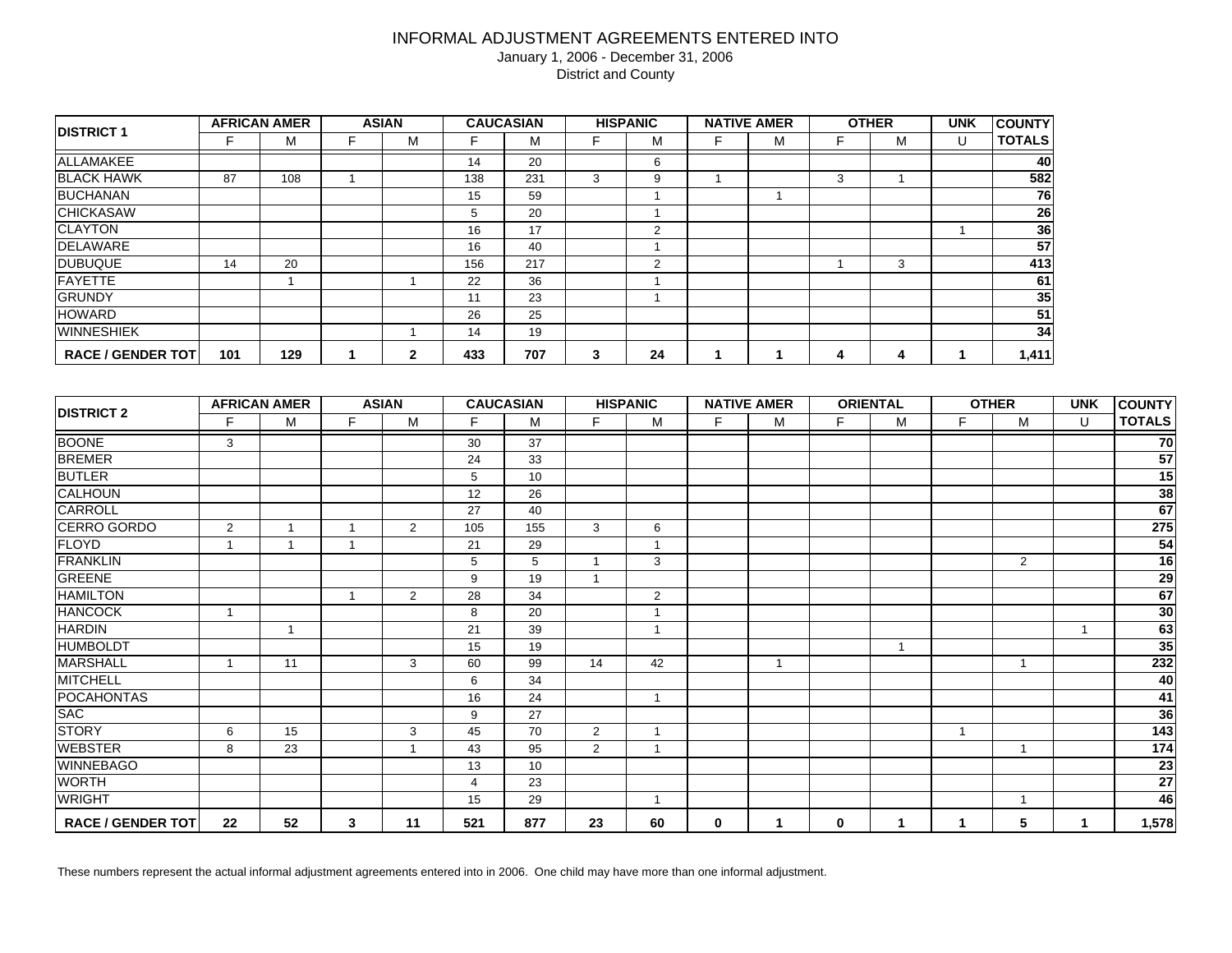|                          |                | <b>AFRICAN AMER</b> |   | <b>ASIAN</b> |                | <b>CAUCASIAN</b> |    | <b>HISPANIC</b> |    | <b>NATIVE AMER</b> |    | <b>OTHER</b> |   | <b>UNKNOWN</b> |                | <b>COUNTY</b>   |
|--------------------------|----------------|---------------------|---|--------------|----------------|------------------|----|-----------------|----|--------------------|----|--------------|---|----------------|----------------|-----------------|
| <b>DISTRICT 3</b>        | F.             | м                   | F | М            | F.             | М                | F  | М               | F. | M                  | E. | M            | F | м              | U              | <b>TOTALS</b>   |
| <b>BUENA VISTA</b>       | 4              |                     | 2 |              | 14             | 30               | 17 | 18              |    |                    |    |              |   |                |                | 87              |
| <b>CHEROKEE</b>          |                |                     |   |              | 12             | 16               |    |                 |    |                    |    |              |   |                |                | $\overline{28}$ |
| <b>CLAY</b>              |                |                     |   |              | 23             | 41               |    |                 |    |                    |    |              |   |                |                | 66              |
| <b>CRAWFORD</b>          |                |                     |   |              | 10             | 16               | 8  | 10              |    |                    |    |              |   |                |                | 45              |
| <b>DICKINSON</b>         |                |                     |   |              | 18             | 24               |    |                 |    |                    |    |              |   |                |                | 42              |
| <b>EMMET</b>             | $\overline{2}$ |                     |   |              | 21             | 22               |    | 6               |    |                    |    |              |   |                |                | $\overline{53}$ |
| <b>IDA</b>               |                |                     |   |              | 11             | 21               |    |                 |    |                    |    |              |   |                |                | 32              |
| <b>KOSSUTH</b>           |                |                     |   |              | 19             | 19               |    |                 |    |                    |    |              |   |                |                | 39              |
| <b>LYON</b>              |                |                     |   |              | $\overline{7}$ | 12               |    |                 |    |                    |    |              |   |                |                | 19              |
| <b>MONONA</b>            |                |                     |   |              | 8              | 10               |    |                 |    |                    |    |              |   |                |                | 19              |
| <b>OBRIEN</b>            | 1              |                     |   |              | 11             | 16               |    |                 |    |                    |    |              |   |                |                | 29              |
| <b>OSCEOLA</b>           |                |                     |   |              | 5              | 12               |    | 2               |    |                    |    |              |   |                |                | 20              |
| <b>PALO ALTO</b>         |                |                     |   |              | 13             | 20               |    |                 |    |                    |    |              |   |                |                | 33              |
| PLYMOUTH                 |                |                     |   |              | 32             | 54               |    | $\overline{4}$  |    |                    |    |              |   |                |                | 91              |
| <b>SIOUX</b>             |                |                     |   |              | 6              | 16               |    | 6               |    |                    |    |              |   | 5              | $\overline{2}$ | 36              |
| <b>WOODBURY</b>          | 15             | 22                  | 5 | 12           | 159            | 224              | 26 | 55              | 12 | 12                 |    |              |   | 7              | 9              | 560             |
| <b>RACE / GENDER TOT</b> | 22             | 23                  | 7 | 13           | 369            | 553              | 53 | 102             | 12 | 13                 | 0  | $\mathbf{2}$ | 3 | 13             | 14             | 1,199           |

| <b>DISTRICT 4</b>        | <b>AFRICAN AMER</b> |   | <b>ASIAN</b> |     | <b>CAUCASIAN</b> |   | <b>HISPANIC</b> |   | <b>SE ASIAN</b> | <b>COUNTY</b> |
|--------------------------|---------------------|---|--------------|-----|------------------|---|-----------------|---|-----------------|---------------|
|                          | М                   |   | М            | F   | М                |   | M               |   | М               | <b>TOTALS</b> |
| <b>AUDUBON</b>           |                     |   |              | 5   | 7                |   |                 |   |                 | 12            |
| CASS                     |                     |   |              | 11  | 26               |   |                 |   |                 | 38            |
| <b>FREMONT</b>           |                     |   |              | 6   | 6                |   |                 |   |                 | 12            |
| <b>HARRISON</b>          |                     |   |              | 12  | 30               |   |                 |   |                 | 44            |
| <b>MILLS</b>             |                     |   |              | 11  | 17               |   |                 |   |                 | 28            |
| <b>MONTGOMERY</b>        |                     |   |              | 25  | 36               |   |                 |   |                 | 62            |
| <b>PAGE</b>              |                     |   |              | 10  | 23               |   |                 |   |                 | 33            |
| <b>POTTAWATTAMIE</b>     | 6                   |   |              | 118 | 176              | 4 | 8               |   |                 | 315           |
| <b>SHELBY</b>            |                     |   |              | 23  | 38               |   |                 |   |                 | 61            |
| <b>RACE / GENDER TOT</b> | 8                   | 0 |              | 221 | 359              | 4 | 10              | 0 |                 | 605           |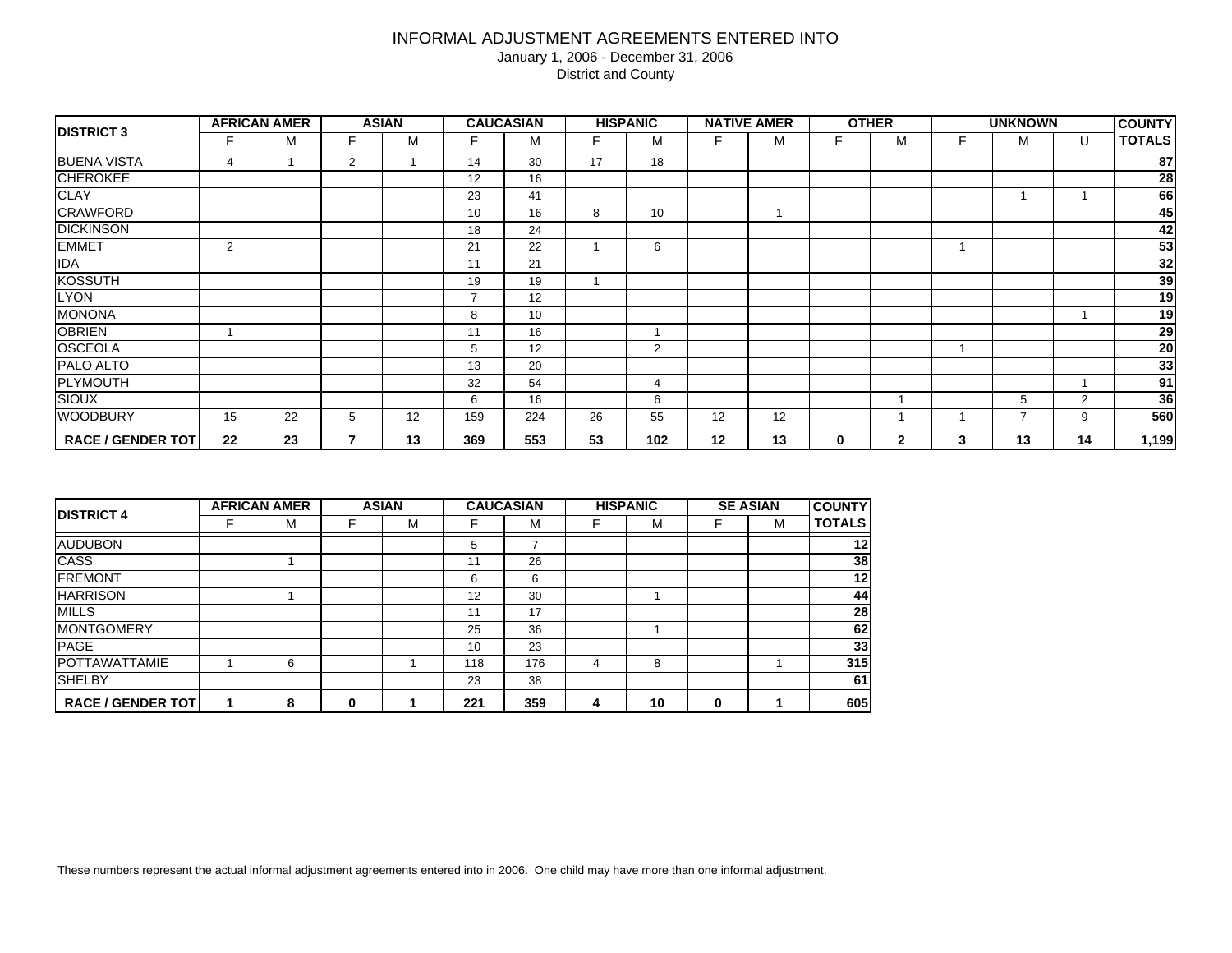|                          |     | <b>AFRICAN AMER</b> |    | <b>ASIAN</b> |                | <b>CAUCASIAN</b> |    | <b>HISPANIC</b> |             | <b>OTHER</b> | <b>UNK</b> | <b>COUNTY</b> |
|--------------------------|-----|---------------------|----|--------------|----------------|------------------|----|-----------------|-------------|--------------|------------|---------------|
| <b>DISTRICT 5</b>        | F   | М                   | F  | M            | F              | M                | F  | M               | F           | M            | U          | <b>TOTALS</b> |
| <b>ADAIR</b>             |     |                     |    |              | 5              | 16               |    |                 |             |              |            | 22            |
| <b>ADAMS</b>             |     |                     |    |              | 5              | 8                |    |                 |             |              |            | 14            |
| <b>CLARKE</b>            |     |                     |    |              | 2              | 6                |    |                 |             |              |            | 8             |
| <b>DALLAS</b>            |     |                     |    |              | 11             | 24               |    | 3               |             |              | 3          | 42            |
| <b>DECATUR</b>           |     |                     |    |              | 3              | 11               |    |                 |             |              | 3          | 18            |
| <b>GUTHRIE</b>           |     |                     |    |              |                | 2                |    |                 |             |              |            | 3             |
| <b>JASPER</b>            |     | $\overline{2}$      |    |              | 46             | 51               |    | 3               |             |              |            | 104           |
| <b>LUCAS</b>             |     |                     |    |              | 3              | 8                |    | 1               |             |              |            | 12            |
| <b>MADISON</b>           |     |                     |    |              | 1              | 5                |    |                 |             |              |            | 6             |
| <b>MARION</b>            |     | 2                   |    |              | 29             | 49               |    | 1               |             |              |            | 81            |
| <b>POLK</b>              | 158 | 182                 | 14 | 22           | 431            | 731              | 50 | 80              | 28          | 33           |            | 1,729         |
| RINGGOLD                 |     |                     |    |              | 3              | 3                |    |                 |             |              |            | 6             |
| <b>TAYLOR</b>            |     |                     |    |              | 4              | 10               |    |                 |             |              |            | 14            |
| <b>UNION</b>             |     |                     |    |              | 5              | 33               |    | 1               |             |              |            | 40            |
| <b>WARREN</b>            |     |                     |    |              | 45             | 83               | 1  | 1               | $\mathbf 1$ |              |            | 131           |
| <b>WAYNE</b>             |     |                     |    |              | $\overline{2}$ | 2                |    |                 |             |              |            | 4             |
| <b>RACE / GENDER TOT</b> | 160 | 187                 | 15 | 22           | 596            | 1,042            | 52 | 90              | 29          | 35           | 6          | 2,234         |

| <b>IDISTRICT 6</b>        |    | <b>AFRICAN AMER</b> |     | <b>CAUCASIAN</b> |   | <b>HISPANIC</b> |   | <b>NATIVE AMER</b> |    | <b>OTHER</b> | <b>COUNTY</b>   |
|---------------------------|----|---------------------|-----|------------------|---|-----------------|---|--------------------|----|--------------|-----------------|
|                           |    | М                   |     | M                |   | M               |   | м                  |    | M            | <b>TOTALS</b>   |
| <b>BENTON</b>             |    |                     | 27  | 68               |   |                 |   |                    |    |              | 96              |
| <b>IOWA</b>               |    |                     |     | 18               |   |                 |   |                    |    |              | 22              |
| IJOHNSON                  |    | 15                  | 19  | 41               |   | 5               |   |                    | ◠  |              | 92              |
| <b>JONES</b>              |    |                     | 12  |                  |   |                 |   |                    |    |              | 19 <sub>l</sub> |
| <b>LINN</b>               | 25 | 34                  | 111 | 168              |   |                 |   |                    | 8  |              | 349             |
| <b>TAMA</b>               |    |                     | 11  | 16               | 2 |                 | 9 | 5                  |    |              | 45              |
| <b>RACE / GENDER TOTI</b> | 33 | 50                  | 183 | 318              | 4 | 8               | 9 |                    | 10 |              | 623             |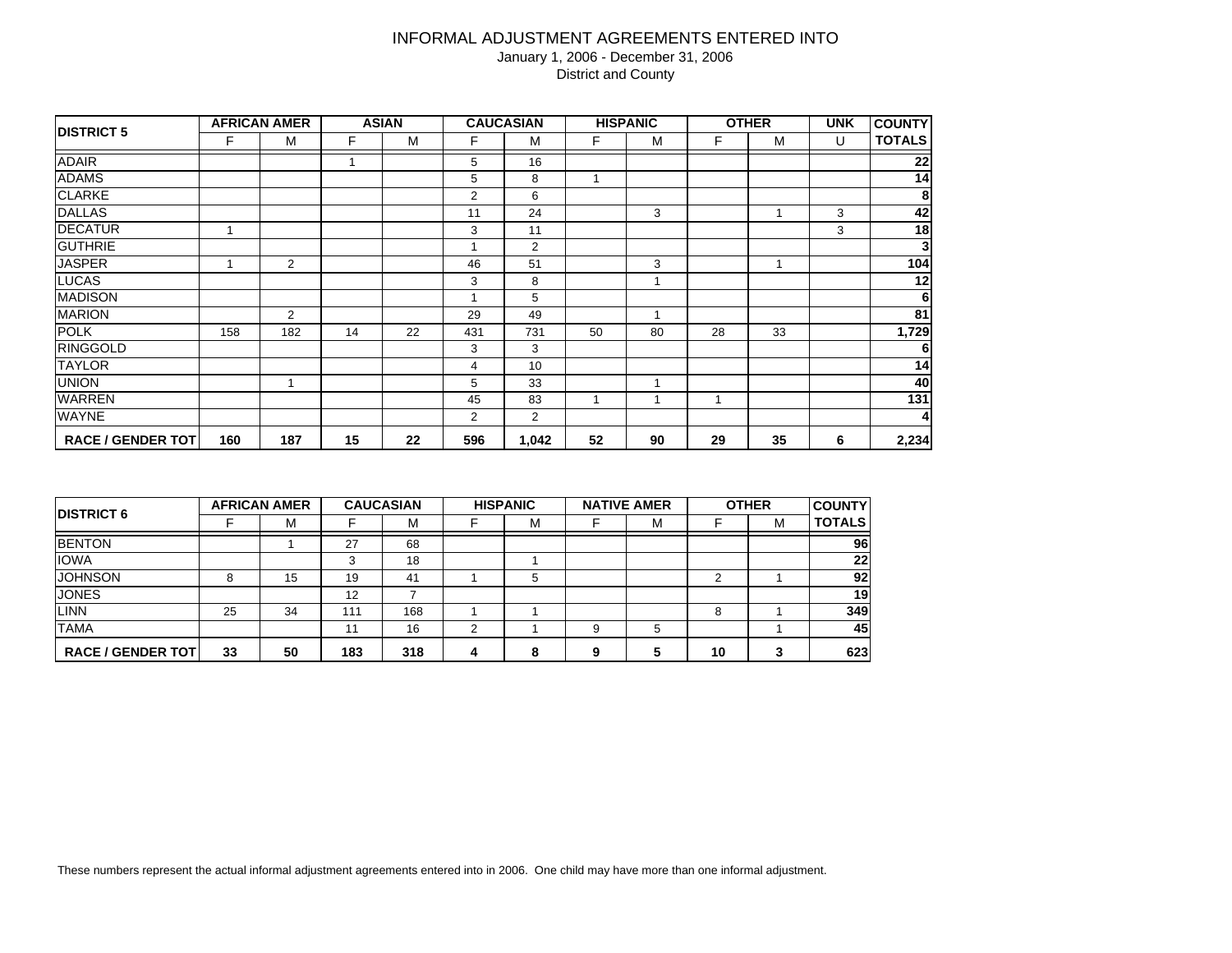| <b>IDISTRICT 7</b>       |     | <b>AFRICAN AMER</b> |   | <b>ASIAN</b> | <b>CAUCASIAN</b> |     | <b>HISPANIC</b> |    | <b>NATIVE AMER</b> |   | <b>OTHER</b> |    | <b>COUNTY</b> |
|--------------------------|-----|---------------------|---|--------------|------------------|-----|-----------------|----|--------------------|---|--------------|----|---------------|
|                          |     | М                   |   | M            |                  | M   |                 | M  |                    | м |              | М  | <b>TOTALS</b> |
| <b>CEDAR</b>             |     |                     |   |              | 20               | 36  |                 |    |                    |   |              |    | 57            |
| <b>CLINTON</b>           |     | 16                  | ◠ |              | 116              | 177 |                 |    |                    |   |              |    | 321           |
| <b>JACKSON</b>           |     |                     |   |              | 28               | 48  |                 | ົ  |                    |   |              |    | 81            |
| <b>IMUSCATINE</b>        |     |                     |   |              | 55               | 75  | 17              | 43 |                    |   |              |    | 199           |
| <b>SCOTT</b>             | 99  | 127                 |   |              | 320              | 400 | 10              | 19 |                    |   | 26           | 19 | 1,025         |
| <b>RACE / GENDER TOT</b> | 113 | 147                 |   | 4            | 539              | 736 | 27              | 64 |                    |   | 26           | 19 | 1,683         |

|                          |                | <b>AFRICAN AMER</b> |   | <b>ASIAN</b>   |     | <b>CAUCASIAN</b> |    | <b>HISPANIC</b> |   | <b>OTHER</b>   | <b>COUNTY</b> |
|--------------------------|----------------|---------------------|---|----------------|-----|------------------|----|-----------------|---|----------------|---------------|
| <b>DISTRICT 8</b>        | F              | M                   | F | M              | F   | M                | F  | M               | F | м              | <b>TOTALS</b> |
| <b>APPANOOSE</b>         |                |                     |   |                | 29  | 38               |    |                 |   |                | 67            |
| <b>DAVIS</b>             |                |                     |   |                | 6   | $\overline{7}$   |    |                 |   |                | 13            |
| <b>DES MOINES</b>        | 19             | 27                  |   | $\overline{2}$ | 83  | 120              | 5  |                 |   |                | 258           |
| <b>HENRY</b>             |                | $\overline{2}$      | 2 |                | 31  | 37               |    | 3               |   |                | 76            |
| <b>JEFFERSON</b>         |                |                     |   | 1              | 23  | 23               |    |                 |   |                | 47            |
| <b>KEOKUK</b>            |                |                     |   |                | 5   | 21               |    |                 |   |                | 26            |
| <b>LEE NORTH</b>         | 1              | $\overline{2}$      |   |                | 18  | 40               | 3  |                 |   |                | 65            |
| <b>LEE SOUTH</b>         | $\overline{2}$ | $\overline{7}$      |   |                | 20  | 34               |    |                 |   |                | 63            |
| LOUISA                   |                |                     |   |                | 18  | 32               | 2  | 22              |   |                | 75            |
| <b>MAHASKA</b>           |                | $\overline{2}$      |   |                | 18  | 55               |    |                 |   |                | 75            |
| <b>MONROE</b>            |                |                     |   |                | 9   | 15               |    | 1               |   |                | 25            |
| <b>POWESHIEK</b>         |                |                     |   |                | 9   | 24               |    |                 |   |                | 33            |
| <b>VAN BUREN</b>         |                |                     |   |                | 3   | 10               |    |                 |   |                | 13            |
| <b>WAPELLO</b>           |                |                     |   |                | 43  | 63               |    | 14              |   |                | 121           |
| <b>WASHINGTON</b>        |                | 3                   |   |                | 22  | 36               |    | 5               |   | $\overline{2}$ | 68            |
| <b>RACE / GENDER TOT</b> | 23             | 43                  | 4 | 3              | 337 | 555              | 11 | 47              | 0 | $\mathbf{2}$   | 1,025         |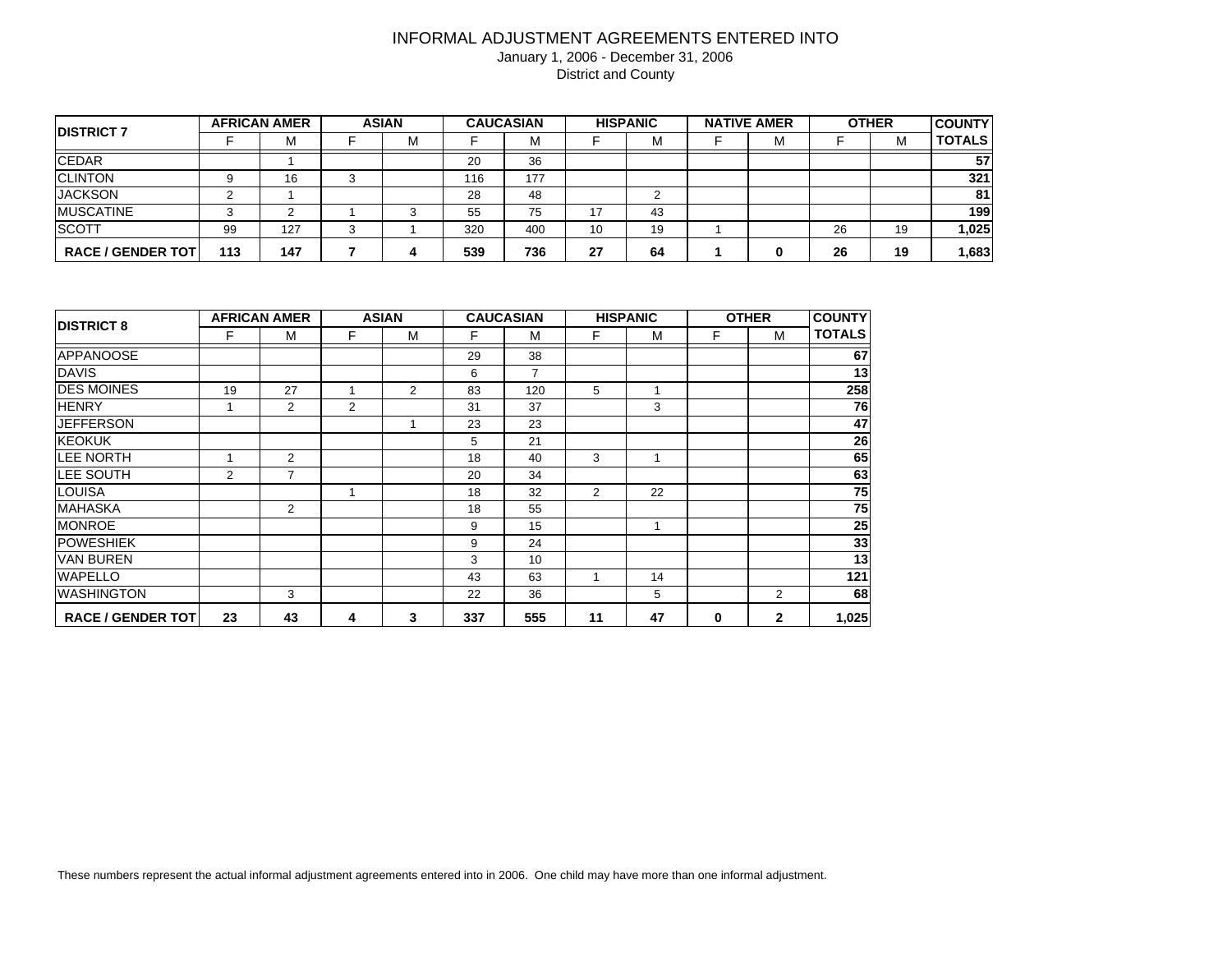#### INFORMAL ADJUSTMENTS COMPLETED January 1, 2006 - December 31,2006 **Statewide**

| <b>RACE</b>              |     | <b>PETITION FILED</b> |       | <b>SUCCESSFUL</b> |    |     | <b>UNSUCCESSFUL</b> |    | <b>OTHER</b> | <b>RACE</b>     |
|--------------------------|-----|-----------------------|-------|-------------------|----|-----|---------------------|----|--------------|-----------------|
|                          |     | м                     | F     | м                 | U  | F   | M                   | F  | м            | <b>TOTALS</b>   |
| <b>AFRICAN AMERICAN</b>  | 13  | 45                    | 344   | 379               |    | 84  | 112                 | 12 | 18           | 1,007           |
| <b>ASIAN</b>             |     |                       | 29    | 46                |    | 5   | 5                   | 2  | 2            | 90 <sub>l</sub> |
| <b>CAUCASIAN</b>         | 103 | 253                   | 2,615 | 4.008             |    | 254 | 429                 | 60 | 107          | 7,829           |
| <b>HISPANIC</b>          | 10  | 15                    | 126   | 291               |    | 18  | 45                  | 6  | 9            | 520             |
| NATIVE AMERICAN          | 3   | 4                     | 20    | 13                |    | 4   | 2                   |    |              | 46              |
| <b>ORIENTAL</b>          |     |                       |       | 2                 |    |     |                     |    |              | $\mathbf{2}$    |
| <b>OTHER</b>             | 5   | 5                     | 50    | 50                |    | 4   | 9                   |    | 2            | 125             |
| <b>SOUTHEAST ASIAN</b>   |     |                       |       |                   |    |     |                     |    |              |                 |
| <b>UNKNOWN</b>           |     |                       | 3     | 6                 | 20 |     |                     |    |              | 31              |
| <b>COMPLETION TOTALS</b> | 135 | 323                   | 3,187 | 4,796             | 20 | 369 | 602                 | 80 | 139          | 9,651           |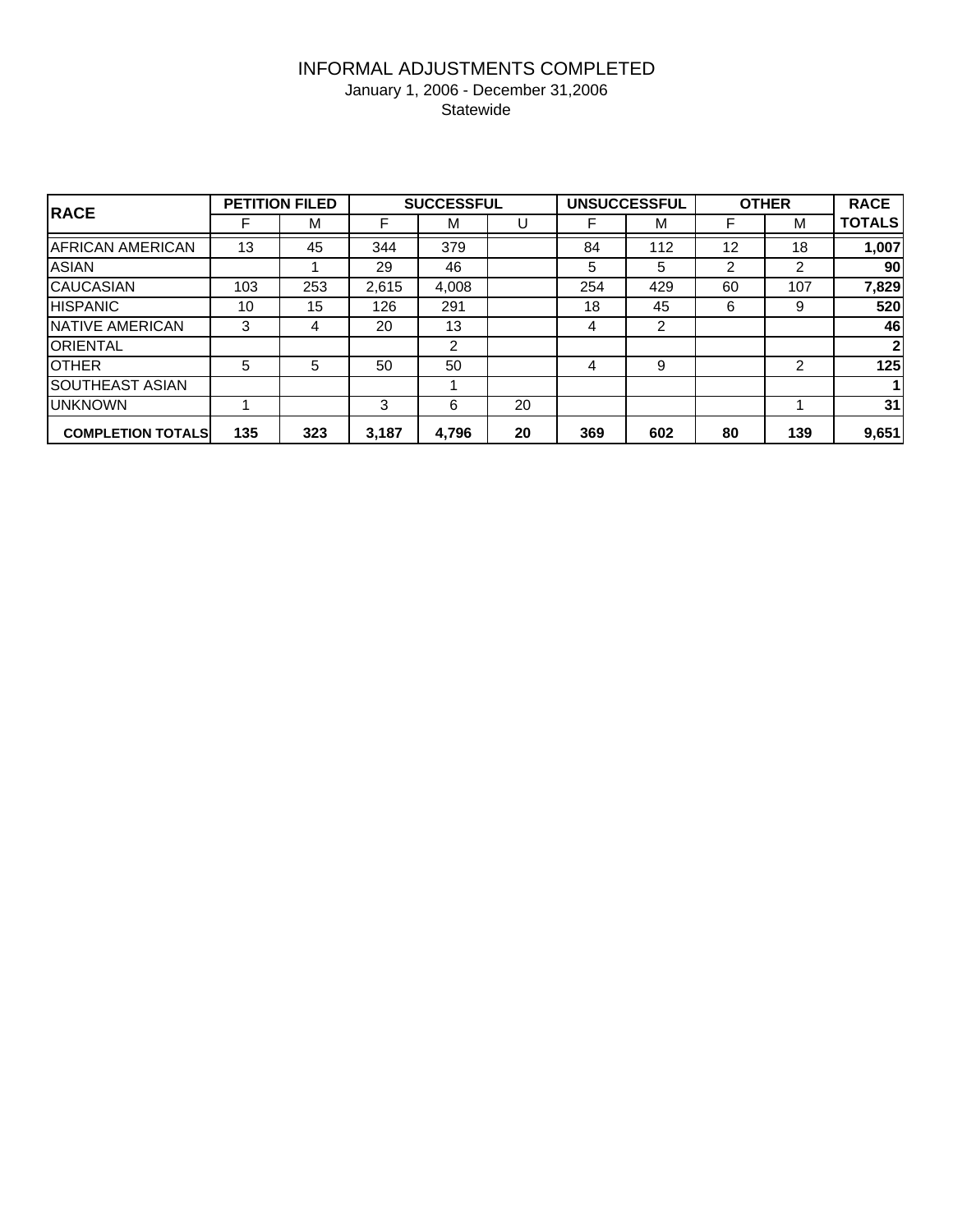# INFORMAL ADJUSTMENTS COMPLETED

January 1, 2006 - December 31, 2006

| <b>DISTRICT 1</b>        |    | <b>PETITION FILED</b> |     | <b>SUCCESSFUL</b> |                | <b>UNSUCCESSFUL</b> |                | <b>OTHER</b>   | <b>RACE</b>   |
|--------------------------|----|-----------------------|-----|-------------------|----------------|---------------------|----------------|----------------|---------------|
|                          | F  | M                     | F   | м                 | F              | м                   | F              | м              | <b>TOTALS</b> |
| ALLAMAKEE                |    | $\overline{2}$        | 6   | 15                |                | 2                   |                |                | 26            |
| <b>BLACK HAWK</b>        | 7  | 29                    | 155 | 180               | 70             | 85                  |                |                | 527           |
| <b>BUCHANAN</b>          |    |                       | 11  | 20                | $\overline{2}$ | 3                   |                | $\overline{2}$ | 39            |
| <b>CHICKASAW</b>         |    |                       | 4   | 19                | 3              | $\overline{2}$      |                |                | 30            |
| <b>CLAYTON</b>           |    |                       | 17  | 15                |                | 2                   |                |                | 35            |
| <b>DELAWARE</b>          |    |                       | 13  | 27                |                | 4                   |                |                | 46            |
| <b>DUBUQUE</b>           | 9  | 23                    | 155 | 227               | 5              | 4                   | 2              |                | 425           |
| <b>FAYETTE</b>           |    |                       | 17  | 21                | 5              | 7                   | $\overline{2}$ |                | 53            |
| <b>GRUNDY</b>            |    |                       | 13  | 28                |                |                     |                |                | 44            |
| <b>HOWARD</b>            |    |                       | 13  | 19                | $\overline{2}$ | 3                   |                |                | 38            |
| <b>WINNESHIEK</b>        |    |                       | 12  | 13                | 3              | $\overline{2}$      |                | 3              | 33            |
| <b>COMPLETION TOTALS</b> | 19 | 58                    | 416 | 584               | 94             | 115                 | 4              | 6              | 1,296         |

| <b>DISTRICT 2</b>        |                | <b>PETITION FILED</b>   |                | <b>SUCCESSFUL</b> |                | <b>UNSUCCESSFUL</b> |                | <b>OTHER</b>   | <b>RACE</b>              |
|--------------------------|----------------|-------------------------|----------------|-------------------|----------------|---------------------|----------------|----------------|--------------------------|
|                          | F              | M                       | F              | M                 | F              | M                   | F              | M              | <b>TOTALS</b>            |
| <b>BOONE</b>             | $\overline{3}$ | 6                       | 10             | 30                | $\overline{2}$ | $\overline{2}$      |                |                | 53                       |
| <b>BREMER</b>            |                | 3                       | 16             | 28                | $\mathbf{1}$   | $\overline{4}$      |                | $\mathbf{1}$   | 53                       |
| <b>BUTLER</b>            |                |                         | 3              | 10                | $\mathbf{1}$   | $\mathbf{1}$        |                | $\mathbf{1}$   | 16                       |
| <b>CALHOUN</b>           |                | 2                       | 13             | 22                |                |                     |                |                | $\overline{37}$          |
| <b>CARROLL</b>           |                | 1                       | 19             | 32                | 1              | $\mathbf{1}$        | $\overline{2}$ | $\overline{2}$ | 58                       |
| CERRO GORDO              | 1              | $\overline{2}$          | 84             | 151               | 21             | 16                  |                | $6\phantom{1}$ | 281                      |
| <b>FLOYD</b>             | 1              | 1                       | 18             | 21                | $\mathbf{1}$   | $\overline{2}$      | $\overline{2}$ |                | 46                       |
| FRANKLIN                 |                | $\mathbf 1$             | 3              | 11                | $\mathbf{1}$   | $\mathbf{1}$        |                | $\mathbf{1}$   | $\overline{\mathbf{18}}$ |
| <b>GREENE</b>            | $\overline{2}$ | $\overline{2}$          | $\overline{7}$ | 14                |                | $\mathbf{1}$        |                |                | $\overline{26}$          |
| <b>HAMILTON</b>          | $\overline{2}$ | 3                       | 27             | 25                | $\mathbf{1}$   | $\overline{2}$      | $\mathbf{1}$   |                | 61                       |
| <b>HANCOCK</b>           |                | $\overline{2}$          | 9              | 15                |                | $\overline{2}$      |                |                | 28                       |
| <b>HARDIN</b>            |                | $\overline{\mathbf{4}}$ | 21             | 29                |                | $\mathbf{1}$        | $\mathbf{1}$   |                | 56                       |
| <b>HUMBOLDT</b>          |                | 1                       | 15             | 17                |                |                     |                |                | 33                       |
| <b>MARSHALL</b>          | 3              | 11                      | 64             | 120               | 5              | 3                   |                | $\mathbf 1$    | 207                      |
| <b>MITCHELL</b>          |                |                         | 8              | 29                |                | $\overline{2}$      |                |                | 39                       |
| <b>POCAHONTAS</b>        | 1              | $\mathbf{1}$            | 10             | 13                | $\overline{2}$ |                     |                | 1              | 28                       |
| <b>SAC</b>               |                |                         | $\overline{7}$ | 13                |                |                     | 1              |                | $\overline{21}$          |
| <b>STORY</b>             | 1              | 10                      | 60             | 73                | $\overline{2}$ | $6\phantom{1}$      |                |                | 152                      |
| <b>WEBSTER</b>           | $\overline{4}$ | 13                      | 39             | 80                | $\overline{2}$ | $\overline{2}$      |                | $\mathbf{1}$   | 141                      |
| <b>WINNEBAGO</b>         |                |                         | 8              | $\overline{7}$    | $\mathbf{1}$   | 3                   |                |                | 19                       |
| <b>WORTH</b>             |                |                         | 5              | 15                | $\overline{2}$ | 5                   |                |                | $\overline{27}$          |
| <b>WRIGHT</b>            | 1              | 2                       | 14             | 28                |                |                     |                |                | 45                       |
| <b>COMPLETION TOTALS</b> | 19             | 65                      | 460            | 783               | 43             | 54                  | $\overline{7}$ | 14             | 1,445                    |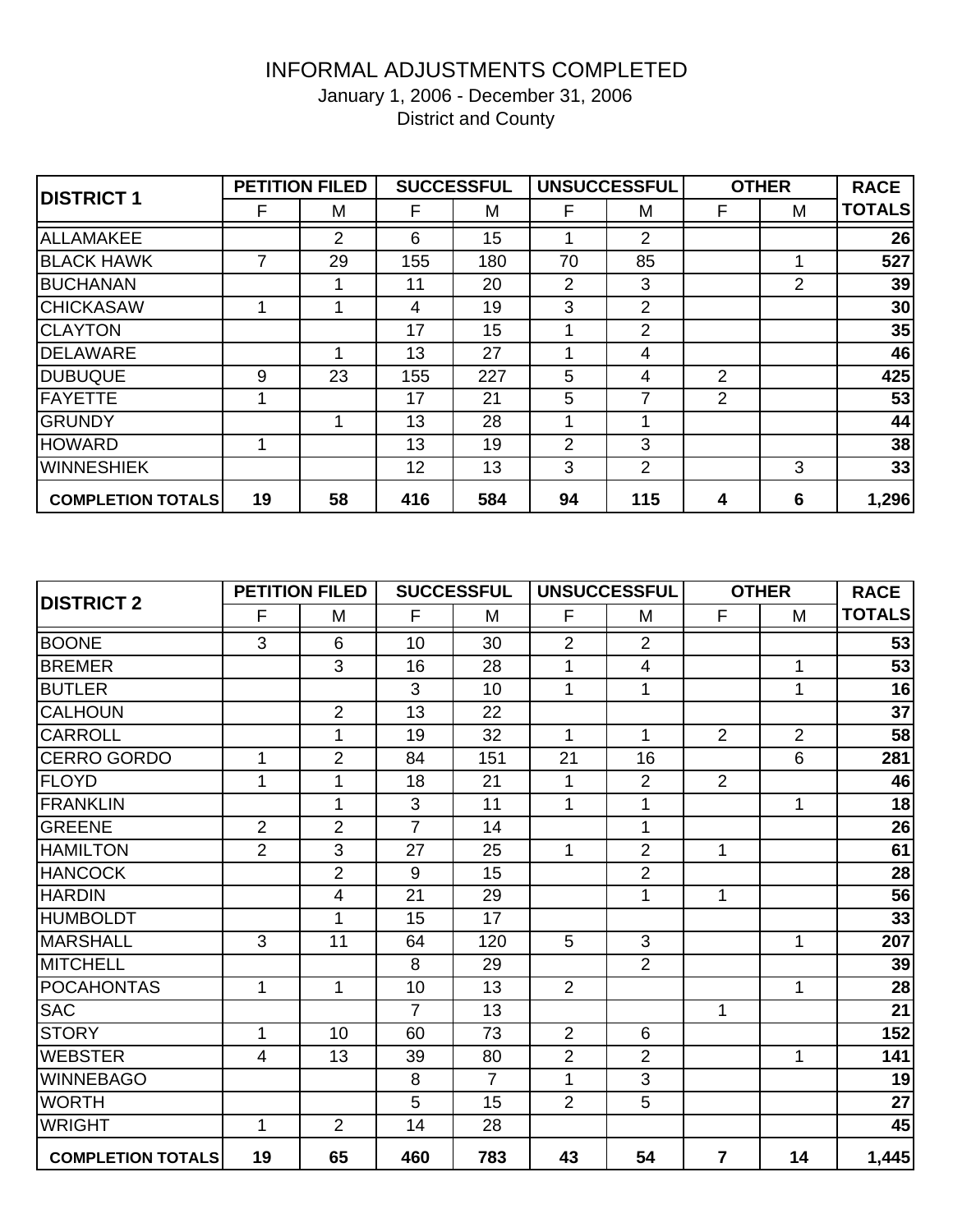# INFORMAL ADJUSTMENTS COMPLETED

January 1, 2006 - December 31, 2006

| <b>DISTRICT 3</b>        |    | <b>PETITION FILED</b> |                | <b>SUCCESSFUL</b> |                | <b>UNSUCCESSFUL</b> |                | <b>OTHER</b>   | <b>RACE</b>   |
|--------------------------|----|-----------------------|----------------|-------------------|----------------|---------------------|----------------|----------------|---------------|
|                          | F  | M                     | F              | M                 | F              | M                   | F              | M              | <b>TOTALS</b> |
| <b>BUENA VISTA</b>       |    |                       | 26             | 51                | 7              | 5                   |                |                | 90            |
| <b>CHEROKEE</b>          |    |                       | 11             | 12                |                |                     |                |                | 23            |
| <b>CLAY</b>              |    |                       | 21             | 32                |                | 2                   | $\overline{2}$ | $\overline{2}$ | 61            |
| <b>CRAWFORD</b>          |    | $\mathbf{1}$          | 14             | 23                | 1              |                     | 1              |                | 41            |
| <b>DICKINSON</b>         |    |                       | 17             | 21                |                |                     |                | 3              | 41            |
| <b>EMMET</b>             | 1  |                       | 16             | 23                | 1              | 1                   | 2              |                | 45            |
| <b>IDA</b>               |    |                       | $\overline{7}$ | 12                | $\overline{2}$ | 3                   |                |                | 24            |
| KOSSUTH                  |    | 4                     | 17             | 13                | 1              | 2                   | $\overline{2}$ |                | 39            |
| <b>LYON</b>              | 1  | 2                     | 4              | 11                | 1              |                     | 1              | 1              | 21            |
| <b>MONONA</b>            |    |                       | 5              | 11                |                | 1                   |                |                | 18            |
| <b>OBRIEN</b>            | 1  | $\overline{2}$        | 8              | 11                | 3              |                     | $\overline{2}$ |                | 28            |
| <b>OSCEOLA</b>           | 1  | 1                     | $\overline{7}$ | 8                 |                | 2                   |                |                | 19            |
| <b>PALO ALTO</b>         |    | $\overline{2}$        | 19             | 24                |                |                     |                |                | 45            |
| PLYMOUTH                 |    | 1                     | 25             | 49                | 3              | 1                   |                |                | 79            |
| <b>SIOUX</b>             |    | $\overline{2}$        | $\overline{7}$ | 27                |                | 1                   |                | 3              | 41            |
| <b>WOODBURY</b>          | 13 | 7                     | 180            | 238               | 18             | 27                  | $\overline{4}$ | 4              | 491           |
| <b>COMPLETION TOTALS</b> | 20 | 23                    | 384            | 566               | 37             | 45                  | 14             | 17             | 1,106         |

| <b>DISTRICT 4</b>        |   | <b>PETITION FILED</b> | <b>SUCCESSFUL</b> |     | <b>UNSUCCESSFUL</b> |    | <b>OTHER</b> |    | <b>RACE</b>     |
|--------------------------|---|-----------------------|-------------------|-----|---------------------|----|--------------|----|-----------------|
|                          |   | M                     |                   | M   |                     | M  | F            | M  | <b>TOTALS</b>   |
| <b>AUDUBON</b>           |   |                       | 4                 | 5   |                     |    |              |    | 12 <sub>1</sub> |
| <b>CASS</b>              |   | 2                     | 5                 | 11  |                     | 3  |              |    | 21              |
| <b>FREMONT</b>           |   |                       | 5                 | 9   |                     |    |              |    | 16              |
| <b>HARRISON</b>          | 2 | 3                     | 7                 | 22  |                     | 6  |              | 3  | 45              |
| <b>MILLS</b>             |   | 3                     | 8                 | 21  |                     | 4  |              |    | 36              |
| <b>MONTGOMERY</b>        |   | 2                     | 21                | 29  |                     | 4  |              |    | 58              |
| <b>PAGE</b>              |   | 2                     | 6                 | 14  | 2                   | 4  |              |    | 29              |
| POTTAWATTAMIE            |   |                       | 105               | 153 | 10                  | 11 | 8            | 28 | 315             |
| <b>SHELBY</b>            |   | 2                     | 20                | 16  |                     | 8  |              |    | 48              |
| <b>COMPLETION TOTALS</b> | 5 | 16                    | 181               | 280 | 15                  | 41 | 10           | 32 | 580             |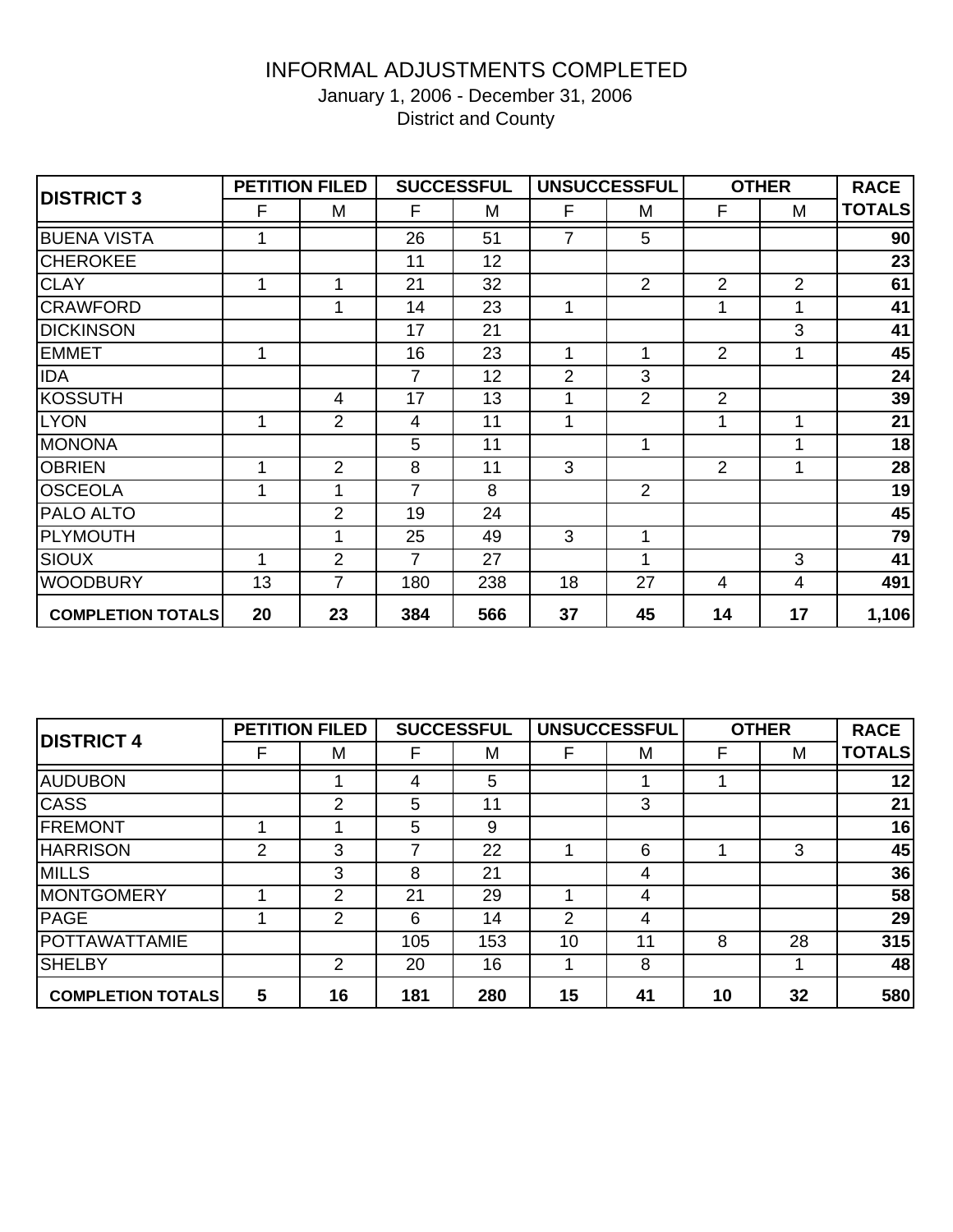# INFORMAL ADJUSTMENTS COMPLETED

January 1, 2006 - December 31, 2006

| <b>DISTRICT 5</b>        |    | <b>PETITION FILED</b> |                | <b>SUCCESSFUL</b> |                | <b>UNSUCCESFUL</b> |                | <b>OTHER</b> | <b>RACE</b>     |
|--------------------------|----|-----------------------|----------------|-------------------|----------------|--------------------|----------------|--------------|-----------------|
|                          | F  | M                     | F              | M                 | F              | М                  | F              | M            | <b>TOTALS</b>   |
| <b>ADAIR</b>             |    |                       | 8              | 14                |                |                    |                |              | 25              |
| <b>ADAMS</b>             |    |                       | $\sqrt{3}$     | 8                 |                |                    |                |              | 12              |
| <b>CLARKE</b>            |    |                       | 1              | 5                 |                |                    |                |              | $6\phantom{1}6$ |
| <b>DALLAS</b>            | 1  |                       | 11             | 18                | $\overline{2}$ | $\overline{2}$     |                |              | 35              |
| <b>DECATUR</b>           |    | $\overline{2}$        | 1              | 16                |                | 1                  |                |              | 20              |
| <b>GUTHRIE</b>           |    |                       | 3              | 7                 |                | 4                  |                |              | 12              |
| <b>JASPER</b>            | 1  | $6\phantom{1}6$       | 36             | 58                | $\overline{4}$ | $\boldsymbol{9}$   |                |              | 114             |
| <b>LUCAS</b>             |    |                       | $\overline{2}$ | 9                 |                | 1                  |                |              | 12              |
| <b>MADISON</b>           | 1  | 1                     | $\overline{4}$ | 4                 |                | $\overline{4}$     |                |              | 15              |
| <b>MARION</b>            | 1  | 2                     | 17             | 39                | 3              | 14                 |                | 1            | 77              |
| <b>POLK</b>              | 15 | 48                    | 557            | 842               | 58             | 131                | 16             | 23           | 1,690           |
| <b>RINGGOLD</b>          |    |                       | 4              | 2                 |                |                    |                |              | 6               |
| <b>TAYLOR</b>            |    |                       | 5              | 10                |                |                    |                |              | 16              |
| <b>UNION</b>             |    |                       | 14             | 26                |                | 1                  |                |              | 43              |
| <b>WARREN</b>            | 3  | 3                     | 30             | 62                | 10             | 6                  | $\overline{4}$ | 2            | 120             |
| <b>WAYNE</b>             |    |                       | 1              | 2                 |                |                    |                |              | 3               |
| <b>COMPLETION TOTALS</b> | 23 | 65                    | 697            | 1,122             | 77             | 171                | 20             | 31           | 2,206           |

| <b>DISTRICT 6</b>        |    | <b>PETITION FILED</b> |     | <b>SUCCESSFUL</b> |    | <b>UNSUCCESSFUL</b> | <b>OTHER</b> |   | <b>RACE</b>     |
|--------------------------|----|-----------------------|-----|-------------------|----|---------------------|--------------|---|-----------------|
|                          |    | M                     |     | M                 |    | M                   |              | M | <b>TOTALS</b>   |
| <b>BENTON</b>            |    | 4                     | 17  | 53                |    | 3                   |              |   | 79              |
| <b>IOWA</b>              |    |                       | 2   | 9                 |    |                     |              |   | 13              |
| <b>JOHNSON</b>           |    | 3                     | 28  | 32                | ົ  | 6                   |              |   | 71              |
| <b>JONES</b>             | 3  | $\mathcal{P}$         | 9   | 13                |    |                     |              |   | 29 <sub>l</sub> |
| <b>LINN</b>              | 11 | 25                    | 132 | 147               | 11 | 15                  |              |   | 341             |
| <b>TAMA</b>              | 3  | 6                     | 19  | 18                |    |                     |              |   | 47              |
| <b>COMPLETION TOTALS</b> | 18 | 40                    | 207 | 272               | 16 | 26                  |              | O | 580             |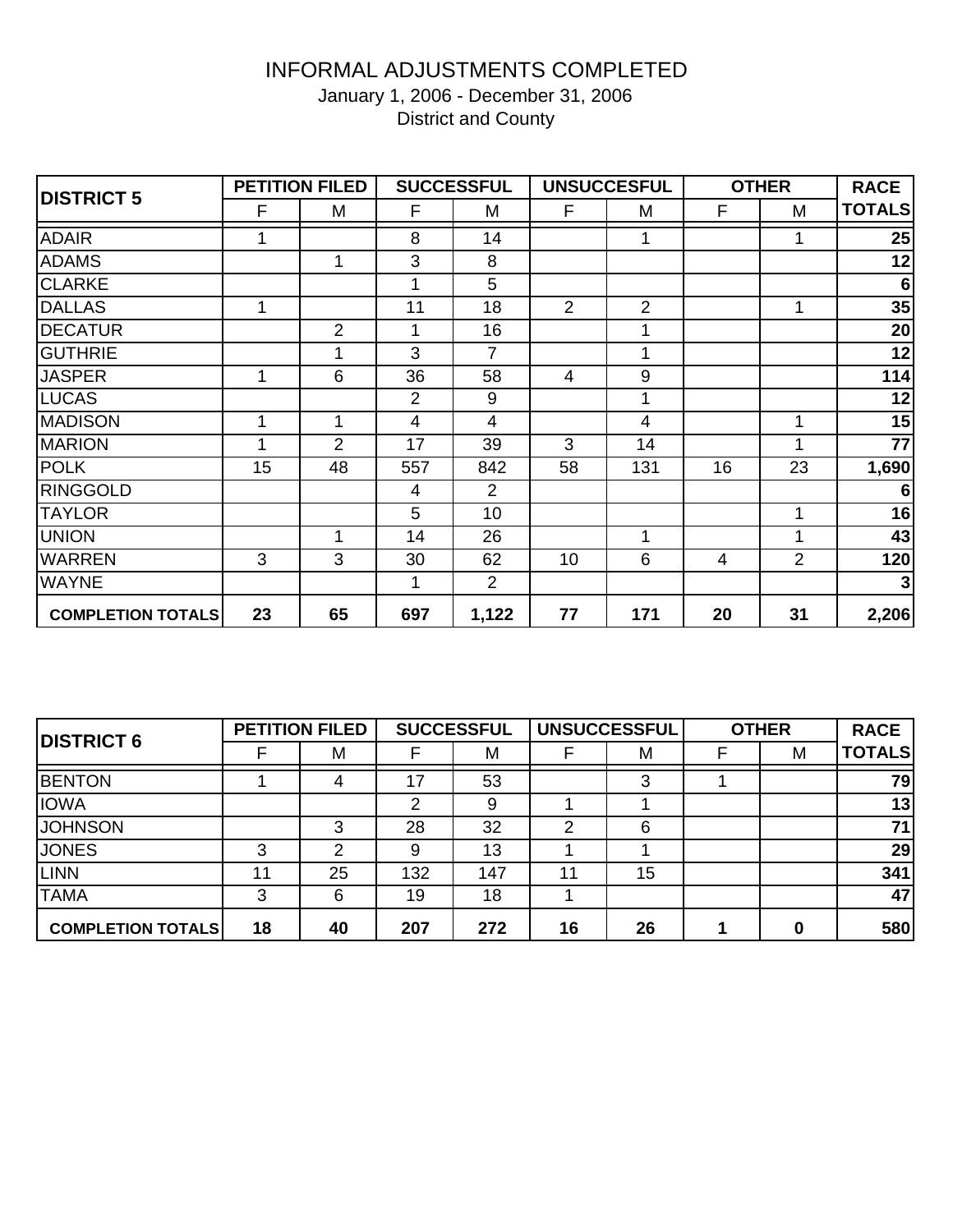# INFORMAL ADJUSTMENTS COMPLETED January 1, 2006 - December 31, 2006

| <b>DISTRICT 7</b>        |    | <b>PETITION FILED</b> |     | <b>SUCCESSFUL</b> |    | <b>UNSUCCESSFUL</b> |    | <b>OTHER</b> | <b>RACE</b>   |
|--------------------------|----|-----------------------|-----|-------------------|----|---------------------|----|--------------|---------------|
|                          |    | M                     |     | М                 |    | M                   |    | М            | <b>TOTALS</b> |
| <b>CEDAR</b>             |    |                       |     | 10                |    |                     |    |              | 17            |
| <b>CLINTON</b>           |    | 10                    | 91  | 142               | 16 | 30                  | 5  | 5            | 300           |
| <b>JACKSON</b>           |    |                       | 14  | 35                | 6  | 19                  |    |              | 74            |
| <b>MUSCATINE</b>         |    |                       | 55  | 68                | 2  | 3                   |    |              | 135           |
| <b>SCOTT</b>             | 14 | 21                    | 392 | 433               | 38 | 63                  | 9  |              | 981           |
| <b>COMPLETION TOTALS</b> | 19 | 31                    | 559 | 688               | 62 | 115                 | 15 | 18           | 1,507         |

| <b>DISTRICT 8</b>        |                | <b>PETITION FILED</b> |     | <b>SUCCESSFUL</b> |                | <b>UNSUCCESSFUL</b> |                | <b>OTHER</b> | <b>RACE</b>   |
|--------------------------|----------------|-----------------------|-----|-------------------|----------------|---------------------|----------------|--------------|---------------|
|                          | F              | M                     | F   | м                 | F              | м                   | F              | М            | <b>TOTALS</b> |
| APPANOOSE                |                |                       | 20  | 30                |                |                     |                |              | 51            |
| <b>DAVIS</b>             |                |                       | 5   | 5                 |                |                     |                |              | 11            |
| <b>DES MOINES</b>        | 4              | 11                    | 67  | 102               | 10             | 16                  |                |              | 210           |
| <b>HENRY</b>             | 4              | 3                     | 25  | 31                | 1              | 1                   | 3              |              | 69            |
| <b>JEFFERSON</b>         |                |                       | 21  | 15                |                |                     |                |              | 36            |
| <b>KEOKUK</b>            |                |                       | 8   | 23                |                |                     |                |              | 31            |
| <b>LEE NORTH</b>         |                |                       | 15  | 23                | 5              | $\overline{7}$      |                | 3            | 53            |
| LEE SOUTH                | 1              | 8                     | 16  | 35                |                | 1                   |                |              | 62            |
| <b>LOUISA</b>            |                |                       | 21  | 51                |                |                     |                | 3            | 75            |
| <b>MAHASKA</b>           |                |                       | 18  | 46                | $\overline{4}$ | $\overline{4}$      |                | 2            | 75            |
| <b>MONROE</b>            | $\overline{2}$ | 1                     | 5   | 13                |                |                     |                |              | 21            |
| <b>POWESHIEK</b>         |                |                       | 10  | 23                | 1              | 1                   |                |              | 35            |
| <b>VAN BUREN</b>         |                | 1                     | 3   | 7                 |                |                     |                |              | 11            |
| <b>WAPELLO</b>           |                |                       | 42  | 63                | 4              | 5                   | 3              | 9            | 126           |
| <b>WASHINGTON</b>        |                |                       | 19  | 39                |                |                     | $\overline{2}$ |              | 61            |
| <b>COMPLETION TOTALS</b> | 12             | 25                    | 295 | 506               | 25             | 35                  | 9              | 20           | 927           |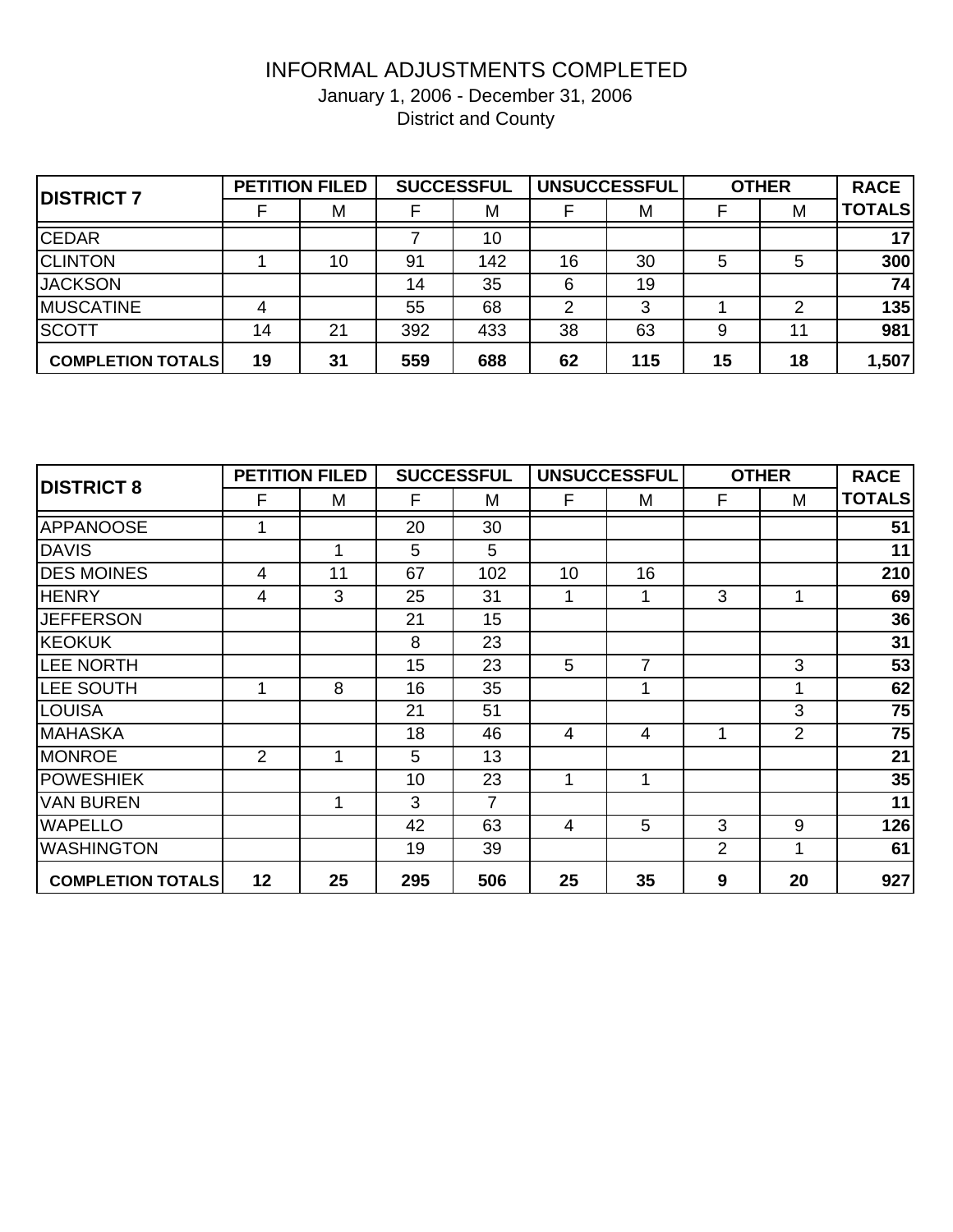## PETITIONS FILED January 1, 2006 - December 31, 2006 Statewide

| <b>RACE</b>             | F              | M     | <b>RACE</b><br><b>TOTALS</b> |
|-------------------------|----------------|-------|------------------------------|
| <b>AFRICAN AMERICAN</b> | 235            | 981   | 1,216                        |
| <b>ASIAN</b>            | 9              | 21    | 30                           |
| <b>CAUCASIAN</b>        | 918            | 3,675 | 4,593                        |
| <b>HISPANIC</b>         | 64             | 337   | 401                          |
| NATIVE AMERICAN         | 10             | 40    | 50                           |
| <b>ORIENTAL</b>         | 1              | 1     | $\mathbf{2}$                 |
| <b>OTHER</b>            | 23             | 67    | 90                           |
| <b>SOUTHEAST ASIAN</b>  | $\overline{2}$ | 4     | 6                            |
| <b>UNKNOWN</b>          | 5              | 7     | 12                           |
| <b>GENDER TOTAL</b>     | 1,267          | 5,133 | 6,400                        |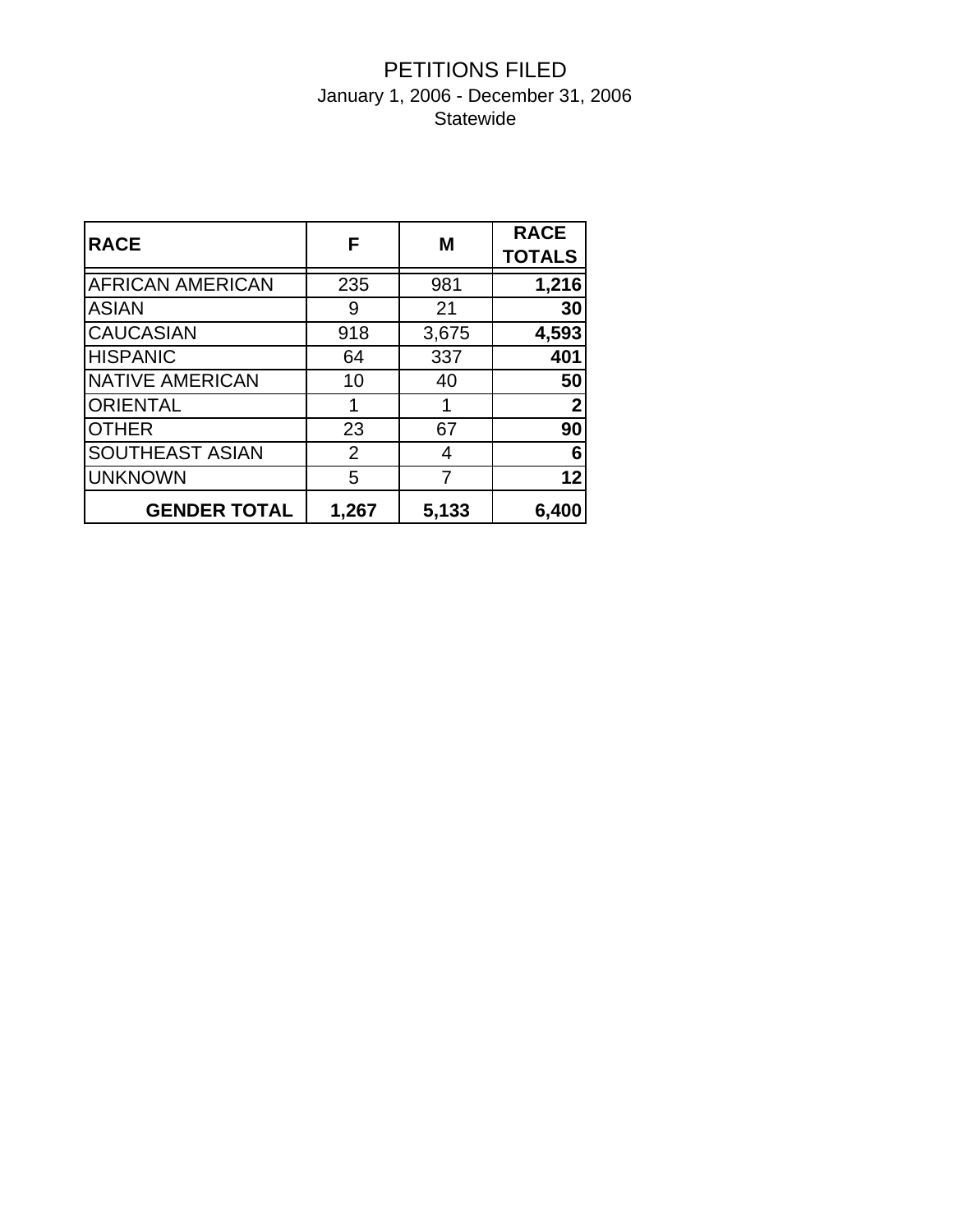| <b>DISTRICT 1</b>        |                | <b>AFRICAN AMER</b> |                | <b>CAUCASIAN</b> |   | <b>HISPANIC</b> |   | <b>NATIVE AMER</b> |   | <b>OTHER</b> | co           |
|--------------------------|----------------|---------------------|----------------|------------------|---|-----------------|---|--------------------|---|--------------|--------------|
|                          | F              | M                   | F              | M                | F | M               | F | м                  | F | M            | <b>TOTAL</b> |
| ALLAMAKEE                |                |                     | 9              | 27               |   | 5               |   |                    |   |              | 42           |
| <b>BLACK HAWK</b>        | 12             | 166                 | 19             | 107              | 2 | 15              | 3 |                    |   |              | 325          |
| <b>BUCHANAN</b>          |                |                     | 5              | 22               |   | 4               |   |                    |   |              | 31           |
| <b>CHICKASAW</b>         | 3              |                     | 5              | 17               |   |                 |   |                    |   |              | 25           |
| <b>CLAYTON</b>           |                |                     | $\overline{2}$ | 13               |   |                 |   |                    |   |              | 15           |
| <b>DELAWARE</b>          |                |                     | 5              | 54               |   | 2               |   |                    |   |              | 61           |
| <b>DUBUQUE</b>           | 20             | 67                  | 45             | 157              |   |                 |   |                    |   | 5            | 295          |
| <b>FAYETTE</b>           | $\overline{2}$ | 5                   | 14             | 17               |   |                 |   |                    |   |              | 38           |
| <b>GRUNDY</b>            |                |                     |                |                  |   |                 |   |                    |   |              | $\mathbf{2}$ |
| <b>HOWARD</b>            |                |                     | 8              | 7                |   |                 |   |                    |   |              | 16           |
| <b>WINNESHIEK</b>        |                |                     | $\overline{2}$ | 8                |   |                 |   |                    |   |              | 10           |
| <b>RACE / GENDER TOT</b> | 37             | 238                 | 115            | 430              | 3 | 27              | 3 | 0                  | 0 |              | 860          |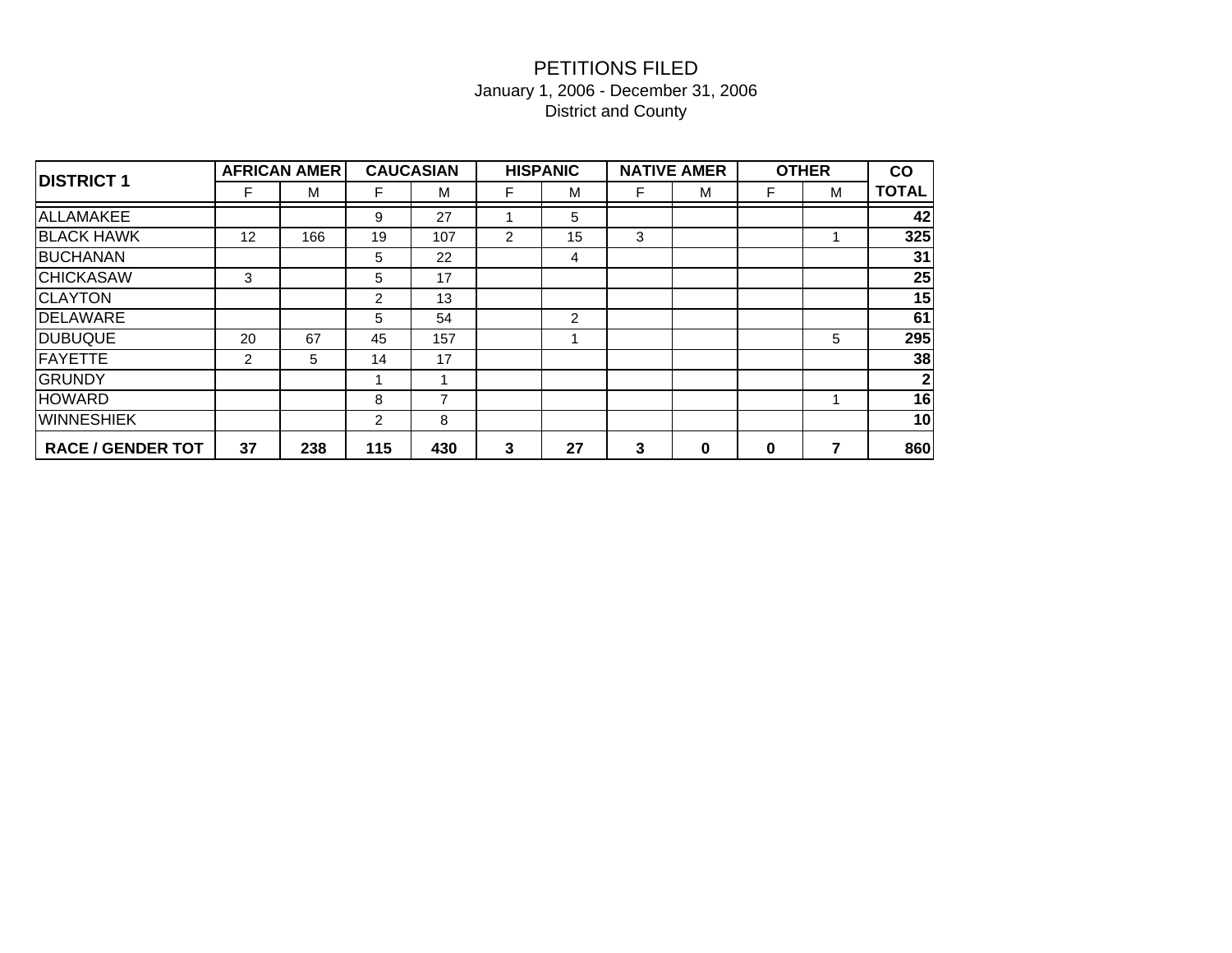| <b>DISTRICT 2</b>        |                | <b>AFRICAN AMER</b> |             | <b>ASIAN</b> |                | <b>CAUCASIAN</b> |                | <b>HISPANIC</b> |                | <b>OTHER</b> |                | <b>SE ASIAN</b> | co                      |
|--------------------------|----------------|---------------------|-------------|--------------|----------------|------------------|----------------|-----------------|----------------|--------------|----------------|-----------------|-------------------------|
|                          | F              | M                   | F           | M            | F              | M                | F.             | M               | F              | M            | F              | M               | <b>TOTAL</b>            |
| <b>BOONE</b>             |                |                     |             |              | 5              | 24               |                |                 |                |              |                |                 | <u>29</u>               |
| <b>BREMER</b>            |                | $\overline{2}$      |             |              | $\overline{7}$ | 33               |                |                 | $\overline{1}$ |              |                |                 | 43                      |
| <b>BUTLER</b>            |                |                     |             | $\mathbf{1}$ | 1              | 6                |                |                 |                |              |                |                 | $\overline{\mathbf{8}}$ |
| <b>CALHOUN</b>           |                |                     |             |              | $\overline{c}$ | 11               |                |                 |                |              |                |                 | $\overline{13}$         |
| <b>CARROLL</b>           |                |                     |             |              | 4              | $\overline{7}$   |                |                 |                |              |                |                 | $\overline{11}$         |
| <b>CERRO GORDO</b>       |                | 1                   |             |              | 3              | 23               |                | $\mathbf{1}$    |                |              |                |                 | 28                      |
| <b>FLOYD</b>             |                | $\mathbf{1}$        |             |              | 5              | 18               |                |                 |                |              |                |                 | 24                      |
| <b>FRANKLIN</b>          |                | $\overline{2}$      |             |              | $\overline{2}$ | 9                |                | $\overline{2}$  |                |              |                |                 | $\overline{15}$         |
| <b>GREENE</b>            |                |                     |             | 1            | 3              | 19               | $\overline{2}$ |                 |                |              |                |                 | 25                      |
| <b>HAMILTON</b>          |                | 3                   |             |              | 21             | 39               |                |                 |                |              | $\overline{2}$ |                 | $\frac{65}{38}$         |
| <b>HANCOCK</b>           |                |                     |             |              | 5              | 32               |                | $\mathbf{1}$    |                |              |                |                 |                         |
| <b>HARDIN</b>            |                | 3                   |             |              | $\overline{a}$ | 25               |                |                 |                |              |                |                 | 30                      |
| <b>HUMBOLDT</b>          |                | 1                   |             |              |                | 9                |                |                 |                |              |                |                 | 10                      |
| <b>MARSHALL</b>          | $\overline{4}$ | 6                   |             |              | 18             | 42               | $\overline{2}$ | 26              |                |              |                |                 | 98                      |
| <b>MITCHELL</b>          |                |                     |             |              | $\mathbf{1}$   | 3                |                |                 |                |              |                |                 | $\overline{4}$          |
| <b>POCAHONTAS</b>        |                |                     |             |              | 5              | 15               |                | 3               |                |              |                |                 | $\overline{23}$         |
| <b>SAC</b>               |                |                     |             |              |                | 8                |                |                 |                |              |                |                 | $\overline{\mathbf{8}}$ |
| <b>STORY</b>             | 6              | 11                  |             |              | 15             | 63               |                |                 |                |              |                | 4               | 99                      |
| <b>WEBSTER</b>           | 9              | 14                  |             |              | 11             | 78               |                | $\overline{2}$  |                |              |                |                 | 114                     |
| <b>WINNEBAGO</b>         |                |                     |             |              |                | 1                |                |                 |                |              |                |                 |                         |
| <b>WORTH</b>             |                |                     |             |              |                | 3                |                |                 |                |              |                |                 | $\mathbf 3$             |
| <b>WRIGHT</b>            |                |                     |             |              | 6              | 35               |                | 3               |                | 5            |                |                 | 49                      |
| <b>RACE / GENDER TOT</b> | 19             | 44                  | $\mathbf 0$ | $\mathbf{2}$ | 116            | 503              | 4              | 38              | 1              | 5            | $\mathbf{2}$   | 4               | 738                     |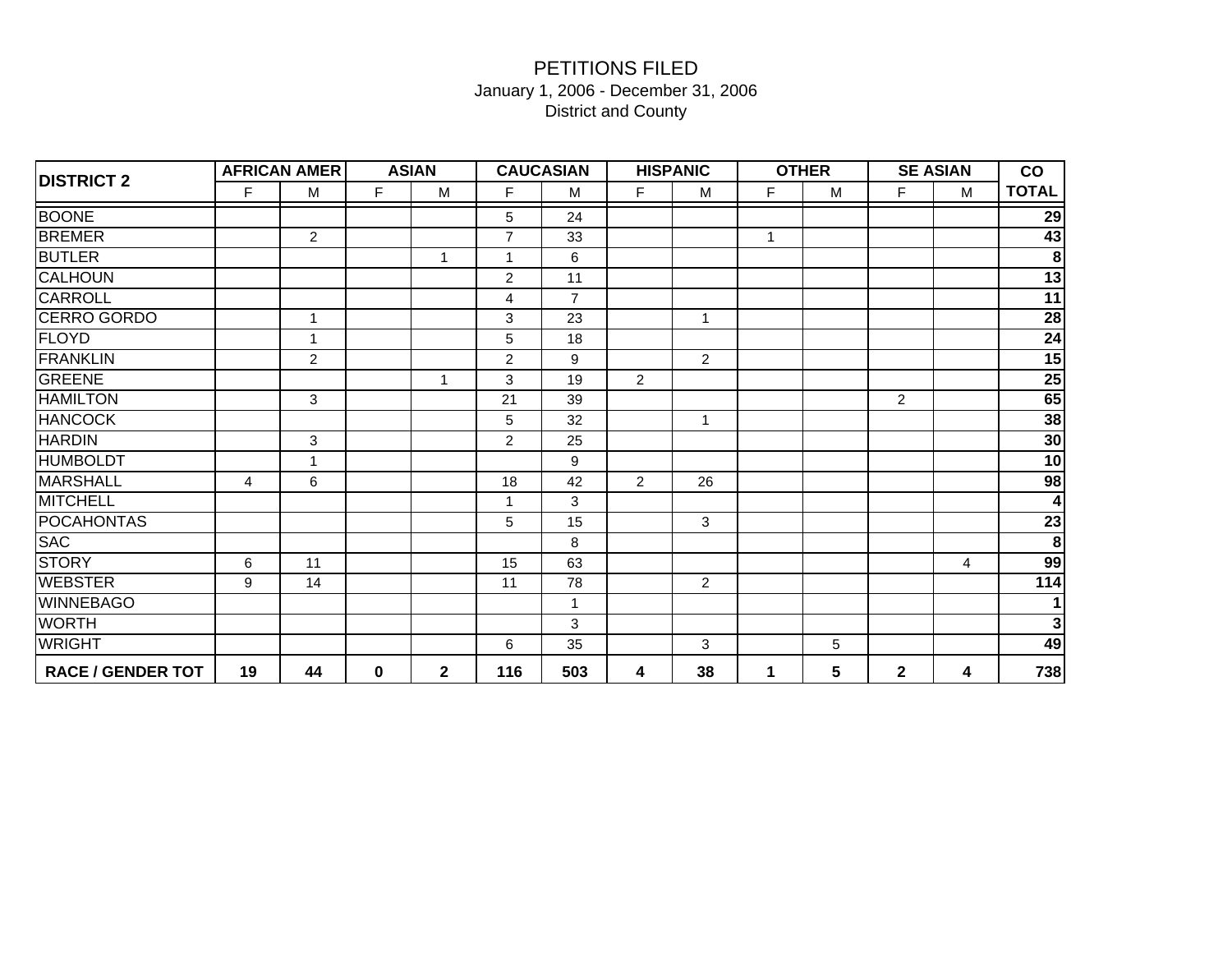|                          |   | <b>AFRICAN AMER</b> |              | <b>ASIAN</b> |                | <b>CAUCASIAN</b> |    | <b>HISPANIC</b> |   | <b>NATIVE AMER</b> |             | <b>OTHER</b> |                | <b>UNKNOWN</b> | co                      |
|--------------------------|---|---------------------|--------------|--------------|----------------|------------------|----|-----------------|---|--------------------|-------------|--------------|----------------|----------------|-------------------------|
| <b>DISTRICT 3</b>        | F | М                   | F.           | M            | F              | M                | F  | M               | F | Μ                  | F.          | M            | F              | M              | <b>TOTAL</b>            |
| <b>BUENA VISTA</b>       |   | 10                  |              | 5            | 9              | 22               | 3  | 22              |   |                    |             |              |                |                | $\overline{73}$         |
| <b>CHEROKEE</b>          |   |                     |              |              | 12             | 16               |    |                 |   |                    |             |              |                |                | 30                      |
| <b>CLAY</b>              |   |                     |              |              | 3              | 20               |    |                 |   |                    |             |              |                |                | 24                      |
| <b>CRAWFORD</b>          |   |                     |              |              | $\overline{2}$ | $\overline{7}$   |    | 5               |   |                    |             |              |                |                | 15                      |
| <b>DICKINSON</b>         |   |                     |              |              | $\overline{c}$ | 17               |    |                 |   |                    |             |              |                |                | 21                      |
| <b>EMMET</b>             |   |                     |              |              | 5              | 8                |    | 10              |   |                    |             |              |                |                | 25                      |
| <b>IDA</b>               |   |                     |              |              | 1              | 4                |    |                 |   |                    |             |              |                |                | $\overline{\mathbf{5}}$ |
| <b>KOSSUTH</b>           |   |                     |              |              | 4              | 23               |    | 2               |   |                    |             |              |                |                | 29                      |
| <b>LYON</b>              |   |                     |              |              | 4              | 15               |    |                 |   |                    |             |              |                |                | 19                      |
| <b>MONONA</b>            |   |                     |              |              |                | 4                |    |                 |   |                    |             |              |                |                | $\overline{\mathbf{4}}$ |
| <b>OBRIEN</b>            |   |                     |              |              | $\overline{2}$ | 14               |    |                 |   |                    |             |              |                |                | 17                      |
| <b>OSCEOLA</b>           |   |                     |              |              | $\overline{c}$ | 10               |    | 5               |   |                    |             |              |                |                | $\overline{17}$         |
| PALO ALTO                |   |                     |              |              |                | 8                |    |                 |   |                    |             |              |                |                | ဖ                       |
| <b>PLYMOUTH</b>          |   |                     |              |              | 11             | 28               |    |                 |   |                    |             |              |                |                | 39                      |
| <b>SAC</b>               |   |                     |              |              |                | 4                |    |                 |   |                    |             |              |                |                | $\boldsymbol{4}$        |
| <b>SIOUX</b>             |   |                     |              |              | 2              | 8                |    | $\overline{4}$  |   |                    |             |              |                |                | 14                      |
| <b>WOODBURY</b>          | 8 | 22                  | 1            | 3            | 34             | 82               | 14 | 35              | 4 | 26                 | 1           |              | $\overline{2}$ | 3              | 235                     |
| <b>RACE / GENDER TOT</b> | 9 | 32                  | $\mathbf{2}$ | 9            | 94             | 290              | 19 | 85              | 4 | 27                 | $\mathbf 1$ | 1            | $\mathbf{2}$   | 5              | 580                     |

| <b>DISTRICT 4</b>        |   | <b>AFRICAN AMER</b> |   | <b>ASIAN</b> |     | <b>CAUCASIAN</b> |   | <b>HISPANIC</b> |   | <b>NATIVE AMER</b> | co           |
|--------------------------|---|---------------------|---|--------------|-----|------------------|---|-----------------|---|--------------------|--------------|
|                          | ⊏ | М                   | F | M            | F   | M                | F | M               |   | м                  | <b>TOTAL</b> |
| <b>AUDUBON</b>           |   |                     |   |              |     | 12               |   |                 |   |                    | 12           |
| <b>CASS</b>              |   |                     |   |              |     | 15               |   |                 |   |                    | 16           |
| <b>FREMONT</b>           |   |                     |   |              | 2   | 19               |   |                 |   |                    | 21           |
| <b>HARRISON</b>          |   |                     |   |              | 8   | 18               |   |                 |   |                    | 27           |
| <b>MILLS</b>             |   |                     |   |              |     | 22               |   |                 |   |                    | 31           |
| <b>MONTGOMERY</b>        |   |                     |   |              | 10  | 25               |   |                 |   |                    | 35           |
| <b>PAGE</b>              |   |                     |   |              | 8   | 14               |   | 2               |   |                    | 25           |
| <b>POTTAWATTAMIE</b>     | 4 | 16                  | 3 |              | 77  | 291              |   | 18              |   |                    | 412          |
| SHELBY                   |   |                     |   |              | 2   | 24               |   | $\overline{2}$  |   |                    | 28           |
| <b>RACE / GENDER TOT</b> | 4 | 17                  | 3 |              | 115 | 440              | 3 | 23              | 0 |                    | 607          |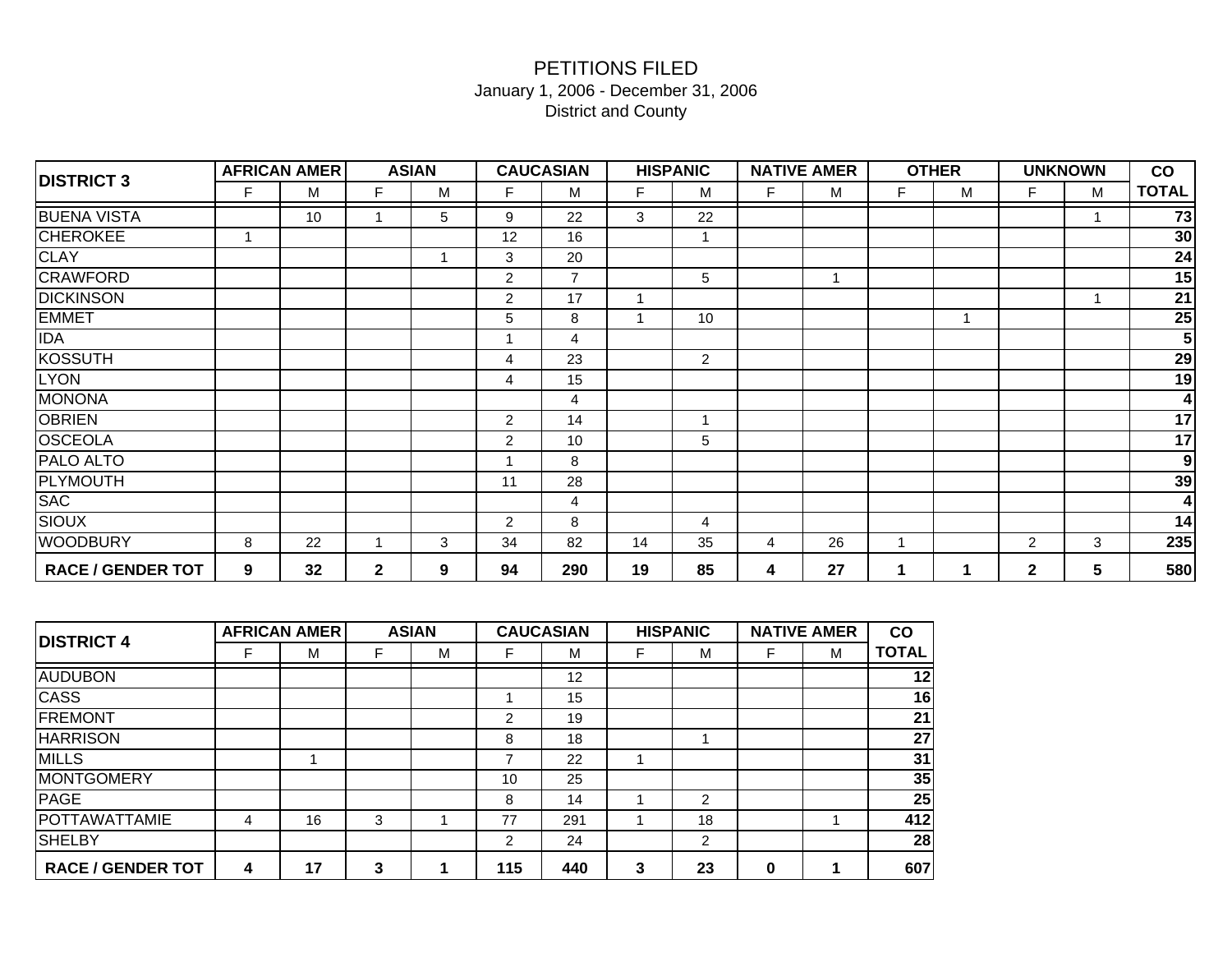| <b>DISTRICT 5</b>        |                | <b>AFRICAN AMER</b> |                | <b>ASIAN</b> |     | <b>CAUCASIAN</b> |                | <b>HISPANIC</b> |    | <b>OTHER</b> | co              |
|--------------------------|----------------|---------------------|----------------|--------------|-----|------------------|----------------|-----------------|----|--------------|-----------------|
|                          | F              | M                   | F              | M            | F   | M                | F              | M               | F  | M            | <b>TOTAL</b>    |
| <b>ADAIR</b>             |                |                     |                |              | 3   | 3                |                |                 |    |              | 6               |
| <b>ADAMS</b>             |                |                     |                |              | 3   | 12               |                |                 |    |              | 15              |
| <b>CLARKE</b>            |                |                     |                |              |     | 21               |                |                 |    |              | 21              |
| <b>DALLAS</b>            | 1              | $\overline{2}$      |                |              | 13  | 29               | 1              | 5               |    |              | $\overline{51}$ |
| <b>DECATUR</b>           |                |                     |                |              | 2   | 5                |                |                 |    |              |                 |
| <b>GUTHRIE</b>           |                |                     |                |              |     | 15               |                |                 |    |              | 15              |
| <b>JASPER</b>            |                |                     |                |              | 12  | 68               | $\overline{c}$ | $\overline{2}$  |    | 1            | 85              |
| <b>LUCAS</b>             | 1              |                     |                |              | 5   | 11               |                |                 |    |              | $\overline{17}$ |
| <b>MADISON</b>           | $\overline{2}$ | 1                   | 1              |              | 11  | 28               |                |                 |    |              | 43              |
| <b>MARION</b>            |                |                     |                | 2            | 12  | 28               |                |                 |    |              | 42              |
| <b>POLK</b>              | 32             | 148                 | $\overline{2}$ | 5            | 67  | 376              | 13             | 53              | 17 | 20           | 733             |
| <b>RINGGOLD</b>          |                |                     |                |              | 1   | $\overline{2}$   |                |                 |    |              |                 |
| <b>TAYLOR</b>            |                |                     |                |              | 1   | $\overline{7}$   |                |                 |    |              | 8               |
| <b>UNION</b>             |                |                     |                |              | 1   | 12               |                |                 |    |              | 13              |
| <b>WARREN</b>            |                |                     |                |              | 20  | 45               | 1              |                 |    |              | 66              |
| <b>WAYNE</b>             |                |                     |                |              | 1   | 4                |                |                 |    |              | 5               |
| <b>RACE / GENDER TOT</b> | 36             | 151                 | 3              | 7            | 152 | 666              | 17             | 60              | 17 | 21           | 1,130           |

| <b>DISTRICT 6</b>        |    | <b>AFRICAN AMER</b> | <b>ASIAN</b> |     | <b>CAUCASIAN</b> | <b>HISPANIC</b> | <b>NATIVE AMER</b> | <b>ORIENTAL</b> | <b>OTHER</b> | $\mathsf{co}$ |
|--------------------------|----|---------------------|--------------|-----|------------------|-----------------|--------------------|-----------------|--------------|---------------|
|                          |    | М                   | М            |     | M                | М               | M                  | M               | M            | <b>TOTAL</b>  |
| <b>BENTON</b>            |    |                     |              |     | 38               |                 |                    |                 |              | 44            |
| <b>IOWA</b>              |    |                     |              |     | 16               |                 |                    |                 |              | 20            |
| <b>JOHNSON</b>           | 37 | 82                  |              | 35  | 109              | 22              |                    |                 |              | 291           |
| <b>JONES</b>             |    |                     |              |     | 21               |                 |                    |                 |              | 28            |
| <b>LINN</b>              | 44 | 147                 |              | 93  | 251              |                 |                    |                 | 17           | 557           |
| <b>TAMA</b>              |    |                     |              |     | 30               |                 |                    |                 |              | 55            |
| <b>RACE / GENDER TOT</b> | 82 | 231                 | 0            | 152 | 465              | 26              |                    |                 | 20           | 995           |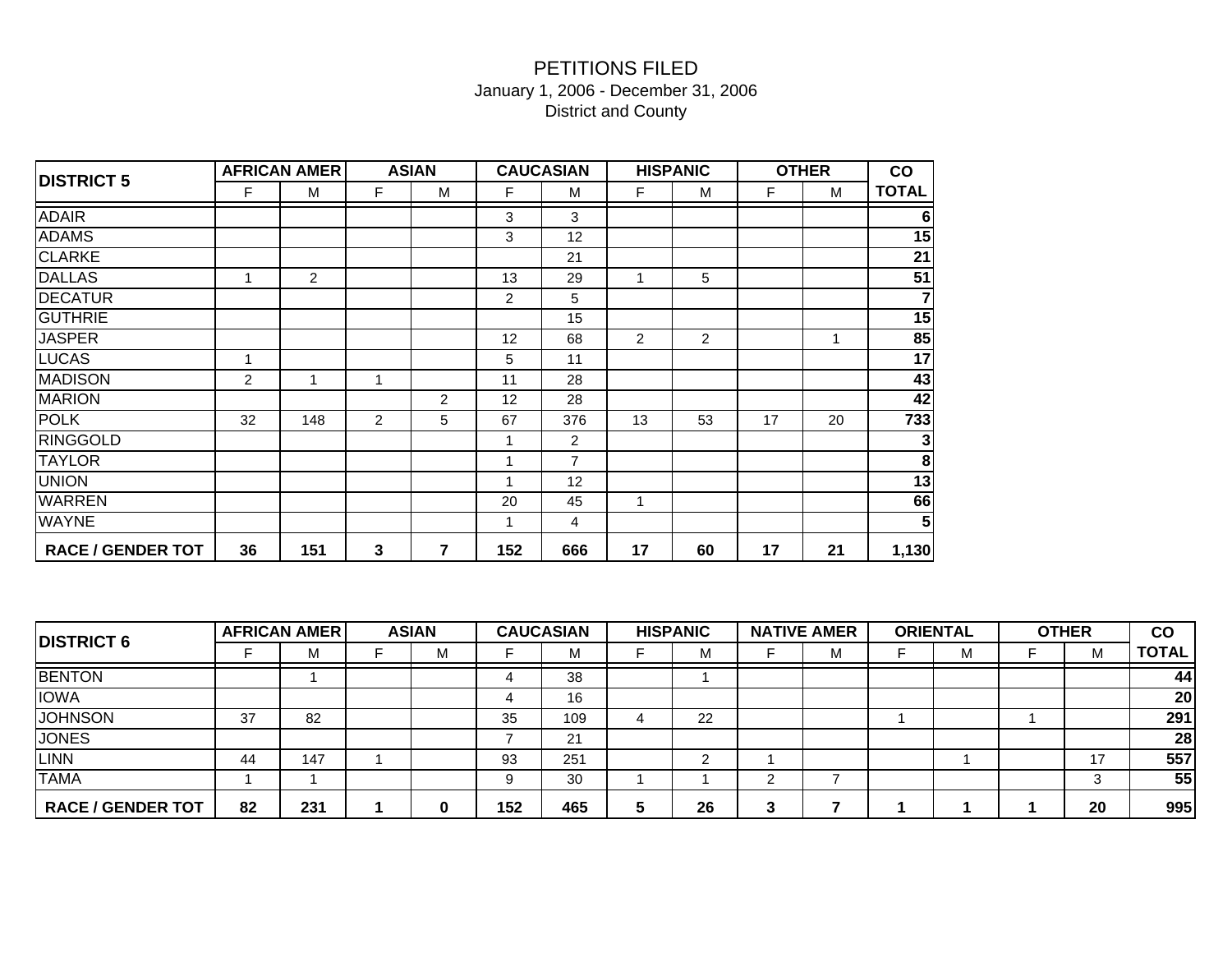| <b>DISTRICT 7</b>        |    | <b>AFRICAN AMER</b> |    | <b>CAUCASIAN</b> |    | <b>HISPANIC</b> |   | <b>NATIVE AMER</b> | <b>OTHER</b> | $\mathsf{co}$ |
|--------------------------|----|---------------------|----|------------------|----|-----------------|---|--------------------|--------------|---------------|
|                          |    | м                   |    | M                |    | м               |   | м                  | M            | <b>TOTAL</b>  |
| <b>CEDAR</b>             |    |                     |    |                  |    |                 |   |                    |              | 2             |
| <b>CLINTON</b>           |    | 42                  | 18 | 164              |    |                 |   |                    |              | 227           |
| <b>JACKSON</b>           |    |                     | 5  | 18               |    |                 |   |                    |              | 27            |
| <b>MUSCATINE</b>         |    |                     |    | 41               | 5  | 12              |   |                    |              | 65            |
| <b>SCOTT</b>             | 40 | 183                 | 40 | 204              | 5  | 37              |   | 5                  | 10           | 527           |
| <b>RACE / GENDER TOT</b> | 44 | 225                 | 70 | 427              | 10 | 52              | 0 | 5                  | 12           | 848           |

| <b>DISTRICT 8</b>        |   | <b>AFRICAN AMER</b> |   | <b>ASIAN</b>   |                | <b>CAUCASIAN</b> |   | <b>HISPANIC</b> |   | <b>OTHER</b> | co           |
|--------------------------|---|---------------------|---|----------------|----------------|------------------|---|-----------------|---|--------------|--------------|
|                          | F | M                   | F | M              | F              | M                | F | M               | F | M            | <b>TOTAL</b> |
| <b>APPANOOSE</b>         |   |                     |   |                | 10             | 22               |   |                 |   |              | 32           |
| <b>DAVIS</b>             |   |                     |   |                | 1              | 5                |   |                 |   |              | 6            |
| <b>DES MOINES</b>        | 3 | 18                  |   |                | 15             | 69               | 1 | $\overline{4}$  |   |              | 110          |
| <b>HENRY</b>             |   | 7                   |   | $\overline{2}$ | 19             | 45               |   | 4               |   |              | 77           |
| <b>JEFFERSON</b>         |   | 1                   |   |                | $\overline{2}$ | 15               | 1 |                 |   |              | 19           |
| <b>KEOKUK</b>            |   |                     |   |                | 1              | 11               |   |                 |   |              | 12           |
| <b>LEE NORTH</b>         |   | 8                   |   |                | 3              | 29               |   | 3               |   |              | 43           |
| LEE SOUTH                |   | $\overline{2}$      |   |                | 13             | 49               |   |                 |   |              | 64           |
| <b>LOUISA</b>            |   | $\overline{2}$      |   |                | $\overline{2}$ | 29               |   | $\overline{7}$  |   |              | 41           |
| <b>MAHASKA</b>           |   |                     |   |                | 7              | 40               |   |                 |   |              | 48           |
| <b>MONROE</b>            | 1 |                     |   |                | 7              | 13               |   |                 |   |              | 21           |
| <b>POWESHIEK</b>         |   |                     | 1 |                | 8              | 27               |   |                 |   |              | 38           |
| <b>VAN BUREN</b>         |   |                     |   |                | $\overline{2}$ | 17               |   |                 |   |              | 19           |
| <b>WAPELLO</b>           |   | $\overline{c}$      |   |                | 15             | 61               |   | $\overline{7}$  |   |              | 85           |
| <b>WASHINGTON</b>        |   | 1                   |   |                | 1              | 23               |   | $\overline{2}$  |   |              | 27           |
| <b>RACE / GENDER TOT</b> | 4 | 43                  | 1 | $\mathbf{2}$   | 106            | 455              | 3 | 27              | 0 |              | 642          |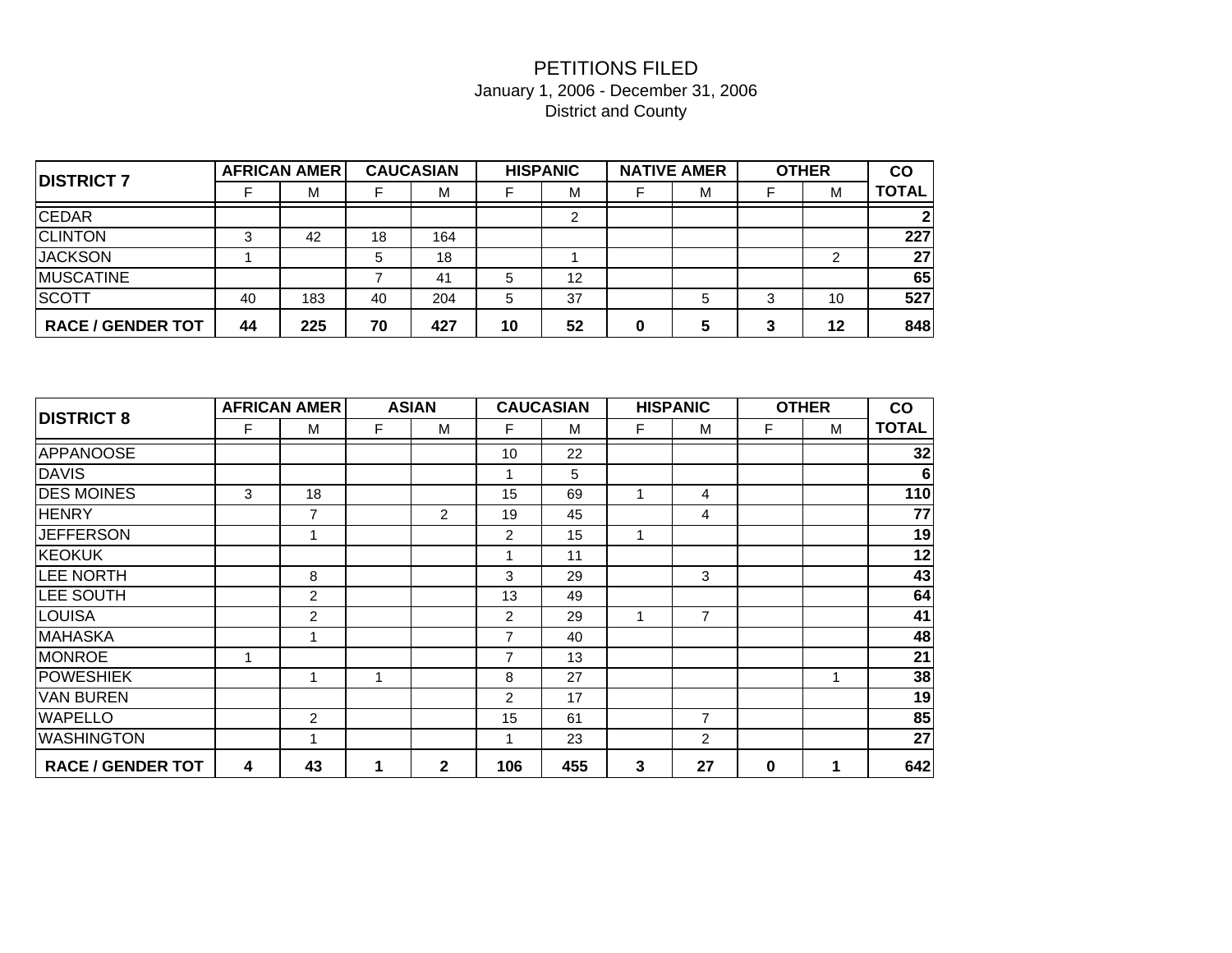# JUVENILES PLACED ON CONSENT DECREE

January 1, 2006 - December 31, 2006

Statewide

| <b>RACE</b>             | F   | M   | <b>RACE</b><br><b>TOTALS</b> |
|-------------------------|-----|-----|------------------------------|
| <b>AFRICAN AMERICAN</b> | 45  | 94  | 139                          |
| <b>ASIAN</b>            | 2   |     | 6                            |
| <b>CAUCASIAN</b>        | 215 | 638 | 853                          |
| <b>HISPANIC</b>         |     | 36  | 43                           |
| <b>NATIVE AMERICAN</b>  |     |     | 5                            |
| <b>ORIENTAL</b>         |     |     |                              |
| <b>OTHER</b>            |     | 12  | 16                           |
| <b>GENDER TOTALS</b>    | 275 | 788 | 1,063                        |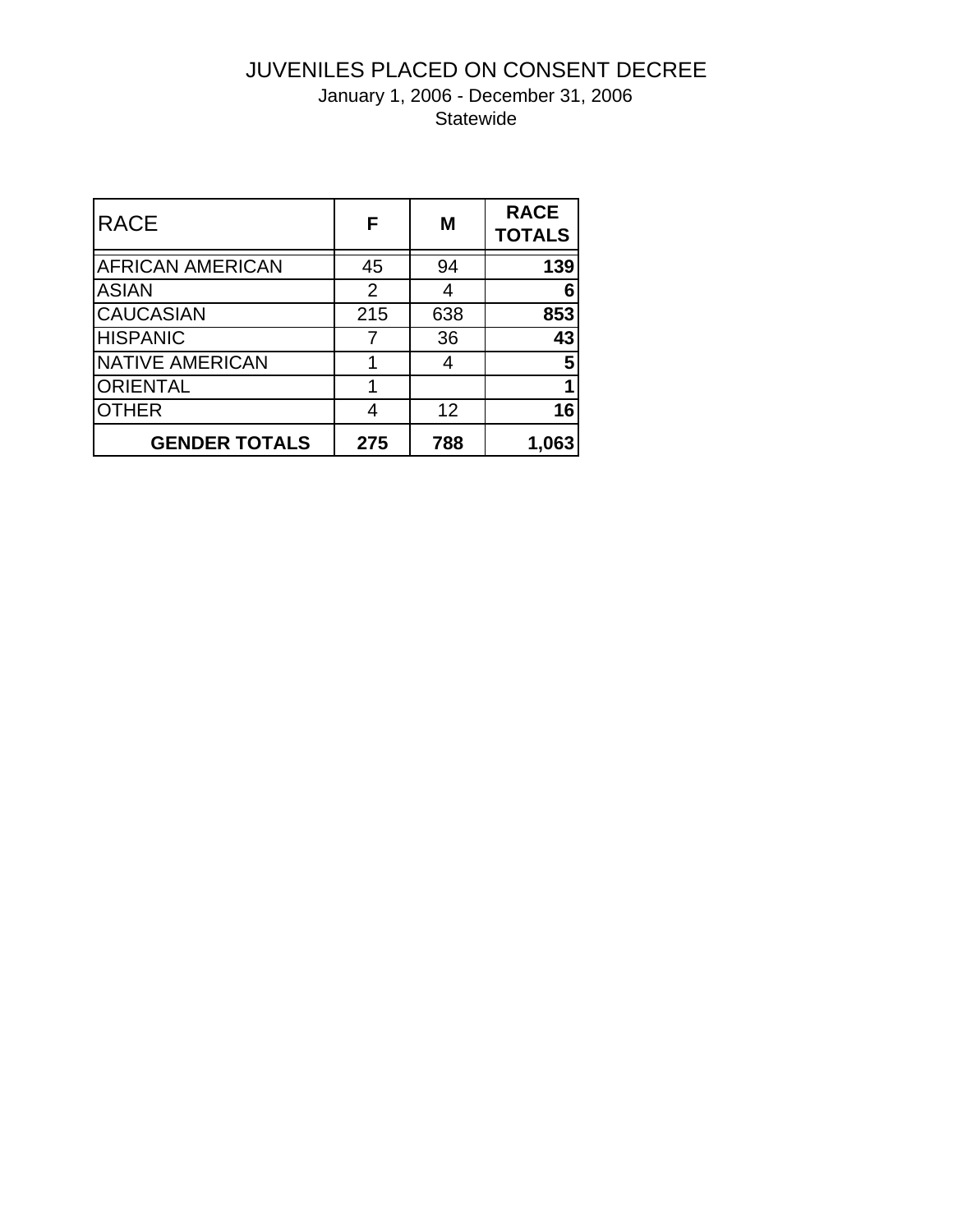| <b>DISTRICT 1</b>        |   | <b>AFRICAN AMER</b> |    | <b>CAUCASIAN</b> | <b>HISPANIC</b> |          | <b>NATIVE AMER</b> |             | <b>OTHER</b> | co           |
|--------------------------|---|---------------------|----|------------------|-----------------|----------|--------------------|-------------|--------------|--------------|
|                          | ⊢ | м                   | F  | M                | м               |          | м                  |             | м            | <b>TOTAL</b> |
| ALLAMAKEE                |   |                     | 4  | 13               |                 |          |                    |             |              | 19           |
| <b>BLACK HAWK</b>        |   | 6                   | 3  | 9                |                 |          |                    |             |              | 21           |
| <b>BUCHANAN</b>          |   |                     |    | 6                |                 |          |                    |             |              |              |
| <b>CHICKASAW</b>         |   |                     |    | 9                |                 |          |                    |             |              | 11           |
| <b>CLAYTON</b>           |   |                     |    |                  |                 |          |                    |             |              | 8            |
| <b>DELAWARE</b>          |   |                     |    | 3                |                 |          |                    |             |              | 4            |
| <b>DUBUQUE</b>           | 2 |                     | 6  | 20               |                 |          |                    |             |              | 36           |
| <b>FAYETTE</b>           |   |                     | 6  | 9                |                 |          |                    |             |              | 17           |
| <b>HOWARD</b>            |   |                     | 4  | 3                |                 |          |                    |             |              | 8            |
| <b>WINNESHIEK</b>        |   |                     |    | 3                |                 |          |                    |             |              | 4I           |
| <b>RACE / GENDER TOT</b> | 5 | 14                  | 27 | 82               | 3               | $\bf{0}$ |                    | $\mathbf 0$ | 2            | 135          |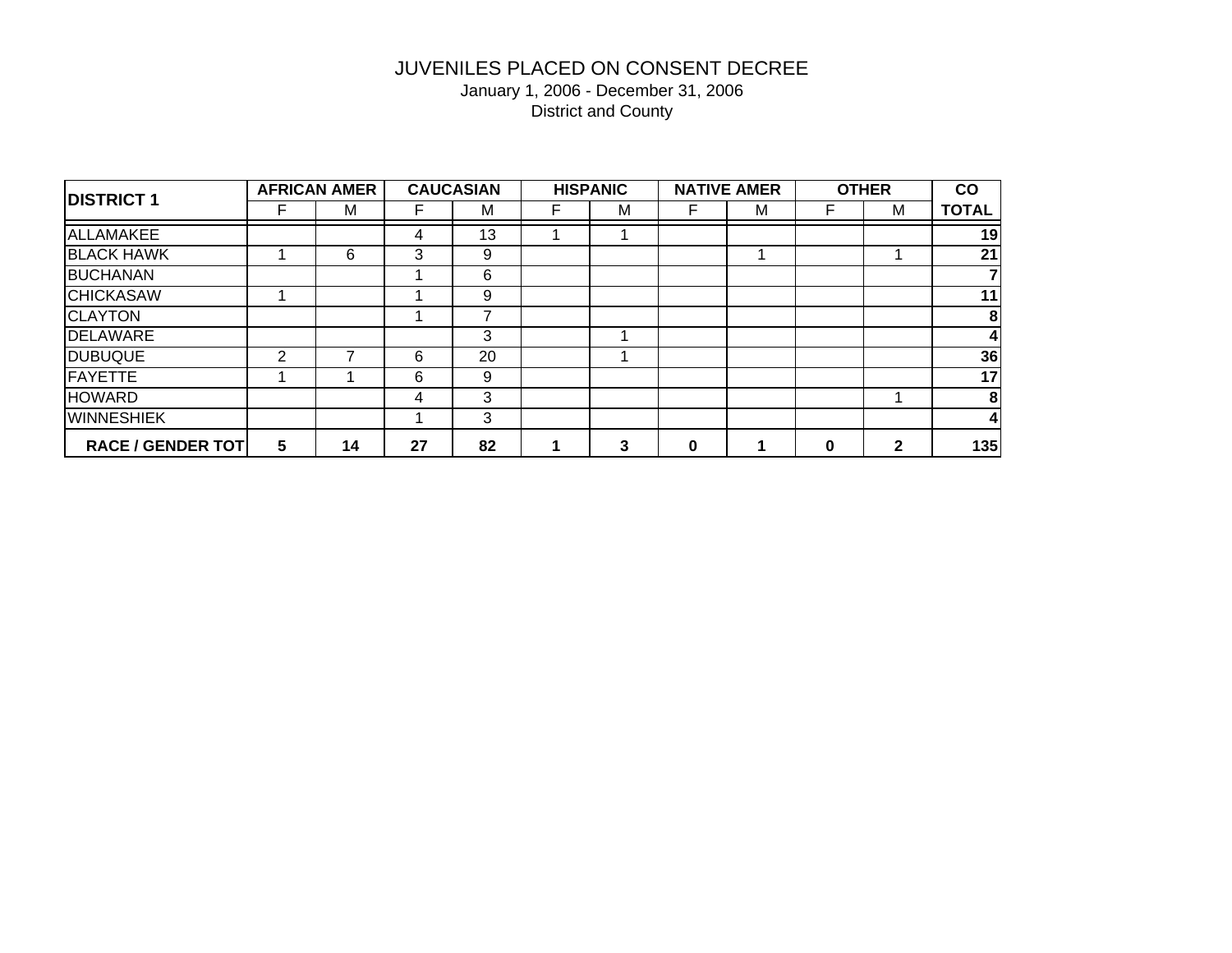#### JUVENILES PLACED ON CONSENT DECREE

January 1, 2006 - December 31, 2006 District and County

| <b>DISTRICT 2</b>        |   | <b>AFRICAN AMER</b> |                | <b>CAUCASIAN</b> |   | <b>HISPANIC</b> | <b>CO</b>               |
|--------------------------|---|---------------------|----------------|------------------|---|-----------------|-------------------------|
|                          | F | M                   | F              | M                | F | М               | <b>TOTAL</b>            |
| <b>BOONE</b>             |   |                     | $\overline{2}$ | 14               |   |                 | 16                      |
| <b>BREMER</b>            |   |                     |                | 9                |   |                 | 10                      |
| <b>BUTLER</b>            |   |                     | 1              | $\overline{2}$   |   |                 | $\mathbf{3}$            |
| <b>CALHOUN</b>           |   |                     |                | 1                |   |                 |                         |
| <b>CARROLL</b>           |   |                     | 3              |                  |   |                 | 3                       |
| <b>CERRO GORDO</b>       |   |                     | $\overline{2}$ | 4                |   |                 | 6                       |
| <b>FLOYD</b>             |   |                     |                | 4                |   |                 | 4                       |
| <b>FRANKLIN</b>          |   |                     |                | $\overline{2}$   | 1 |                 | $\overline{\mathbf{3}}$ |
| <b>GREENE</b>            |   |                     | $\overline{2}$ | 6                |   |                 | ${\bf 8}$               |
| <b>HANCOCK</b>           |   |                     |                | 3                |   |                 | $\overline{\mathbf{3}}$ |
| <b>HARDIN</b>            |   |                     | 1              | 8                |   |                 | $\boldsymbol{9}$        |
| <b>MARSHALL</b>          |   |                     |                | $\overline{2}$   |   |                 | $\mathbf 2$             |
| MITCHELL                 |   |                     | 1              |                  |   |                 | 1                       |
| <b>POCAHONTAS</b>        |   |                     | 1              | 1                |   |                 | $\mathbf{2}$            |
| <b>SAC</b>               |   |                     |                | 4                |   |                 | $\overline{\mathbf{4}}$ |
| <b>STORY</b>             |   | 1                   | 5              | 14               |   |                 | 20                      |
| <b>WEBSTER</b>           | 4 | $\overline{2}$      | 4              | 10               |   |                 | 20                      |
| <b>WINNEBAGO</b>         |   |                     |                | 1                |   |                 |                         |
| <b>WORTH</b>             |   |                     |                | 1                |   |                 | 1                       |
| <b>WRIGHT</b>            |   |                     | $\overline{2}$ | 8                |   |                 | 10 <sup>1</sup>         |
| <b>RACE / GENDER TOT</b> | 4 | 3                   | 25             | 94               | 1 | 0               | 127                     |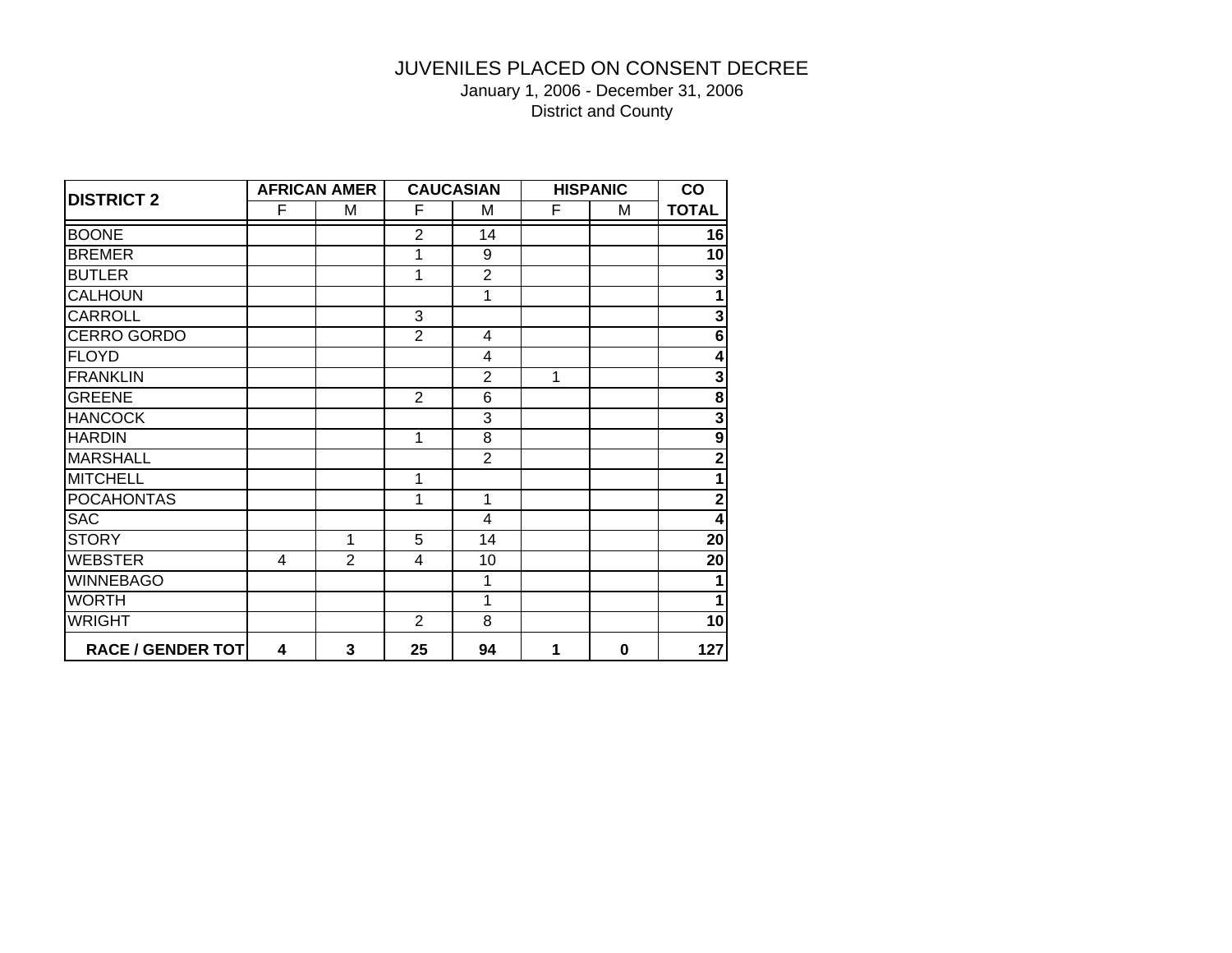| <b>DISTRICT 3</b>        | <b>AFRICAN AMER</b> |   | <b>CAUCASIAN</b> |   | <b>HISPANIC</b> | <b>NATIVE AMER</b> | co           |
|--------------------------|---------------------|---|------------------|---|-----------------|--------------------|--------------|
|                          | M                   |   | M                |   | м               | м                  | <b>TOTAL</b> |
| <b>CHEROKEE</b>          |                     |   |                  |   |                 |                    |              |
| <b>EMMET</b>             |                     |   | າ                |   |                 |                    | 2            |
| <b>KOSSUTH</b>           |                     | າ | 3                |   |                 |                    | 61           |
| <b>LYON</b>              |                     |   |                  |   |                 |                    |              |
| <b>OSCEOLA</b>           |                     |   |                  |   |                 |                    |              |
| <b>SIOUX</b>             |                     |   | າ                |   |                 |                    | $\mathbf{2}$ |
| <b>WOODBURY</b>          |                     | າ | 5                |   |                 |                    | 11           |
| <b>RACE / GENDER TOT</b> |                     | 5 | 14               | 0 |                 |                    | 24           |

| <b>DISTRICT 4</b>         |   | <b>AFRICAN AMER</b> | <b>ASIAN</b> |    | <b>CAUCASIAN</b> |             | <b>HISPANIC</b> | co           |
|---------------------------|---|---------------------|--------------|----|------------------|-------------|-----------------|--------------|
|                           |   | М                   | M            | F  | M                |             | М               | <b>TOTAL</b> |
| <b>AUDUBON</b>            |   |                     |              |    | 8                |             |                 | 8            |
| <b>CASS</b>               |   |                     |              |    | 2                |             |                 |              |
| <b>FREMONT</b>            |   |                     |              |    | 3                |             |                 | 31           |
| <b>HARRISON</b>           |   |                     |              | 4  | 4                |             |                 | 9            |
| <b>MILLS</b>              |   |                     |              | 3  | 8                |             |                 | 12           |
| <b>MONTGOMERY</b>         |   |                     |              | 2  | 6                |             |                 | 8            |
| <b>PAGE</b>               |   |                     |              | 3  | 3                |             |                 |              |
| <b>POTTAWATTAMIE</b>      | 3 |                     |              | 24 | 54               |             | 3               | 92           |
| <b>SHELBY</b>             |   |                     |              |    | 14               |             |                 | 14           |
| <b>RACE / GENDER TOTI</b> | 3 |                     |              | 36 | 102              | $\mathbf 2$ |                 | 155          |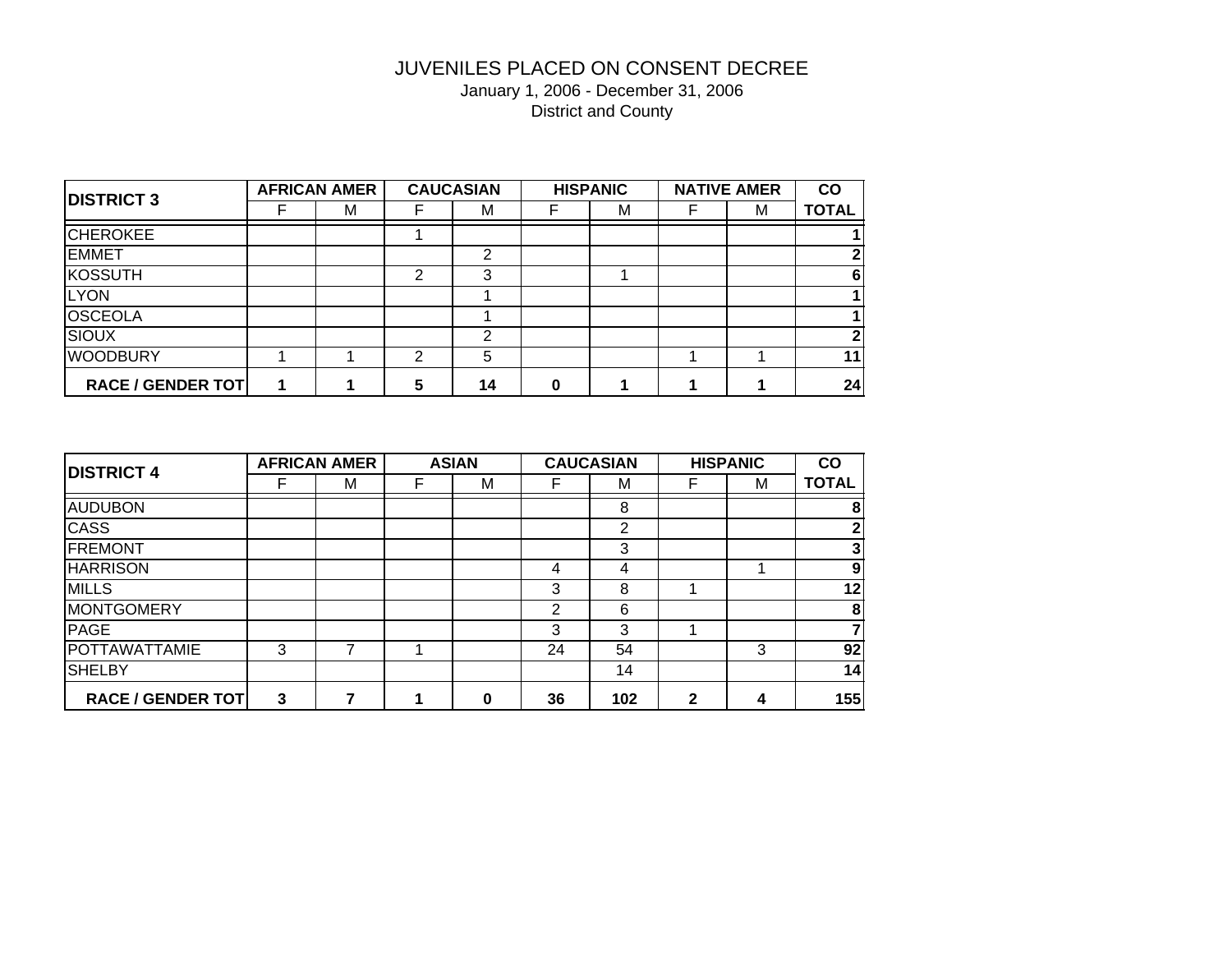| <b>DISTRICT 5</b>        |    | <b>AFRICAN AMER</b> |   | <b>ASIAN</b> |    | <b>CAUCASIAN</b> |                | <b>HISPANIC</b> |   | <b>OTHER</b> | co              |
|--------------------------|----|---------------------|---|--------------|----|------------------|----------------|-----------------|---|--------------|-----------------|
|                          | F  | M                   | F | M            | F  | M                | F              | M               | F | M            | <b>TOTAL</b>    |
| <b>ADAIR</b>             |    |                     |   |              |    | 3                |                |                 |   |              |                 |
| <b>ADAMS</b>             |    |                     |   |              |    | 4                |                |                 |   |              |                 |
| <b>CLARKE</b>            |    |                     |   |              |    | 4                |                |                 |   |              | 4               |
| <b>DALLAS</b>            |    |                     |   |              | 6  | 15               |                | 1               |   |              | 22              |
| <b>DECATUR</b>           |    |                     |   |              |    | 4                |                |                 |   |              | 5               |
| <b>GUTHRIE</b>           |    |                     |   |              |    | 7                |                |                 |   |              |                 |
| <b>JASPER</b>            |    |                     |   |              | 4  | 12               |                | 1               |   |              | $\overline{17}$ |
| <b>LUCAS</b>             |    |                     |   |              |    | 3                |                |                 |   |              | 3               |
| <b>MADISON</b>           | -4 |                     |   |              | 4  | $5\phantom{.0}$  |                |                 |   |              | 10              |
| <b>MARION</b>            |    |                     |   |              | 5  | 7                |                |                 |   |              | 12              |
| <b>POLK</b>              | 10 | 23                  |   | 3            | 36 | 101              | $\overline{2}$ | 13              | 4 | 9            | 201             |
| <b>RINGGOLD</b>          |    |                     |   |              |    | 1                |                |                 |   |              | $\mathbf{2}$    |
| <b>TAYLOR</b>            |    |                     |   |              |    | $\overline{2}$   |                |                 |   |              | $\mathbf 2$     |
| <b>UNION</b>             |    |                     |   |              |    | 3                |                |                 |   |              | 4               |
| <b>WARREN</b>            |    |                     |   |              | 12 | 16               |                |                 |   |              | 28              |
| <b>RACE / GENDER TOT</b> | 11 | 23                  | 0 | $\mathbf{3}$ | 71 | 187              | $\mathbf{2}$   | 15              | 4 | 9            | 325             |

| <b>DISTRICT 6</b>         |    | <b>AFRICAN AMER</b> | <b>ASIAN</b> |    | <b>CAUCASIAN</b> | <b>HISPANIC</b> | <b>NATIVE AMER</b> | <b>ORIENTAL</b> | co           |
|---------------------------|----|---------------------|--------------|----|------------------|-----------------|--------------------|-----------------|--------------|
|                           |    | М                   | M            |    | м                | M               | М                  | М               | <b>TOTAL</b> |
| <b>BENTON</b>             |    |                     |              |    | 6                |                 |                    |                 |              |
| <b>IOWA</b>               |    |                     |              | ◠  | ⊿                |                 |                    |                 | 61           |
| <b>JOHNSON</b>            | 10 | 19                  |              | 11 | 33               | 6               |                    |                 | 81           |
| <b>JONES</b>              |    |                     |              |    | ⌒                |                 |                    |                 | 2            |
| <b>LINN</b>               |    | 22                  |              | 14 | 44               |                 |                    |                 | 89           |
| <b>TAMA</b>               |    |                     |              |    | ົ                |                 |                    |                 | $6 \mid$     |
| <b>RACE / GENDER TOTI</b> | 18 | 41                  | 0            | 28 | 92               |                 | 2                  | 0               | 191          |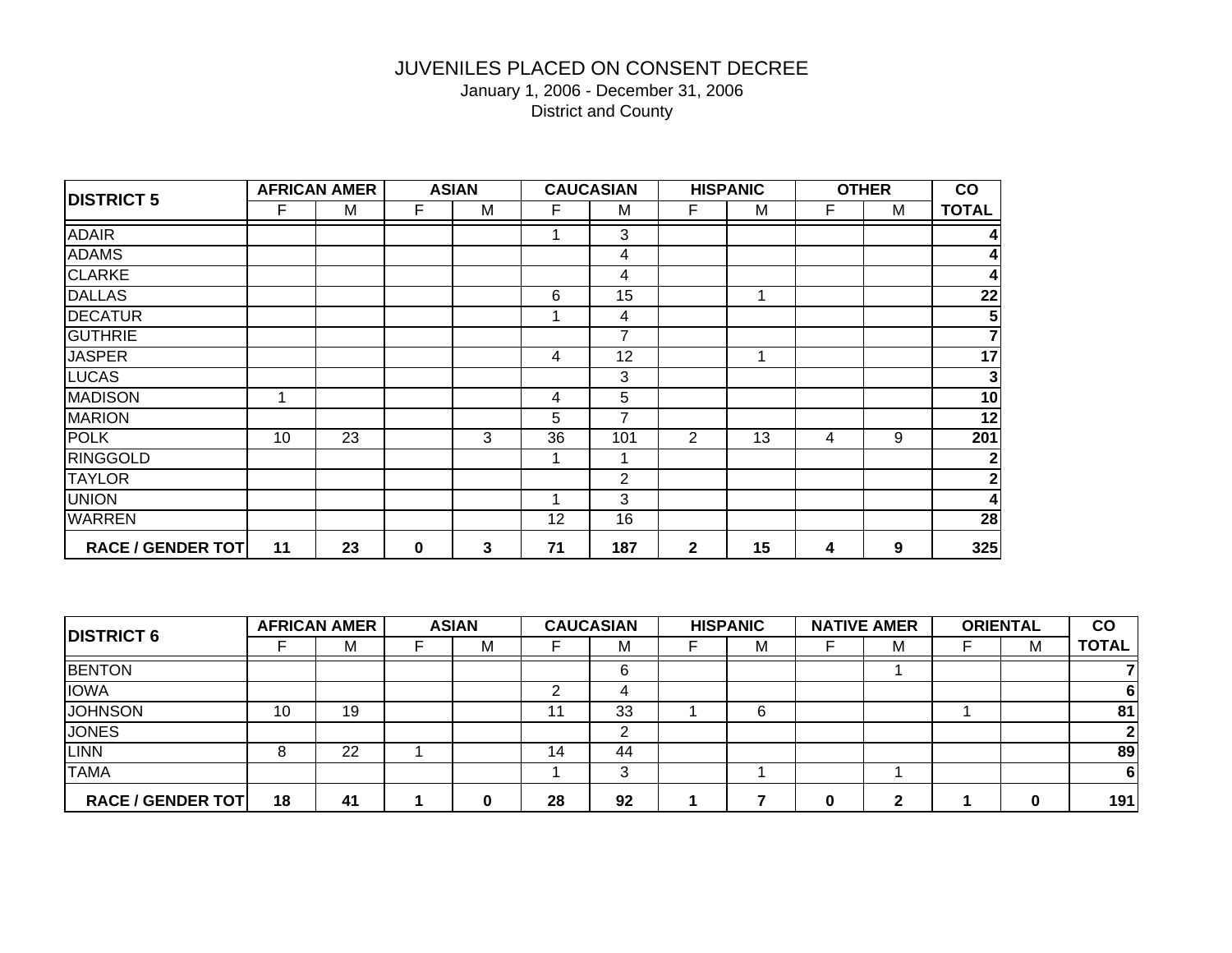| <b>DISTRICT 7</b>         |             | <b>AFRICAN AMER</b> | <b>CAUCASIAN</b> | <b>HISPANIC</b> | <b>OTHER</b> | <b>CO</b>    |
|---------------------------|-------------|---------------------|------------------|-----------------|--------------|--------------|
|                           |             | М                   | М                | M               | м            | <b>TOTAL</b> |
| <b>CLINTON</b>            |             |                     | 12               |                 |              | 13           |
| <b>JACKSON</b>            |             |                     |                  |                 |              |              |
| <b>MUSCATINE</b>          |             |                     | د                |                 |              | 5            |
| <b>SCOTT</b>              |             |                     | 15               |                 |              | 30           |
| <b>RACE / GENDER TOTI</b> | $\mathbf 2$ | Δ                   | 31               | 3               |              | 49           |

| <b>DISTRICT 8</b>        |   | <b>AFRICAN AMER</b> |   | <b>ASIAN</b> |    | <b>CAUCASIAN</b> |   | <b>HISPANIC</b> | co               |
|--------------------------|---|---------------------|---|--------------|----|------------------|---|-----------------|------------------|
|                          | F | M                   | F | M            | F  | M                | F | м               | <b>TOTAL</b>     |
| <b>APPANOOSE</b>         |   |                     |   |              | 4  |                  |   |                 | 4                |
| <b>DES MOINES</b>        |   |                     |   |              |    | 4                |   |                 | 5                |
| <b>HENRY</b>             |   | 1                   |   | 1            | 4  | 3                |   |                 | $\boldsymbol{9}$ |
| <b>JEFFERSON</b>         |   |                     |   |              |    | 2                |   |                 | $\mathbf{2}$     |
| <b>KEOKUK</b>            |   |                     |   |              |    |                  |   |                 |                  |
| LEE SOUTH                |   |                     |   |              | 3  | 2                |   |                 | $6\phantom{1}$   |
| <b>LOUISA</b>            |   |                     |   |              |    | 8                |   | $\overline{2}$  | 10               |
| <b>MAHASKA</b>           |   |                     |   |              | 2  |                  |   |                 | 2 <sub>2</sub>   |
| <b>MONROE</b>            |   |                     |   |              |    | $\overline{2}$   |   |                 | 2 <sup>1</sup>   |
| <b>POWESHIEK</b>         |   |                     |   |              |    | 4                |   |                 | 4 <sup>1</sup>   |
| <b>VAN BUREN</b>         |   |                     |   |              |    |                  |   |                 |                  |
| <b>WAPELLO</b>           |   |                     |   |              |    | 6                |   |                 |                  |
| <b>WASHINGTON</b>        |   |                     |   |              |    | 4                |   |                 | $\overline{4}$   |
| <b>RACE / GENDER TOT</b> | 1 |                     | 0 | 1            | 16 | 36               | 0 | $\mathbf{2}$    | 57               |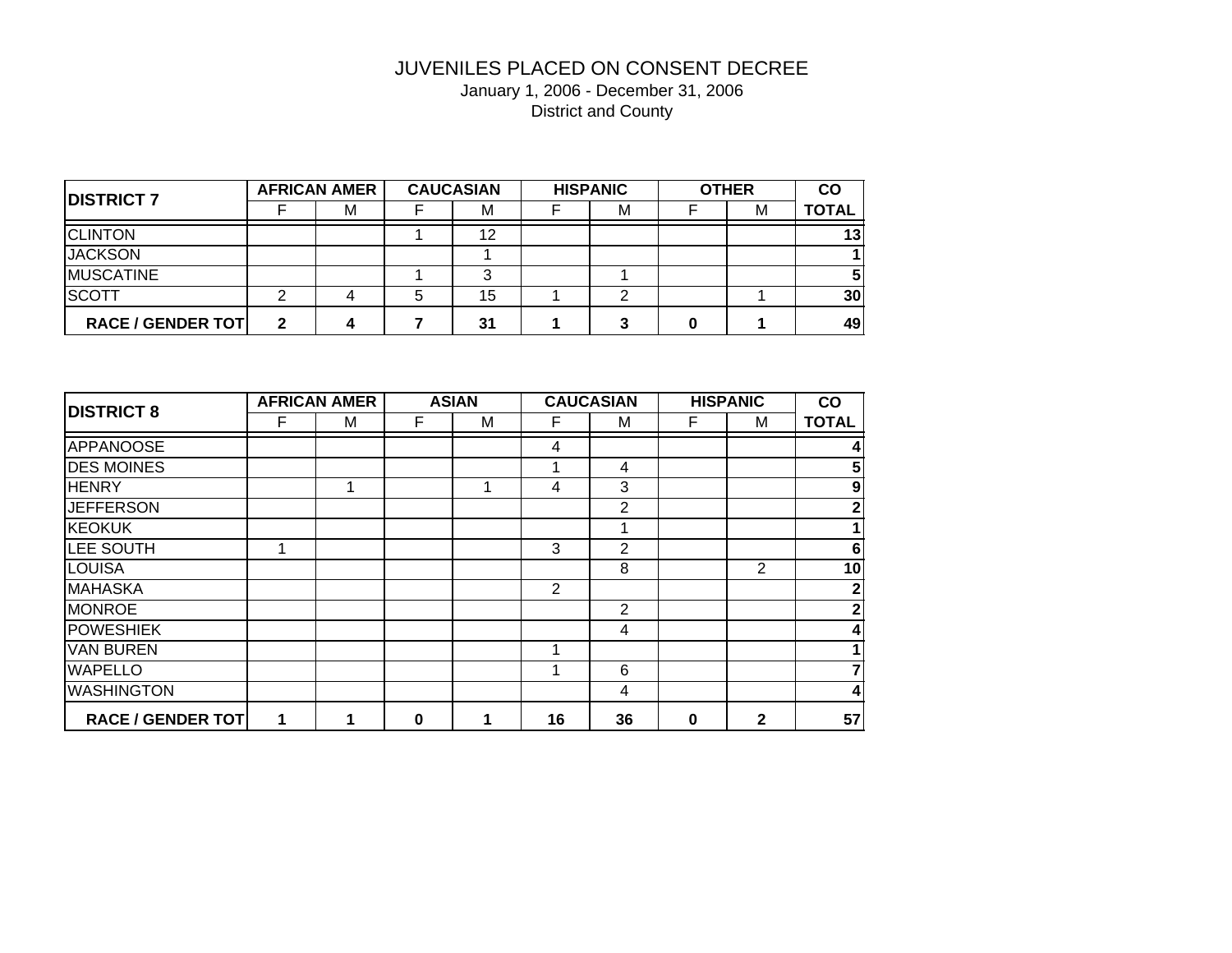## JUVENILES WAIVED TO ADULT COURT January 1, 2006 - December 31, 2006

**Statewide** 

| <b>RACE</b>             | F   | M   | <b>RACE</b><br><b>TOTALS</b> |
|-------------------------|-----|-----|------------------------------|
| <b>AFRICAN AMERICAN</b> | 18  | 75  | 93                           |
| <b>ASIAN</b>            |     | 8   | 9                            |
| <b>CAUCASIAN</b>        | 93  | 500 | 593                          |
| <b>HISPANIC</b>         | 12  | 46  | 58                           |
| <b>NATIVE AMERICAN</b>  |     | 5   | 6                            |
| <b>ORIENTAL</b>         |     | 1   |                              |
| <b>OTHER</b>            |     |     | 4                            |
| <b>UNKNOWN</b>          |     |     |                              |
| <b>GENDER TOTALS</b>    | 125 | 640 | 765                          |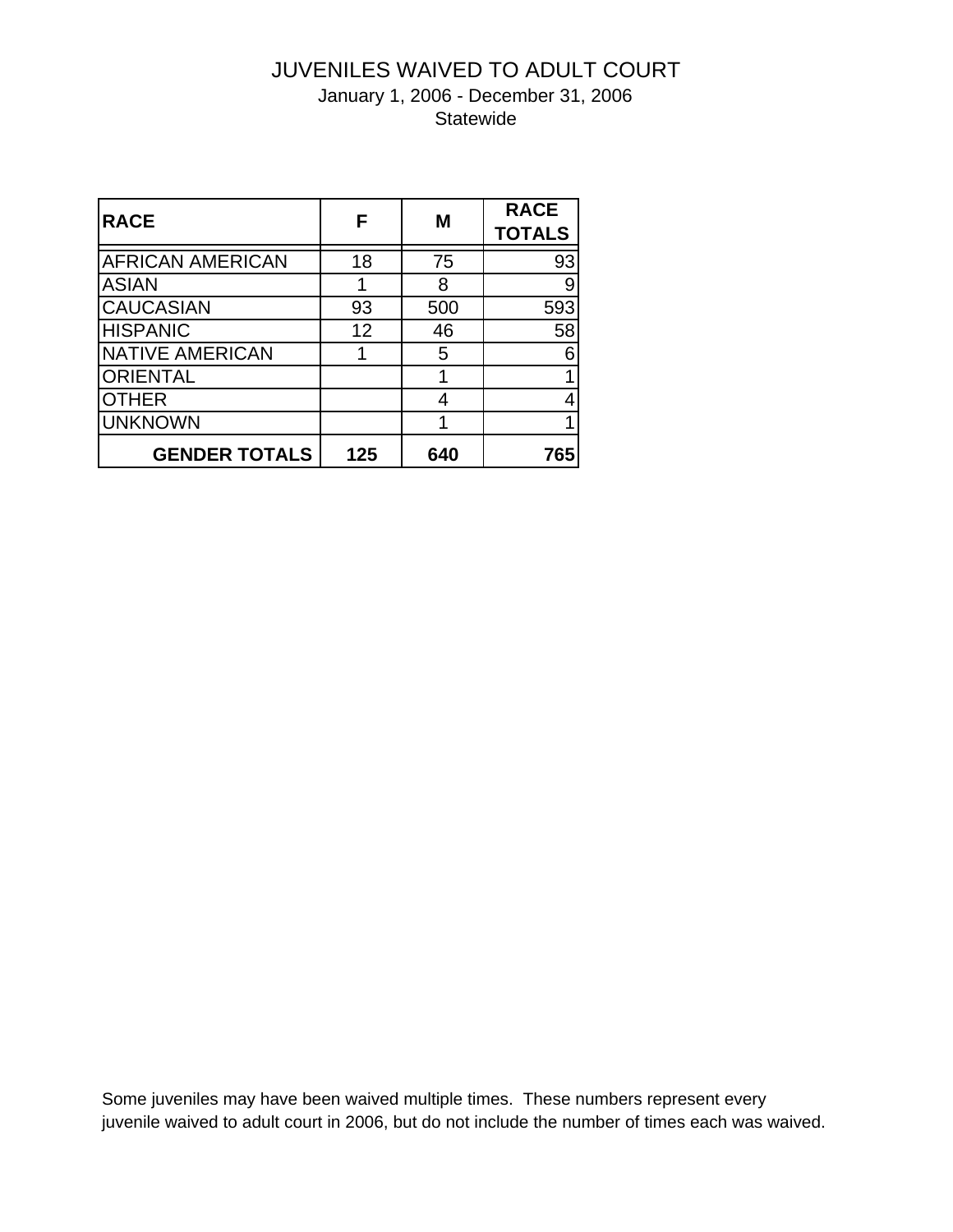#### JUVENILES WAIVED TO ADULT COURT January 1, 2006 - December 31, 2006

District and County

| <b>DISTRICT 1</b>        |   | <b>AFRICAN AMER</b> |    | <b>CAUCASIAN</b> |   | <b>HISPANIC</b> | <b>CO</b>    |
|--------------------------|---|---------------------|----|------------------|---|-----------------|--------------|
|                          | F | М                   | F  | М                | F | М               | <b>TOTAL</b> |
| <b>ALLAMAKEE</b>         |   |                     |    | 4                |   |                 | 5            |
| <b>BLACK HAWK</b>        |   | 3                   |    | 8                |   | 3               | 15           |
| <b>BUCHANAN</b>          |   |                     |    |                  |   |                 | 1            |
| <b>CHICKASAW</b>         |   |                     |    |                  |   |                 |              |
| <b>CLAYTON</b>           |   |                     |    | 3                |   |                 | 3            |
| <b>DELAWARE</b>          |   |                     |    | 5                |   |                 | -6           |
| <b>DUBUQUE</b>           |   | 5                   | 8  | 17               |   |                 | 30           |
| <b>FAYETTE</b>           |   |                     |    | 3                |   |                 | $\mathbf{3}$ |
| <b>HOWARD</b>            |   |                     |    |                  |   |                 | $\mathbf 1$  |
| <b>RACE / GENDER TOT</b> |   | 8                   | 11 | 41               | 0 |                 | 65           |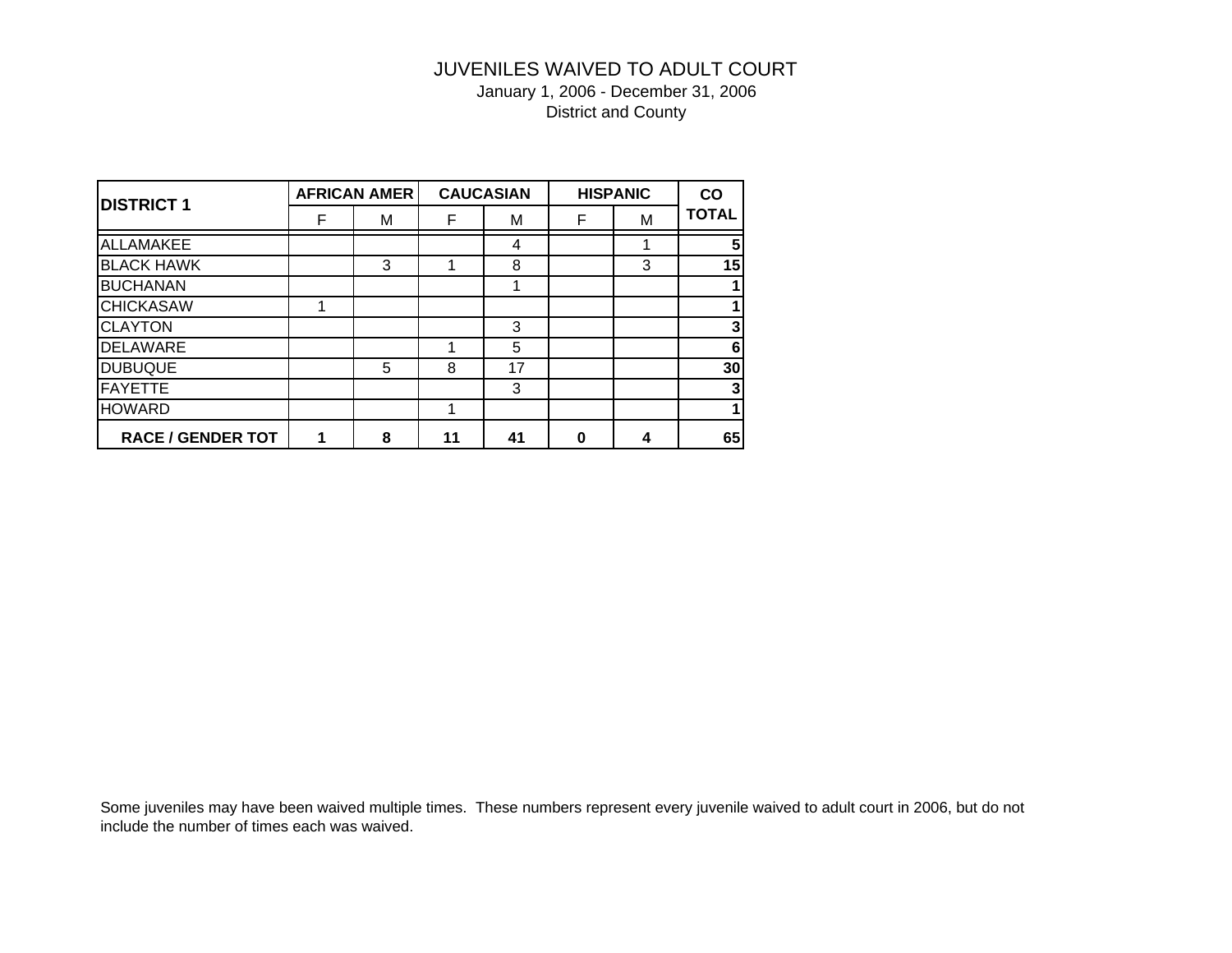#### JUVENILES WAIVED TO ADULT COURT January 1, 2006 - December 31, 2006 District and County

| <b>DISTRICT 2</b>        |                | <b>AFRICAN AMER</b> |   | <b>ASIAN</b> |                | <b>CAUCASIAN</b> |   | <b>HISPANIC</b> |             | <b>OTHER</b> | co             |
|--------------------------|----------------|---------------------|---|--------------|----------------|------------------|---|-----------------|-------------|--------------|----------------|
|                          | F              | M                   | F | M            | F              | M                | F | M               | F           | M            | <b>TOTAL</b>   |
| <b>BOONE</b>             |                |                     |   |              |                | 8                |   |                 |             |              | 8              |
| <b>BREMER</b>            |                |                     |   |              |                | 3                |   |                 |             |              | 3 <sup>1</sup> |
| <b>BUTLER</b>            |                |                     |   | 1            |                |                  |   |                 |             |              |                |
| <b>CALHOUN</b>           |                |                     |   |              |                | 4                |   |                 |             |              | 4              |
| <b>CARROLL</b>           |                |                     |   |              |                | $\overline{2}$   |   |                 |             |              | 3              |
| <b>FLOYD</b>             |                |                     |   |              |                | 1                |   |                 |             |              |                |
| <b>FRANKLIN</b>          |                |                     |   |              |                | $\overline{2}$   |   |                 |             |              | 2              |
| <b>GREENE</b>            |                |                     |   |              |                | 4                |   |                 |             |              | 4              |
| <b>HAMILTON</b>          |                |                     |   |              |                | 5                |   |                 |             |              | 5              |
| <b>HANCOCK</b>           |                |                     |   |              | 1              | 1                |   |                 |             |              | $\mathbf 2$    |
| <b>HARDIN</b>            |                | 1                   |   |              |                | 5                |   |                 |             |              | $\bf 6$        |
| <b>MARSHALL</b>          | 1              | $\overline{2}$      |   |              | $\overline{2}$ | 12               | 1 | 4               |             |              | 22             |
| POCAHONTAS               |                |                     |   |              |                | 2                |   |                 |             |              | 3              |
| <b>SAC</b>               |                |                     |   |              | 1              |                  |   |                 |             |              | 1              |
| <b>STORY</b>             | 1              |                     |   |              | 3              | 8                |   |                 |             |              | 12             |
| <b>WEBSTER</b>           |                |                     |   |              |                | 11               |   |                 |             |              | 11             |
| <b>WRIGHT</b>            |                |                     |   |              |                | 4                |   |                 |             | 1            | ${\bf 5}$      |
| <b>RACE / GENDER TOT</b> | $\overline{2}$ | 3                   | 0 | 1            | 8              | 72               | 1 | 5               | $\mathbf 0$ | 1            | 93             |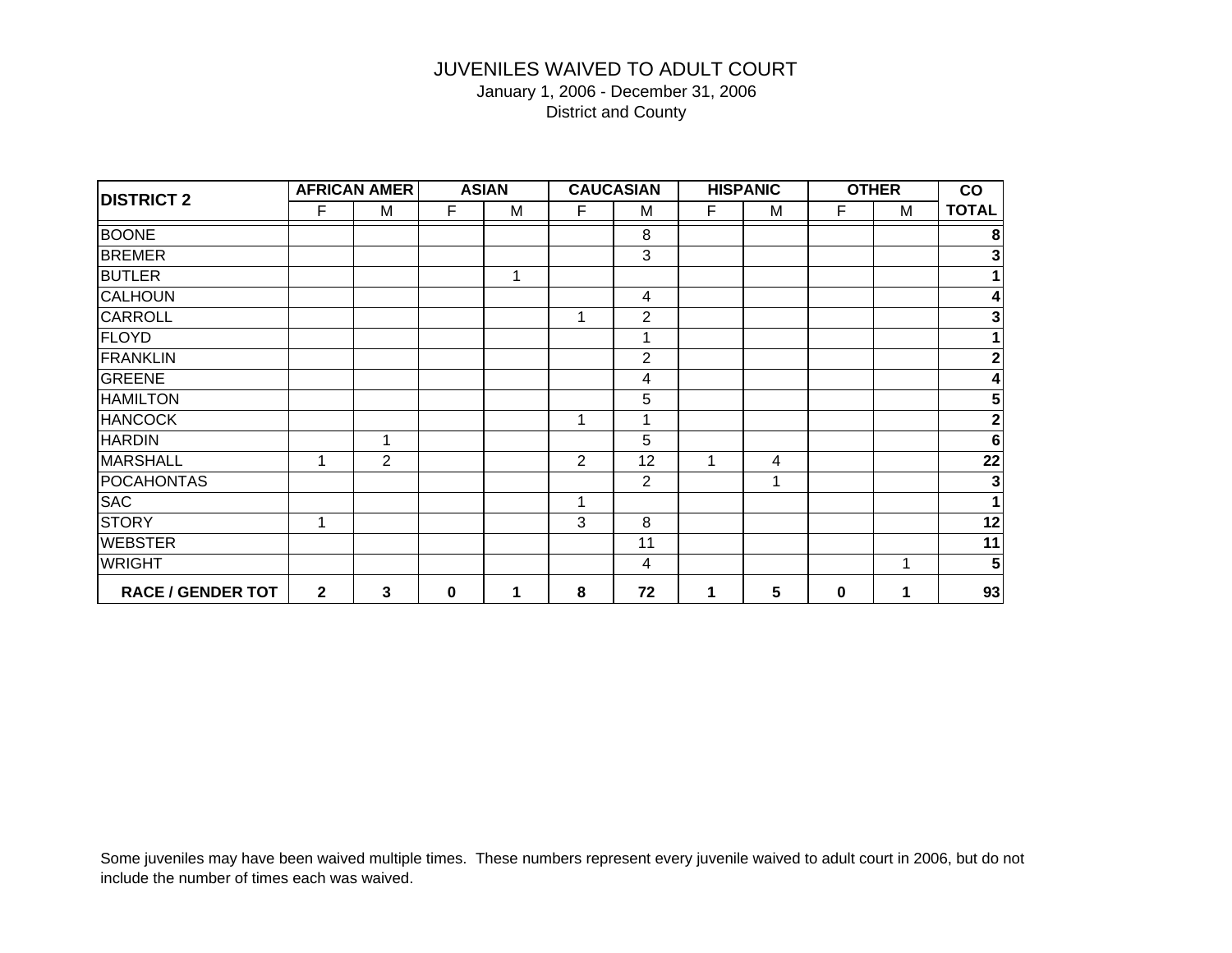#### JUVENILES WAIVED TO ADULT COURT January 1, 2006 - December 31, 2006 District and County

| <b>DISTRICT 3</b>        |   | <b>AFRICAN AMER</b> |   | <b>ASIAN</b> |    | <b>CAUCASIAN</b> |   | <b>HISPANIC</b> |   | <b>NATIVE AMER</b> | co             |
|--------------------------|---|---------------------|---|--------------|----|------------------|---|-----------------|---|--------------------|----------------|
|                          | F | м                   | F | M            | F  | M                | F | M               | F | м                  | <b>TOTAL</b>   |
| <b>BUENA VISTA</b>       |   |                     |   | 3            |    | 4                |   | 2               |   |                    | 10             |
| <b>CHEROKEE</b>          |   |                     |   |              |    | 4                |   | 1               |   |                    | 5              |
| <b>CLAY</b>              |   |                     |   | 1            |    | 8                |   |                 |   |                    | 10             |
| <b>DICKINSON</b>         |   |                     |   |              |    | 4                |   |                 |   |                    |                |
| <b>EMMET</b>             |   |                     |   |              |    | $\overline{2}$   |   | 1               |   |                    | 3 <sub>l</sub> |
| <b>IDA</b>               |   |                     |   |              |    | $\overline{2}$   |   |                 |   |                    |                |
| KOSSUTH                  |   |                     |   |              |    | 5                |   |                 |   |                    | 5              |
| <b>LYON</b>              |   |                     |   |              |    | $\overline{2}$   |   |                 |   |                    |                |
| <b>MONONA</b>            |   |                     |   |              |    | 2                |   |                 |   |                    |                |
| <b>OBRIEN</b>            |   |                     |   |              |    | $\overline{2}$   |   |                 |   |                    |                |
| <b>OSCEOLA</b>           |   |                     |   |              |    |                  |   |                 |   |                    | 2              |
| PALO ALTO                |   |                     |   |              |    |                  |   |                 |   |                    |                |
| PLYMOUTH                 |   |                     |   |              |    | 7                |   |                 |   |                    | 8              |
| <b>SIOUX</b>             |   |                     |   |              |    |                  |   | 2               |   |                    | 3              |
| <b>WOODBURY</b>          | 1 | $\overline{2}$      |   | 1            | 4  | 16               | 3 | 6               |   | 4                  | 38             |
| <b>RACE / GENDER TOT</b> | 1 | $\mathbf{2}$        | 1 | 5            | 10 | 61               | 3 | 12              | 0 | 4                  | 99             |

| <b>DISTRICT 4</b>        |          | <b>AFRICAN AMER</b> |   | <b>ASIAN</b> |                | <b>CAUCASIAN</b> |   | <b>HISPANIC</b> | CO           |
|--------------------------|----------|---------------------|---|--------------|----------------|------------------|---|-----------------|--------------|
|                          |          | М                   | F | M            |                | М                | F | M               | <b>TOTAL</b> |
| <b>CASS</b>              |          |                     |   |              |                |                  |   |                 |              |
| <b>FREMONT</b>           |          |                     |   |              |                | 3                |   |                 |              |
| <b>MILLS</b>             |          |                     |   |              | $\mathfrak{p}$ |                  |   |                 |              |
| <b>MONTGOMERY</b>        |          |                     |   |              |                |                  |   |                 | 5            |
| <b>PAGE</b>              |          |                     |   |              | າ              |                  |   |                 | 6            |
| POTTAWATTAMIE            |          | 3                   |   |              |                | 29               |   | 3               | 44           |
| <b>SHELBY</b>            |          |                     |   |              |                | 3                |   |                 | 4            |
| <b>RACE / GENDER TOT</b> | $\Omega$ |                     | O |              | 13             | 48               |   | 3               | 70           |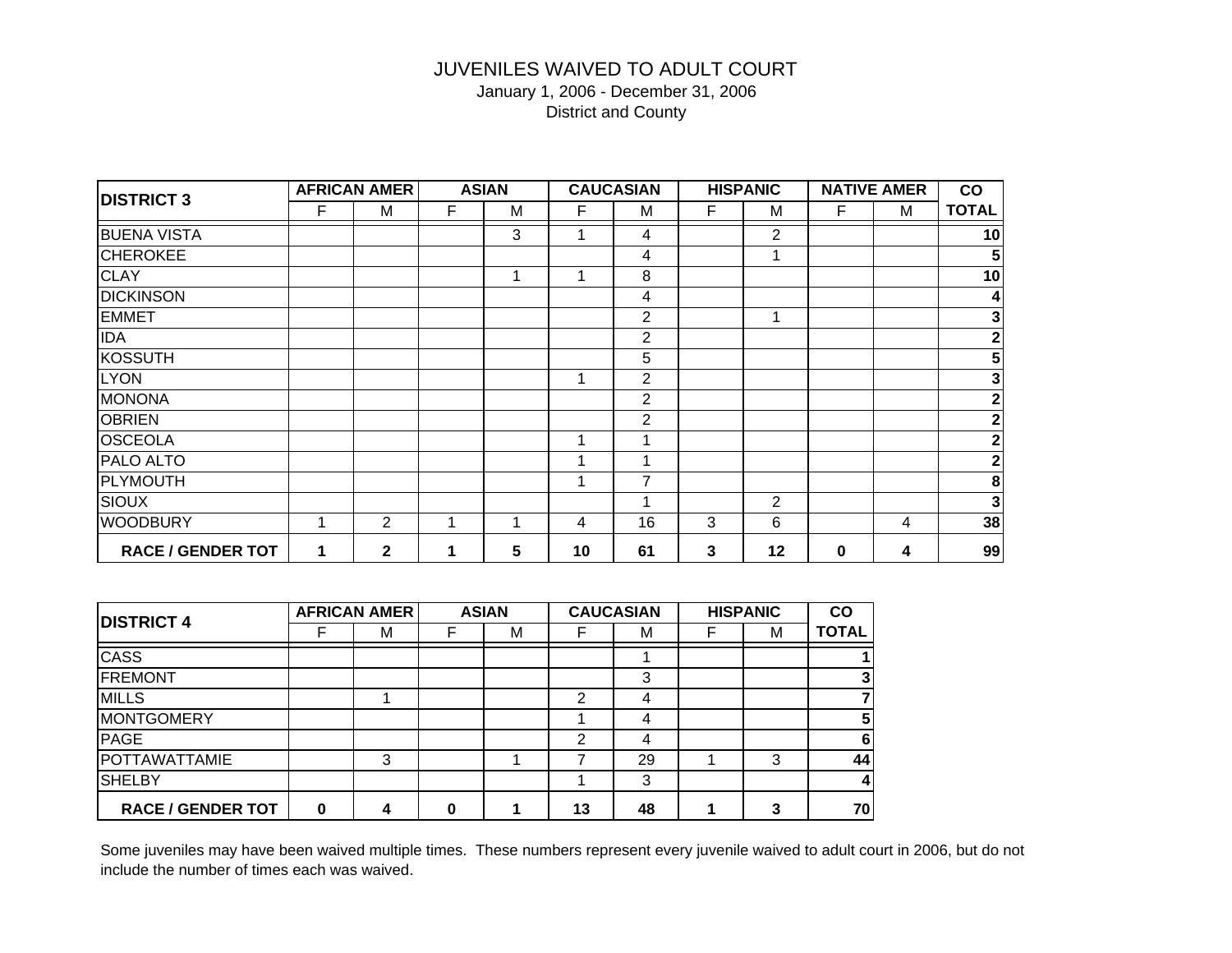#### JUVENILES WAIVED TO ADULT COURT

January 1, 2006 - December 31, 2006 District and County

| <b>DISTRICT 5</b>        |              | <b>AFRICAN AMER</b> |    | <b>CAUCASIAN</b> |   | <b>HISPANIC</b> | <b>CO</b>        |
|--------------------------|--------------|---------------------|----|------------------|---|-----------------|------------------|
|                          | F            | М                   | F  | M                | F | м               | <b>TOTAL</b>     |
| <b>ADAMS</b>             |              |                     | 1  | 2                |   |                 | $\mathbf{3}$     |
| <b>CLARKE</b>            |              |                     |    | 5                |   |                 | $5\phantom{.0}$  |
| <b>DALLAS</b>            |              |                     | 3  | 5                |   | 1               | $\boldsymbol{9}$ |
| <b>DECATUR</b>           |              |                     | 1  |                  |   |                 | $\mathbf 1$      |
| <b>GUTHRIE</b>           |              |                     |    | 3                |   |                 | $\mathbf{3}$     |
| <b>JASPER</b>            |              |                     |    | 12               |   | 1               | 13               |
| <b>MADISON</b>           | 1            |                     | 1  | 3                |   |                 | 5                |
| <b>MARION</b>            |              |                     | 4  | 4                |   |                 | $\bullet$        |
| <b>POLK</b>              | 1            | 11                  | 1  | 24               | 2 | 3               | 42               |
| <b>RINGGOLD</b>          |              |                     |    | 1                |   |                 | $\mathbf 1$      |
| <b>TAYLOR</b>            |              |                     |    | 1                |   |                 | 1                |
| <b>UNION</b>             |              |                     |    | 5                |   |                 | 5                |
| WARREN                   |              |                     | 1  | 3                | 1 |                 | $5\phantom{.0}$  |
| <b>WAYNE</b>             |              |                     | 1  | $\overline{2}$   |   |                 | $\mathbf{3}$     |
| <b>RACE / GENDER TOT</b> | $\mathbf{2}$ | 11                  | 13 | 70               | 3 | 5               | 104              |

| <b>DISTRICT 6</b>        |   | <b>AFRICAN AMER</b> |    | <b>CAUCASIAN</b> |   | <b>HISPANIC</b> |   | <b>NATIVE AMER</b> |   | <b>ORIENTAL</b> |   | <b>OTHER</b> | <b>CO</b>      |
|--------------------------|---|---------------------|----|------------------|---|-----------------|---|--------------------|---|-----------------|---|--------------|----------------|
|                          |   | M                   |    | M                |   | М               | ⊢ | М                  |   | M               |   | м            | <b>TOTAL</b>   |
| <b>BENTON</b>            |   |                     |    |                  |   |                 |   |                    |   |                 |   |              | 8              |
| <b>IOWA</b>              |   |                     |    | 5                |   |                 |   |                    |   |                 |   |              | 5              |
| <b>JOHNSON</b>           |   | Δ                   | 5  | 15               |   |                 |   |                    |   |                 |   |              | 26             |
| <b>JONES</b>             |   |                     | ົ  |                  |   |                 |   |                    |   |                 |   |              | $\overline{3}$ |
| <b>LINN</b>              | 6 | 15                  | 16 | 35               |   |                 |   |                    |   |                 |   |              | <b>74</b>      |
| <b>TAMA</b>              |   |                     |    | 10               |   |                 |   |                    |   |                 |   |              | 13             |
| <b>RACE / GENDER TOT</b> | 6 | 19                  | 24 | 73               | 0 |                 |   |                    | 0 |                 | 0 | 3            | 129            |

include the number of times each was waived. Some juveniles may have been waived multiple times. These numbers represent every juvenile waived to adult court in 2006, but do not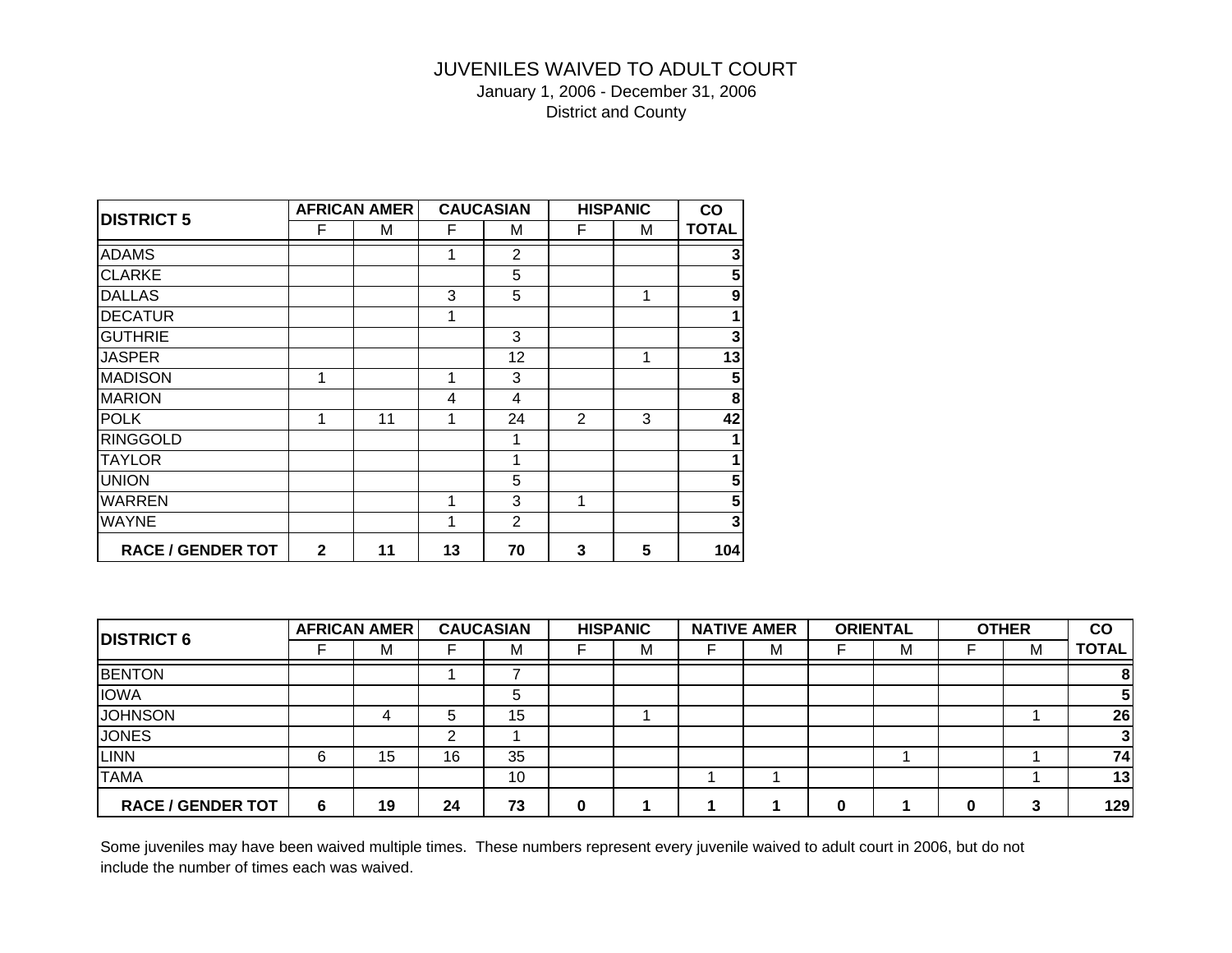#### JUVENILES WAIVED TO ADULT COURT

January 1, 2006 - December 31, 2006 District and County

| <b>DISTRICT 7</b>        |   | <b>AFRICAN AMER</b> |   | <b>CAUCASIAN</b> | <b>HISPANIC</b> | CO    |
|--------------------------|---|---------------------|---|------------------|-----------------|-------|
|                          |   | м                   |   | м                | М               | TOTAL |
| <b>CLINTON</b>           |   | ≏                   |   | 14               |                 | 18    |
| <b>JACKSON</b>           |   |                     |   |                  |                 | -3    |
| <b>MUSCATINE</b>         |   |                     |   |                  |                 | 5     |
| <b>SCOTT</b>             |   | 16                  |   | 24               |                 | 52    |
| <b>RACE / GENDER TOT</b> | 5 | 19                  | 2 | 43               | 8               | 78    |

| <b>DISTRICT 8</b>        |   | <b>AFRICAN AMER</b> |          | <b>ASIAN</b> |    | <b>CAUCASIAN</b> |   | <b>HISPANIC</b> | co           |
|--------------------------|---|---------------------|----------|--------------|----|------------------|---|-----------------|--------------|
|                          | F | M                   | F        | М            | F  | M                | F | м               | <b>TOTAL</b> |
| <b>APPANOOSE</b>         |   |                     |          |              | 2  | 5                |   |                 |              |
| <b>DAVIS</b>             |   |                     |          |              |    | 3                |   |                 |              |
| <b>DES MOINES</b>        | 1 | 5                   |          |              | 3  | 14               | 1 |                 | 25           |
| <b>HENRY</b>             |   | 1                   |          | 1            |    | 9                |   |                 | 11           |
| <b>JEFFERSON</b>         |   |                     |          |              | 1  | 3                |   |                 |              |
| <b>KEOKUK</b>            |   |                     |          |              |    | 1                |   |                 |              |
| LEE NORTH                |   | $\overline{2}$      |          |              | 1  | 7                |   | 3               | 13           |
| LEE SOUTH                |   | 1                   |          |              |    | 16               | 1 |                 | 18           |
| <b>LOUISA</b>            |   |                     |          |              | 1  | 6                | 1 | 3               | 11           |
| <b>MAHASKA</b>           |   |                     |          |              |    | 5                |   |                 | 5            |
| <b>MONROE</b>            |   |                     |          |              | 1  | 4                |   |                 | 5            |
| <b>POWESHIEK</b>         |   |                     |          |              |    | 4                |   |                 |              |
| <b>VAN BUREN</b>         |   |                     |          |              |    | $\overline{2}$   |   |                 | $\mathbf{2}$ |
| <b>WAPELLO</b>           |   |                     |          |              | 2  | 11               |   |                 | 14           |
| <b>WASHINGTON</b>        |   |                     |          |              | 1  | 2                |   |                 |              |
| <b>RACE / GENDER TOT</b> | 1 | 9                   | $\bf{0}$ | 1            | 12 | 92               | 3 | 9               | 127          |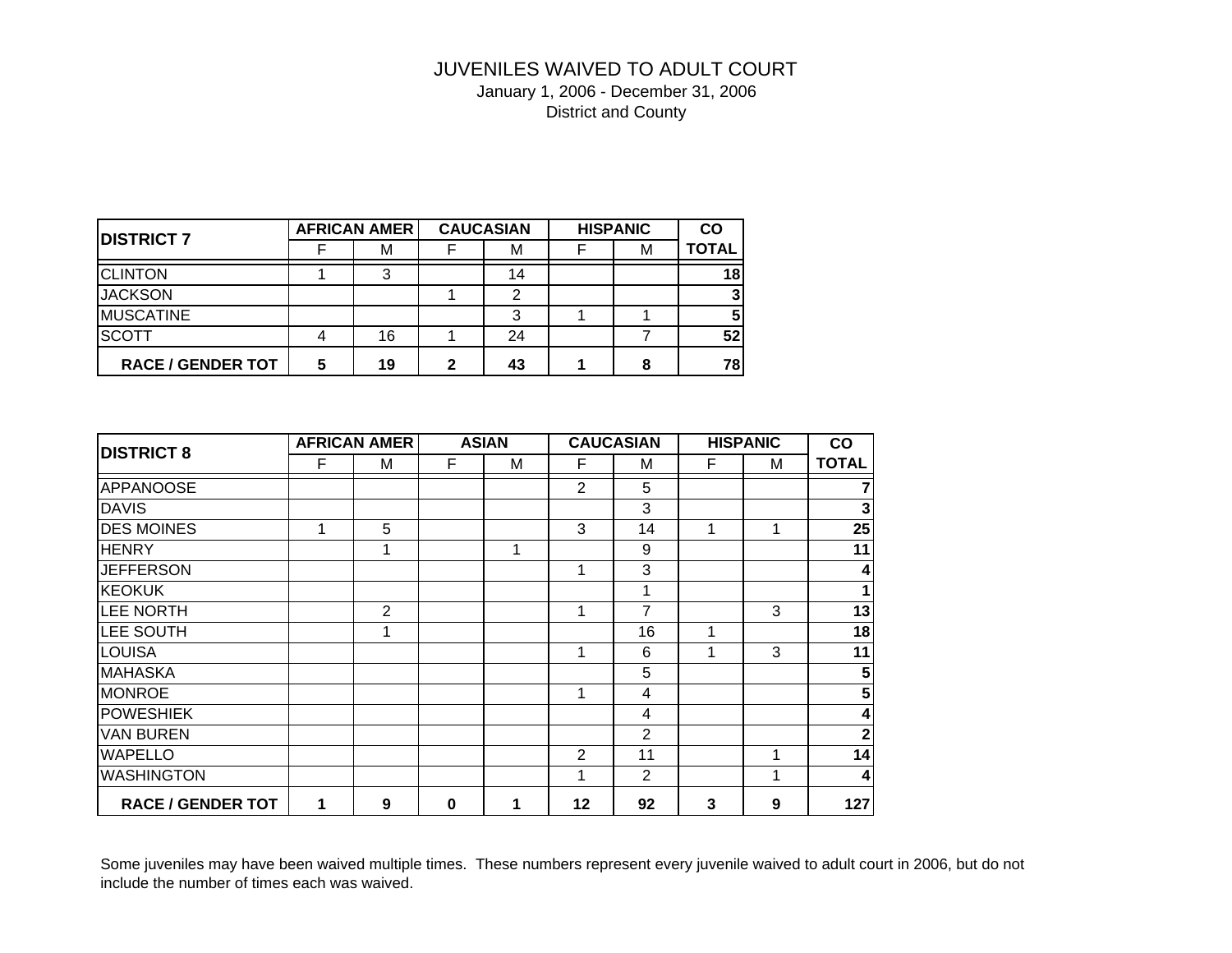# January 1, 2006 - December 31, 2006

**Statewide** 

| <b>RACE</b>             | F              | Μ     | <b>RACE</b><br><b>TOTAL</b> |
|-------------------------|----------------|-------|-----------------------------|
| <b>AFRICAN AMERICAN</b> | 83             | 316   | 399                         |
| <b>ASIAN</b>            | $\overline{2}$ | 9     | 11                          |
| <b>CAUCASIAN</b>        | 299            | 1,239 | 1,538                       |
| <b>HISPANIC</b>         | 22             | 107   | 129                         |
| <b>NATIVE AMERICAN</b>  | 4              | 20    | 24                          |
| <b>ORIENTAL</b>         |                |       | 1                           |
| <b>OTHER</b>            | 10             | 21    | 31                          |
| <b>GENDER TOTAL</b>     | 421            | 1,712 | 2,133                       |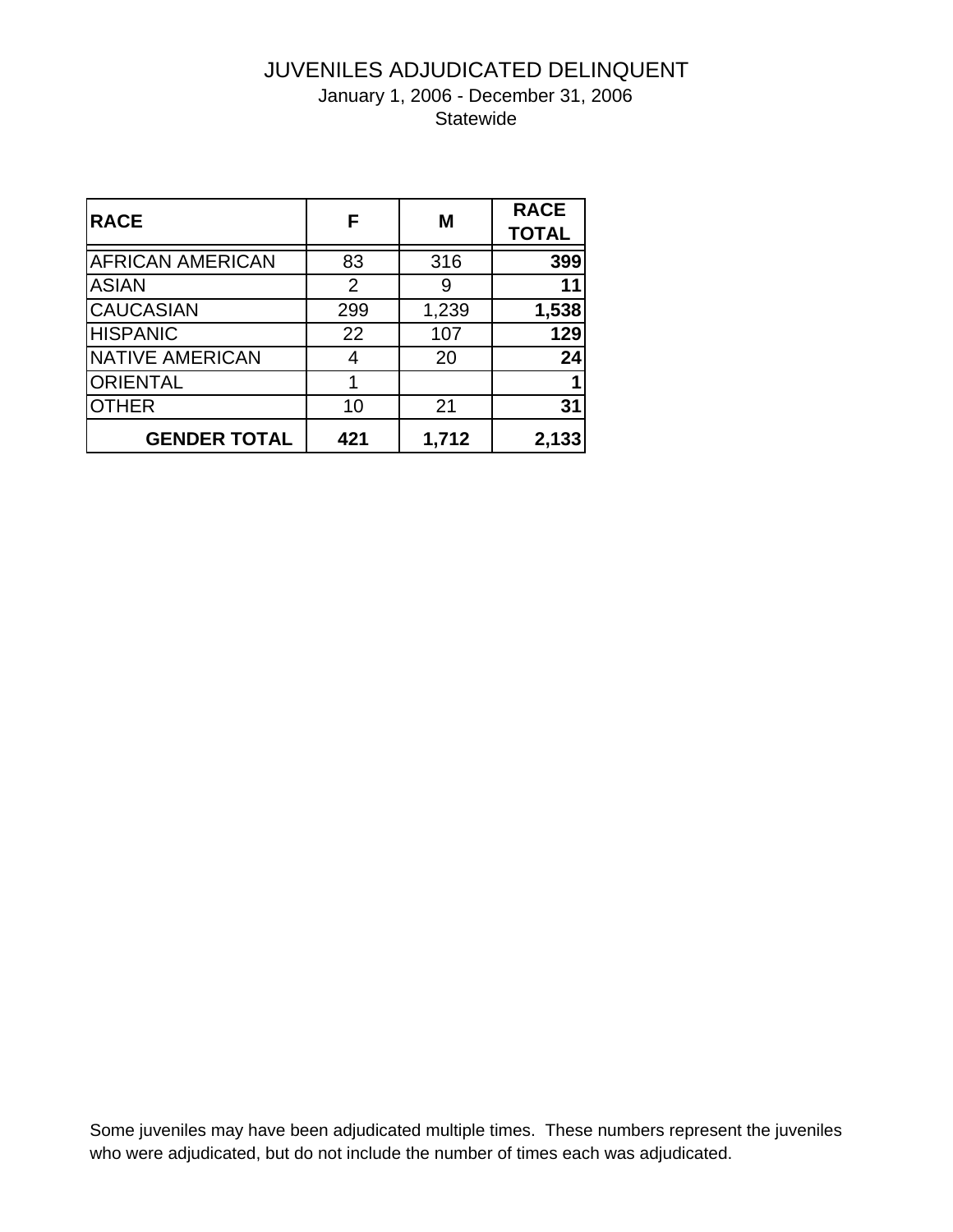January 1, 2006 - December 31, 2006 District and County

| <b>DISTRICT 1</b>        |    | <b>AFRICAN AMER</b> |   | <b>ASIAN</b> |                | <b>CAUCASIAN</b> |   | <b>HISPANIC</b> |   | <b>NATIVE AMER</b> |   | <b>OTHER</b> | co             |
|--------------------------|----|---------------------|---|--------------|----------------|------------------|---|-----------------|---|--------------------|---|--------------|----------------|
|                          | F  | M                   |   | M            | F              | M                | F | M               | F | M                  |   | M            | <b>TOTAL</b>   |
| ALLAMAKEE                |    |                     |   |              |                | 3                |   |                 |   |                    |   |              | 5 <sub>l</sub> |
| <b>BLACK HAWK</b>        |    | 62                  |   |              | 8              | 45               |   | 3               |   |                    |   |              | 129            |
| <b>BUCHANAN</b>          |    |                     |   |              |                | 10               |   |                 |   |                    |   |              | 11             |
| <b>CHICKASAW</b>         |    |                     |   |              |                |                  |   |                 |   |                    |   |              | $\mathbf{2}$   |
| <b>CLAYTON</b>           |    |                     |   |              |                | 3                |   |                 |   |                    |   |              | 3              |
| DELAWARE                 |    |                     |   |              | 3              | 13               |   |                 |   |                    |   |              | 17             |
| <b>DUBUQUE</b>           | 5  | 11                  |   |              | 6              | 45               |   |                 |   |                    |   |              | 68             |
| <b>FAYETTE</b>           |    |                     |   |              | $\overline{2}$ | 3                |   |                 |   |                    |   |              | $\mathbf{7}$   |
| <b>GRUNDY</b>            |    |                     |   |              |                |                  |   |                 |   |                    |   |              | $\mathbf{1}$   |
| <b>HOWARD</b>            |    |                     |   |              |                | $\overline{2}$   |   |                 |   |                    |   |              | 3              |
| <b>WINNESHIEK</b>        |    |                     |   |              |                | 4                |   |                 |   |                    |   |              | 6              |
| <b>RACE / GENDER TOT</b> | 13 | 74                  | 0 |              | 24             | 130              |   | 5               |   |                    | 0 | $\mathbf{2}$ | 252            |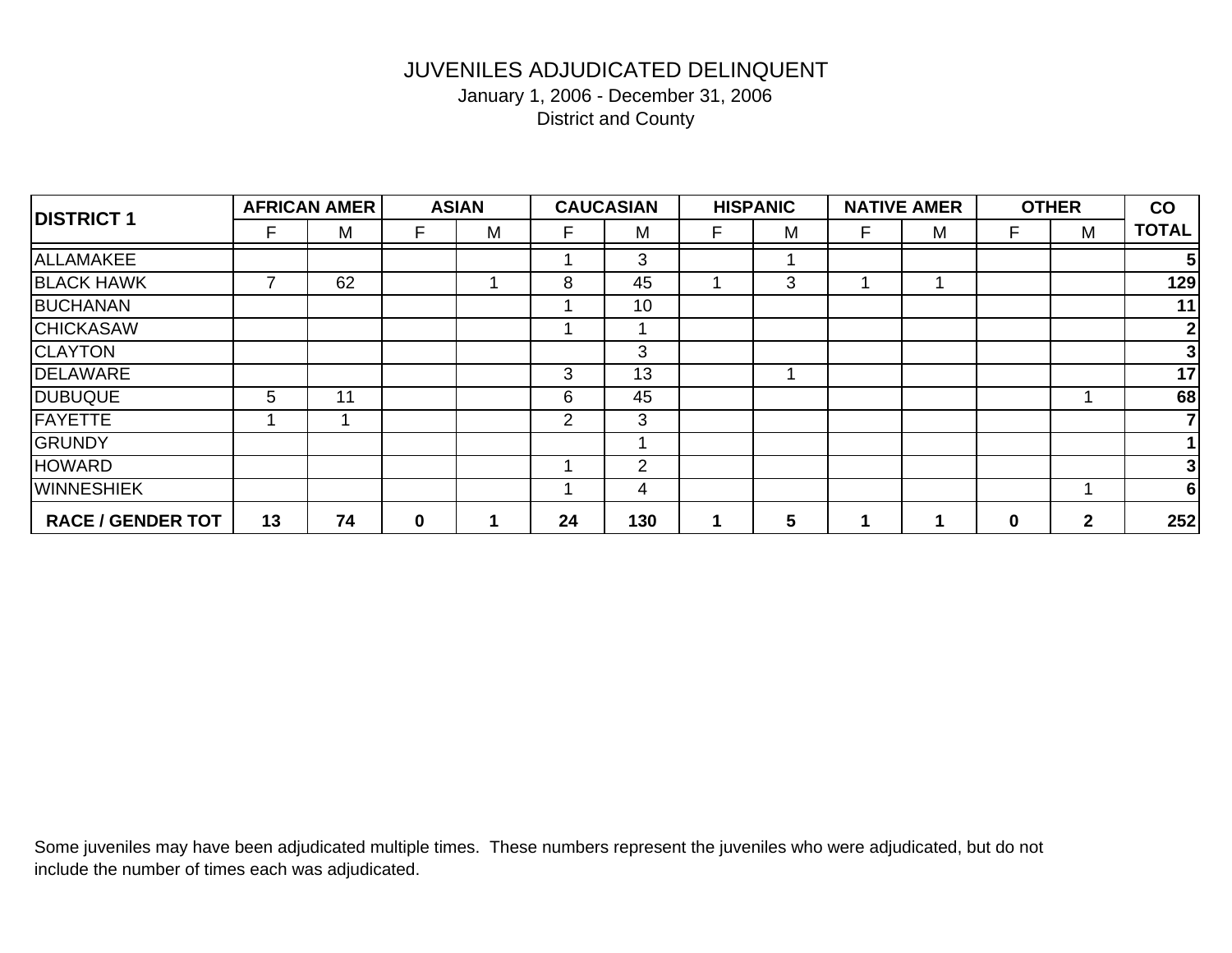January 1, 2006 - December 31, 2006 District and County

| <b>DISTRICT 2</b>        |              | <b>AFRICAN AMER</b> |          | <b>ASIAN</b> |                          | <b>CAUCASIAN</b> |                | <b>HISPANIC</b> |             | <b>OTHER</b> | co                      |
|--------------------------|--------------|---------------------|----------|--------------|--------------------------|------------------|----------------|-----------------|-------------|--------------|-------------------------|
|                          | F            | M                   | F        | M            | F                        | M                | F              | M               | F           | M            | <b>TOTAL</b>            |
| <b>BOONE</b>             |              |                     |          |              | 3                        | 6                |                |                 |             |              | 9                       |
| <b>BREMER</b>            |              | 1                   |          |              | $\overline{4}$           | 10               |                |                 | $\mathbf 1$ |              | 16                      |
| <b>BUTLER</b>            |              |                     |          |              |                          | $\overline{4}$   |                |                 |             |              | 4                       |
| CALHOUN                  |              |                     |          |              | $\overline{2}$           | 5                |                |                 |             |              | $\overline{7}$          |
| CARROLL                  |              |                     |          |              | $\mathbf{1}$             | $\overline{4}$   |                |                 |             |              | 5                       |
| CERRO GORDO              |              |                     |          |              | $\overline{2}$           | 25               |                | 1               |             |              | <b>28</b>               |
| <b>FLOYD</b>             | $\mathbf 1$  | 1                   |          |              | $\overline{\mathcal{A}}$ | 10               |                |                 |             |              | $\overline{16}$         |
| <b>FRANKLIN</b>          |              | 1                   |          |              |                          | 3                |                |                 |             |              | $\vert$                 |
| <b>GREENE</b>            |              |                     |          | 1            |                          | 3                | $\mathbf{1}$   |                 |             |              | 5                       |
| <b>HAMILTON</b>          |              | $\mathbf{1}$        |          |              | $\overline{2}$           | 5                |                |                 |             |              | $\bullet$               |
| <b>HANCOCK</b>           |              |                     |          |              | 1                        | 10               |                | 1               |             |              | 12                      |
| <b>HARDIN</b>            |              | $\overline{2}$      |          |              | $\mathbf{1}$             | 8                |                |                 |             |              | 11                      |
| <b>HUMBOLDT</b>          |              | $\mathbf{1}$        |          |              |                          | 5                |                |                 |             |              | $\bullet$               |
| <b>MARSHALL</b>          | 2            | $\mathbf{1}$        |          |              | 6                        | 12               | $\mathbf{1}$   | 6               |             |              | <b>28</b>               |
| <b>MITCHELL</b>          |              |                     |          |              |                          | 3                |                |                 |             |              | دى                      |
| <b>POCAHONTAS</b>        |              |                     |          |              | $\mathbf{1}$             | 5                |                | 2               |             |              | $\overline{\mathbf{8}}$ |
| <b>SAC</b>               |              |                     |          |              |                          | 3                |                |                 |             |              | $\mathbf{3}$            |
| <b>STORY</b>             | 3            | 3                   |          |              | 4                        | 22               |                |                 |             |              | 32                      |
| <b>WEBSTER</b>           | 3            | 11                  |          |              | $\overline{7}$           | 26               |                | 1               |             |              | 48                      |
| <b>WINNEBAGO</b>         |              |                     |          |              |                          | 2                |                |                 |             |              | $\mathbf{2}$            |
| <b>WORTH</b>             |              |                     |          |              |                          | 1                |                |                 |             |              |                         |
| <b>WRIGHT</b>            |              |                     |          |              | $\overline{4}$           | 9                |                | $\mathbf{1}$    |             |              | 14                      |
| <b>RACE / GENDER TOT</b> | $\mathbf{9}$ | 22                  | $\bf{0}$ | 1            | 42                       | 181              | $\overline{2}$ | 12              | 1           | $\mathbf 0$  | 270                     |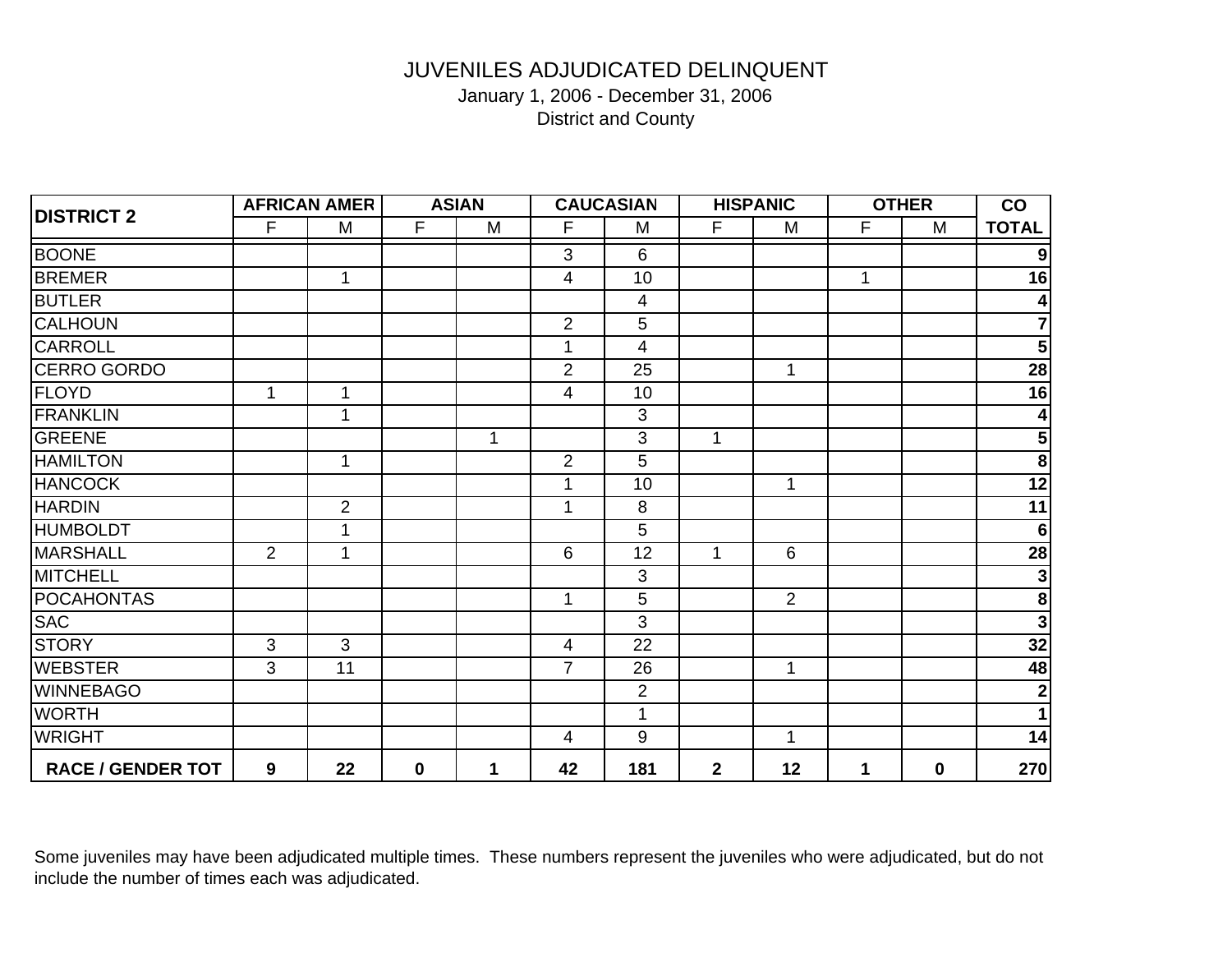January 1, 2006 - December 31, 2006 District and County

|                          |              | <b>AFRICAN AMER</b> |             | <b>ASIAN</b> |                | <b>CAUCASIAN</b> |                 | <b>HISPANIC</b> |   | <b>NATIVE AMER</b> |             | <b>OTHER</b> | co                      |
|--------------------------|--------------|---------------------|-------------|--------------|----------------|------------------|-----------------|-----------------|---|--------------------|-------------|--------------|-------------------------|
| <b>DISTRICT 3</b>        | F            | M                   | F           | M            | F              | M                | F.              | M               | F | M                  | F           | M            | <b>TOTAL</b>            |
| <b>BUENA VISTA</b>       |              | 4                   |             | 1            | 4              | 8                | и               | 5               |   |                    |             |              | 23                      |
| <b>CHEROKEE</b>          |              |                     |             |              | 6              | 4                |                 |                 |   |                    |             |              | 10                      |
| <b>CLAY</b>              |              |                     |             |              | 1              | 6                |                 |                 |   |                    |             |              | $\overline{7}$          |
| <b>CRAWFORD</b>          |              |                     |             |              | 1              | 3                |                 | 2               |   | 1                  |             |              | $\overline{7}$          |
| <b>DICKINSON</b>         |              |                     |             |              | 1              | 13               |                 |                 |   |                    |             |              | 14                      |
| <b>EMMET</b>             |              |                     |             |              | 1              | 6                |                 | 2               |   |                    |             | 1            | 10                      |
| <b>IDA</b>               |              |                     |             |              | 1              | $\overline{2}$   |                 |                 |   |                    |             |              | $\mathbf{3}$            |
| <b>KOSSUTH</b>           |              |                     |             |              | $\overline{2}$ | 8                |                 |                 |   |                    |             |              | 10                      |
| <b>LYON</b>              |              |                     |             |              | $\overline{2}$ | 3                |                 |                 |   |                    |             |              | ${\bf 5}$               |
| <b>MONONA</b>            |              |                     |             |              | 1              | 4                |                 |                 |   |                    |             |              | $\mathbf 2$             |
| <b>OBRIEN</b>            |              |                     |             |              | 1              | 11               |                 |                 |   |                    |             |              | 12                      |
| <b>OSCEOLA</b>           |              |                     |             |              |                | 7                |                 | 3               |   |                    |             |              | 10                      |
| <b>PALO ALTO</b>         |              |                     |             |              |                | 5                |                 |                 |   |                    |             |              | $\overline{\mathbf{5}}$ |
| PLYMOUTH                 |              |                     |             |              | 4              | 12               |                 |                 |   |                    |             |              | 16                      |
| <b>SAC</b>               |              |                     |             |              |                | $\overline{2}$   |                 |                 |   |                    |             |              | $\mathbf{2}$            |
| <b>SIOUX</b>             |              |                     |             |              | 1              | 3                |                 | 1               |   |                    |             |              | 5 <sub>l</sub>          |
| <b>WOODBURY</b>          | 2            | 12                  |             |              | 17             | 25               | $5\phantom{.0}$ | 10              | 3 | 11                 |             |              | 85                      |
| <b>RACE / GENDER TOT</b> | $\mathbf{2}$ | 16                  | $\mathbf 0$ | 1            | 43             | 119              | 6               | 23              | 3 | 12                 | $\mathbf 0$ | 1            | 226                     |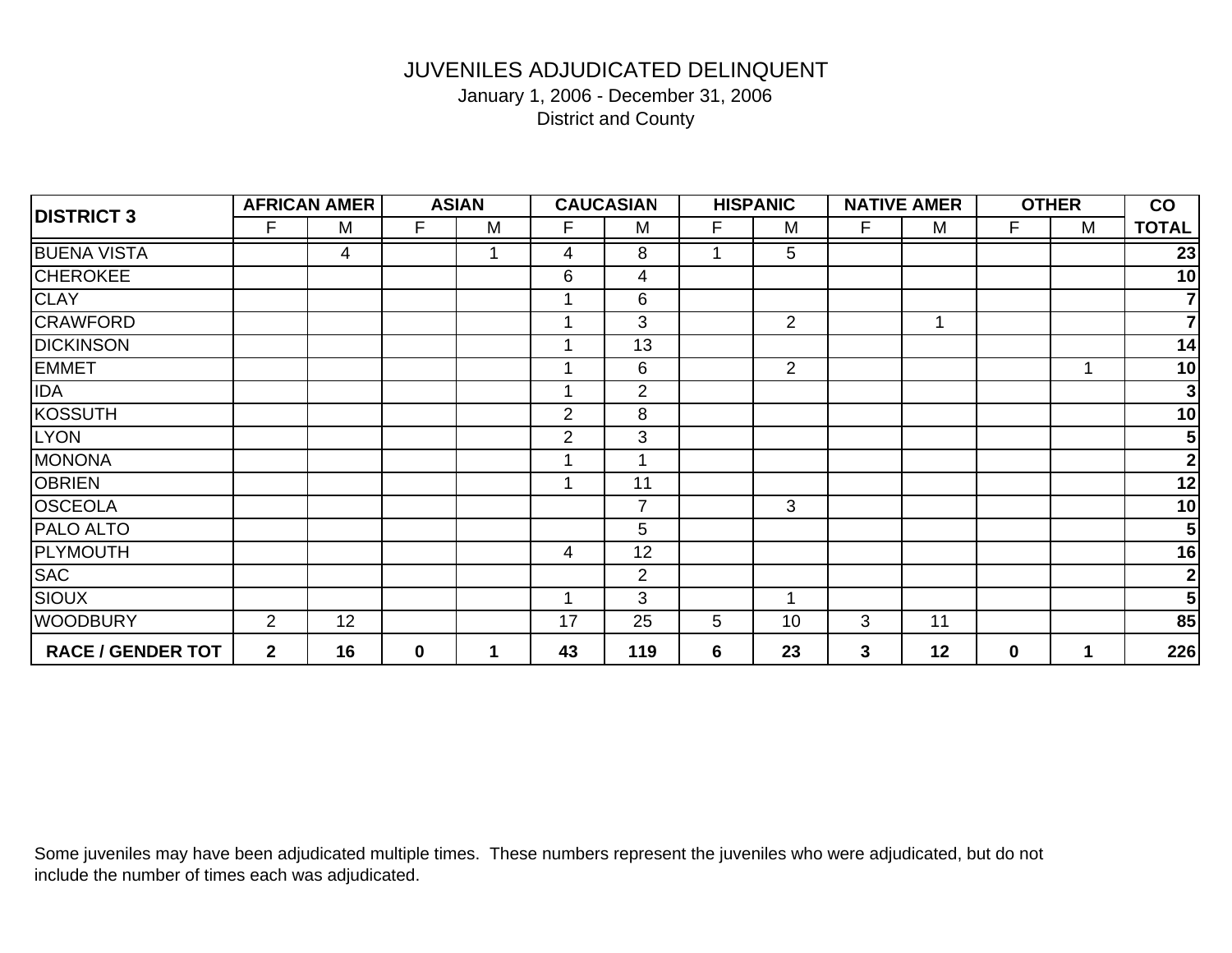January 1, 2006 - December 31, 2006 District and County

| <b>DISTRICT 4</b>        |   | <b>AFRICAN AMER</b> |    | <b>CAUCASIAN</b> |   | <b>HISPANIC</b> |          | <b>NATIVE AMER</b> | CO             |
|--------------------------|---|---------------------|----|------------------|---|-----------------|----------|--------------------|----------------|
|                          | F | м                   | F  | M                | F | M               | F        | M                  | <b>TOTAL</b>   |
| <b>AUDUBON</b>           |   |                     |    | 4                |   |                 |          |                    | 4              |
| <b>CASS</b>              |   |                     |    | 7                |   |                 |          |                    | 8              |
| <b>FREMONT</b>           |   |                     |    | 5                |   |                 |          |                    | 6              |
| <b>HARRISON</b>          |   |                     | 4  | 10               |   |                 |          |                    | 14             |
| <b>MILLS</b>             |   |                     |    | 9                |   |                 |          |                    | 9              |
| <b>MONTGOMERY</b>        |   |                     | 3  | 9                |   |                 |          |                    | 12             |
| <b>PAGE</b>              |   |                     |    |                  |   |                 |          |                    | $\mathbf{3}$   |
| <b>POTTAWATTAMIE</b>     | 1 | 2                   | 18 | 74               | 4 |                 |          |                    | 98             |
| <b>SHELBY</b>            |   |                     |    | 6                |   |                 |          |                    | $\overline{7}$ |
| <b>RACE / GENDER TOT</b> | 1 | $\mathbf{2}$        | 28 | 125              | 1 | 3               | $\bf{0}$ |                    | 161            |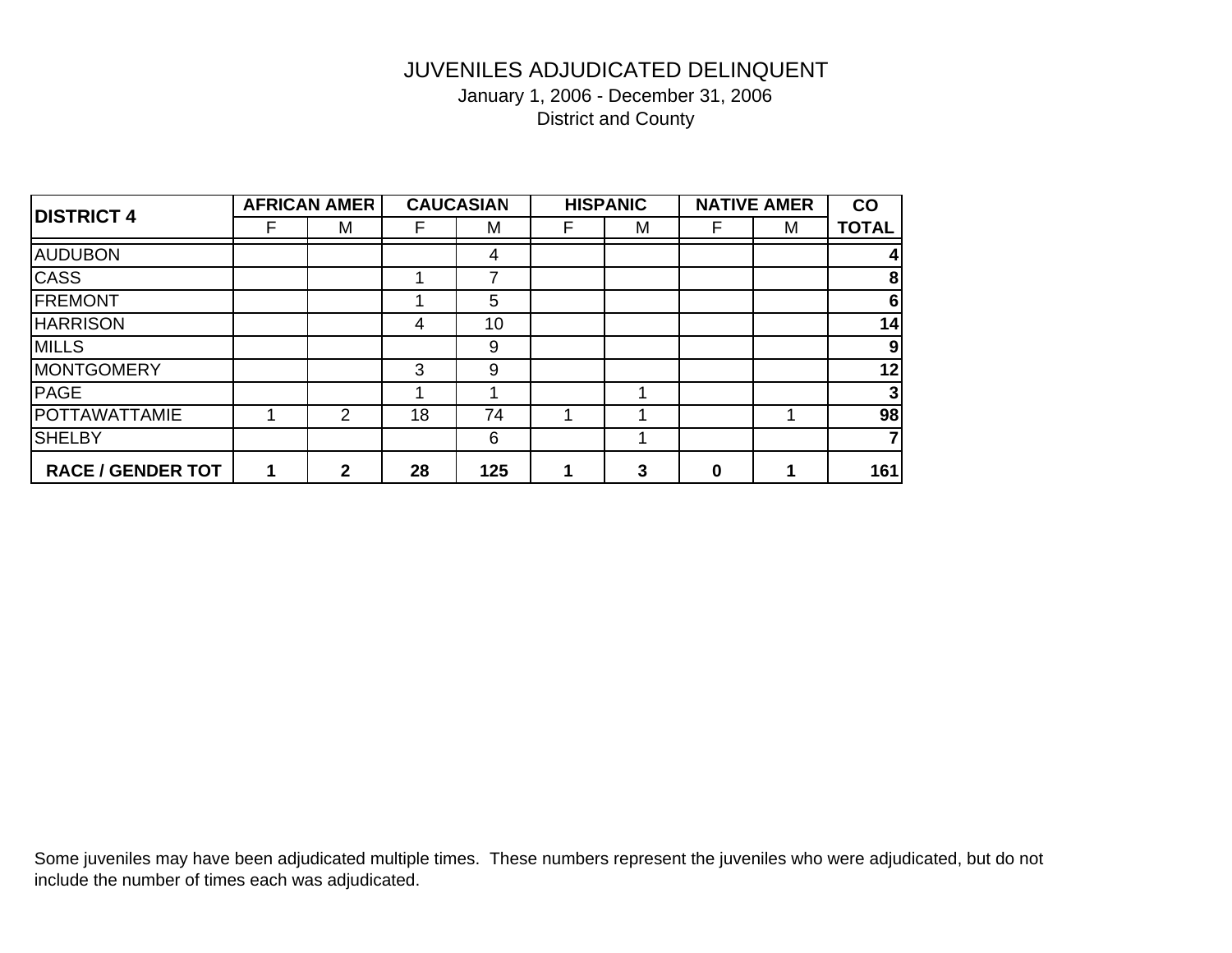January 1, 2006 - December 31, 2006 District and County

| <b>DISTRICT 5</b>        |   | <b>AFRICAN AMER</b> |   | <b>ASIAN</b> |                | <b>CAUCASIAN</b> |                | <b>HISPANIC</b> |             | <b>NATIVE AMER</b> |   | <b>OTHER</b>   | $\overline{co}$ |
|--------------------------|---|---------------------|---|--------------|----------------|------------------|----------------|-----------------|-------------|--------------------|---|----------------|-----------------|
|                          | F | M                   | F | M            | F              | M                | F              | M               | F           | M                  | F | M              | <b>TOTAL</b>    |
| <b>ADAIR</b>             |   |                     |   |              |                |                  |                |                 |             |                    |   |                | 1               |
| <b>ADAMS</b>             |   |                     |   |              |                |                  |                |                 |             |                    |   |                | $\mathbf{2}$    |
| <b>CLARKE</b>            |   |                     |   |              |                | 4                |                |                 |             |                    |   |                | 4               |
| <b>DALLAS</b>            |   | ◢                   |   |              | $\overline{2}$ | 4                |                | $\mathbf{3}$    |             |                    |   |                | 10              |
| <b>DECATUR</b>           |   |                     |   |              |                |                  |                |                 |             |                    |   |                | $\mathbf 1$     |
| <b>GUTHRIE</b>           |   |                     |   |              |                | $\overline{7}$   |                |                 |             |                    |   |                | 7               |
| <b>JASPER</b>            |   |                     |   |              | 4              | 33               |                |                 |             |                    |   |                | 38              |
| <b>LUCAS</b>             | 1 |                     |   |              | 3              | $\overline{2}$   |                |                 |             |                    |   |                | $6\phantom{1}6$ |
| <b>MADISON</b>           | 1 |                     |   |              |                | 4                |                |                 |             |                    |   |                | $6\phantom{1}6$ |
| <b>MARION</b>            |   |                     |   | и            | 2              | 13               |                |                 |             |                    |   |                | 16              |
| <b>POLK</b>              | 5 | 38                  |   | 5            | 24             | 92               | $\overline{2}$ | 18              |             | 1                  | 7 | $\overline{7}$ | 200             |
| <b>TAYLOR</b>            |   |                     |   |              |                | 4                |                |                 |             |                    |   |                | 4               |
| <b>UNION</b>             |   |                     |   |              |                | 4                |                |                 |             |                    |   |                | 4               |
| <b>WARREN</b>            |   |                     |   |              | 6              | 23               |                |                 |             |                    |   |                | 29              |
| <b>WAYNE</b>             |   |                     |   |              |                | 4                |                |                 |             |                    |   |                | $\mathbf{1}$    |
| <b>RACE / GENDER TOT</b> | 7 | 40                  | 1 | 6            | 43             | 193              | 3              | 21              | $\mathbf 0$ | 1                  | 7 | $\overline{7}$ | 329             |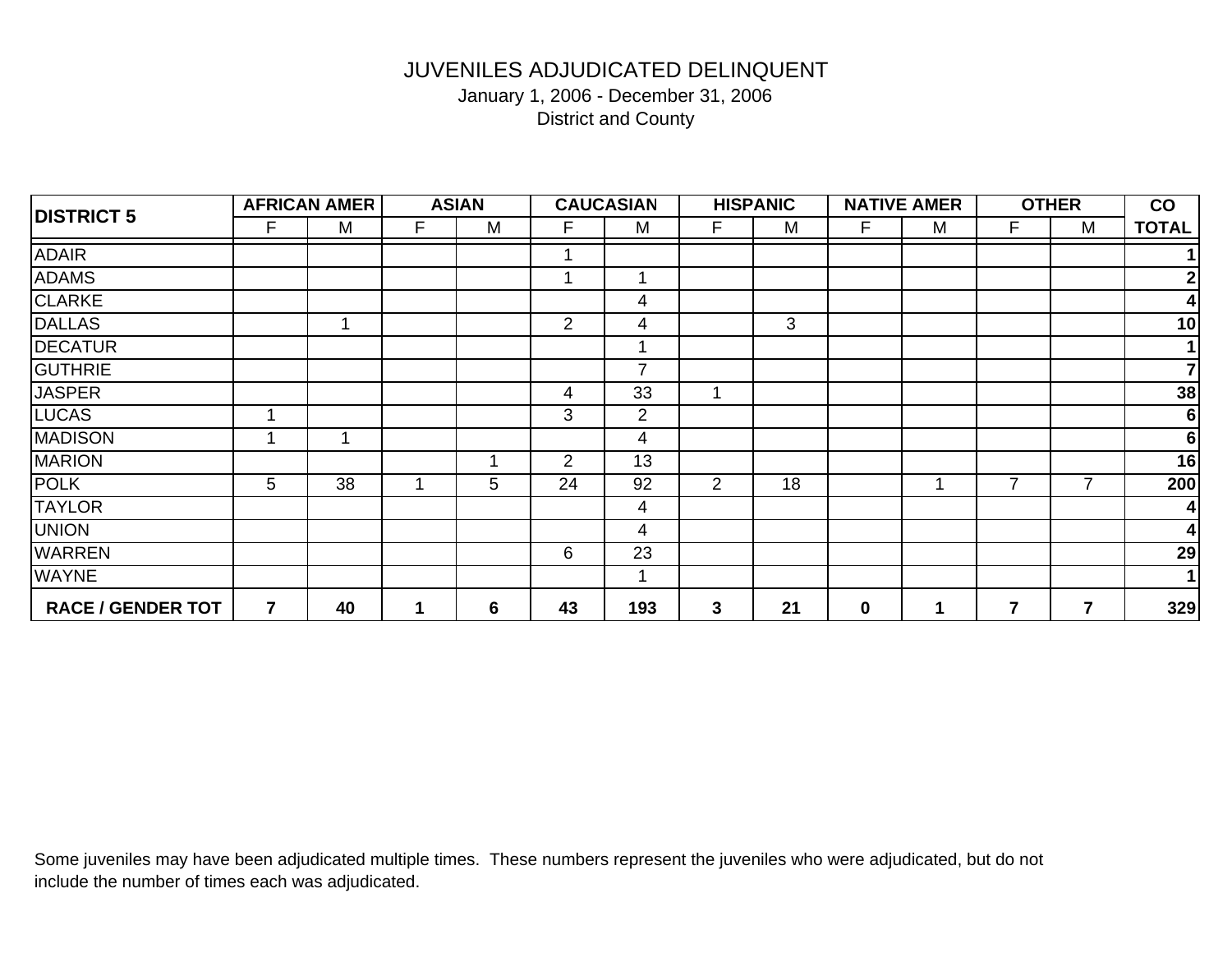January 1, 2006 - December 31, 2006 District and County

| <b>DISTRICT 6</b>        |    | <b>AFRICAN AMER</b> |    | <b>CAUCASIAN</b> |   | <b>HISPANIC</b> | <b>NATIVE AMER</b> | <b>ORIENTAL</b> | <b>OTHER</b> | CO           |
|--------------------------|----|---------------------|----|------------------|---|-----------------|--------------------|-----------------|--------------|--------------|
|                          |    | M                   |    | М                |   | ΙVΙ             | M                  | Μ               | M            | <b>TOTAL</b> |
| <b>BENTON</b>            |    |                     |    | 17               |   |                 |                    |                 |              | 19           |
| <b>IOWA</b>              |    |                     |    | 9                |   |                 |                    |                 |              | 11           |
| <b>JOHNSON</b>           |    | 33                  | 12 | 37               |   |                 |                    |                 |              | 108          |
| <b>JONES</b>             |    |                     |    | 10               |   |                 |                    |                 |              | 12           |
| <b>LINN</b>              | 20 | 48                  | 35 | 84               |   |                 |                    |                 | 5            | 195          |
| <b>TAMA</b>              |    |                     |    | 12               |   |                 |                    |                 |              | 22           |
| <b>RACE / GENDER TOT</b> | 31 | 82                  | 55 | 169              | 5 | 12              |                    | 0               | 6            | 367          |

| <b>DISTRICT 7</b>        |    | <b>AFRICAN AMER</b> |    | <b>CAUCASIAN</b> |   | <b>HISPANIC</b> |   | <b>NATIVE AMER</b> | <b>OTHER</b> | $_{\rm CO}$ |              |
|--------------------------|----|---------------------|----|------------------|---|-----------------|---|--------------------|--------------|-------------|--------------|
|                          |    | M                   |    | M                |   | M               |   | M                  |              | M           | <b>TOTAL</b> |
| <b>CEDAR</b>             |    |                     |    |                  |   |                 |   |                    |              |             |              |
| <b>CLINTON</b>           |    |                     | 4  | 29               |   |                 |   |                    |              |             | 42           |
| <b>JACKSON</b>           |    |                     |    | 10               |   |                 |   |                    |              |             | 12           |
| <b>MUSCATINE</b>         |    |                     |    | 19               |   |                 |   |                    |              |             | 31           |
| <b>SCOTT</b>             | 16 | 52                  | 9  | 69               |   | 12              |   | ⌒                  |              |             | 165          |
| <b>RACE / GENDER TOT</b> | 16 | 61                  | 15 | 128              | 4 | 21              | 0 | 2                  |              | 5           | 252          |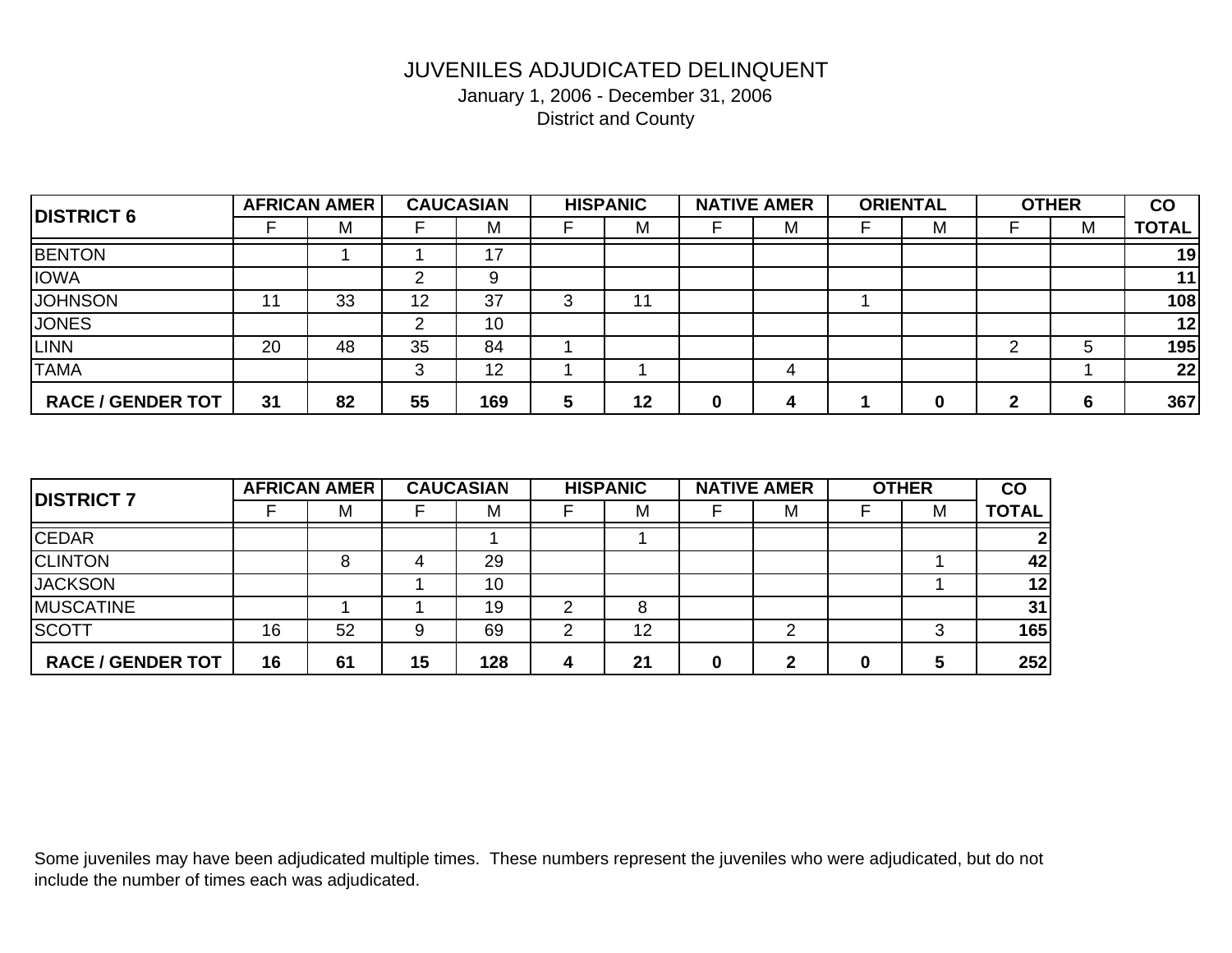January 1, 2006 - December 31, 2006 District and County

| <b>DISTRICT 8</b>        |                         | <b>AFRICAN AMER</b> |   | <b>ASIAN</b> |                | <b>CAUCASIAN</b> |          | <b>HISPANIC</b> | co                      |
|--------------------------|-------------------------|---------------------|---|--------------|----------------|------------------|----------|-----------------|-------------------------|
|                          | F                       | М                   | F | M            | F              | M                | F        | Μ               | <b>TOTAL</b>            |
| <b>APPANOOSE</b>         |                         |                     |   |              | $\overline{2}$ | $\overline{4}$   |          |                 | 6                       |
| <b>DAVIS</b>             |                         |                     |   |              | 1              | $\overline{2}$   |          |                 | $\overline{\mathbf{3}}$ |
| <b>DES MOINES</b>        | 3                       | 9                   |   |              | 11             | 35               |          |                 | 59                      |
| <b>HENRY</b>             |                         | $\overline{2}$      |   |              | 5              | 12               |          |                 | 19                      |
| <b>JEFFERSON</b>         |                         |                     |   |              |                | 5                |          |                 | $5\phantom{.0}$         |
| <b>KEOKUK</b>            |                         |                     |   |              | 1              | 8                |          |                 | $\boldsymbol{9}$        |
| <b>LEE NORTH</b>         |                         | 3                   |   |              | $\overline{2}$ | 15               |          |                 | 20                      |
| LEE SOUTH                |                         | 1                   |   |              | 10             | 15               |          |                 | 26                      |
| <b>LOUISA</b>            |                         | 4                   |   |              |                | 8                |          | 3               | 12                      |
| <b>MAHASKA</b>           |                         | 4                   |   |              | 3              | 23               |          | 1               | 28                      |
| <b>MONROE</b>            | 1                       |                     |   |              | $\overline{2}$ | 4                |          |                 | $\overline{7}$          |
| <b>POWESHIEK</b>         |                         |                     | 1 |              | 6              | 11               |          |                 | 18                      |
| <b>VAN BUREN</b>         |                         |                     |   |              |                | 6                |          |                 | $6\phantom{1}6$         |
| <b>WAPELLO</b>           |                         | 2                   |   |              | 6              | 36               |          | 4               | 48                      |
| <b>WASHINGTON</b>        |                         |                     |   |              |                | 9                |          | 1               | 10                      |
| <b>RACE / GENDER TOT</b> | $\overline{\mathbf{4}}$ | 19                  | 1 | $\mathbf 0$  | 49             | 193              | $\bf{0}$ | 10              | 276                     |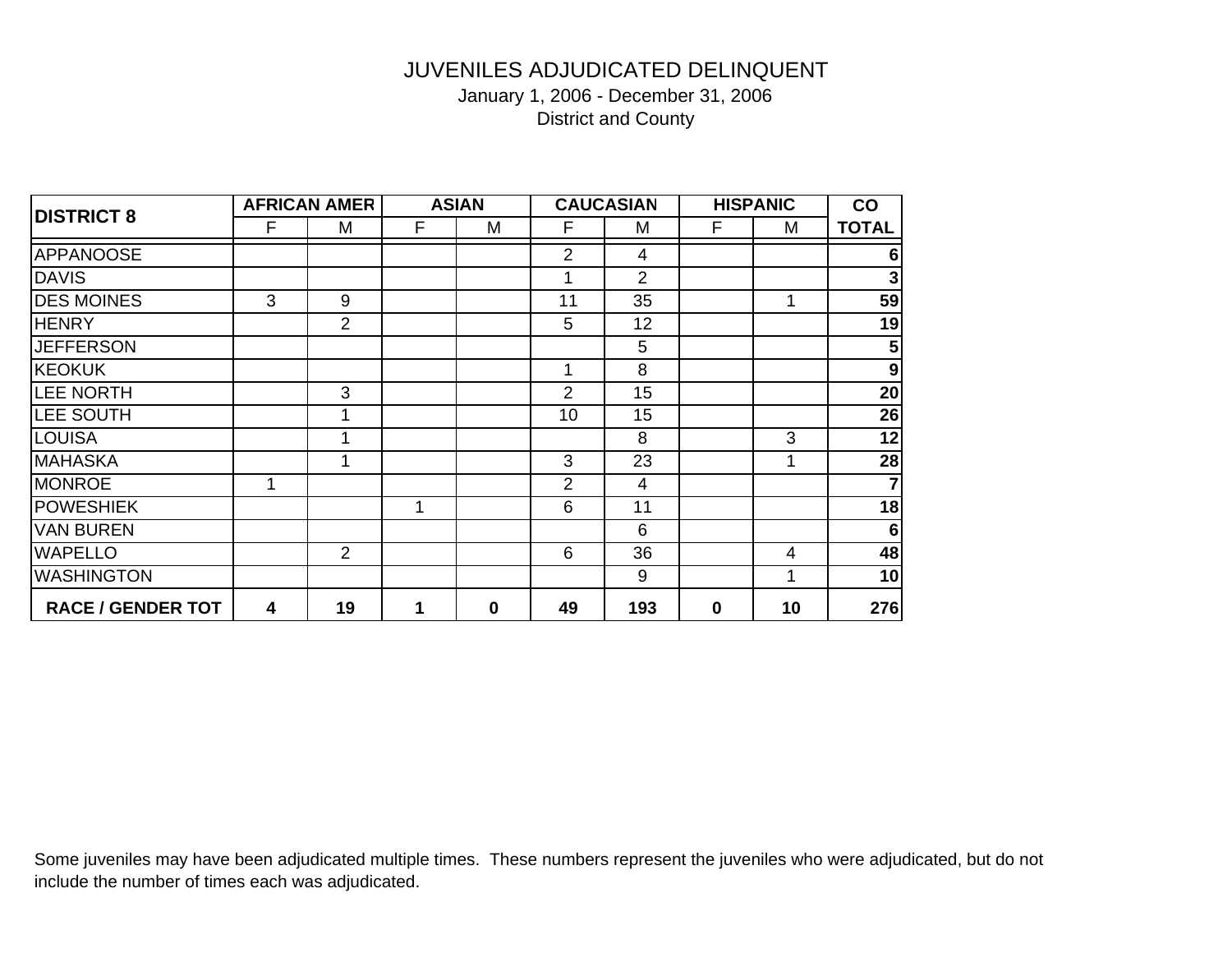January 1, 2006 - December 31, 2006

**Statewide** 

| <b>RACE</b>             | F              | M     | <b>RACE</b><br><b>TOTAL</b> |
|-------------------------|----------------|-------|-----------------------------|
| <b>AFRICAN AMERICAN</b> | 56             | 204   | 260                         |
| <b>ASIAN</b>            |                |       |                             |
| <b>CAUCASIAN</b>        | 194            | 801   | 995                         |
| <b>HISPANIC</b>         | 9              | 64    | $\overline{73}$             |
| <b>NATIVE AMERICAN</b>  | $\overline{2}$ | 9     | 11                          |
| <b>OTHER</b>            | 3              | 13    | 16                          |
| <b>GENDER TOTAL</b>     | 265            | 1,095 | 1,360                       |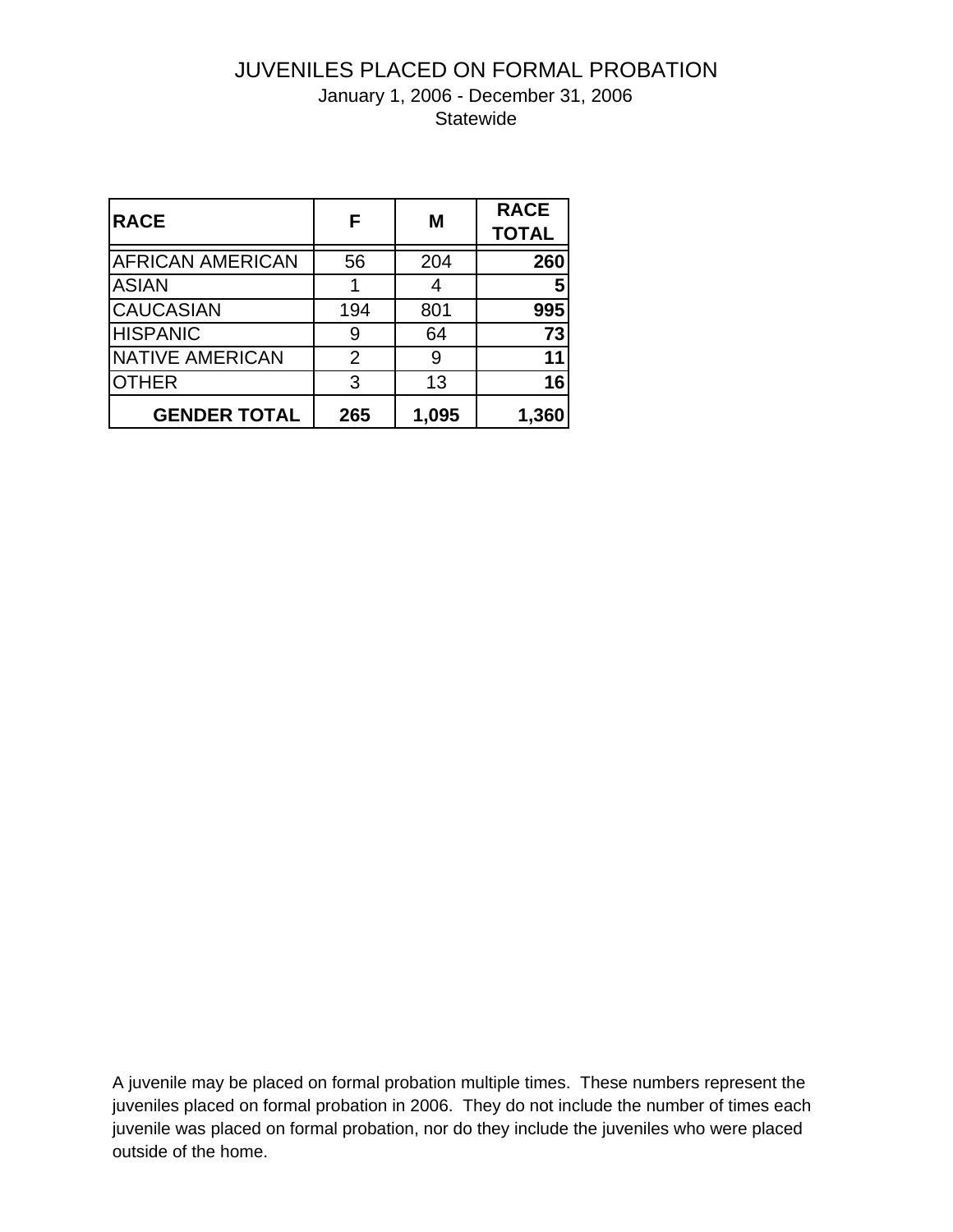January 1, 2006 - December 31, 2006 District and County

|                     |    | <b>AFRICAN AMER</b> |    | <b>CAUCASIAN</b> |   | <b>HISPANIC</b> |   | <b>NATIVE AMER</b> |   | <b>OTHER</b> | <b>RACE</b>    |
|---------------------|----|---------------------|----|------------------|---|-----------------|---|--------------------|---|--------------|----------------|
| <b>DISTRICT 1</b>   | F  | M                   | F  | M                | F | M               | F | M                  | F | M            | <b>TOTAL</b>   |
| <b>ALLAMAKEE</b>    |    |                     | 2  | 3                |   |                 |   |                    |   |              | 6              |
| <b>BLACK HAWK</b>   | 4  | 41                  | 11 | 37               |   |                 |   |                    |   |              | 97             |
| <b>BUCHANAN</b>     |    |                     |    | $\overline{2}$   |   |                 |   |                    |   |              | 2 <sub>1</sub> |
| <b>CHICKASAW</b>    |    |                     |    |                  |   |                 |   |                    |   |              | 2 <sub>l</sub> |
| <b>CLAYTON</b>      |    |                     |    | 4                |   |                 |   |                    |   |              | 4              |
| <b>DELAWARE</b>     |    |                     | 2  |                  |   |                 |   |                    |   |              | 9              |
| <b>DUBUQUE</b>      | 6  | 12                  | 8  | 43               |   |                 |   |                    |   |              | 71             |
| <b>FAYETTE</b>      |    |                     |    |                  |   |                 |   |                    |   |              |                |
| <b>HOWARD</b>       |    |                     |    | $\overline{2}$   |   |                 |   |                    |   |              | $\mathbf{2}$   |
| <b>WINNESHIEK</b>   |    |                     |    | $\overline{2}$   |   |                 |   |                    |   |              | 3              |
| <b>GENDER TOTAL</b> | 11 | 53                  | 24 | 101              |   |                 |   |                    |   | $\mathbf{2}$ | <b>197</b>     |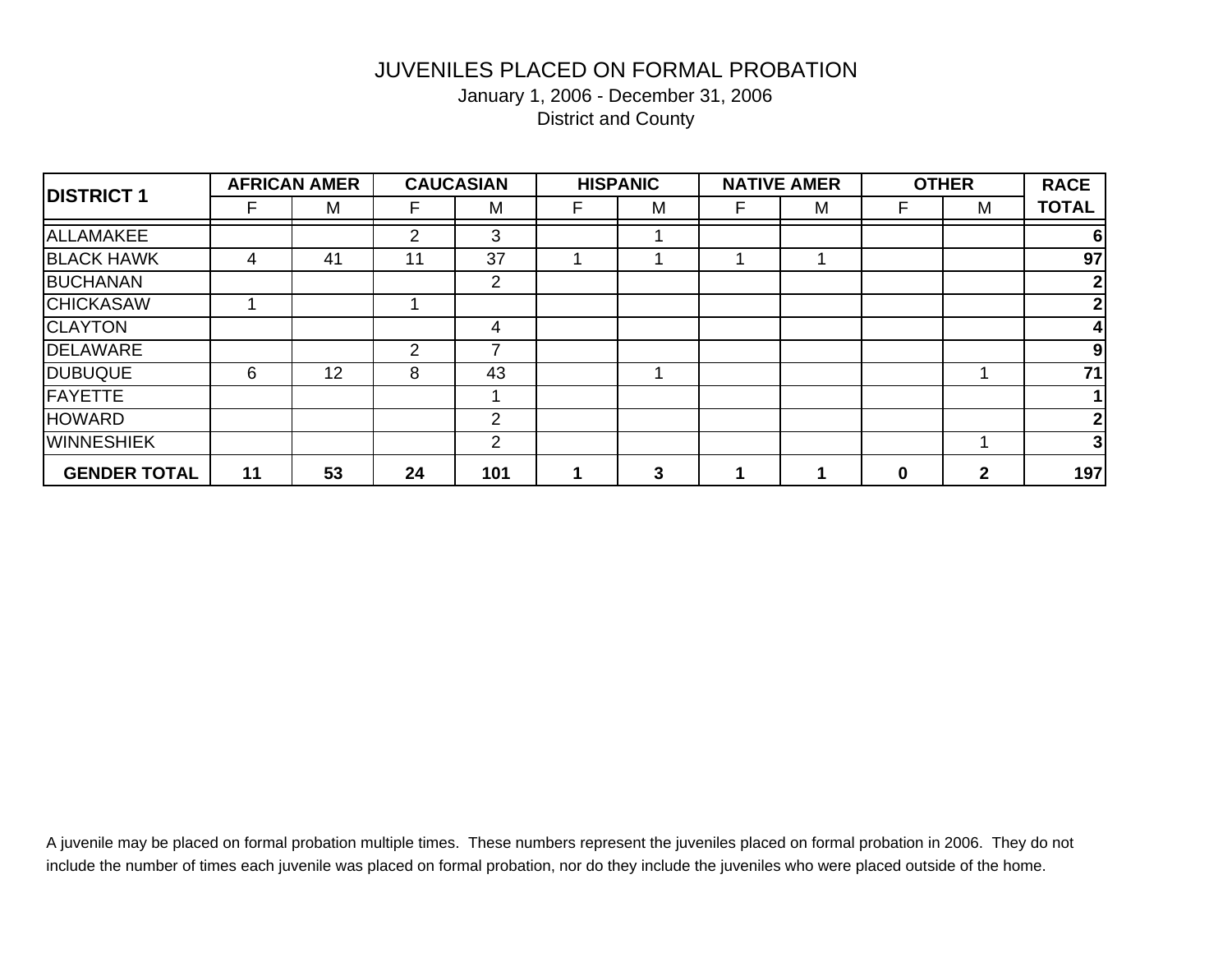January 1, 2006 - December 31, 2006 District and County

| <b>DISTRICT 2</b>   |                | <b>AFRICAN AMER</b> |              | <b>ASIAN</b> |                          | <b>CAUCASIAN</b>         |              | <b>HISPANIC</b> | <b>RACE</b>             |
|---------------------|----------------|---------------------|--------------|--------------|--------------------------|--------------------------|--------------|-----------------|-------------------------|
|                     | F              | M                   | $\mathsf{F}$ | M            | F                        | M                        | F            | M               | <b>TOTAL</b>            |
| <b>BOONE</b>        |                |                     |              |              | $\overline{2}$           | 3                        |              |                 | ${\bf 5}$               |
| <b>BREMER</b>       |                | 1                   |              |              | $\overline{2}$           | $\,8\,$                  |              |                 | 11                      |
| <b>BUTLER</b>       |                |                     |              |              |                          | 3                        |              |                 | $\mathbf 3$             |
| <b>CALHOUN</b>      |                |                     |              |              | 1                        | $\overline{3}$           |              |                 | $\overline{\mathbf{4}}$ |
| <b>CARROLL</b>      |                |                     |              |              | 1                        | $\overline{2}$           |              |                 | $\overline{\mathbf{3}}$ |
| <b>CERRO GORDO</b>  |                |                     |              |              | $\overline{2}$           | 21                       |              |                 | 23                      |
| FLOYD               | 1              |                     |              |              | 3                        | 8                        |              |                 | 12                      |
| FRANKLIN            |                |                     |              |              |                          | 4                        |              | 1               | $\overline{\mathbf{5}}$ |
| <b>GREENE</b>       |                |                     |              | $\mathbf 1$  |                          | 3                        |              |                 | $\overline{\mathbf{4}}$ |
| <b>HAMILTON</b>     |                |                     |              |              | $\overline{2}$           | $\overline{5}$           |              |                 | $\overline{\mathbf{7}}$ |
| <b>HANCOCK</b>      |                |                     |              |              | 1                        | 5                        |              |                 | $\bf 6$                 |
| <b>HARDIN</b>       |                | 1                   |              |              | 1                        | 3                        |              |                 | $\overline{\mathbf{5}}$ |
| <b>HUMBOLDT</b>     |                |                     |              |              |                          | 4                        |              |                 | $\overline{4}$          |
| MARSHALL            | $\overline{2}$ | 1                   |              |              | $\overline{\mathcal{A}}$ | 9                        | $\mathbf{1}$ | $\overline{4}$  | $\overline{21}$         |
| <b>MITCHELL</b>     |                |                     |              |              | 1                        | 1                        |              |                 | $\mathbf{2}$            |
| <b>POCAHONTAS</b>   |                |                     |              |              | 1                        | $\overline{\mathcal{A}}$ |              | $\overline{2}$  | $\overline{\mathbf{7}}$ |
| <b>SAC</b>          |                |                     |              |              |                          | 3                        |              |                 | $\overline{\mathbf{3}}$ |
| <b>STORY</b>        | 3              | $\overline{2}$      |              |              | $\overline{2}$           | 16                       |              |                 | 23                      |
| <b>WEBSTER</b>      | 1              | 5                   |              |              | 4                        | 18                       |              |                 | 28                      |
| <b>WRIGHT</b>       |                |                     |              |              | 1                        | 9                        |              |                 | 10                      |
| <b>GENDER TOTAL</b> | $\overline{7}$ | 10                  | $\mathbf 0$  | 1            | 28                       | 132                      | 1            | $\overline{7}$  | 186                     |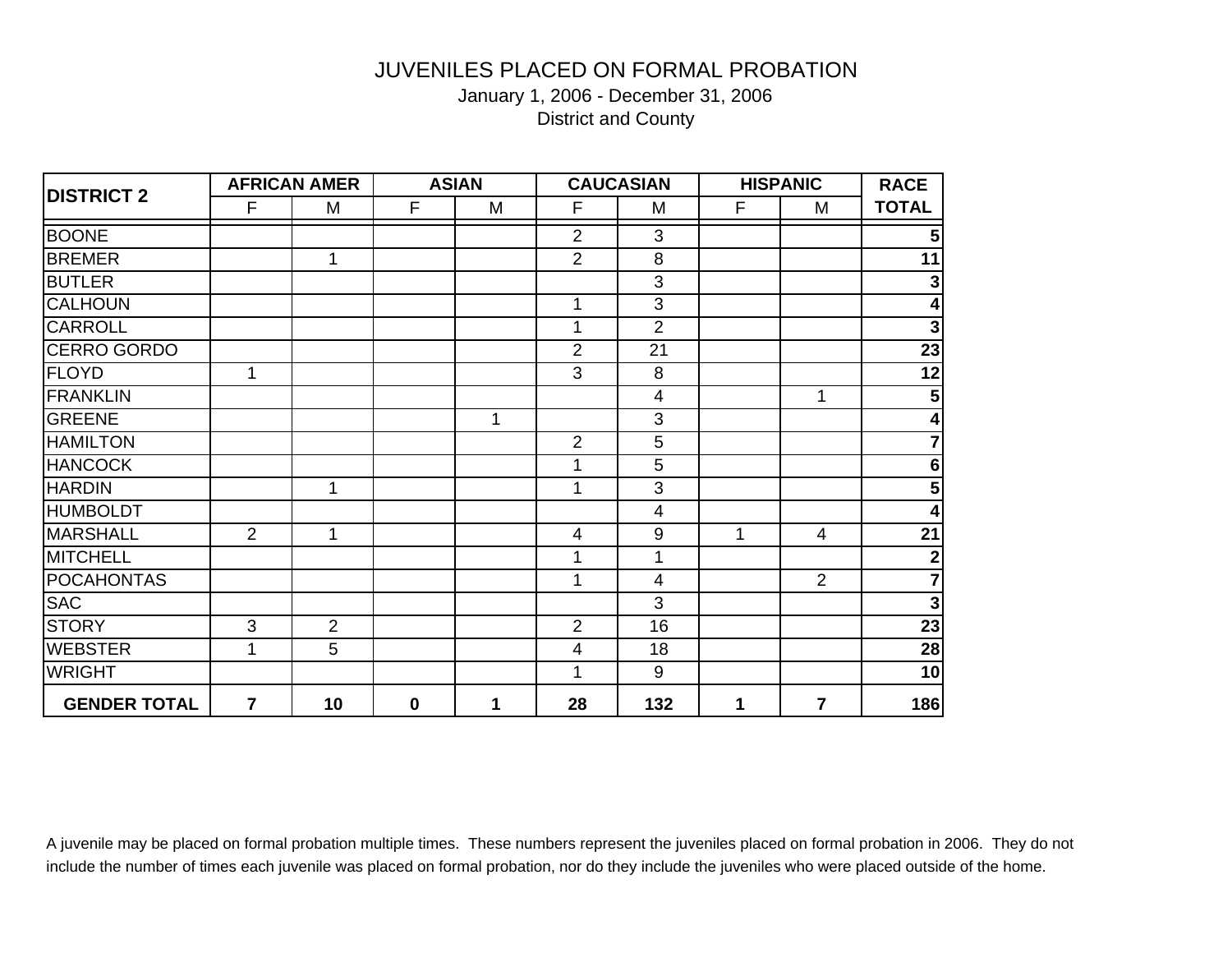January 1, 2006 - December 31, 2006 District and County

| <b>DISTRICT 3</b>   | <b>AFRICAN AMER</b> |   | <b>CAUCASIAN</b> |                | <b>HISPANIC</b>      |   | <b>NATIVE AMER</b> |   | <b>OTHER</b> |                      | <b>RACE</b>    |
|---------------------|---------------------|---|------------------|----------------|----------------------|---|--------------------|---|--------------|----------------------|----------------|
|                     | F                   | M | F                | M              | F                    | M | F                  | M | F            | M                    | <b>TOTAL</b>   |
| <b>BUENA VISTA</b>  |                     |   |                  |                |                      |   |                    |   |              |                      |                |
| <b>CHEROKEE</b>     |                     |   | 3                |                |                      |   |                    |   |              |                      |                |
| <b>CLAY</b>         |                     |   |                  | $\overline{2}$ |                      |   |                    |   |              |                      | 3              |
| <b>DICKINSON</b>    |                     |   |                  | 8              |                      |   |                    |   |              |                      | 9              |
| <b>EMMET</b>        |                     |   |                  | 3              |                      |   |                    |   |              |                      | 4              |
| <b>IDA</b>          |                     |   |                  |                |                      |   |                    |   |              |                      |                |
| KOSSUTH             |                     |   |                  |                |                      |   |                    |   |              |                      | 2              |
| <b>LYON</b>         |                     |   |                  |                |                      |   |                    |   |              |                      |                |
| <b>OBRIEN</b>       |                     |   |                  | 4              |                      |   |                    |   |              |                      | 5              |
| <b>PALO ALTO</b>    |                     |   |                  | $\overline{2}$ |                      |   |                    |   |              |                      | 2 <sub>1</sub> |
| <b>PLYMOUTH</b>     | 1                   |   |                  | 13             |                      |   |                    |   |              |                      | 15             |
| <b>SIOUX</b>        |                     |   |                  |                |                      |   |                    |   |              |                      |                |
| <b>WOODBURY</b>     | 2                   | 3 | 5                | 8              | 4                    | 4 |                    | 3 |              |                      | 27             |
| <b>GENDER TOTAL</b> | 3                   | 4 | 14               | 43             | $\blacktriangleleft$ | 5 |                    | 3 | $\bf{0}$     | $\blacktriangleleft$ | 75             |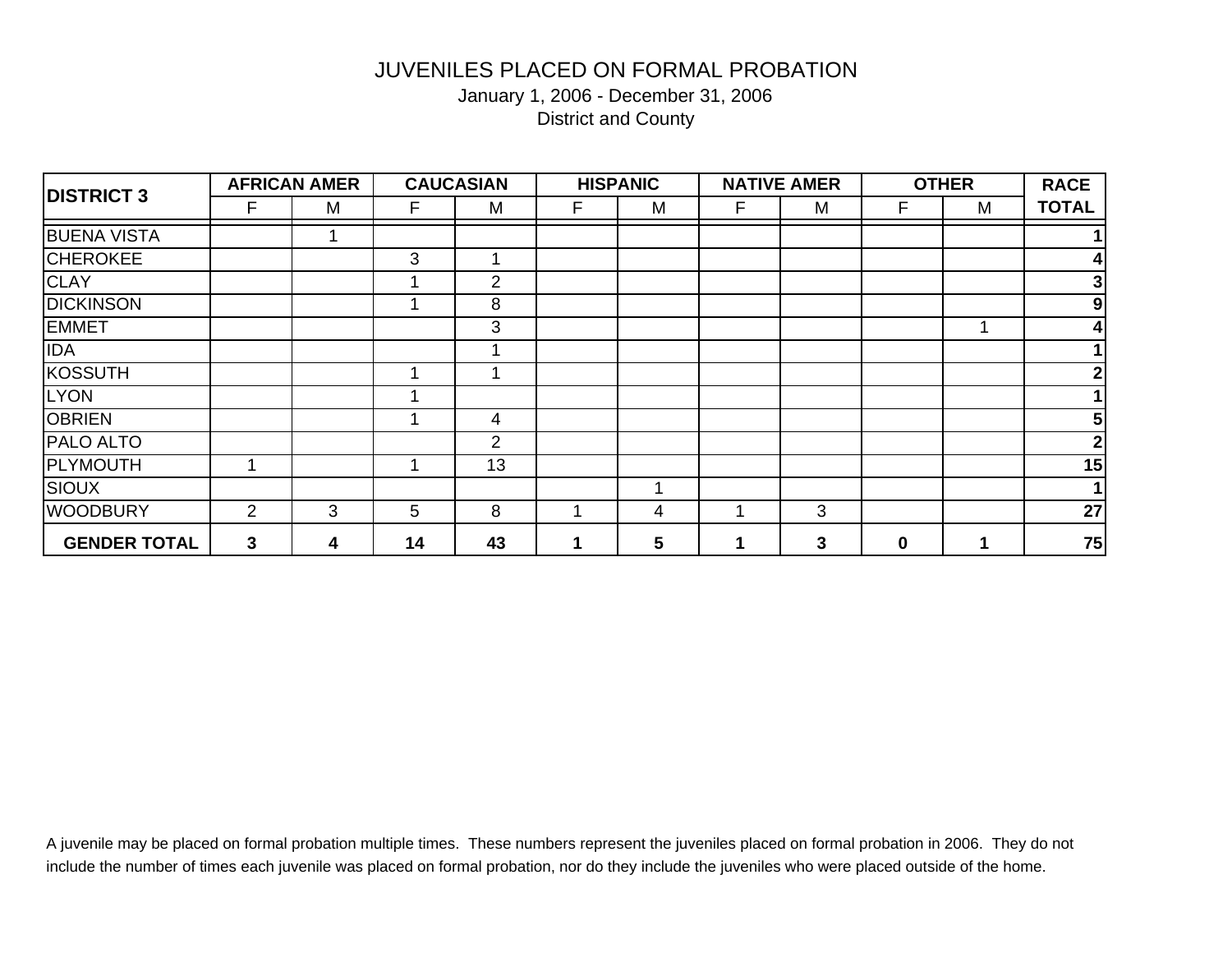January 1, 2006 - December 31, 2006 District and County

| <b>DISTRICT 4</b>    |                | <b>CAUCASIAN</b> | <b>HISPANIC</b> | <b>RACE</b> |                |
|----------------------|----------------|------------------|-----------------|-------------|----------------|
|                      | F              | M                | F               | м           | <b>TOTAL</b>   |
| <b>AUDUBON</b>       |                | 2                |                 |             | $\mathbf 2$    |
| <b>CASS</b>          |                | 3                |                 |             | 3              |
| <b>FREMONT</b>       |                |                  |                 |             | 1              |
| <b>HARRISON</b>      |                |                  |                 |             | 1              |
| <b>MILLS</b>         |                | 2                |                 |             | $\overline{2}$ |
| <b>MONTGOMERY</b>    | $\overline{2}$ | 6                |                 |             | 8              |
| <b>POTTAWATTAMIE</b> | 8              | 42               |                 |             | 51             |
| <b>SHELBY</b>        |                | 3                |                 |             | $\mathbf{3}$   |
| <b>GENDER TOTAL</b>  | 10             | 60               |                 |             | 71             |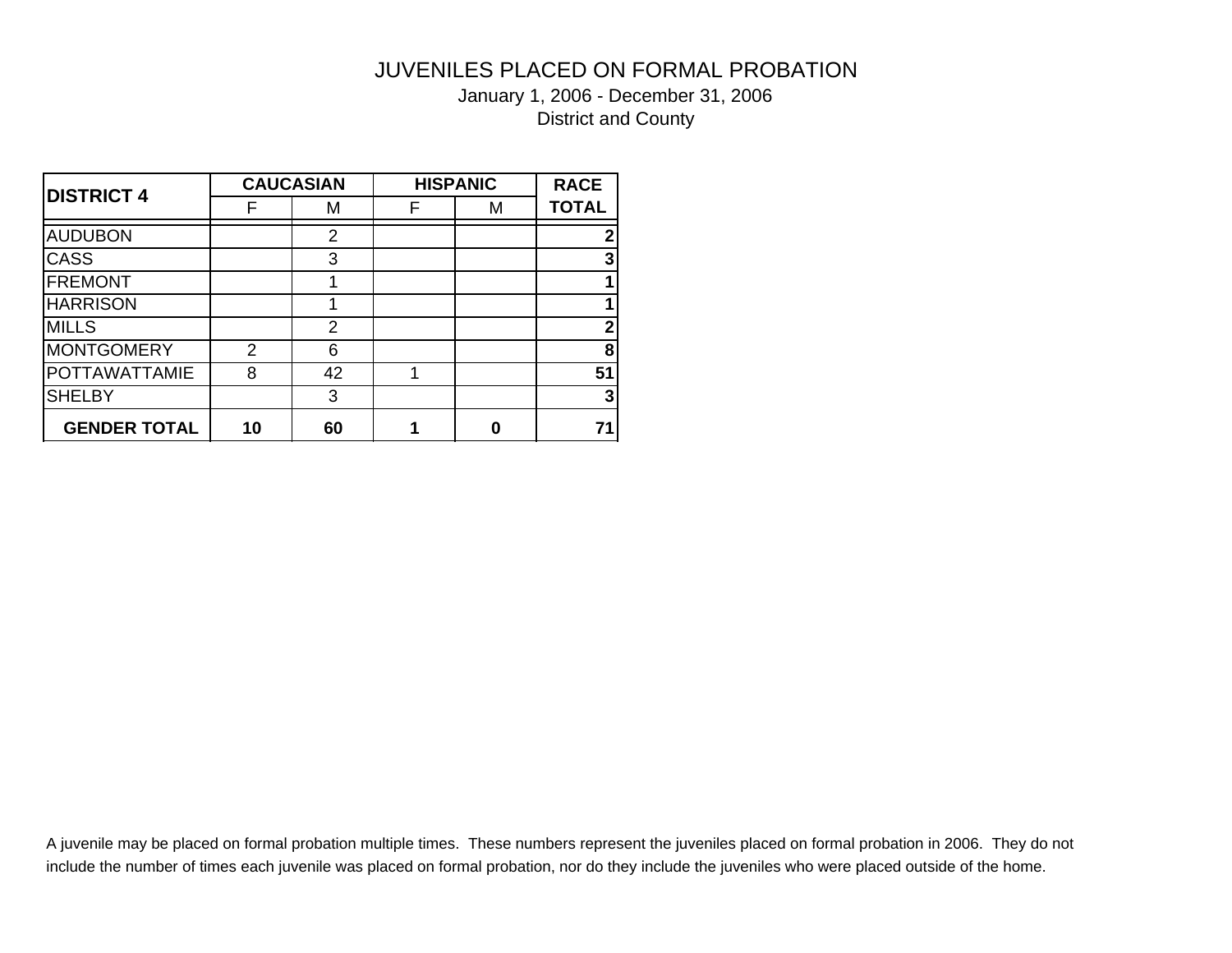January 1, 2006 - December 31, 2006 District and County

|                     | <b>AFRICAN AMER</b> |    | <b>ASIAN</b> |                | <b>CAUCASIAN</b> |                | <b>HISPANIC</b> |    | <b>OTHER</b> |                | <b>RACE</b>    |
|---------------------|---------------------|----|--------------|----------------|------------------|----------------|-----------------|----|--------------|----------------|----------------|
| <b>DISTRICT 5</b>   | F                   | M  | F            | M              | F                | M              | F               | M  | F            | M              | <b>TOTAL</b>   |
| <b>ADAMS</b>        |                     |    |              |                |                  | $\overline{2}$ |                 |    |              |                | 3              |
| <b>CLARKE</b>       |                     |    |              |                |                  | $\overline{2}$ |                 |    |              |                | 2              |
| <b>DALLAS</b>       |                     |    |              |                |                  | $\overline{2}$ |                 |    |              |                | 2              |
| <b>DECATUR</b>      |                     |    |              |                |                  |                |                 |    |              |                |                |
| <b>GUTHRIE</b>      |                     |    |              |                |                  | 2              |                 |    |              |                | $2 \mid$       |
| <b>JASPER</b>       |                     |    |              |                | 4                | 25             |                 | 1  |              |                | 32             |
| <b>LUCAS</b>        |                     |    |              |                | 2                | 4              |                 |    |              |                | $\overline{7}$ |
| <b>MADISON</b>      | $\overline{2}$      |    |              |                |                  | 3              |                 |    |              |                | $\overline{7}$ |
| <b>MARION</b>       |                     |    |              | 1              | 6                | 13             |                 |    |              |                | 20             |
| <b>POLK</b>         | 2                   | 20 |              | $\overline{2}$ | 9                | 44             |                 | 12 | 3            | $\overline{2}$ | 96             |
| <b>TAYLOR</b>       |                     |    |              |                |                  |                |                 |    |              |                |                |
| <b>UNION</b>        |                     |    |              |                |                  |                |                 |    |              |                |                |
| <b>WARREN</b>       |                     |    |              |                | 7                | 24             |                 |    |              |                | 31             |
| <b>GENDER TOTAL</b> | $5\phantom{1}$      | 22 |              | 3              | 30               | 124            | $\overline{2}$  | 13 | 3            | $\mathbf{2}$   | 205            |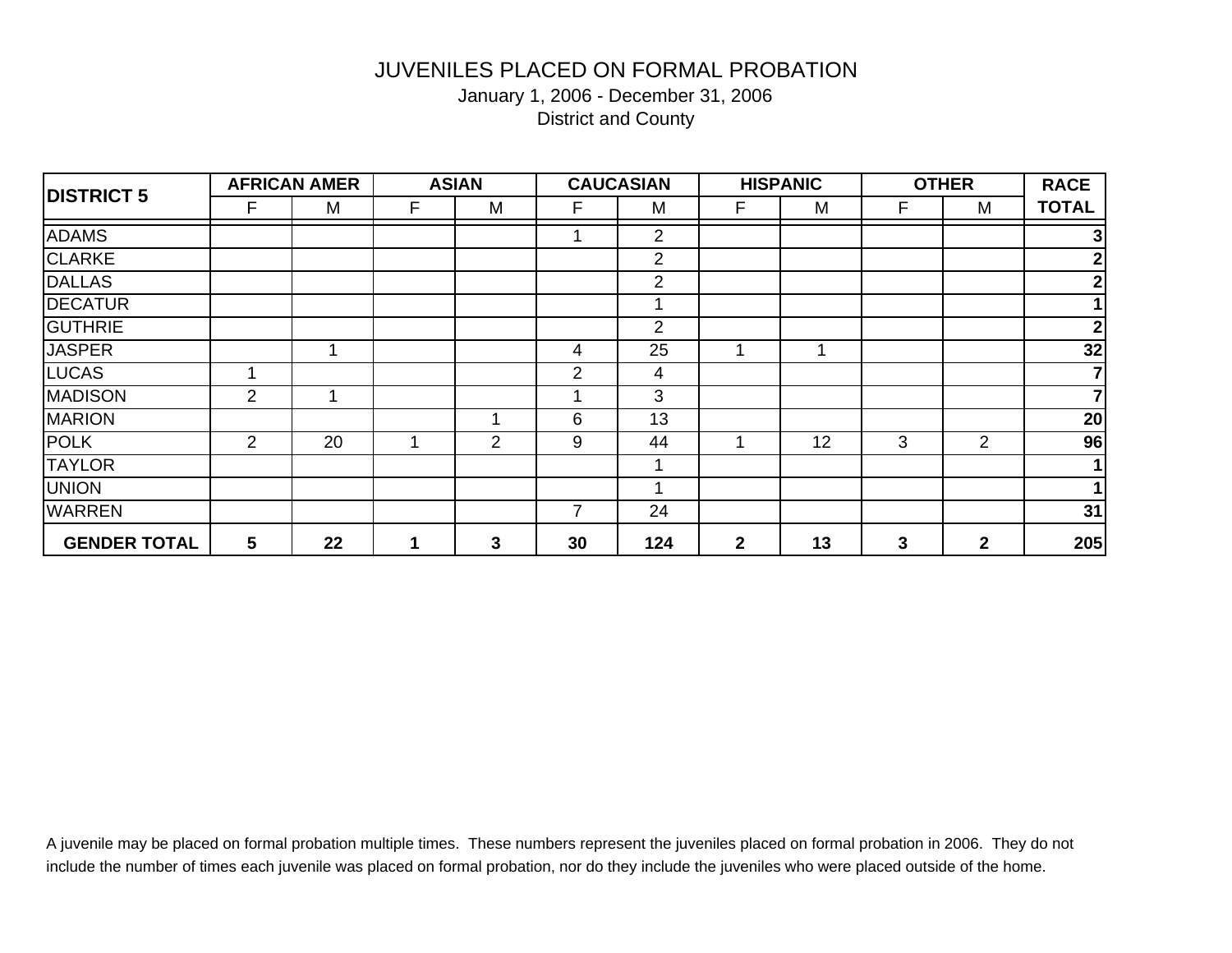January 1, 2006 - December 31, 2006 District and County

|                     | <b>AFRICAN AMER</b> |    | <b>CAUCASIAN</b> |     | <b>HISPANIC</b> |    | <b>NATIVE AMER</b> |   | <b>OTHER</b> |   | <b>RACE</b>     |  |
|---------------------|---------------------|----|------------------|-----|-----------------|----|--------------------|---|--------------|---|-----------------|--|
| <b>DISTRICT 6</b>   |                     | M  |                  | M   |                 | M  |                    | M |              | M | <b>TOTAL</b>    |  |
| <b>BENTON</b>       |                     |    |                  | 12  |                 |    |                    |   |              |   | 12              |  |
| <b>IOWA</b>         |                     |    |                  | 6   |                 |    |                    |   |              |   |                 |  |
| <b>JOHNSON</b>      | Δ                   | 20 |                  | 18  |                 | 10 |                    |   |              |   | 59 <sub>l</sub> |  |
| <b>JONES</b>        |                     |    |                  |     |                 |    |                    |   |              |   | 8               |  |
| <b>LINN</b>         | 10                  | 33 | 21               | 53  |                 |    |                    |   |              | 5 | 122             |  |
| <b>TAMA</b>         |                     |    | ົ                |     |                 | ◠  |                    | 3 |              |   | 15              |  |
| <b>GENDER TOTAL</b> | 14                  | 53 | 32               | 103 | 0               | 12 |                    |   |              | 6 | 223             |  |

| <b>DISTRICT 7</b>   | <b>AFRICAN AMER</b> |    | <b>CAUCASIAN</b> |    | <b>HISPANIC</b> |    | <b>NATIVE AMER</b> |   | <b>OTHER</b> |   | <b>RACE</b>  |  |
|---------------------|---------------------|----|------------------|----|-----------------|----|--------------------|---|--------------|---|--------------|--|
|                     |                     | M  |                  | M  |                 | M  |                    | M |              | M | <b>TOTAL</b> |  |
| <b>CEDAR</b>        |                     |    |                  |    |                 |    |                    |   |              |   |              |  |
| <b>CLINTON</b>      |                     |    |                  | 20 |                 |    |                    |   |              |   | 29           |  |
| <b>JACKSON</b>      |                     |    |                  |    |                 |    |                    |   |              |   |              |  |
| <b>MUSCATINE</b>    |                     |    |                  | 10 |                 |    |                    |   |              |   | 17           |  |
| <b>SCOTT</b>        | 12                  | 44 |                  | 52 | ◠               | 10 |                    |   |              |   | 132          |  |
| <b>GENDER TOTAL</b> | 12                  | 49 | 12               | 88 |                 | 17 |                    |   | n            |   | 185          |  |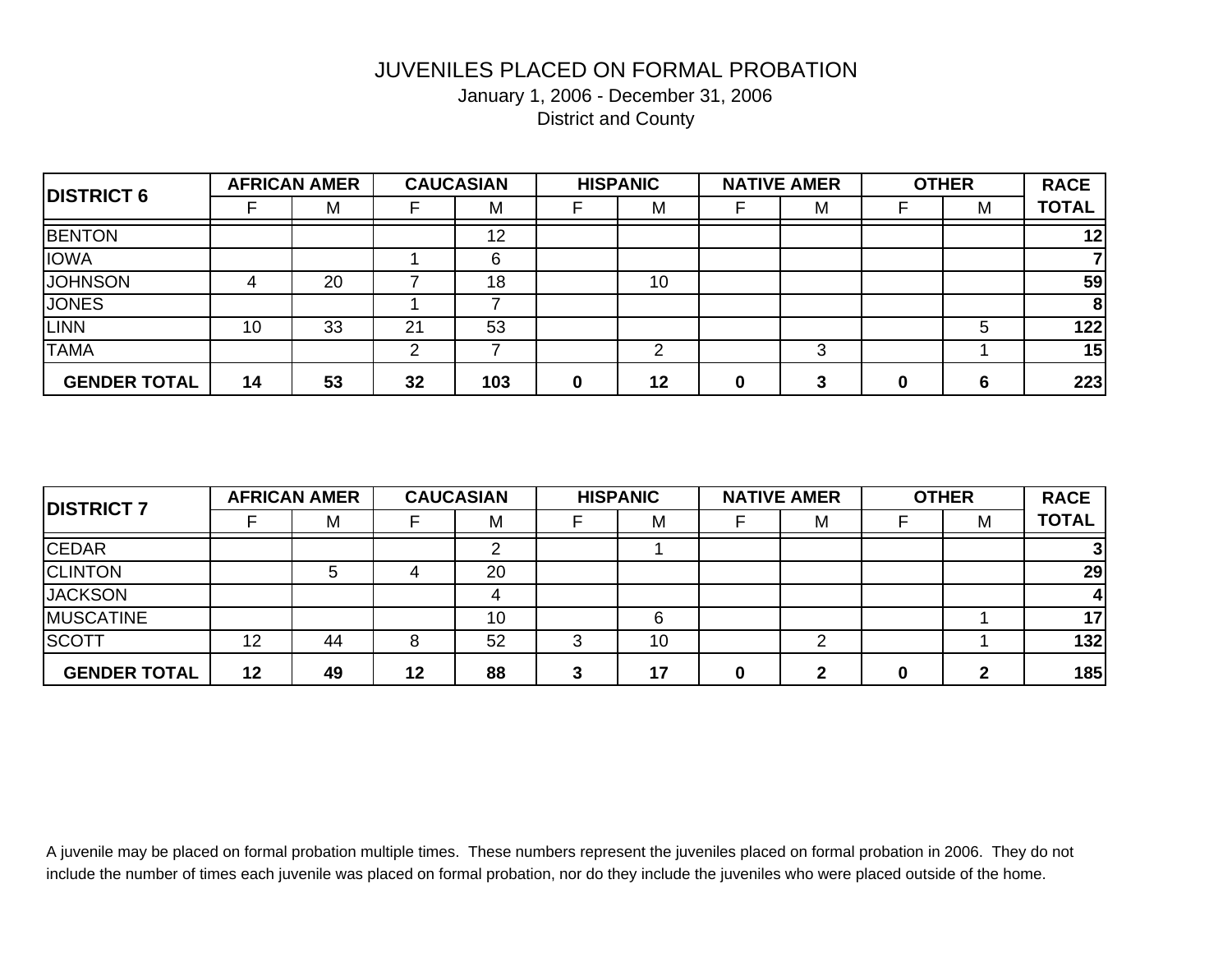January 1, 2006 - December 31, 2006 District and County

| <b>DISTRICT 8</b>   |   | <b>AFRICAN AMER</b> |                | <b>CAUCASIAN</b> | <b>HISPANIC</b> | <b>RACE</b> |                  |
|---------------------|---|---------------------|----------------|------------------|-----------------|-------------|------------------|
|                     | F | Μ                   | F              | M                | F               | M           | <b>TOTAL</b>     |
| <b>APPANOOSE</b>    |   |                     | $\overline{2}$ | 5                |                 |             |                  |
| <b>DAVIS</b>        |   |                     | 1              | 3                |                 |             |                  |
| <b>DES MOINES</b>   | 3 | 8                   | 10             | 31               |                 | 1           | 53               |
| <b>HENRY</b>        |   |                     | 4              | 11               |                 |             | 15               |
| <b>JEFFERSON</b>    |   |                     | $\overline{2}$ | 9                |                 |             | 11               |
| <b>KEOKUK</b>       |   |                     |                | 5                |                 |             | 5                |
| <b>LEE NORTH</b>    |   | 3                   | $\overline{2}$ | $\overline{7}$   |                 |             | 12               |
| <b>LEE SOUTH</b>    |   |                     | 7              | 9                |                 |             | 16               |
| <b>LOUISA</b>       |   | 1                   |                | $\overline{7}$   |                 | 1           | $\boldsymbol{9}$ |
| <b>MAHASKA</b>      |   |                     | $\overline{2}$ | 9                |                 |             | 12               |
| <b>MONROE</b>       | 1 |                     | $\overline{2}$ | 5                |                 |             | 8                |
| <b>POWESHIEK</b>    |   |                     | 4              | 5                |                 |             | $\boldsymbol{9}$ |
| <b>VAN BUREN</b>    |   |                     | 1              | $\overline{7}$   |                 |             | 8                |
| <b>WAPELLO</b>      |   | 1                   | $\overline{7}$ | 33               |                 | 3           | 44               |
| <b>WASHINGTON</b>   |   |                     |                | $\overline{4}$   |                 | 1           | 5                |
| <b>GENDER TOTAL</b> | 4 | 13                  | 44             | 150              | $\bf{0}$        | 7           | 218              |